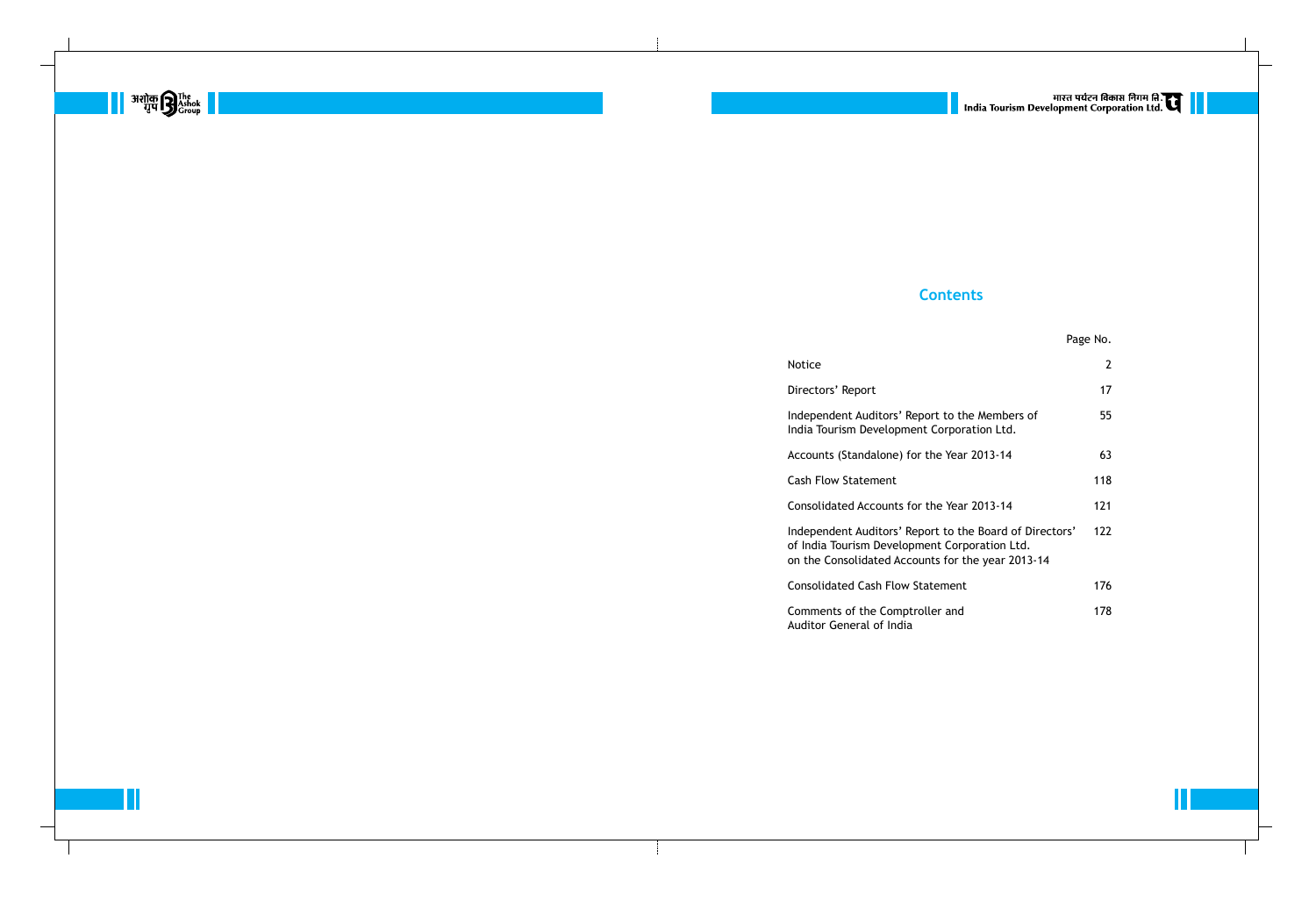### **Notice**

Notice is hereby given that 49th Annual General Meeting of India Tourism Development Corporation Ltd. will be held on Monday, the 29th September, 2014 at 1600 hours in Ashok Hotel, New Delhi 110021 to transact the following business:-

#### **Ordinary Business**

(1) To receive, consider, and adopt the Standalone audited Balance Sheet as at 31st March, 2014 and Profit & Loss Account for the year ended on that date together with the Report of the Auditors, Comptroller and Auditor General of India and the Directors' Report thereon.

(3) To declare dividend of 5% (i.e.  $\bar{\tau}$  0.50 per share) aggregating  $\bar{\tau}$  4,28,84,700/-on the Equity Share Capital of the Company as recommended by the Board of Directors.

(2) To receive, consider and adopt the Consolidated Audited Balance Sheet as at 31st March, 2014, Profit & Loss Account for the year ended on that date and report of Auditors thereon.

(4) To appoint a Director in place of Shri Trinath Behera (DIN No. 06554071), Director (Finance) who retires by rotation pursuant to Article 61 of the Article of Association and being eligible offers

- 
- 
- 
- himself for re-appointment.
- re-appointment.
- 

(5) To appoint a Director in place of Dr. (Ms.) T. Kumar (DIN No. 06547361), Director who retires by rotation pursuant to Article 61 of the Article of Association and being eligible offers herself for

(6) To authorize the Board of Directors to fix the remuneration of the Auditors appointed by the Comptroller & Auditors General of India from time to time.

### **Special Business**

(7) To pass the following resolutions as Special Resolution:

**"RESOLVED THAT** Sub-clause (ii) of Clause 75 of Articles of Association be modified and replaced by the following as sub-clause (ii) of Clause 75 :



(ii) Formation of Subsidiary Company when the Board is not empowered to approve independently the formation of subsidiary company in accordance with the Guidelines/directions issued by the Department of Public Enterprises from time to time;"

# **B** अशोक **B** The The Transfer  $\blacksquare$

### **Board of Directors**

(As on14th August, 2014)

#### Managing Director

Dr. Sameer Sharma

#### **Functional Directors**

Cmde (Retd.) Ratan Kumar Okhandiar Director (Commercial & Marketing) Shri Trinath Behera Director (Finance)

#### **Government Nominee Director**

Dr. (Ms.) T. Kumar Shri Girish Shankar

#### **Independent Director**

Shri Anugolu Venkata Ratnam Dr. (Ms.) Usha Kiran Rai

#### **Company Secretary**

Shri V.K. Jain

#### **Registered Office**

Scope Complex Core 8, 6th Floor 7 Lodi Road New Delhi-110003

#### **Statutory Auditors**

M/s V.K. Verma & Co. C-37, Connaught Place New Delhi-110001

#### Branch Auditors

M/s A. K. Patel & Associates M/s Vinod Singhal & Co. M/s Jain & Jain M/s J.P. Goyal & Co. M/s Guru & Ram M/s M N S & Co. M/s Narendra & Co. M/s Pachnanda & Associates M/s Salarpuria Jajodia & Co. M/s Suru Kotni & Associates M/s Hingorani M & Co.

### **Bankers**

Canara Bank Central Bank of India Corporation Bank Indian Bank Indian Overseas Bank Bank of India Punjab National Bank State Bank of India State Bank of Hyderabad State Bank of Patiala IDBI Bank Ltd. HDFC Bank United Bank of India Syndicate Bank Axis Bank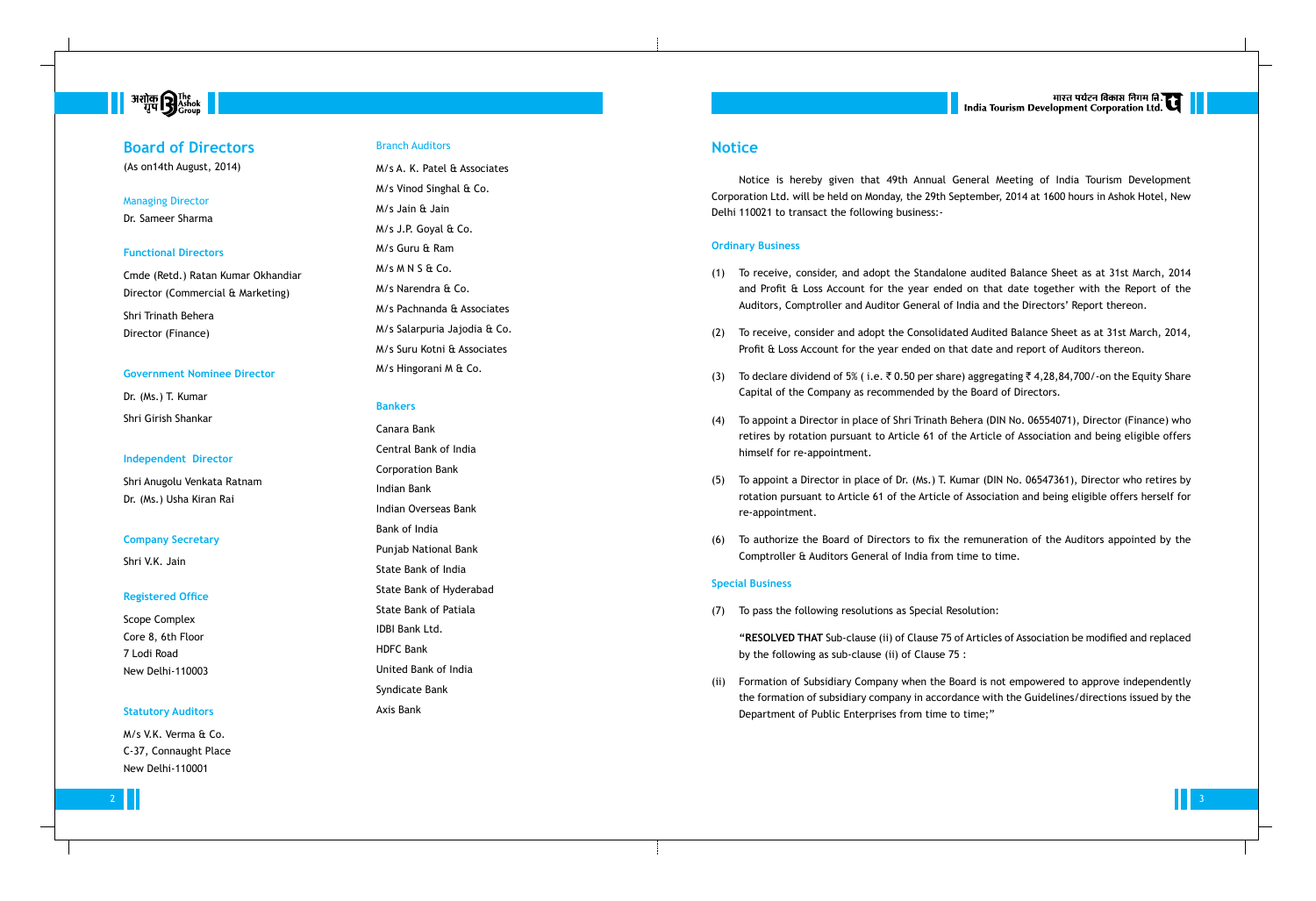

To pass the following resolution as Ordinary Resolution :

**"RESOLVED THAT** Dr. Sameer Sharma (DIN No. 02749958) who has been appointed as Additional Director by the Board of Directors in their meeting held on 9th May, 2014 and whose period of office is to end on the conclusion of this Annual General Meeting and in respect of whom a notice under Section 160 of the Companies Act, 2013 has been received from a member, be and is hereby appointed as Director of the Company."

(9) To pass the following resolution as Special Resolution:

**"RESOLVED THAT** pursuant to the provisions of Section 196(4), Schedule V and Section 197 of the Companies Act, 2013, approval be and is hereby given to the appointment of Dr. Sameer Sharma (DIN No. 02749958) who fulfils the conditions of Part I of Schedule V to the Companies Act, 2013 as Managing Director for a period of five years from the date of taking over charge of the post or until further orders, whichever is earlier.

FURTHER RESOLVED that the draft terms & conditions (given with the Explanatory Statement) subject to approval by the President of India through Ministry of Tourism as per Article 61 (e) of the Articles of Association of ITDC be and are hereby approved.

FURTHER RESOLVED THAT the terms & conditions as approved by the President of India, as and when received from the Ministry of Tourism, shall be placed before the Board and the Nomination & Remuneration Committee of the Board for information & approval.

Place: New Delhi (V.K. Jain) Dated: 03.09.2014 Company Secretary

FURTHER RESOLVED THAT in case of absence or inadequacy of profit in any financial year on or after 31st March, 2014 during the tenure of Dr. Sameer Sharma as a Managing Director of the Company, the above said remuneration payable to the Managing Director shall be subject to the limits specified in Section II, Part II of Schedule V to the Companies Act, 2013 or such other limits as prescribed by the Central Government from time to time as minimum remuneration."

(10) To pass the following resolution as Ordinary Resolution:

**"RESOLVED THAT** the approval be and is hereby accorded to the revised concession/discount to the ex-directors as under:

Special fixed tariff for Wedding Functions: Discount for banquet is standardised at 60% on published menu rates. This can be availed for wedding functions and is restricted to three times during the service period of an employee once for self and twice for children i.e. son/daughter. This Facility is available only to the Ex- Functional Directors out of remaining options i.e. out of three options given during life time. Further, this facility is available to only those directors who had worked as employee of ITDC for a minimum period of 20 years.



By Order of the Board of Directors

#### **Notes:**

1. The Statement pursuant to Section 102(1) of the Companies Act, 2013 with respect to the

- special business set out in the Notice is annexed.
- and forms part of the Notice.
- 

2. Additional information in respect of the Directors seeking re-appointment at the AGM is furnished

3. A Member entitled to attend and vote at the Meeting is entitled to appoint a Proxy to attend and vote instead of himself and the Proxy need not be a Member of the Company. Proxies, in order to be effective must be lodged at the Registered Office of the Company not less than 48 hours before the Meeting. Proxy form is enclosed. Proxies submitted on behalf of the companies, societies etc. must be supported by an appropriate resolution/authority as applicable.

Pursuant to the provisions of Section 105 of the Companies Act, 2013, a person can be appointed as proxy on behalf of members not exceeding fifty and holding in aggregate not more than 10% of the total Share Capital carrying voting rights.

4. The Members/Proxies should bring the Attendance Slip, duly filled in and signed, for attending

the Meeting.

|<br>| India Tourism Development Corporation Ltd.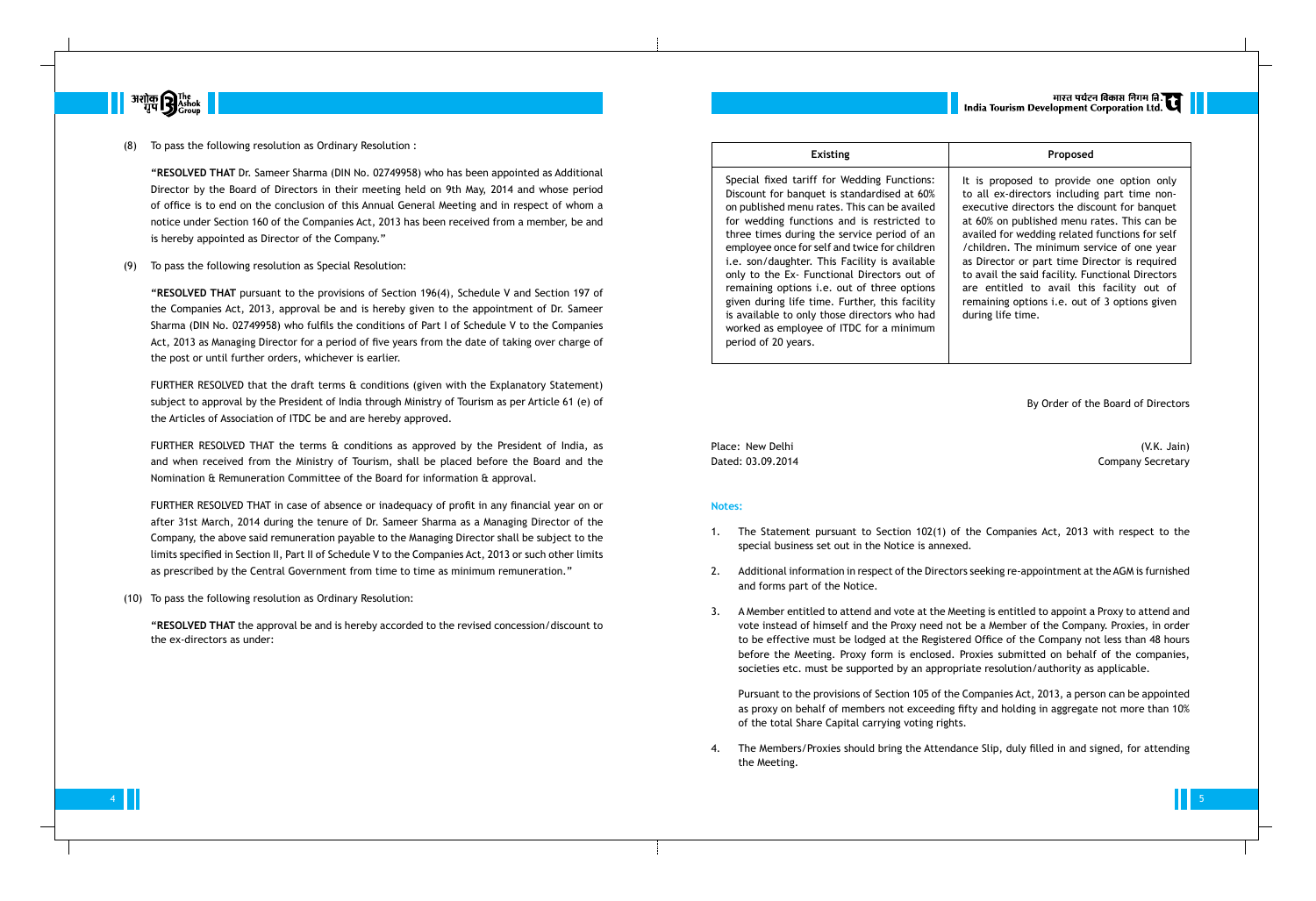

5. In compliance with provisions of Clause 35(B) of the Listing Agreement and Section 108 of the Companies Act, 2013 read with the Companies (Management and Administration) Rules, 2014, the Company is offering E-voting facility to all the Shareholders of the Company in respect of items to be transacted at this Annual General Meeting. User ID and Password for electronic voting are being provided by M/s Karvy Computershare Pvt. Ltd., the Registrar & Transfer Agent. The instructions for e-voting are given in the Attendance Slip.

All the Members are requested to read those instructions carefully before casting their e-vote. Once the vote on a resolution is cast by a Member, the Member shall not be allowed to change it subsequently. Further, the Members who have cast their vote electronically, shall not be allowed to vote again at the Meeting. Members who have not voted electronically can cast their vote at the venue.

- 6. Members are requested to :
	- a) Bring their copies of Annual Report, Notice and Attendance Slip duly completed and signed at the Meeting.
	- b) Deliver duly completed and signed Attendance Slip at the entrance of the meeting venue as entry to the Lounge will be strictly on the basis of the Attendance Slip duly allowed by the RTA Staff at the counter at the venue of the Meeting.
	- c) Note that the Attendance Slip/Proxy Form should be signed as per the specimen signature registered with the Company/Karvy Computershare Private Limited, Registrar & Transfer Agent (RTA)/Depository Participant (DP).
	- d) Note that in case of joint holders attending the meeting, only such joint holder who is higher in the order of names will be entitled to vote.
	- e) Quote their folio/Client ID and DP ID Nos. in all correspondence.
	- f) Note that no gifts/coupons will be distributed at the Annual General Meeting.
- 7. The Register of Members and Share Transfer Books of the Company will remain closed from Friday, the 26th September, 2014 to Monday, the 29th September, 2014 (both days inclusive) for the purpose of AGM and Dividend payment.
- 8. Members holding shares in multiple folios in physical mode are requested to apply for consolidation to the RTA along with relevant Share Certificate.
- 9. Unclaimed dividend for the financial year 2006-07 will be due for transfer to the Investor Education and Protection Fund of the Central Government (IEPF) on 29.05.2015 pursuant to the provisions of Section 205A of the Companies Act, 1956 or Section 124 of the Companies Act, 2013.

Members are advised that details of unclaimed dividend in respect of the financial year 2006-07 and up to and including the financial year 2011-12 are available on the Company's website i.e. **www.theashokgroup.com** under the icon **About us-Investor Corner**.

Members should write to the company if their dividend warrants in respect of the aforesaid financial year(s) have not been cashed.

10. SEBI has mandated the submission of PAN by every participant in securities market. Members holding shares in electronic form are, therefore, requested to submit the PAN to their Depository Participants with whom they are maintaining their demat accounts. Members holding shares in physical form can submit their PAN details to the RTA/Company.

11. Members who are yet to register their e-mail addresses with the Company or with the Depository

12. Electronic copy of the Annual Report for 2013-14, Notice of the 49th AGM along with instructions for e-voting and Attendance Slip are being sent to all the Members whose email IDs are registered with the RTA/Depository Participant(s) for communication purposes. For Members who have not registered their email addresses, physical copies of the Annual Report for 2013-14 and the Notice of AGM are being sent in the permitted mode. Members can also see these documents at the Company's website **www.theashokgroup.com** under the icon **About us – Investor Corner** and physical copies of these documents are available at the Company's registered office for inspection during normal business hours on working days. Members who require these documents in physical form in addition to e-communication, may write to us.

- 
- are once again requested to register the same.
- 
- at the meeting.
- 



13. Members having any questions on accounts or any other item set out in the Agenda are requested to send their queries at least 10 days in advance to the Company at its registered office address to enable the Company to collect the relevant information and to keep the information ready

14. In terms of Section 108 of the Companies Act, 2013 read with Rule 20 of the Companies (Management and Administration) Rules, 2014, the Company has engaged the services of M/s Karvy Computershare Private Limited to provide the facility of electronic voting (e-voting) in respect of the Resolutions proposed in this AGM. The Board of Directors of the Company has appointed Mr. Jalaj Srivastava (Membership No. 8498), Partner of M/s Jalaj Srivastava & Associates, practicing Company Secretaries, as the Scrutinizer for this purpose.

6 7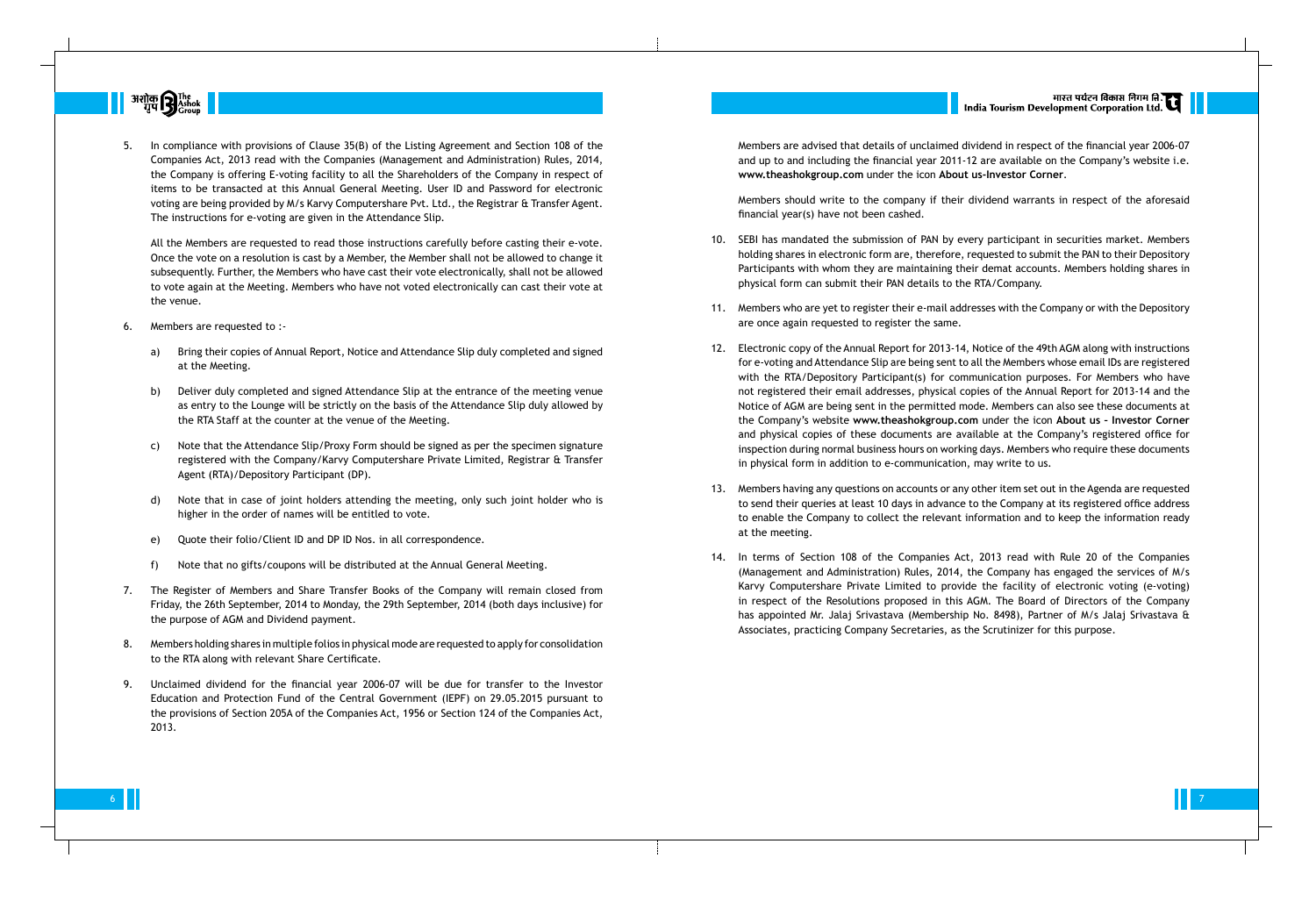## **Explanatory Statement Pursuant to Section 102(1) of the Companies Act, 2013**

#### **Item No. 7:**

According to Clause 75(ii) of Articles of Association, Board shall reserve for the decision of the President any proposal for formation of subsidiary company. The said provision was there in the Articles of CPSE when the Board of CPSEs, according to the guidelines of the Department of Public Enterprises, were not delegated powers to form the subsidiary companies.

- 2 The Department of Public Enterprises vide its O.M. No. 11/36/97 dated 9.10.1997 as amended by DPE OM No. 18(24)/2003-GM-GL\_65 dated 5th August, 2005 delegated CPSEs **having Miniratna status** the power to form the Joint Venture and Subsidiary Companies **subject to fulfilment of certain conditions mentioned in the OM dated 9.10.1997**. The said OM clarified that the existing decision making powers vested in various agencies would stand altered to give effect to the proposed delegation to the PSEs and the necessary changes in the rules, notifications, instructions, Articles/Memorandum of Association, etc, shall be carried out by the concerned Department where required. It may be submitted that so far ITDC had not altered the provisions of the Articles of Association in accordance with the said OM dated 9.10.1997.
- 3 ITDC had also obtained the approval of the Ministry of Tourism for the proposed alteration of Clause 75(ii) of the Articles of Association.
- 4 In this connection, it is submitted that Section 14 of the Companies Act, 2013 states that subject to the provisions of this Act and the conditions contained in its Memorandum, if any, a company may by special resolution alter its articles.
- 5 It is submitted that the proposed alteration of Clause 75(ii) in the Articles of Association is not inconsistent with the provisions of the Companies Act, 2013 nor it is inconsistent with the conditions of the Memorandum of Association of the Company.
- 6 Board of Directors of ITDC in their meeting held on 2nd August, 2013 have recommended the proposed alteration in the Articles of Association. The Members of ITDC are requested to approve the proposed alteration of Clause 75(ii) of the Articles of Association of ITDC by passing the proposed resolution as special resolution.
- 7 None of the Directors, Key Managerial Personnel or their relatives is interested in the resolution.

#### **Item No. 8 :**

Clause 61 of the Articles of Association of ITDC states that the President of India shall be entitled by a notice in writing addressed to the Company by an order made and executed in the name of the President of India and authenticated as provided by the Constitution of India to appoint the Directors in ITDC including the Part Time Chairman/CMD/VC&MD/MD and whole time directors.

- 
- 
- 

5 In accordance with Clause 61(e) of the Articles of Association of ITDC, in ITDC the terms & conditions of the Directors including the remuneration are decided by the President of India, Ministry of Tourism. We have sent to the Ministry of Tourism the draft terms & conditions of the appointment of Dr. Sameer Sharma for approval. Approval is under process. Draft terms &

2 Pursuant to the powers given under Article 61 of the Articles of Association, Ministry of Tourism, vide its Order No. 6/4/2013-PSU(T) dated 29.4.2014 has informed that the President of India, has appointed Dr. Sameer Sharma, IAS (AP:85) as Managing Director in ITDC in the pay band of ₹ 37,400-67,000/- plus grade pay of ₹ 10,000/- for a period of five years from the date of taking over the charge of the post or until further orders, whichever is earlier.

3 In accordance with the definition of the Managing Director, a person to be appointed as a Managing Director should necessarily be a director. As per Clause 61(c) of the Articles of Association of ITDC, Board had power to appoint a person as an additional director of a Company. Accordingly, Board in its meeting held on 9th May, 2014 appointed Dr. Sameer Sharma as an additional director. Since the additional director was to hold office up to the date of the next Annual General Meeting, his appointment would be required to be regularized in this Annual General Meeting under Section 160 of the Companies Act, 2013. ITDC has received a notice from a shareholder proposing to appoint Dr. Sameer Sharma as Director liable to retire by rotation. Hence, this resolution is put up to the shareholders for appointing Dr. Sameer Sharma as Director under Section 160 of the Companies Act, 2013 liable to retire by rotation.

4 None of the directors, key managerial personnel and their relatives except Dr. Sameer Sharma himself and his relatives, is interested in the resolution.

#### **Item No.9:**

Clause 61 of the Articles of Association of ITDC states that the President of India shall be entitled by a notice in writing addressed to the Company by an order made and executed in the name of the President of India and authenticated as provided by the Constitution of India to appoint the Directors in ITDC including the Part Time Chairman/CMD/VC&MD/MD and whole time directors.

2 Pursuant to the powers given under Article 61 of the Articles of Association, Ministry of Tourism, vide its Order No. 6/4/2013-PSU(T) dated 29.4.2014 has informed that the President of India, has appointed Dr. Sameer Sharma, IAS (AP:85) as Managing Director in ITDC in the pay band of ₹ 37,400-67,000/- plus grade pay of ₹ 10,000/- for a period of five years from the date of taking over the charge of the post or until further orders, whichever is earlier.

3 It may be submitted that Dr. Sameer Sharma meets the conditions of Section 164, 196(3) and

4 ITDC Board in its meeting held on 9th May, 2014 appointed Dr. Sameer Sharma as Managing Director. Dr. Sameer Sharma took charge of Managing Director w.e.f. 12th May, 2014.

- 
- Part I of Schedule V of the Companies Act, 2013.
- 
- conditions are as under:

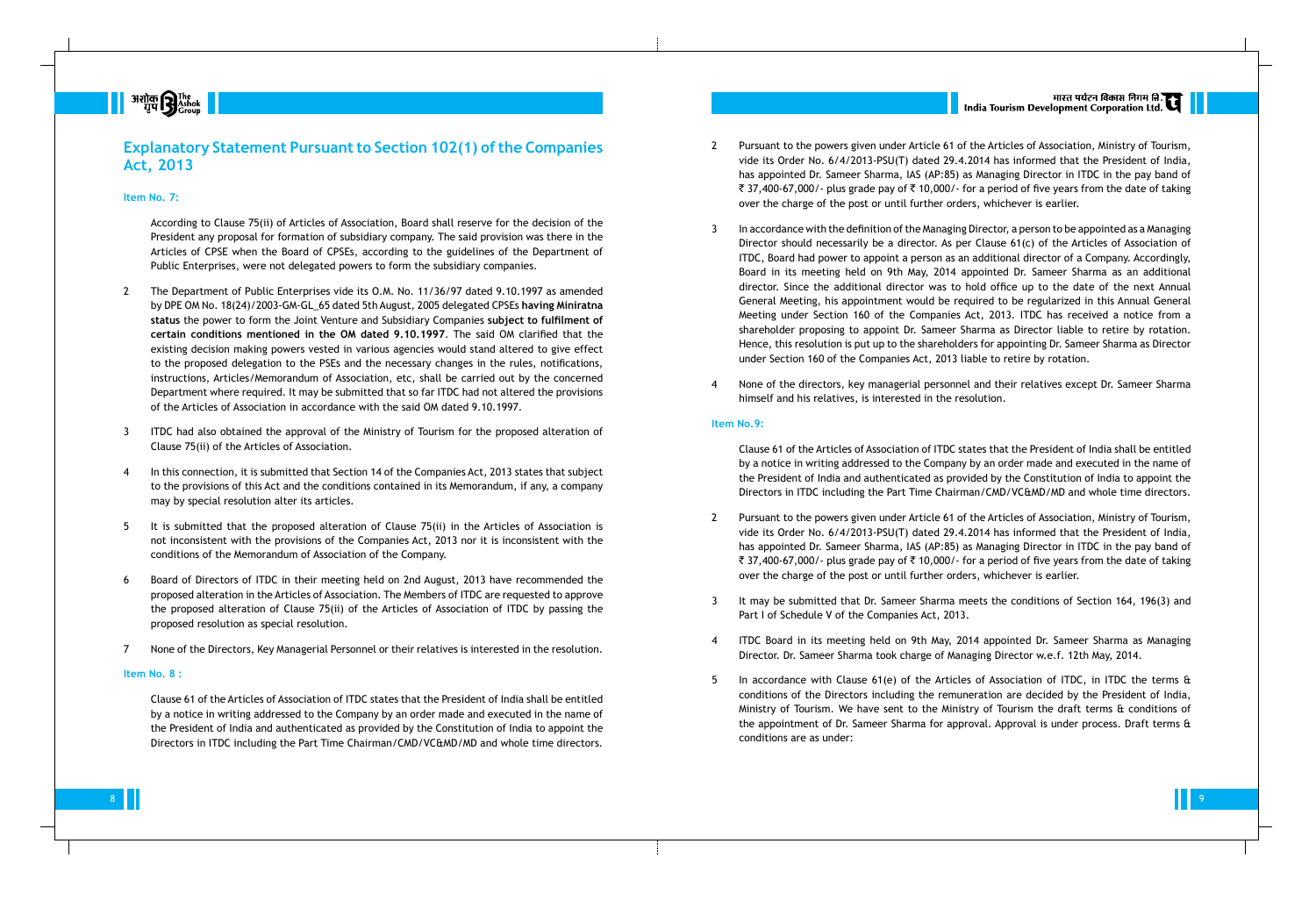

- *1.1 Period:* The period of his appointment will be w.e.f. 12.5.2014 on deputation basis, in relaxation of the rule of immediate absorption and will continue till five years or until further orders, whichever event occurs earlier.
- *1.2 Headquarters:* His headquarters will be at Delhi (where the registered office/ headquarters of the CPSE is located). He will be liable to serve in any part of the country at the discretion of CPSE.
- 1.3 **Pay:** Dr Sameer Sharma will draw a basic pay of  $\bar{\tau}$  67,000/- per month in the scale of ₹ 37,400-67,000 (PB-4) plus Grade Pay of ₹ 10,000/- during the deputation period.
- *1.4 Deputation Allowance:* He will not be entitled to any deputation (duty) allowance.
- *1.5 Dearness Allowance:* He will be eligible to draw DA at Central Government rate.
- *1.6 Annual Increment:* He will be eligible to draw his annual increment as per AIS Rules. The date of next annual increment will be 1st July of the year.
- *1.7 House Rent Allowance:* If the CPSE is not in a position to arrange residential accommodation for him out of his residential quarters or even on lease basis or if he prefers to stay in a house taken by him on rent basis, he can be paid HRA at the rate prescribed by the Central Government.
- *1.8 Residential accommodation and recovery of rent for the accommodation so provided:*
	- *1.8.1 Company's own accommodation:* Wherever the CPSE has built residential flats in the industrial township or purchased residential flats in the cities, arrangements would be made by the CPSE to provide a suitable residential accommodation to him.
	- *1.8.2 Leased accommodation:* If the CPSE is not able to provide residential accommodation either in township or out of the residential flats purchased by it in the Headquarters, suitable accommodation could be arranged by the CPSE by taking the premises on lease basis at Headquarters of the Company. The Board of Directors may decide the size, type and locality of such accommodations as per DPE's OMs dated 5.6.2003, 26.11.2008 and 2.4.2009. For purposes of CTC, 30% of basic pay may be considered as expenditure on Housing.
	- *1.8.3 Self-lease:* If he owns a house at the place of his posting (Headquarters) and is desirous of taking his own house on self-lease basis for his residential purposes, the CPSE can permit him to do so provided he executes a lease deed in favour of the CPSE. The Board of Directors may decide the size, type and locality of such accommodations.
	- *1.8.4 Repair/maintenance of leased accommodation:* The responsibility for repair and maintenance of leased accommodation is that of the lesser. Lease rent will be allowed only for 12 months in a year and no additional amount will be provided towards repair/ maintenance of leased accommodation.
- 
- 

*1.8.5 Existing lease deeds:* The lease agreement signed by the CPSE in respect of the accommodation taken on lease basis for him, if any, prior to 26.11.2008 would not be re-opened during the pendency of the lease period. The lease money, in other words, should not be hiked till the expiry of lease period. This proviso would be applicable even if he had been permitted to take his own house on self-lease basis.

*1.8.6 Office accommodation:* No office accommodation at the expense of the CPSE would be provided or arranged by the CPSE at his residence.

#### *1.9 Rent recovery:*

*1.9.1 CPSE's township/own flats:* Recovery of rent for the accommodation arranged by the Company in its own township or from the pool of flats purchased by it in cities and towns and so allotted to him would be made at the rate of 10% of basic pay from the date of joining i.e. 12.5.2014 or the standard rent fixed by the Company, whichever is lower. Where the CPSE has prescribed flat rates of recovery in respect of accommodation in its townships depending on each type of accommodation i.e. recovery of rent on uniform basis for each type of accommodation, then rent would be paid by him as prescribed

*1.9.2 Leased accommodation:* In respect of leased accommodation arranged by the CPSE, rent would be recovered from him  $\odot$  10% of basic pay from the date of joining i.e. 12.5.2014 or the actual rent, whichever is lower.

*1.10 Conveyance:* He will be entitled to the facility of staff car for private use as per his entitlement

*1.11 Leave:* He will remain subject to the Leave Rules of All India Services, as amended from time to time. The CPSE shall pay towards leave contribution according to the rates prescribed by the Central Government from time-to-time. The expenditure in respect of any compensatory allowance for the period of leave in or at the end of Foreign Service deputation to the CPSE shall be borne by the CPSE. The CPSE will also be liable to pay leave amount in respect of disability leave granted to him on account of any disability incurred and through foreign service under the CPSE even if such disability manifests itself after termination of service under the CPSE.

- by the CPSE.
- 
- in parent cadre.
	-
- 
- (Provident Fund) Rules, 1955.
- 



*1.12 Pension:* He will continue to be governed by the provisions of AIS (DCRB) Rules. He will not join the Contributory Provident Fund or any Pension Scheme of CPSE. The CPSE shall pay the pension contribution during his foreign service at the rates prescribed by the Central Government.

*1.13 Provident Fund:* During the period of foreign service, he will continue to subscribe to the All India Service Provident Fund in accordance with the conditions laid down in the All India Service

*1.14 Medial Concession:* The CPSE shall extend to him medical facilities not inferior to those admissible under the All India Service (Medical Attendance) Rules, 1954.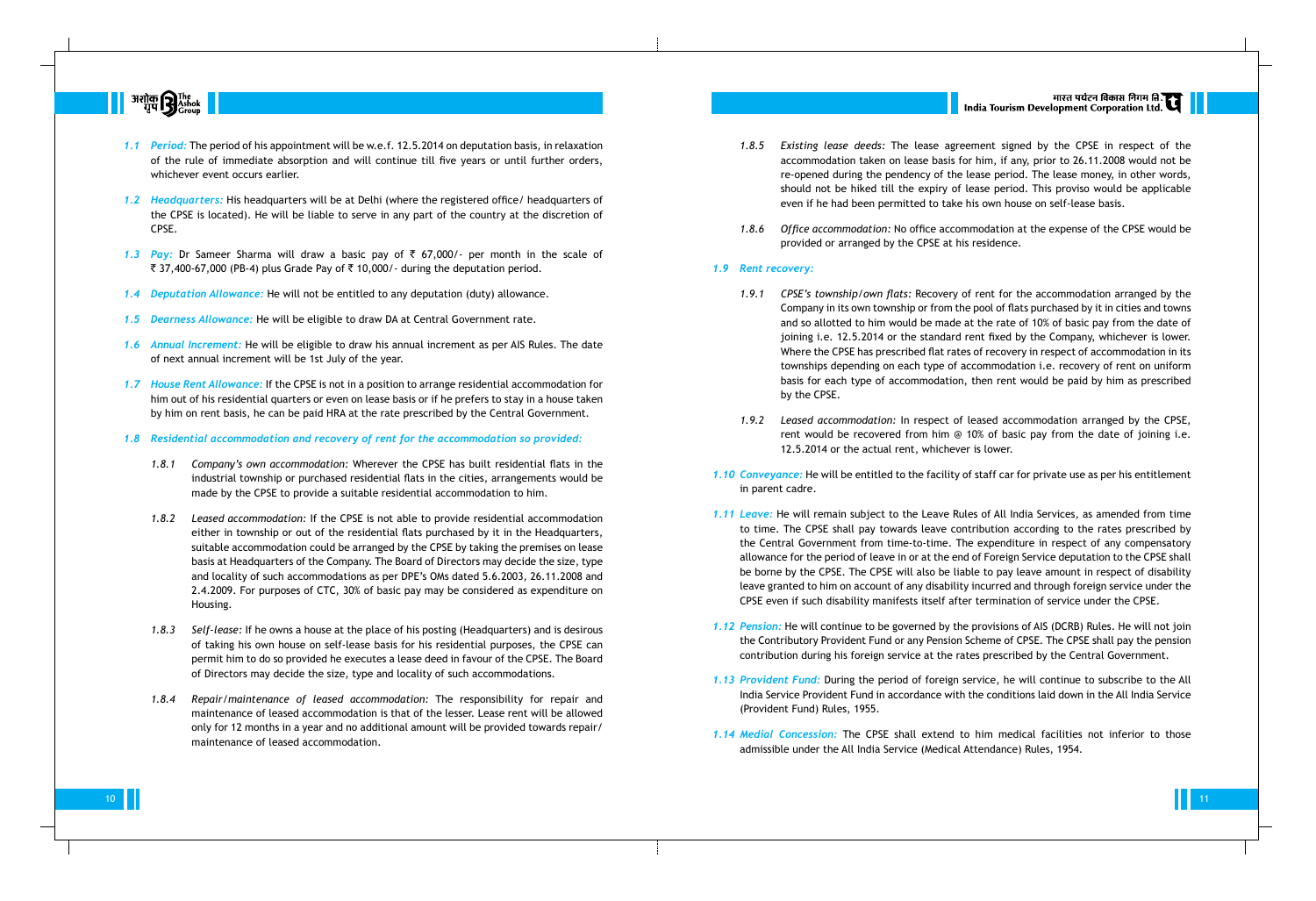

- *1.15 Leave Travel Concession:* He will not be entitled to LTC as admissible to executives of his status under the CPSE Rules. He will continue to be eligible for LTC as admissible to the Central Government servants and the whole expenditure will be met by the CPSE. This, however, is subject to the condition that the executive had not already availed of the concession during the particular block of year(s) before deputation. This concession shall not at any time be inferior to that which he would be entitled to under AIS (LTC) Rules, 1973.
- *1.16 Group Insurance Scheme:* The Central Government Employees Group Insurance Scheme, 1980 appended to AIS (Group Insurance) Rules, 1981 shall be applicable to him. An amount deducted from his salary as per prescribed rates of subscription towards the Insurance Scheme shall be remitted to the Government of India.
- *1.17 Joining Time and Travelling Allowance:* He will be entitled to travelling allowance and joining time both on joining the post on foreign service and on reversion there from under the Rules of the CPSE but, in any case not lower than those admissible to officers of equivalent status and grades of the Central Government. The expenditure on this account will be borne by the CPSE.
- *1.18 Conduct, Discipline and Appeal Rules:* He will be governed by All India Service (Conduct, Discipline and Appeal) Rules.
- *1.19 Residuary matters:* For all matters relating to the conditions of service and benefits/facilities and perquisites in the borrowing organization not covered by item (1.1) to (1.18) above, he will be governed by the existing Rules, Regulations and Orders of the borrowing organization as per DoPT Letter No. 20011/2/2010-AIS-II dated 29.3.2012, because of it being a mandatory posting.
- 6 The terms & conditions of Dr. Sameer after its receipt will be put up to the ITDC Board and the Nomination & Remuneration Committee of the Board for information and approval.
- 7 While approving the terms of appointment of Dr. Sameer Sharma, Board had resolved that in case of absence or inadequacy of profit, the remuneration payable to the managing director shall be subject to the limits specified in Section II, Part II of Schedule V.
- 8 Section 196(4) of the Companies Act, 2014 requires that the appointment and the terms & conditions including the remuneration as approved by the Board shall be subject to approval by a resolution passed in the general meeting of the company and by the Central Government in case such appointment is at variance to the conditions specified in Schedule V. It may be submitted that the appointment of Dr. Sameer Sharma is in accordance with Schedule V of the Companies Act, 2013.
- 9 Schedule V, Part II, Section II require that in case of absence or inadequacy of profits, special resolution is required for payment of remuneration not exceeding three years in accordance with Schedule V, Part II , Section II. Further Part III of Schedule V requires that the appointment and remuneration referred to in Part I and Part II of Schedule V shall be subject to the approval by a resolution of the shareholders in general meeting.

10 Second Proviso to Section 197(1) requires the approval of the Company in General Meeting for the payment of remuneration to more than one whole time directors exceeding 10% of the net

- profits the company.
- 
- 

11 In view of the above, special resolution is put up before the Members for approval.

12 None of the directors, key managerial personnel and their relatives except Dr. Sameer Sharma himself and his relatives, is interested in the resolution.

#### **Item No. 10 :**

The concession/discounts to the Ex-Directors of ITDC have been approved by the Board in its meeting held on 29th July, 2002 as under:

A. 50% concession on menu price of consumable items like food, soft drinks (excluding hard drinks, beer, cigar, cigarettes and such other items) will be allowed for six family members of Ex-Directors including himself. Concession on bakery and confectionary items, however, are excluded when these items are not consumed in hotels/restaurants.

B. While on holiday, the ex-Directors and members of their families will be charged 10% of the normal room tariff in the hotels under the direct management of ITDC. 10% of the normal room tariff will be charged when the stay does not exceed 7 nights in a year. In case the stay exceeds

C. Supply of food and soft drinks will be served on KOT basis.

- 
- 7 nights, 50% of the normal tariff will be charged.
- 
- discount:

2 ITDC Board in its meeting held on 14th August, 2014 reviewed the above concession/discounts given to the ex-directors and after review added the following to the existing concession/

"Special Fixed Tariff for wedding related functions: It is proposed to provide one option only to all ex-directors including part time non-executive directors the discount for banquet at 60% on published menu rates. This can be availed for wedding related functions for self /children. The minimum service of one year as Director or part time Director is required to avail the said facility. Functional Directors are entitled to avail this facility out of remaining options i.e. out of 3 options given during life time."

3 In this connection, it may be stated that presently, all Ex-ITDC employees including ex-employee directors who worked as an employee of ITDC for a minimum period of 20 years, had been availing since 1.4.2006 the 60% discount on published menu rates for the wedding of Son/ Daughter restricted up to maximum three times during career/lifetime, provided the same has not been availed before his/her retirement. It could be both children before/after retirement,

- or one before & one after.
- 

|<br>| India Tourism Development Corporation Ltd.

4 Now the revised facility as per para 2 would be available to all the directors including nonexecutive directors who had served on ITDC Board for a minimum period of one year.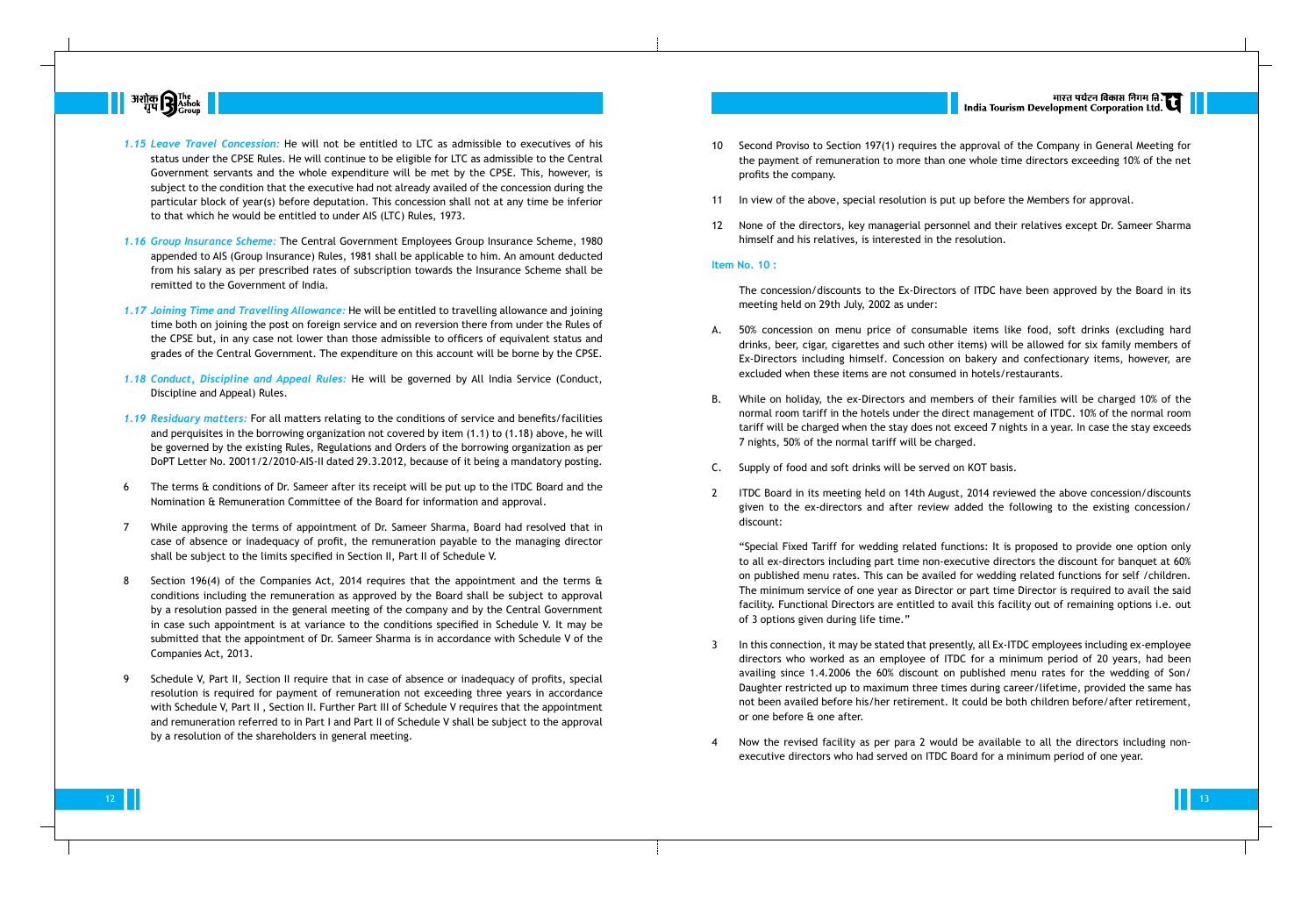

- 5 ITDC Board in its meeting held on 14th August, 2014 had approved the proposal subject to approval of the shareholders in the General Meeting because all the directors were interested in the proposal.
- 6 Members are therefore requested to approve the proposal by passing the ordinary resolution.
- 7 All the directors and KMP directors are interested in the resolution.

By Order of the Board of Directors

Place: New Delhi (V.K. Jain)

Dated: 03.09.2014 Company Secretary

### **To**

- (i) All Members of India Tourism Development Corporation Ltd.
- (ii) M/s V. K. Verma & Company, C-37, Connaught Place, New Delhi 110001
- (iii) All the Directors on the Board of India Tourism Development Corporation Ltd.
- (iv) All Stock Exchanges

## **Details as required under Clause 49 of the Listing Agreement in respect of Directors to be appointed and Directors liable to retire by rotation and seeking re-appointment**

**Dr. Sameer Sharma**: Dr. Sameer Sharma is M.Sc., MCP and Ph. D. from School of planning, Department of Design, Art, Architecture and Planning, University of Cincinnati, Ohio, USA. He is IAS, (AP:85). During his State Services, he had served various high positions in the State of Andhra Pradesh like Commissioner (Excise), Finance Secretary, Commissioner (Industries), Commissioner and MD of APCO, Deputy Secretary to the Chief Minister of Andhra Pradesh etc. He had also served as the Principal Secretary, Information Technology & Communication, Govt. of Andhra Pradesh. At Central Government, he had served as Director, Ministry of Home, Govt. of India. He is acting as Chairman/Director of 8 Joint Venture Companies of ITDC and he is the Chairman/Director of Kumarakruppa Frontier Hotels Pvt. Ltd. He does not hold any shares in ITDC.

Place: New Delhi (V.K. Jain) Dated: 03.09.2014 Company Secretary

**Dr. (Ms.) T. Kumar**: Dr. (Ms.) T. Kumar is the Additional Secretary and Financial Advisor, Ministry of Tourism. Dr. (Ms.) T. Kumar, an IAS Officer of the West Bengal Cadre, holds a Ph.D in Ancient Indian History from the Delhi University. Before joining the IAS, she served Delhi University as a Lecturer for a brief stint. She has worked in the State Government of West Bengal in various senior positions in the districts and the State Capital, including that of Labour Commissioner and Advisor, Industry. Dr. Kumar has also been on deputation with Government of India in Constitutional Organization and Ministries such as the Union Public Service Commission, Ministry of Human Resource Development, Ministry for Development of the North East Region and Ministry of Culture. She was the Principal Secretary to the Speaker, Lok Sabha (Parliament of India) in the 14th Lok Sabha, between 2004-2009. Before her present posting with Government of India in November, 2012, Dr. Kumar was Additional Chief Secretary with the Government of West Bengal.

Besides ITDC, Dr. Kumar is also the Director in Shipping Corporation of India Limited.

**Shri Trinath Behera** : Shri Behera is a Cost Accountant with Law Degree and associate of Indian Institute of Bankers. He held the position of General Manager (Accounts) from 31.08.2006 to 07.09.2008 and General Manager (Bonds) from 08.09.2008 to 25.04.2013 in Indian Railway Finance Corporation before assuming the position of Director (Finance) in ITDC.

Besides ITDC, he is the Director of five Joint Venture Companies of ITDC.

By Order of the Board of Directors

14 15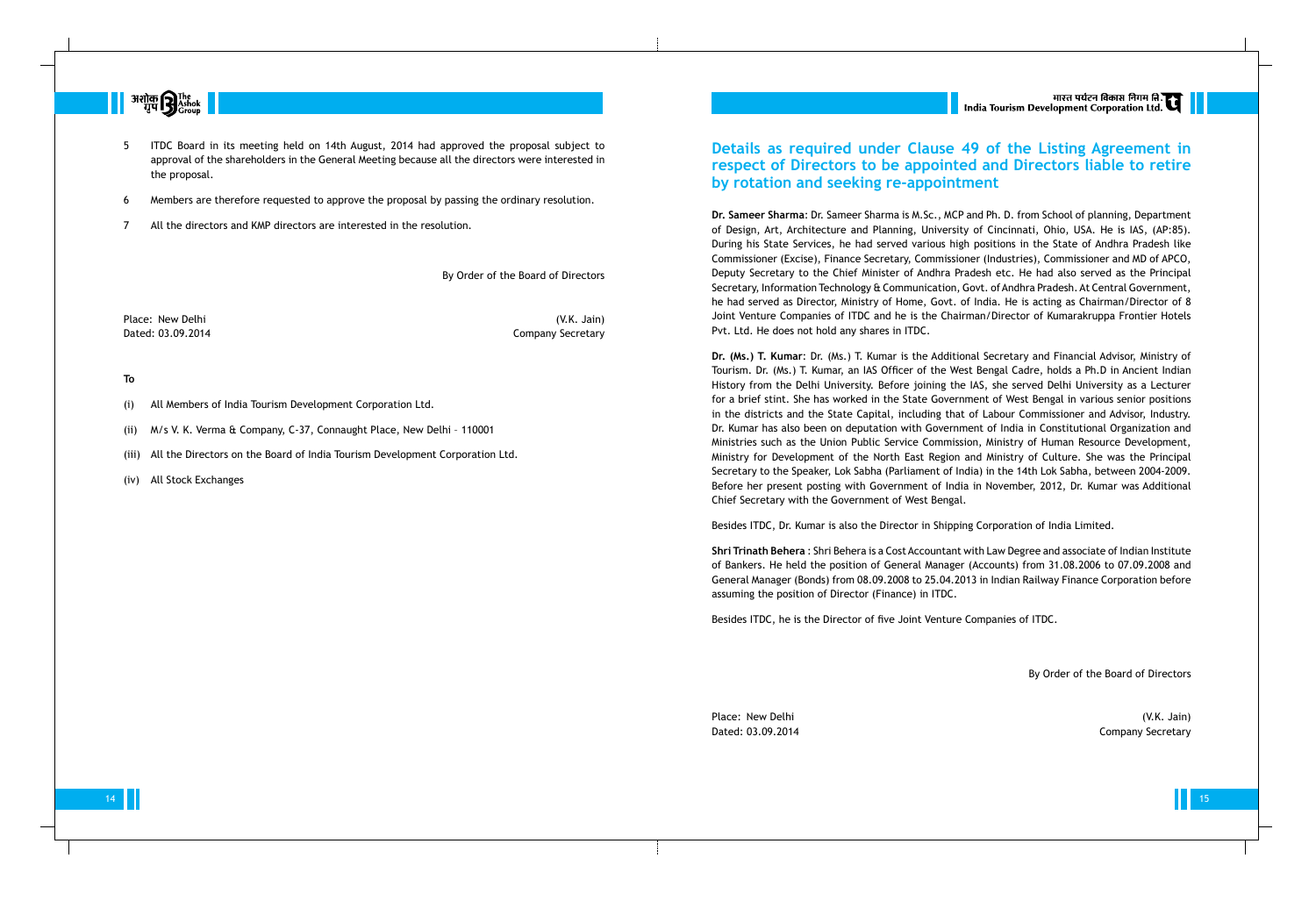## **Directors' Report**

#### Dear Shareholders,

Your Directors have pleasure in presenting the 49th Annual Report together with the audited accounts of the Corporation for the year ended 31st March, 2014.

Your Corporation has achieved a total turnover of  $\bar{\tau}$  469.58 crore during the financial year 2013-14 as against  $\bar{\tau}$  440.64 crore in the previous year 2012-13 indicating an overall increase by 6.57%. The increase in overall turnover has been achieved in all the commercial divisions except Hotel LMPH, Janpath, Jammu, Patna and AITD and Ashok Events Division. During the financial year 2013-14, the Corporation has recorded a Net Profit (before tax) of  $\bar{z}$  11.93 crore as against net profit before tax of  $\overline{5}$  5.48 crore in previous year 2012-13.

#### Performance Highlights

The highlights of the financial results of the Corporation (Standalone) are given below:

|                                |         | $(5 \text{ in } \text{core})$ |
|--------------------------------|---------|-------------------------------|
| <b>Particulars</b>             | 2013-14 | 2012-13                       |
| Turnover                       | 469.58  | 440.64                        |
| <b>Operating Profit/(Loss)</b> | 21.76   | 13.73                         |
| Less: Depreciation             | 5.96    | 5.89                          |

# मारत पर्यटन विकास निगम ति.<br>India Tourism Development Corporation Ltd.

| Add/(Less) Prior period   |            |            |
|---------------------------|------------|------------|
| adjustments & Extra-      |            |            |
| ordinary items            | $(-)$ 3.87 | $(-)$ 2.36 |
| Profit before Tax         | 11.93      | 5.48       |
| Add/(less): Deferred Tax  | 1.00       | $(-) 0.59$ |
| Less: Provision for       |            |            |
| <b>Income Tax</b>         | $(-)$ 3.50 | $(-) 2.20$ |
| Less: - Provision for     |            |            |
| <b>Wealth Tax</b>         | $(-) 0.01$ | $(-) 0.01$ |
| Add/(Less): Provision for |            |            |
| Income Tax for earlier    |            |            |
| years written back        |            | 0.32       |
| Profit after Tax          | 9.42       | 3.00       |
| Amount available for      |            |            |
| appropriation             | 9.42       | 3.00       |
| Proposed Dividend         | 4.29       | 0.00       |
| Dividend Tax              | 0.73       | 0.00       |
| <b>Equity Capital</b>     | 85.77      | 85.77      |
| Capital Employed          | 276.23     | 277.25     |
| Rate of Return on         |            |            |
| Capital :-                |            |            |
| <b>Before Tax</b>         | 13.91%     | 6.38%      |
| <b>After Tax</b>          | 10.98%     | 3.5%       |
| Rate of Return on         |            |            |
| Capital Employed :-       |            |            |
| <b>Before Tax</b>         | 4.32%      | 1.98%      |
| <b>After Tax</b>          | 3.41%      | 1.08%      |

### Operating Ratio

The Operating Ratio has decreased by 1.51% in the current year with the overall operating ratio of 95.37% as against 96.88% in the previous year 2012-13.



#### **To**

- (i) All Members of India Tourism Development Corporation Ltd.
- (ii) M/s V. K. Verma & Company, C-37, Connaught Place, New Delhi 110001
- (iii) All the Directors on the Board of India Tourism Development Corporation Ltd.
- (iv) All Stock Exchanges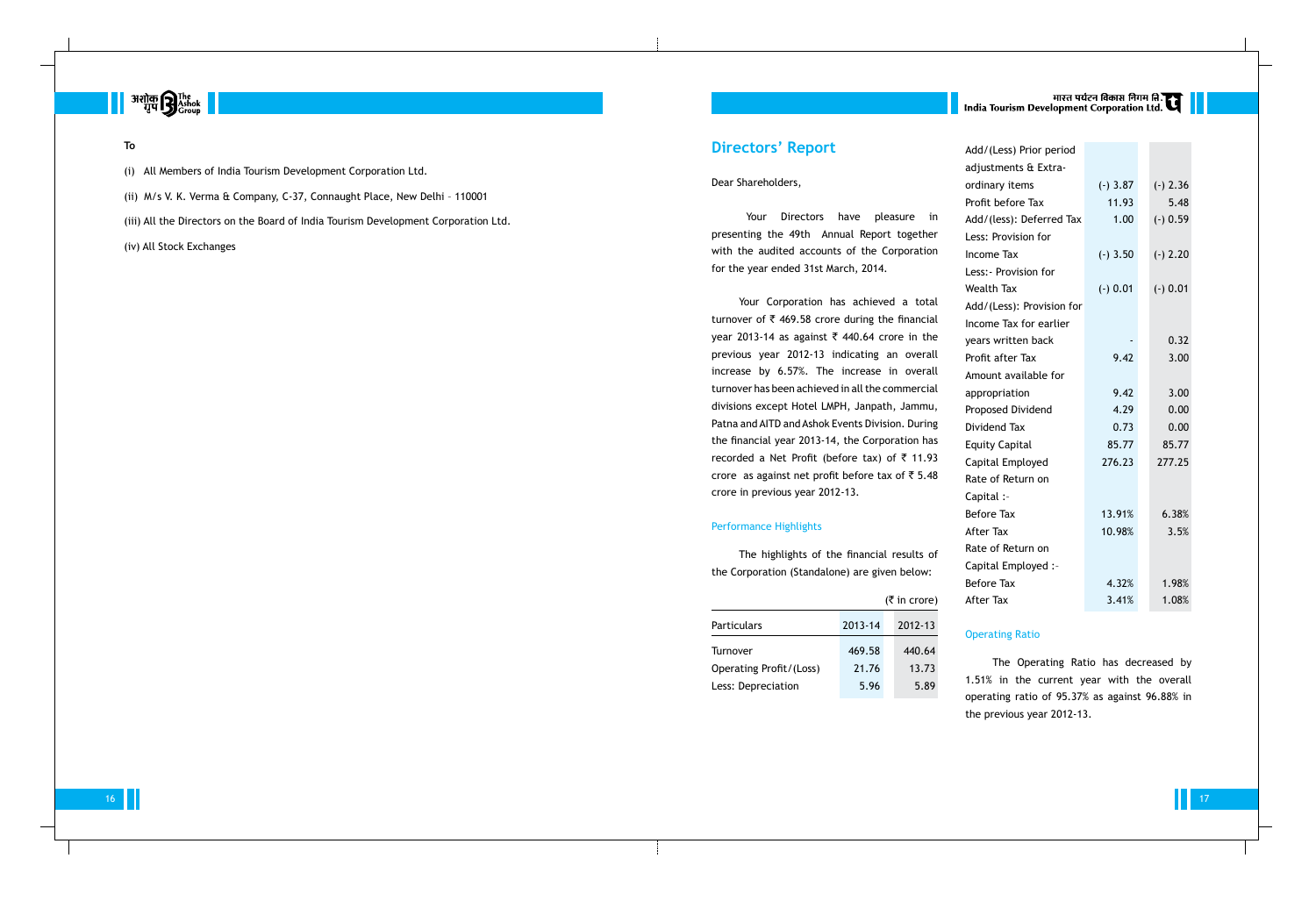

#### Division wise Financial Performance

Hotel Division has achieved turnover of  $\overline{8}$  262.88 crore during the year 2013-14 as against  $\bar{\tau}$  250.59 crore in the previous year 2012-13 indicating increase by 4.90% and incurred the net loss of  $\bar{z}$  4.58 crore as against the net loss of  $\bar{\xi}$  4.81 crore in the previous year.

The Division wise financial performance of the Corporation is summarized as under :–

- (ii) The turnover of Ashok International Trade Division (A.I.T.Division) has decreased to ₹ 9.40 crore from ₹ 11.35 crore in the previous year. During the year 2013-14, there are 7 Duty Free Shops in operation i.e. at Goa, Goa Seaport, Coimbatore, Haldia Port, Kolkata Port, Chennai Port and Mangalore Port. During the year 2013-14, the AIT Division has incurred a Net Loss of  $\bar{\tau}$  1.58 crore as compared to net loss of  $\bar{\tau}$  3.96 crore in the previous year.
- (iii) Further, the turnover of Ashok Travels & Tours (ATT) Division has increased to ₹ 123.08 crore from ₹ 106.61 crore in the previous year registering an increase by 15.44%. The ATT Division has incurred a net loss of  $\bar{\tau}$  1.78 crore as against the net loss of  $\bar{\tau}$  1.99 crore in the previous year.
- (iv) The turnover of Ashok Tourist Service Station (ATSS) has increased to  $\bar{\tau}$  12.96 crore from  $\bar{\tau}$  10.45 crore in the previous
- (v) The turnover of the Ashok Creatives Division (including SEL Red Fort) has been recorded at  $\overline{\tau}$  7.89 crore (previous year  $\bar{z}$  6.92 crore) and has incurred a loss of ₹ 1.57 crore as against net loss of  $\bar{z}$  1.51 crore in the previous year 2012-13.
- (vi) The Engineering Division has achieved a turnover of  $\bar{\tau}$  6.91 crore during the year 2013-14 (previous year  $\bar{\tau}$  4.57 crore) with net loss of  $\overline{5}$  6.83 crore as against net loss of  $\bar{\tau}$  11.06 crore in the previous financial year 2012-13.
- (vii) The turnover of Ashok Events Division has decreased to  $\bar{\tau}$  10.98 crore (previous year  $\bar{\tau}$  17.06 crore) with net profit of  $\bar{\tau}$  0.66 crore as against net profit of  $\bar{\tau}$  2.94 crore in the previous year.
- (viii) The Ashok Institute of Hospitality and Tourism Management (AIH&TM) has achieved turnover of  $\bar{\tau}$  8.71 crore as against  $\overline{\tau}$  7.76 crore in the Previous year with net profit of  $\bar{\tau}$  1.35 crore (previous year net profit of  $\bar{\tau}$  0.72 crore).
- (ix) The Corporate HQ., being the administrative office, has earned an income of  $\overline{\zeta}$  26.76 crore (previous year

` 25.34 crore) mainly consisting of income from Interest on short term deposits with banks from the surplus funds available with it.

#### Capital Structure

There is no change in authorized and paidup capital of the Corporation. The Authorized Capital of the Corporation is  $\bar{\tau}$  150 crore and the paid-up Share Capital of the Company is  $\bar{\tau}$  85.77 crore as on 31st March, 2014.

### Dividend

The Board of Directors recommended a dividend of 5% on the equity share capital of the Company.

#### Rating of ITDC vis-à-vis MoU targets

Performance of the Company for the year 2012-13 has been notified as 'Fair' with Composite Score 3.844 by Department of Public Enterprises (DPE) in terms of the MoU signed with the Government of India.

#### Management Discussion and Analysis

The report on the Management Discussion and Analysis is placed at **Annexure-I.**

#### Plan Schemes

The Revised Capital Budget Estimates towards capital expenditure for 2013-14 was

# मारत पर्यटन विकास निगम ति.<br>India Tourism Development Corporation Ltd.

₹ 26.37 crore which included ₹ 25.17 crore for renovation/improvement on existing hotels, catering units and other divisions. The capital expenditure during 2013-14 was  $\bar{\tau}$  1.47 crore out of which  $\bar{\tau}$  0.75 crore was capitalized and ₹ 0.72 crore was charged to revenue.

year registering an increase by 24.02%. The ATSS has suffered a net loss of  $\overline{5}$  0.49 crore as against the net loss of  $\bar{\tau}$  0.17 crore in the previous year.

> The Plan outlay for the year 2014-15 is ₹ 71.12 crore out of which  $\bar{x}$  69.17 crore relates to renovation/improvement in existing hotels, catering units, other divisions.

#### Procurement from MSME

As per reports received from the different Hotel Units, Procurement from MSME is  $\bar{\tau}$  13.56 lakh during the financial year 2013-14.

#### Implementation of Official Language Policy

During the year 2013-14, the Company continued its efforts to give impetus to the use of Hindi in official work through motivation and training. Cash incentives were granted to them on doing prescribed quantum of work in Hindi. Hindi workshops were organized to provide practical training of noting-drafting and other works in Hindi. Various Hindi competitions were also organized during Hindi Fortnight celebrations for giving impetus to the use of official language in day to day work. Hindi Kavigoshthi, Hindi Natya Manchan and Hindi Prize Distribution Event were also organized to encourage official language in the Corporation.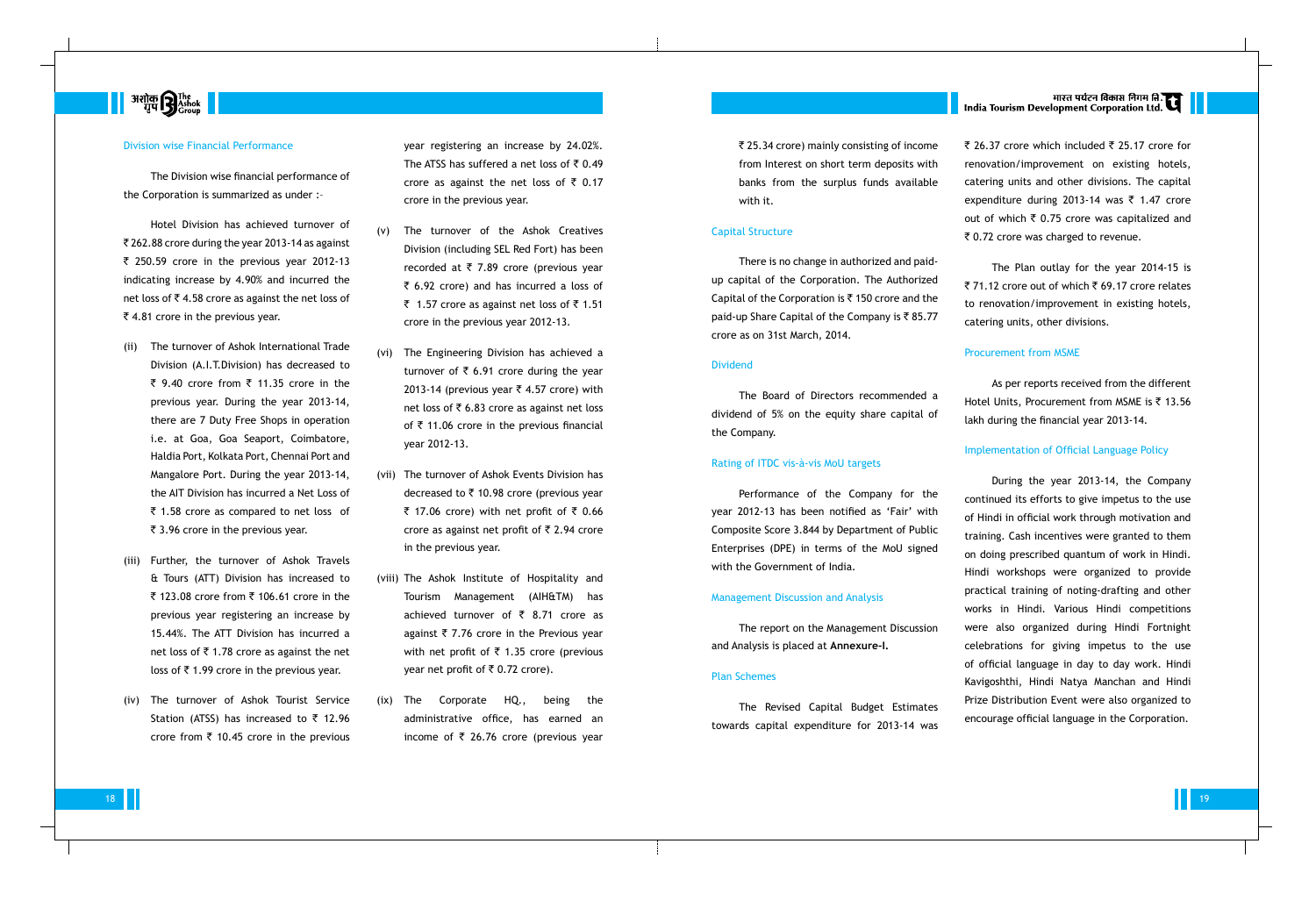

#### Particulars of Employees

None of the employees of the Company is drawing remuneration in excess of the limits prescribed under Section 217(2A) of the Companies Act, 1956 read with Companies (Particulars of Employees) Rules, 1975.

#### Conservation of Energy & Technology Absorption

Commitment towards energy conservation remains in the units at various stages of operations. Commercial considerations, energy conservation policies and practices play a vital role in the endeavours made in this direction.

Since your Company's operations do not involve technology absorption, the particulars as per the Companies (Disclosure of Particulars in the Report of Board of Directors) Rules, 1988 regarding technology absorption, are not applicable.

#### Foreign Exchange Earnings & Outgo

The Direct Foreign Exchange Earnings during the year 2013-14 has decreased to ₹ 15.87 crore as against ₹ 19.72 crore in the previous year.

#### Subsidiary Companies

The Corporation has seven subsidiary companies viz. (i) Donyi Polo Ashok Hotel Corporation Ltd. (ii) Assam Ashok Hotel Corporation Ltd. (iii) MP Ashok Hotel Corporation ITDC and subsidiary companies as and when required. It is further affirmed that annual accounts of the subsidiary companies shall also be made available for inspection by any shareholders in the head office of the ITDC and of the subsidiary companies concerned. The shareholders, if they desire, may write to the company to obtain a copy of financials of the subsidiary companies.

#### Board of Directors

During the year, seven Board Meetings were held to transact the business of the Company.

During the year under review, Shri Trinath Behera (w.e.f. 26.04.2013) was appointed as Director (Finance), Dr. (Ms.) T. Kumar, AS&FA-Tourism (w.e.f. 4.9.2013) was appointed as Govt. Nominee Director, Shri Anugolu Venkata Ratnam (w.e.f. 7.10.2013) and Prof. Usha Kiran Rai (w.e.f. 10.12.2013) were appointed as independent directors pursuant to Article 61 of the Articles of Association of the Corporation. Further, Shri Girish Shankar, Govt. Nominee Director & Additional Secretary (Tourism) was given the additional charge of the Managing Director w.e.f. 23.04.2013.

During the year under review, Dr. Lalit K. Panwar (w.e.f. 23.04.2013) and Shri J. S. Mathur (w.e.f. 4.9.2013) ceased to be on the Board of Directors. The Board appreciated the valuable services rendered by them during their tenure.

# मारत पर्यटन विकास निगम ति.<br>India Tourism Development Corporation Ltd.

Ltd. (iv) Pondicherry Ashok Hotel Corporation Ltd. v) Ranchi Ashok Bihar Hotel Corporation Limited. (vi) Utkal Ashok Hotel Corporation Ltd., (vii) Punjab Ashok Hotel Company Ltd. The Hotel Units were set up under the aforesaid subsidiary companies at Itanagar, Guwuhati, Bhopal, Puducherry and Ranchi respectively. The operation of Hotel unit at Puri is closed since March, 2004 and the Hotel has been planned to be leased out. The Hotel project at Anandpur Sahib is incomplete. The Annual Accounts of all the subsidiary companies have been audited and finalized and the Consolidated Annual Accounts pursuant to Clause 32 of the Listing Agreement has been prepared and presented in this Annual Report.

### Exemption under Section 212(8) of the Companies Act, 1956

The Ministry of Corporate Affairs vide its General Circular No: 2/2011 has granted exemption for attaching the Balance Sheet of Subsidiary Companies with the Parent/ Holding Company under Section 212(8) of the Companies Act, 1956 provided certain conditions are fulfilled. In terms of the said circular, a statement containing brief financial details of the Company's subsidiaries for the year ended March 31, 2014 is enclosed as **Annexure VI** of this report. In terms of aforesaid circular it is affirmed that annual report of the subsidiary companies and the related detailed information shall be made available to shareholders of the The present composition of the Board is as under:

- i) Dr. Sameer Sharma, Managing Director w.e.f. 12.05.2014
- Cmde (Retd.) R. K. Okhandiar, Director (C&M) w.e.f. 10.07.2012
- iii) Shri Trinath Behera, Director (Finance) w.e.f. 26.04.2013
- iv) Dr. (Ms.) T. Kumar, Govt. Nominee Director w.e.f. 4.9.2013
- v) Shri Girish Shankar, Govt. Nominee Director w.e.f. 06.09.2012
- vi) Shri Anugolu Venkata Ratnam, Independent Director w.e.f. 07.10.2013
- vii) Prof. Usha Kiran Rai, Independent Director w.e.f. 10.12.2013

Pursuant to Article 61 of the Article of Association, Shri Trinath Behera, Director (Finance) and Dr. (Ms.) T. Kumar, Director retire by rotation at the ensuing Annual General Meeting and being eligible, offer themselves for re-appointment. Details of profile etc. as required under Clause 49 of the Listing Agreement in respect of Directors liable to retire by rotation and seeking re-appointment have been given along with the Notice of AGM.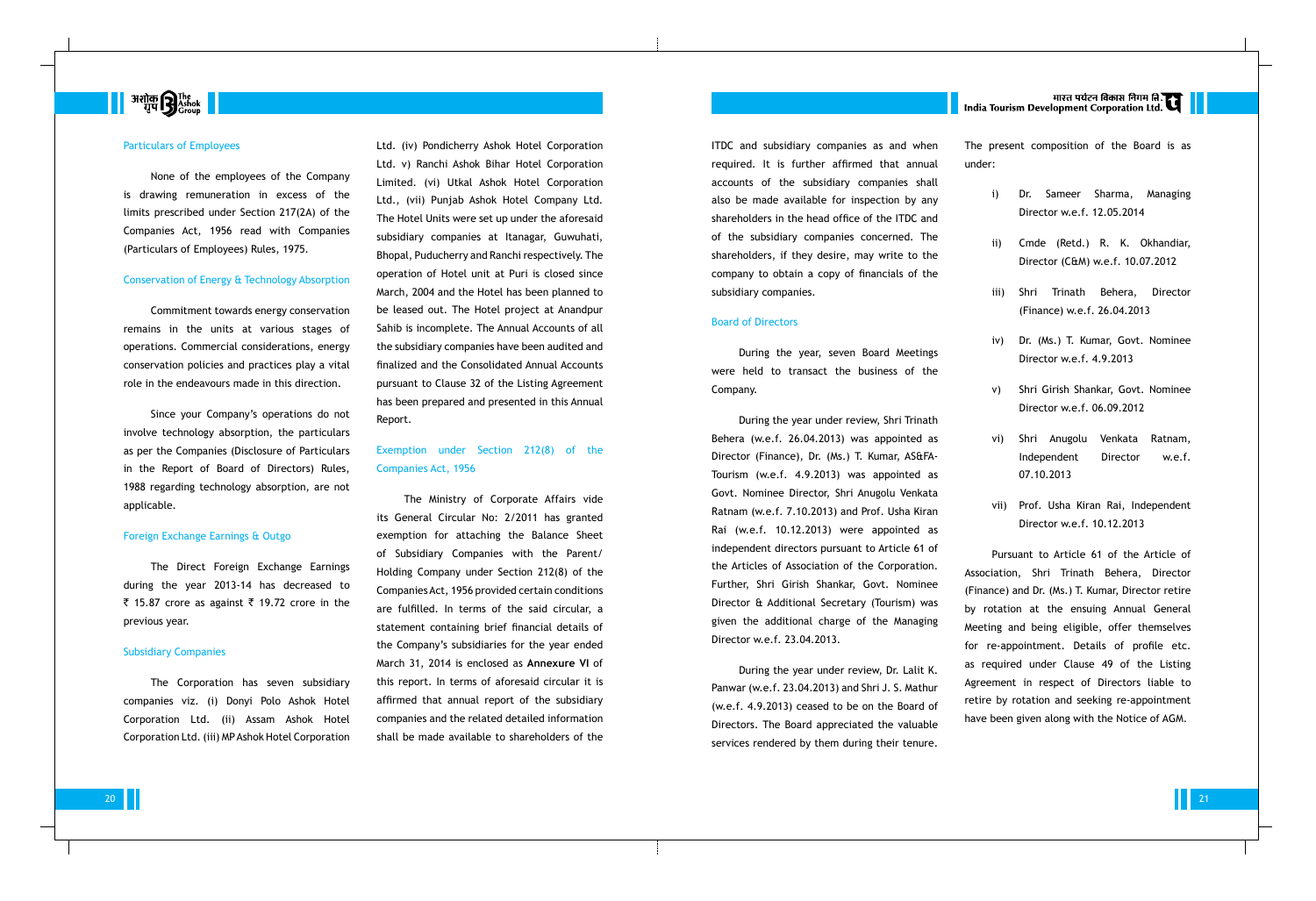# 

#### Corporate Governance

As per the requirement of Clause 49 of the Listing Agreement, a detailed report on Corporate Governance together with the following is given in **Annexure-II** which forms part of this Report.

- (i) CEO/CFO Certificate [as per Clause 49(v)]; and
- (ii) Certificate from the Company's Auditors [as per Clause 49 (vii)] along with the management reply to qualifications.

#### Directors' Responsibility Statement

Pursuant to the requirement under Section 217(2AA) of the Companies Act, 1956, it is hereby confirmed: -

- that in the preparation of the accounts for the financial year ended 31st March, 2014, the applicable accounting standards have been followed read along with proper explanation relating to departures;
- that the Directors have selected such accounting policies and applied them consistently and made judgments and estimates that were reasonable and prudent so as to give a true and fair view of state of affairs of the Company at the end of the financial year and of the profit of the Company for the year under review.
- that the Directors have taken proper and sufficient care for the maintenance of adequate accounting records in accordance with the provisions of the Companies Act 1956 for safeguarding the assets of the Company and for preventing and detecting fraud and other irregularities;
- that the Directors have prepared the accounts for the financial year ended 31st March, 2014 on a 'going concern' basis.

#### Acknowledgement

The Board places on records its sincere appreciation towards the Company's customers/ clients for the support and confidence reposed by them in the organization and look forward to the continuance of this relationship in future.

The Board also gratefully acknowledges

# भारत पर्यटन विकास निगम ति.<br>India Tourism Development Corporation Ltd.

Date: 03.09.2014 Trinath Behera (Dr. Sameer Sharma) Place: New Delhi **Director (Finance)** Managing Director (Finance)

 $22 \quad 23$ 

the support and guidance received from various Ministries of the Government of India particularly, the Ministry of Tourism, in Company's operations and developmental plans. The Board also wishes to record its deep gratitude to all the members of ITDC family whose enthusiasm, dedication and co-operation, put the Company on the path of progress.

#### Auditors and Auditor's Report

The Comptroller & Auditor General of India have appointed M/s V. K. Verma & Company, Chartered Accountants as Statutory Auditors of the Company and also various Branch Auditors for the year 2013-14 under Section 619(2) of the Companies Act, 1956. The Management's replies to the comments and observations of the Statutory Auditors on the accounts ( Standalone and the Consolidated) for the year 2013-14 are given in **Annexure- III, IV & V.**

### Comments of the Comptroller and Auditor General of India

The comments of the Comptroller & Auditor General of India, under Section 619(4) of the Companies Act, 1956 on the Accounts of the Company for the financial year ended 31 March, 2014 are set out elsewhere in the Annual Report.

For and on behalf of Board of Directors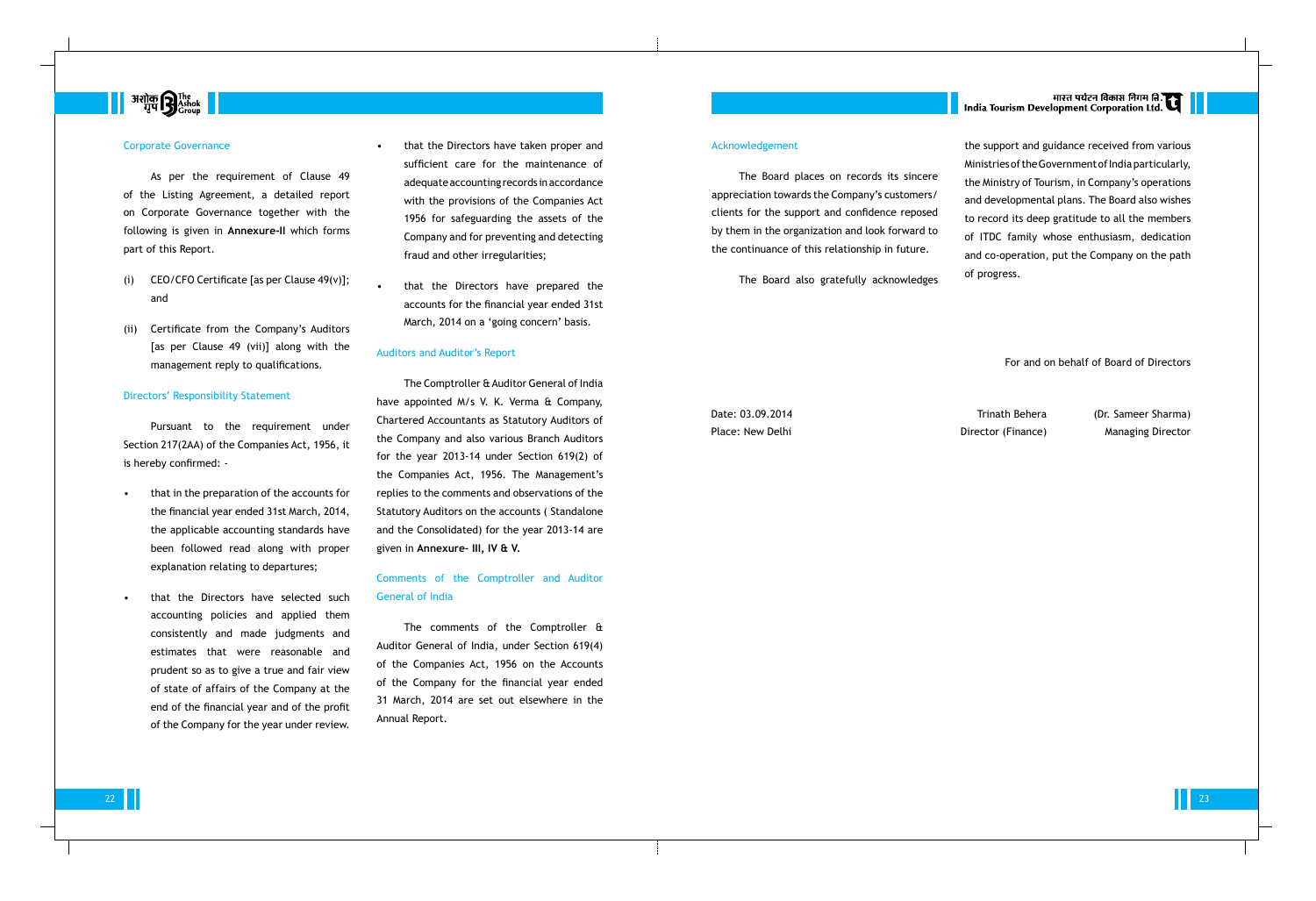

#### Annexure-I

### **Management Discussion and Analysis Report**

#### Global and Indian Scenario

Global Economy is slowly recovering and is projected to expand by 2.8% this year. Indian Economy hovering below 5% is suffering from lower growth due to high inflation, weak currency and slow down in the manufacturing sector.

Despite slowing economy, Tourism in India registered a growth. Foreign Tourist Arrivals (FTAs) in India during 2013 were 6.97 million with a growth of 5.9% as compared to the FTAs of 6.58 million during 2012 registering a growth of 4.3% over 2011.

ITDC, on its role as a commercial organization is to construct and manage hotels, run Duty Free Shops, provide travel and tour services and produce tourist publicity material etc. Further as a promotional wing of the Ministry of Tourism, it also plays a catalytic and pioneering role in the development of tourism infrastructure in the country.

#### SEGMENT WISE PERFORMANCE

#### A. Hotels Division

Keeping in view the need to improve upon the existing check and monitoring system and endeavour of the Corporation to provide excellent services to our valued guests Smart Hotel Initiatives like Analytics in Operational departments and Customer focused Innovations like AV Check Out Interview recording have been introduced.

The hotel teams have been relentlessly pursuing the major strategic operational points to put the best foot forward so as to meet the commitment to enhance the guest experience by improving the product and service standards.

As a part of a dual pronged strategy to promote the culinary strengths of ITDC hotels abroad as well as promote Indian cuisine abroad, ITDC successfully participated in over fourteen Culinary Festivals during the year with emphasis on Latin American Countries.

ITDC hotels continued to host important events, conventions as well as special short term festivals. VVIP venues like Hyderabad House, Vigyan Bhawan and The Ashok hosted various important conferences/ prestigious events for various Ministries, Government Bodies and Corporates successfully. Hyderabad House is the key venue for VVIP events and state Banquets extended to State dignitaries visiting India.

The Amphitheatre at The Ashok hosted 'Feel India Campaign', an initiative of Incredible India and ITDC which showcased the myriad shades of Indian Culture through the months of February, March and April 2014.

To celebrate various important events and exhibit the fineries of gastronomy, various festivals and promotions were organized at Restaurants. Some of these are FIFA related Food Festivals, Frontier Express Lunch, Easter Special Promotion, Christmas Carnival, New Year Celebrations, Valentine's Day, Navratra Food festival.

Some of the measures taken for improving the performance are:

- Smart Hotel Initiatives Guest Check out Audio-Visual Interviews for feedback
- Customer Relationship Management to increase guest engagement and enhance guest services
- Service monitoring through Analytics at Major departments like Housekeeping, Room Service and Security
- ISO certification of kitchens at Hotel Jammu Ashok, Hotel Kalinga Ashok-Bhubaneswar and Lalitha Mahal Palace Hotel-Mysore have been completed.
- Upgrading of products through utilization of idle capacities like new restaurants on lease base
- New Convention Centre is being added at Hotel Brahmaputra Ashok.

# |<br>| India Tourism Development Corporation Ltd.

The Ashok, New Delhi won 'National

Tourism Award and Today's Traveller Award 2013 for Best Convention Centre. Executive Chef Shri Rajan Loomba has been awarded the Best Chef (4 to 5 Star Deluxe, Heritage Grand and Classic Hotels Category) in the National Tourism Awards

2012-13.

Three new outlets named 'S Pangaea', 'S Nom Nom' and 'Zerroco' have been opened at The Ashok, New Delhi.

Lease of some of the properties are going to expire. ITDC is pursuing with the State Governments to renew these leases.

B. Ashok Creatives Division

During the year 2013-14, the Division focused on sourcing more work from its existing clients like Ministry of Tourism, TRIFED and new business from Kendriya Vidyalaya Sangthan and conference business through Ashok Events Division.

Advertisements for in house requirements of ITDC Units and Divisions and print production work for ITDC Hotels and Divisions has been undertaken by Ashok Creatives Division.

The Division initiated designing of Coffee Table Book 'The Ashok-Capital Icon', tracing the glorious six decades of the flagship Hotel's existence. The text writing of the book was assigned to the renowned Travel Writers Huge & Collen Gantzer.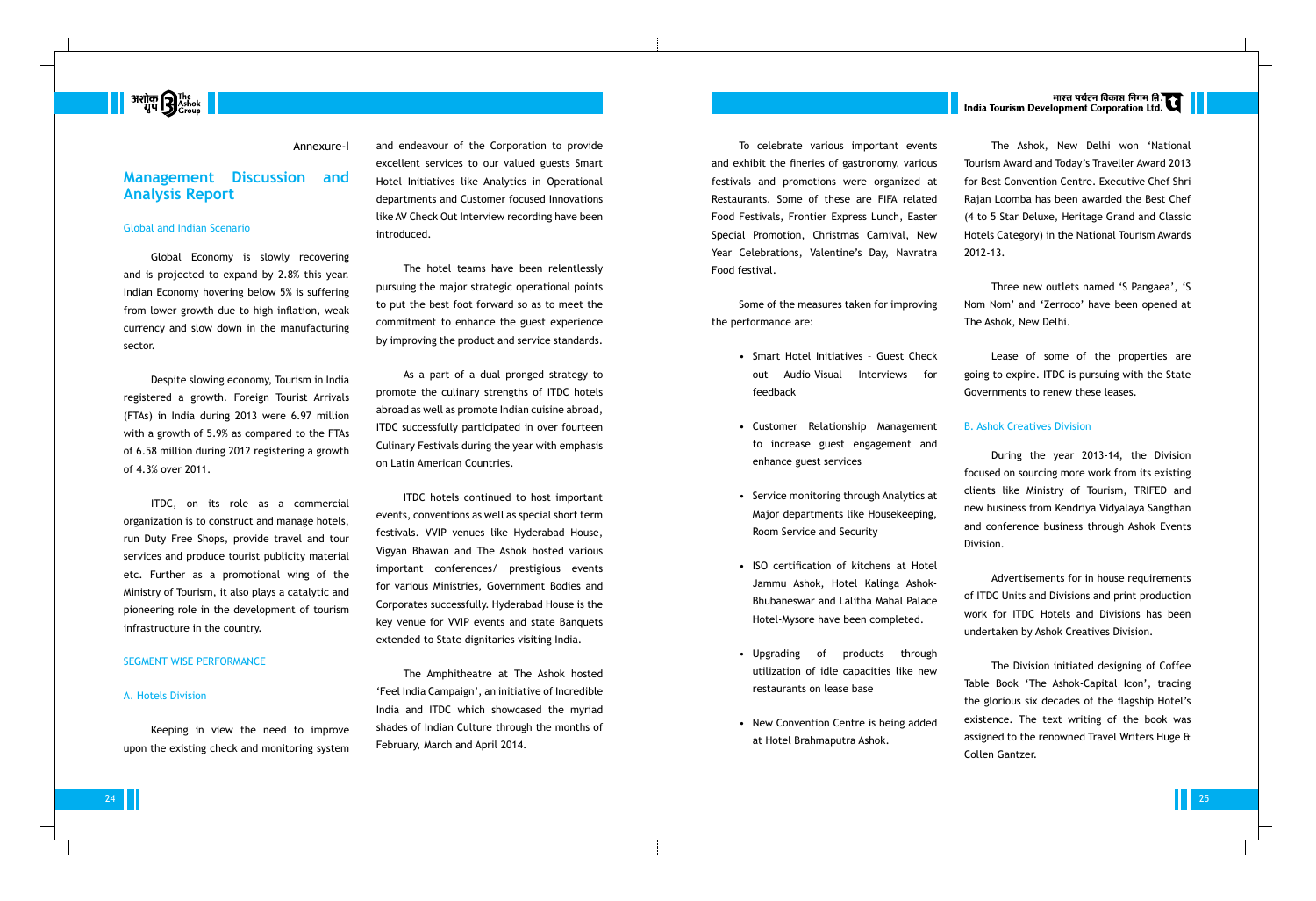# **Busing B** The The Transfer  $\blacksquare$

The Ashok Creatives Division is making aggressive marketing efforts to source works from PSUs and Government bodies for new publicity and print production works.

The main constraint is that technical manpower is considerably inadequate and staff needs more exposure to the latest developments in their respective fields through workshops, seminars etc. held in India and abroad.

#### C. Ashok International Trade Division

AITD business is focused mainly on seaports. The Division has presence at 6 seaports, the DFS at Kakinada seaport is awaiting Custom Licence while at Paradip Seaport, we have got space, DFS will be commenced after complying with necessary formalities during the financial year 2014-15. Mumbai Port Trust issued us provisional letter for allotment of space at Mumbai Port International Cruise Building subject to the final decision of the Board of Trustees. The ports in Kandla and Tuticorin are the next targets and talks with these ports are progressing well.

With all the major airport retail operations in India having been bagged by major international players, ITDC is aiming for airports in the tier II cities in the country, as the international passenger flow has increased at these airports also.

There are big opportunities emerging in allied areas such as seaports and Border Shops,

AIT Division is tapping the opportunities at the seaport in a big way and intend to foray into Border Shop area also in the near future.

#### D. Ashok Travels and Tours Division (ATT)

During the year 2013-14, ATT has achieved an all time high turnover of  $\bar{\tau}$  123.08 crore. During the current fiscal, ATT launched its online travel portal –www.itdctravels.com. ATT plans to start cargo business during the next financial year to improve its margins.

### E. Ashok Institute of Hospitality & Tourism Management

The current activities of AIH&TM are:

- 4-years bachelors' degree in International Hospitality Business Management (BIHBM) in association with Kurukshetra University since the year 2004.
- One year diploma courses in hospitality trades in association with National Institute of Open Schooling in 2011.
- Skill Development Training Programmes sponsored by Ministry of Tourism e.g. Hunar se Rozgar since 2011
- On-the-job training to trainees/ students.
- Apprenticeship training
- Training of ITDC executives and non executives as per yearly calendar.
- One year residential training programme in airline, hospitality & travel management sponsored by Department of North Eastern Region. (DONER), since 2007.
- Diploma and degree programmes in hospitality and tourism management in association with Mewar university.

#### VISION FOR AIH&TM:

- Expansion of infrastructure by setting up a skill training centre at Kosi Kalan, Mathura in association with other empanelled partners.
- Affiliation with NCHMCT to offer B.Sc course in order to increase student strength.
- Designing craftsman course of 03 to 06 months duration Expansion of NIOS courses by having partnership on sharing basis with private institutes.
- Implementing other schemes of MoT under CBSP scheme like Skill Certification Course etc.
- Participation in more inter-college competitions to give more exposure to our students.

|<br>| India Tourism Development Corporation Ltd.

• Arranging for campus placements with other hotel chains.

#### F. Ashok Consultancy & Engineering Division

Ashok Consultancy & Engineering Division consists of engineers from Civil, Electrical & Mechanical, Architect and Horticulture disciplines. The expertise lies in preparing techno-economic feasibility reports (DPRs) engineering technical services, management consultancy and advisory services and consultancy for adventure tourism. Sound & Light Show (SEL) is the unique expertise of ITDC and have implemented several SEL Shows in India. Ministry of Tourism, Ministry of Culture and State Governments approach ITDC for utilizing these services.

The completed projects are Renovation of 17 Guest Rooms of Hotel Kalinga Ashok, Bhubaneswar and SEL show at Cellular Jail, Port Blair at Andaman & Nicobar Islands. Further, Division is working on many SEL projects sanctioned by the Ministry of Tourism / State Tourisms.

Future strategy is to focus on ITDC's properties for making them complaint free, to take up the renovation/ upgradation of ITDC's hotels, to liaise with State Govt. for preparing DPR for their Mega Projects and to focus on various infrastructure and renovation projects with various Ministries and State Governments.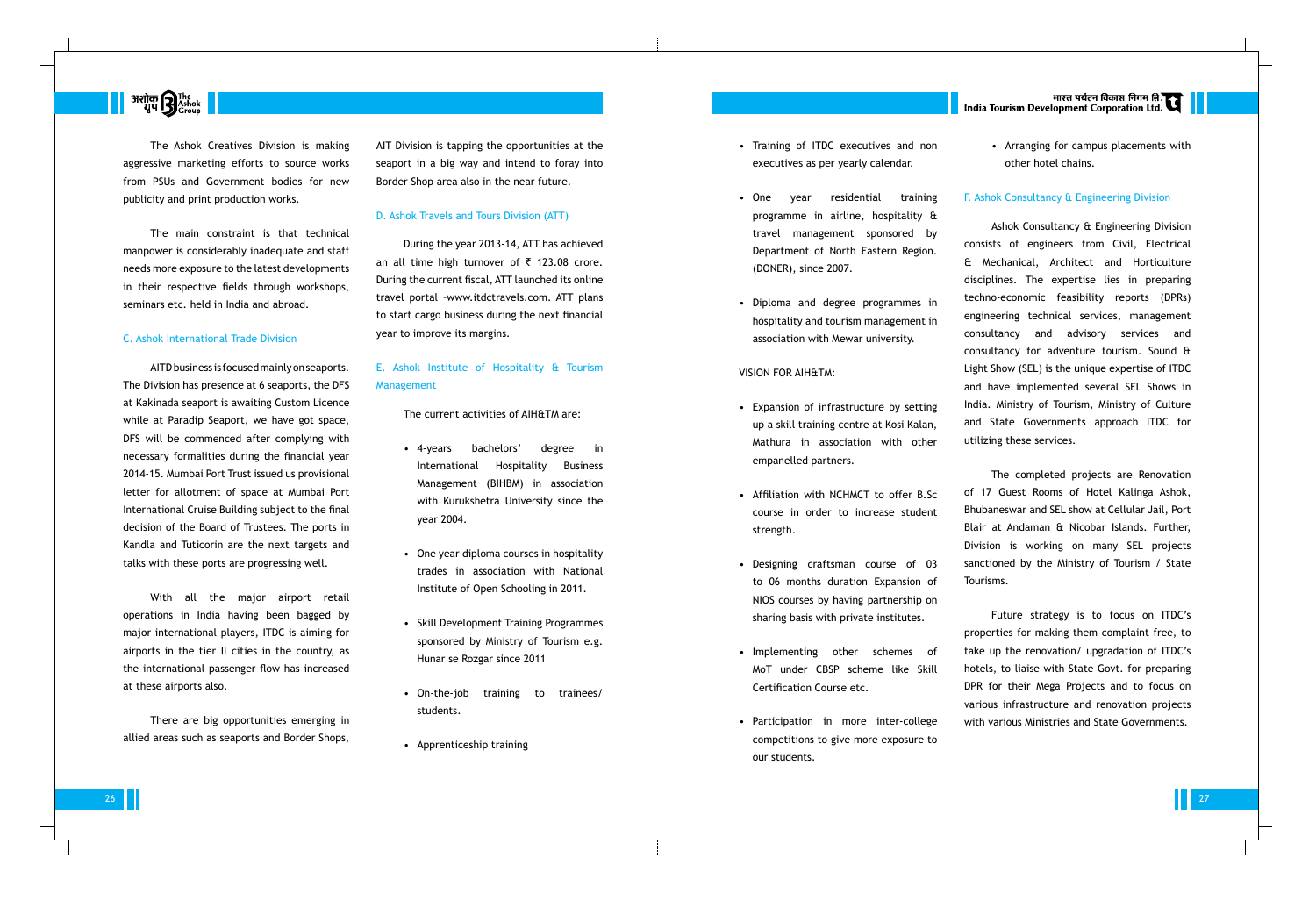# 

#### G. Ashok Events Division

The Ashok Events Division manages events, conferences and exhibitions both within the country and abroad and has established itself as a leader in the field of Event Management.

The Ashok Events Division handled more than 85 events during the year 2013-14.

Through its Event Management activity, the Division also acts as a catalyst in the generation of business for other divisions of the Company like Ashok Group of Hotels, Ashok Travels & Tours and Ashok Creatives etc.

#### 3. ITDC – SWOT Analysis

#### Strengths

- Well Established Brand for 47 years
- Properties at Prime Location
- Large accommodation, Food & Beverage and Convention facilities
- Well recognised expertise in State Banquets, VVIP catering, Gala dinners, Domestic and global event management, Sound & Light Shows and media planning-branding
- Patronage of the Ministry of Tourism and other Govt. Agencies

#### Weakness

• Properties requiring significant

#### upgradation and extensive renovation

- Ageing manpower
- High operating costs due to high wage bill
- Long and tedious procedures hamper the competitive effectiveness

#### **Opportunities**

- Tourism infrastructure in India is improving which will eventually translate into significant business opportunities.
- E-based solutions and advance technologies are available at low costs in the market for hotels to utilize and increase the productivity
- Optimum utilization of infrastructure of hotels by leasing out extra space available

#### Threats

- New hotels with ultra modern facilities are coming up
- Overall decrease in demand due to excess room supply in Delhi and other cities
- Wage & Productivity imbalance
- Lease period of some of the properties expiring

#### 4. Environment Management Initiatives

ITDC being a responsible CPSE has adopted various eco-friendly measures like Effluent Treatment Plant (ETP), Rainwater Harvesting System and energy & water conservation measures in its Hotels.

All Delhi based Hotels have Effluent Treatment Plant (ETP) and Rainwater Harvesting System. Hotel Janpath has Solar Heating Plant. As regards outside Delhi Hotels, Hotel Jammu Ashok and Hotel Jaipur Ashok have ETPs. The kitchen of all Delhi based units and Hotel Jaipur Ashok are ISO certified. ITDC is committed to energy conservation at every stage of its operations during the year. ITDC continues to maintain its thrust on energy conservation.

#### 5. Outlook

India is the 12th largest travel & tourism economy in the world and has the possibility to become one of the biggest economies over. India has a vast untapped potential for tourism which can play a special role in our socio-economic progress.

Introduction of Visa on Arrival and E-visa are expected give a boost to this sector. The industry has been applauded by the government's initiatives to set up Tourists Circuits with the investment of Rs.500 crore.

ITDC is working hard under the new management to achieve the occupancy target. Initiatives taken by the Corporate Marketing

# मारत पर्यटन विकास निगम ति.<br>India Tourism Development Corporation Ltd.

& Sales Division to market and promote ITDC properties :

- Formulation of tariff for all the ITDC Hotels for the year 2013-14
- Introduction of Summer Gateway Packages/Promotions
- Sales Blitzs were undertaken in different source markets
- ITDC participated in trade fairs and travel marts (including SATTE (New Delhi); Great India Travel Bazaar 2014 (Delhi); World Travel Mart 2013(London); ITB 2013( Berlin); Arabian Travel Mart 2014 (Dubai); MICE Travel Mart (Mumbai).
- Product familiarization visits were organized to our properties to travel agents, opinion makers etc.

### 6. Risk and Concerns

Tourism Industry is facing immense negative publicity from the international media on reoccurring incidents of rape/molestations against women foreign tourists. Government therefore needs to pay attention towards the safety and security of the tourists in the country.

Company's specific risks as per the reports submitted by different units/divisions of ITDC are as under:

|  | Economic Risk : Dependence on one client |
|--|------------------------------------------|
|  | Industrial Risk : Threat to market share |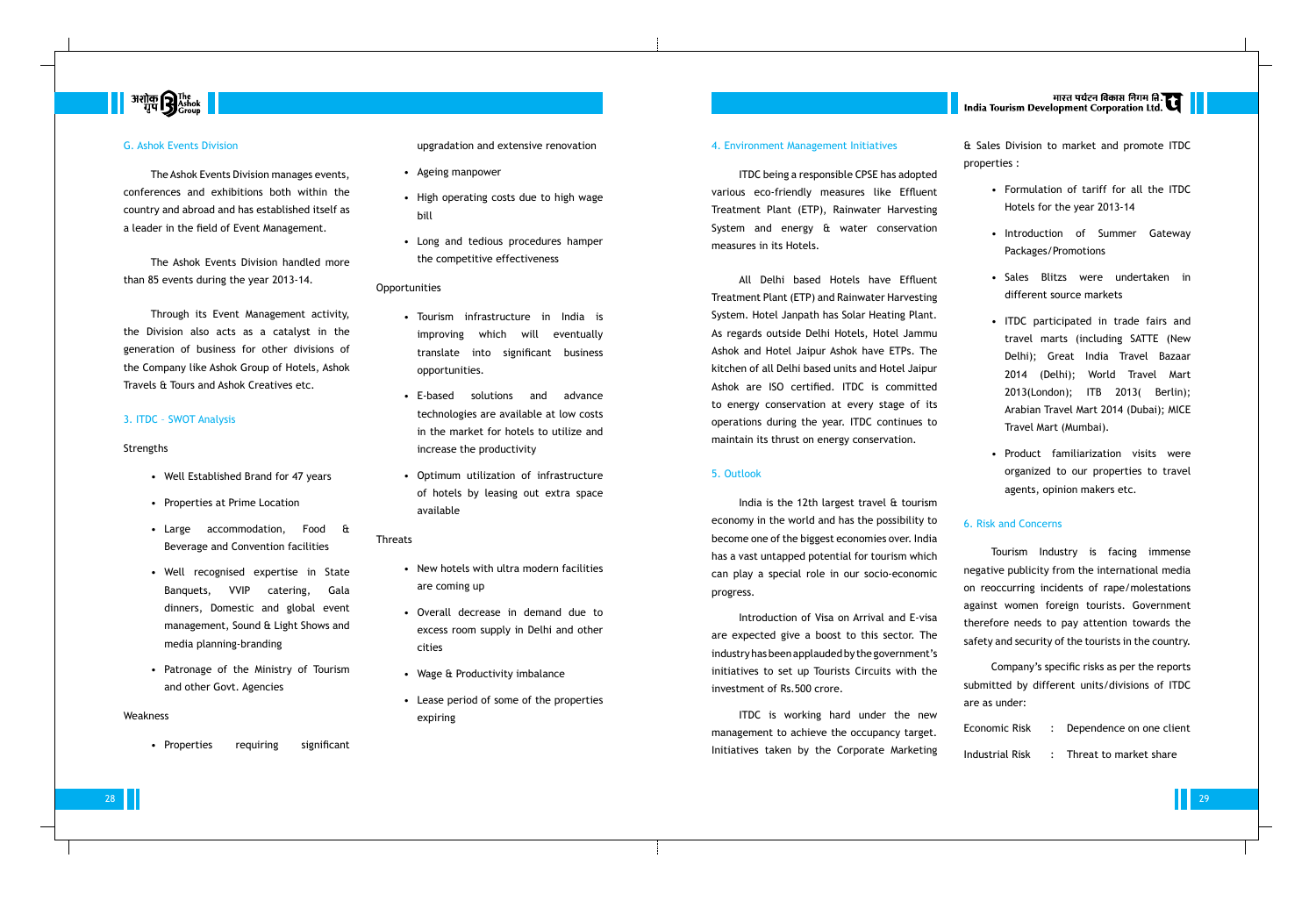# **अशोक सि** The The The Testion  $\blacksquare$

| Personnel Risk | Non-availability of            |
|----------------|--------------------------------|
|                | adequate skill sets            |
| Political Risk | : Threat to property safety    |
| Legal Risk     | Contractual Risk & Tax<br>Risk |
|                |                                |

#### 7. Vision and Mission

As per MoU 2014-15 signed between ITDC and the Ministry of Tourism, the vision and mission of the Corporation are as under:

#### **CORPORATE VISION**

ITDC aspires to acquire a leading position in hospitality and tourism sector and achieve higher return on investment for our shareholders while fulfilling the core objective of development, promotion and expansion of domestic as well as international tourism in the country for all sectors of the society.

#### **CORPORATE MISSION**

To act as the prime mover in the progressive development, promotion and expansion of domestic as well as international tourism in the country for all sectors of the society through multifarious activities based on a strong customer focus, buiding trust, quality service, convenience at a competitive price.

### 9. Human Resource Management and Industrial **Relations**

#### 8. Internal Control

The Corporation has adequate internal checks and control system commensurate with its needs. Internal Auditors have been selected from the list of firms having experience of conducting audit of hotels and/or related operations of the units. Further no major internal control weakness has been reported by the Branch/Statutory Auditors.

The Corporation has comprehensive manuals such as Purchase Manual, Engineering Manual and Licensing Procedures etc. for Internal Checks & Control system. Further the Corporation introduced an Internal Audit Manual prepared by the Institute of Public Auditors of India. The Internal Auditors have been advised to follow the Internal Audit Manual.

The total number of employees in the Corporation as on 31.3.2013, were 1874 which have come down to 1733 as on 31.03.2014 (excluding 100 employees engaged on Direct contract basis). Out of 1733 employees, 510 employees belongs to Scheduled Caste (SCs), 40 belongs to Scheduled Tribes (STs) and 88 to Other Backward Classes (OBCs). 89 employees were promoted to the next higher posts, out of which 18 employees belong to Scheduled Castes (SCs),

02 employees belong to Scheduled Tribes (STs) and 05 belong to Other Backward Castes (OBCs). There are 249 Women employees working in ITDC as on 31.03.2014 constituting 14.36% of the total workforce of the Corporation. Of these 66 are at Executive level and 183 are at non-executive level.

The overall industrial relations situation in ITDC continued to be cordial and good.

भारत पर्यटन विकास निगम ति.<br>India Tourism Development Corporation Ltd.

### Cautionary Statement

Statement in the Management Discussion and Analysis describing the Company's objective, projections and estimates are forward looking statement and progressive within the meaning of applicable security laws and regulations. Actual results may vary from those expressed or implied, depending upon economic conditions Government policies and other incidental factors.

 $30$  and  $11$  and  $31$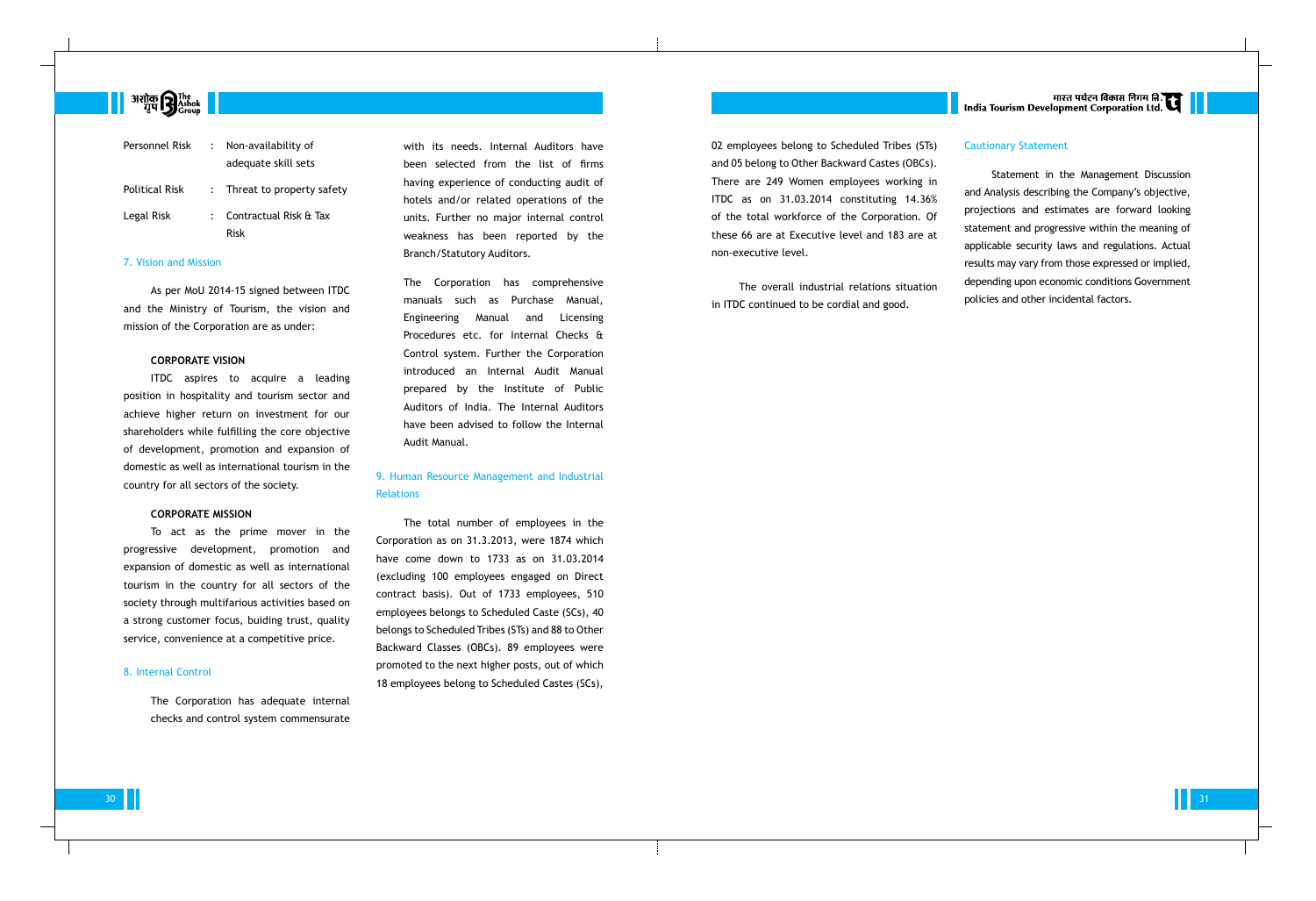held by the Directors in such companies during 2013-14 was as under:

| Name of the Director             | No. of other<br>Directorships | <b>Board Committees</b><br>of other Companies<br>in which he is a<br>Member/Chairman |
|----------------------------------|-------------------------------|--------------------------------------------------------------------------------------|
| *Dr. Lalit K Panwar              | 09                            | Nil                                                                                  |
| Shri Girish Shankar              | 09                            | Nil                                                                                  |
| **Shri J.S. Mathur               | 01                            | Nil                                                                                  |
| ***Dr. (Ms.) T. Kumar            | 02                            | Nil                                                                                  |
| @Shri Trinath Behera             | 08                            | Nil                                                                                  |
| Cmde (Retd.)<br>R. K. Okhandiar  | 08                            | Nil                                                                                  |
| @@Shri Anugolu Venkata<br>Ratnam | Nil                           | Nil                                                                                  |
| @@@Prof. Usha Kiran Rai          | 01                            | Nil                                                                                  |

*\* Ceased to be on the Board on 23.04.2013 \*\* Ceased to be on the Board on 04.09.2013*

*\*\*\* Appointed w.e.f. 04.09.2013*

*@ Appointed w.e.f. 26.4.2013*

*@@Appointed w.e.f. 07.10.2013* 

*@@@Appointed w.e.f. 10.12.2013*

### 2 (c) Pecuniary relationship or transactions of the Directors

- i) Sitting fee of  $\bar{\tau}$  1000/- for each Meeting of the Board and Committee thereof as determined by ITDC Board in its meeting held on 12th January, 1998.
- ii) Providing or reimbursing expenses of Air Tickets, Conveyance, Boarding, Lodging and Meals incurred on

No remuneration is paid to the Government Nominee Directors. The VC&MD/Managing Director and the functional directors are the whole time employees of the Corporation and are being given salary/perks and other facilities according to the terms of appointment and the rules of the Corporation.

During the year under review i.e. 2013-14, the Non-official (Independent) Directors were paid the following in ITDC :

Shri Trinath Behera, Director(Finance) from 26.04.2013



#### Annexure-II

### **Report on Corporate Governance for the year 2013-14 Pursuant to Clause 49 of the Listing Agreement**

#### **CORPORATE GOVERNANCE**

#### (1) Philosophy on Code of Governance

#### (a) Part-time Government Nominee **Directors**

The Corporation is committed to sound Corporate Governance practices. The Management believes that strong and sound Corporate Governance is an important instrument of protection of stakeholders through transparency, professionalism, accountability and adequate disclosures. The Corporation continuously endeavours to improve on these aspects on an ongoing basis.

#### (2) Board of Directors

ITDC is a Public Sector Enterprise and the appointment of Directors both executive and non-executive is made by the Government of India. During the financial year 2013-14, the Board had following composition:

#### (A) Executive Directors

Dr Lalit K. Panwar, Chairman & Managing Director from 21.4.2010 to 12.06.2012 and re-designated as Vice Chairman & Managing Director from 13.06.2012 to 23.04.2013

Shri Girish Shankar, Managing Director w.e.f. 23.04.2013 to 12.05.2014

Cmde (Retd.) Ratan Kumar Okhandiar, Director (C&M) from 10.07.2012

#### (B) Non-Executive Directors

#### (a) Part-time Govt. Directors

Shri Girish Shankar (From 06.09.2012 to 23.04.2013)

Shri Jitendra Shankar Mathur from 04.03.2013 to 04.09.2013

Dr. (Ms.) T. Kumar from 04.09.2013

#### (b) Independent Part-time Directors

Shri Anugolu Venkata Ratnam from 07.10.2013

Prof. Usha Kiran Rai from 10.12.2013

The Board presently comprises of seven Directors i.e. Managing Director, Director (Finance), Director (C&M), two Government Nominee Directors and two Independent Directors as under:

#### (A) Executive Directors

Dr. Sameer Sharma appointed as Managing Director w.e.f. 12.05.2014

Shri Trinath Behera, Director (Finance) w.e.f. 26.04.2013

Cmde. (Retd) Ratan Kumar Okhandiar, Director (C&M) w.e.f. 10.07.2012

#### (B) Non-Executive Directors

Shri Girish Shankar Additional Secretary-Ministry of Tourism (from 06.09.2012 to 23.04.2013 as Govt. Nominee Director) (from 23.04.2013 to 12.05.2014 Additional Charge of Managing Director) (from 12.05.2014 as Govt. Nominee Director)

Dr. (Ms) T. Kumar AS&FA-Ministry of Tourism w.e.f. 04.09.2013

### (b) Independent Part-time Directors

Shri Anugolu Venkata Ratnam from 07.10.2013

Prof. Usha Kiran Rai from 10.12.2013

Note : Independent Directors are appointed by the Govt. of India for a period of three years.

After the resignation of Shri Shankersinh Vaghela- part time chairman cum Independent Director, no regular Chairman has been appointed. The matter of appointment of regular part time chairman cum Independent Directors is under consideration of the Administrative Ministry i.e. Ministry of Tourism.

As per disclosure received from the Directors, the Directors are not related to one another.

#### 2 (a) Board Procedure

Seven meetings of the Board of Directors were held during the year 2013-14 (i.e. 14th May, 2013, 27th May, 2013, 2nd August, 2013, 4th September, 2013, 23rd October, 2013, 11th December, 2013 and 24th January, 2014), the attendance of Directors thereat was as follows: -

| Name of the<br>Director                                   | No. of<br>Board<br><b>Meetings</b><br>held<br>during<br>the<br>tenure of<br>a Director | No. of<br>Board<br>Meetings<br>attended | AGM (last)<br>attended<br>(Yes / No) |
|-----------------------------------------------------------|----------------------------------------------------------------------------------------|-----------------------------------------|--------------------------------------|
| Dr. Lalit K. Panwar*                                      | 00                                                                                     | 00                                      | No                                   |
| Shri Girish Shankar                                       | 07                                                                                     | 06                                      | Yes                                  |
| Shri J.S. Mathur**                                        | 03                                                                                     | 02                                      | <b>No</b>                            |
| Dr. (Ms.) T. Kumar***                                     | 04                                                                                     | 04                                      | Yes                                  |
| @Shri Trinath Behera                                      | 07                                                                                     | 07                                      | Yes                                  |
| R. K. Okhandiar<br>Cmde (Retd.)<br>@@Shri Anugolu Venkata | 07                                                                                     | 07                                      | Yes                                  |
| Ratnam                                                    | 03                                                                                     | 03                                      | No                                   |
| @@@Prof, Usha Kiran Rai                                   | 02                                                                                     | 01                                      | <b>No</b>                            |

*\* Ceased to be on the Board on 23.04.2013 \*\* Ceased to be on the Board on 04.09.2013 \*\*\* Appointed w.e.f. 04.09.2013 @ Appointed w.e.f. 26.4.2013 @@Appointed w.e.f. 07.10.2013 @@@Appointed w.e.f. 10.12.2013*

#### 2 (b) Other Directorships

The details of Directorships in other Companies and the Committee Memberships

# भारत पर्यटन विकास निगम ति.<br>India Tourism Development Corporation Ltd.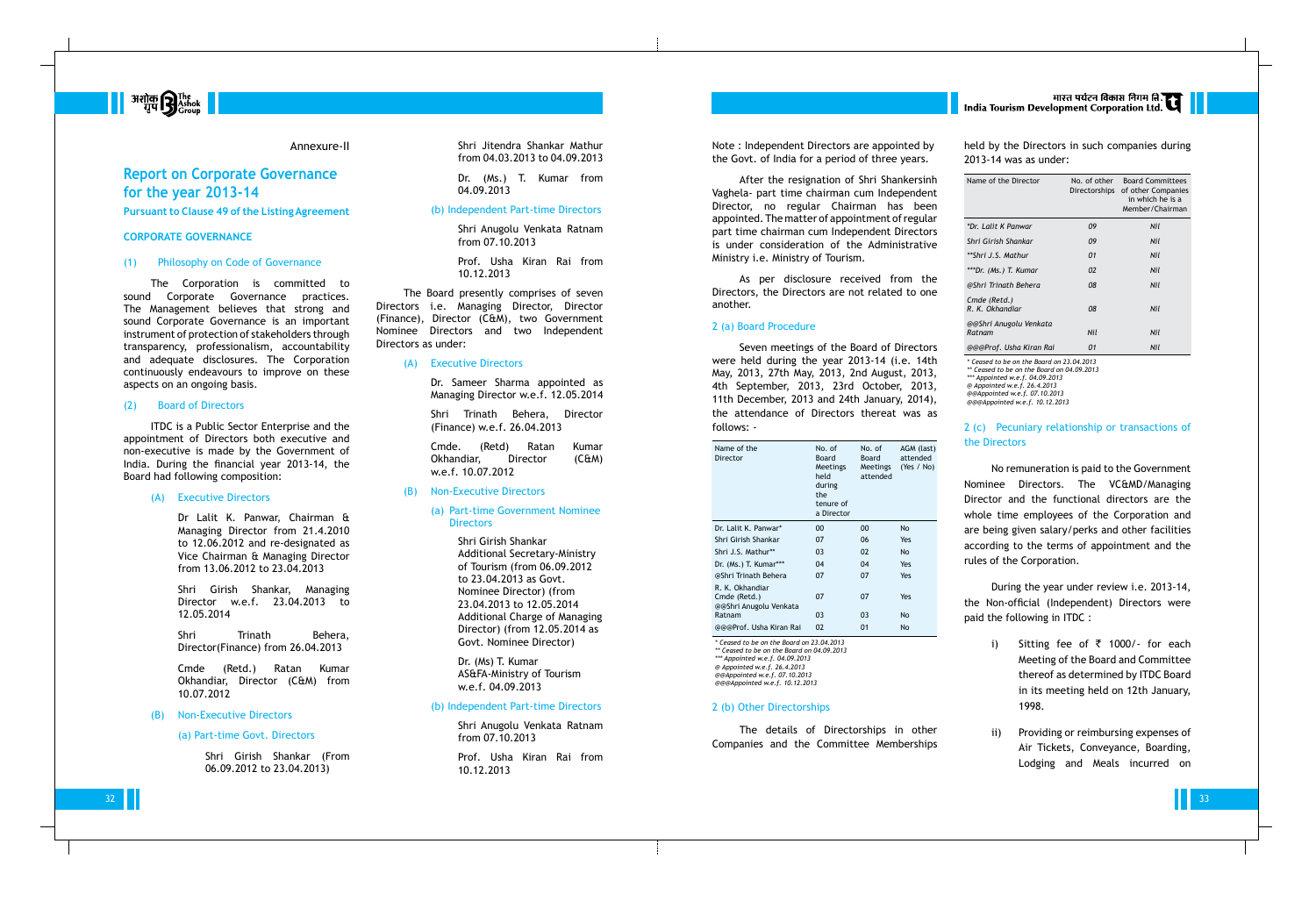| Name of the Director               | Status   | <b>Remarks</b>                     |
|------------------------------------|----------|------------------------------------|
| Shri J. S. Mathur*                 | Chairman | Non-Independent<br>& Non-Executive |
| Dr. (Ms.) T. Kumar**               | Chairman | Non-Independent<br>& Non-Executive |
| Shri Girish Shankar***             | Member   | Non-Independent<br>& Non-Executive |
| Shri Anugolu Ventaka Ratnam@       | Chairman | Independent &<br>Non-Executive     |
| Prof. Usha Kiran Rai@@             | Member   | Independent &<br>Non-Executive     |
| Cmde (Retd.)<br>R. K. Okhandiar@@@ | Member   | Non-Independent<br>& Executive     |
|                                    |          |                                    |

*\* Ceased to be on the Board on 04.09.2013 \*\* Appointed on the Board w.e.f. 04.09.2013 \*\*\* Ceased to be the non-executive and appointed as MD w.e.f. 23.04.2013 @Appointed on the Board w.e.f. 07.10.2013 @@Appointed on the Board w.e.f. 10.12.2013 @@@ Ceased to be on the Audit Committee w.e.f. 11.12.2013*

Presently, the Committee is headed by Shri Anugolu Venkata Ratnam, Independent Director. Shri Anugolu Ventaka Ratnam is a Practicing Chartered Accountant. The other members of the Audit Committee are Prof. Usha Kiran Rai, Independent Director and Dr. (Ms.) T. Kumar, Govt. Nominee Director.

The Company Secretary is the Secretary to the Committee. The Committee also invites Statutory Auditors, Director (Finance), Managing Director, Chief Internal Audit Officer and the senior executives of the Corporation to attend the meetings of the Committee.

During the financial year 2013-14, the Terms of Reference of the Audit Committee, as laid down by the Board of Directors in its meeting held on the 27th July, 2001, are as under:-

> (1) Overview of the Corporation's financial reporting process and the disclosure of its financial information to ensure that the financial statement is correct, sufficient and credible.

- (2) Reviewing with the management, internal and statutory/branch auditors, the adequacy of internal control systems.
- (3) Recommend the fixation of audit fee of the statutory auditors and branch auditors of the Corporation to be appointed by the Comptroller and Auditor General of India.
- (4) Approval of payment to statutory/ branch auditors for any other services.
- (5) Discussions with internal auditors on any significant findings and followup action.
- (6) Reviewing the findings of any internal investigations by the internal auditors into matters where there is suspected fraud or irregularity or a failure of internal control system of a material nature and reporting the matter to the Board.
- (7) Discussion with statutory auditors before the audit commences about nature, scope of audit and time schedule as well as post audit discussions to ascertain any area of concern.
- (8) Review with management the annual financial statements before submission to the Board, focusing primarily on:-
	- (a) Any change in accounting policies and practices
	- (b) Major accounting entries based on exercise of judgment by management
- (c) Qualifications in draft audit report of statutory auditors
- (d) Significant adjustments arising out of audit
- (e) The going concern assumptions
- (f) Compliance with accounting standards
- (g) Compliance with stock exchange and legal requirements concerning financial statements
- (h) Any related party transactions i.e. transaction of the Corporation of material nature, with the management, their subsidiaries or relatives, etc. that may have potential conflict with the interest of the Corporation at large

*Note:* Any recommendation of the Audit Committee on any matter relating to financial management including the Audit Report, shall be binding on the Board. If any recommendation is not accepted by the Board, it shall record the reasons and communicate the same to the Members.

- (9) Reviewing the Corporation's Financial and Risk Management Policies
- (10) To look into the reasons for substantial defaults in the payment to the depositors, shareholders (in case of non-payment of declared dividends) and creditors.

In view of the amendment in the Listing Agreement and the New Companies Act, 2013 effective w.e.f. 01.04.2014, the Board of



attending the meeting of the Board, Committee Meetings and for visits in connection with the affairs of the Corporation as per copy of the letter No. U.11020/19/78-PSU(Tourism) dated 21.12.1979

iii) Concession/Discounts allowed in ITDC Hotels as per ITDC Circular No. 8(4)/96-HO(o)/02 dated 23.09.1996

Except the above, Corporation did not have any pecuniary relationship or transactions with its directors during the period under review.

#### 2 (d) Code of Conduct

The Code of Business Conduct & Ethics for the Board members and the Senior Management Personnel of the Corporation, as revised by the Company in its meeting held on 7th May, 2012, were posted on the web-site of the Corporation. The Corporation has obtained affirmation of compliance of the Code of Conduct by the Board Members and the Senior Management personnel.

#### 2 (e) Management Discussion and Analysis

Management Discussion and Analysis Report forms part of the Directors' Report.

#### 2 (f) CEO/CFO Certification

CEO/CFO certification pursuant to Clause 49(v) of the Listing Agreement is enclosed at the end of this section.

#### (3) Audit Committee

Composition: During 2013-14, the composition of Audit Committee was as under:-

# |<br>| India Tourism Development Corporation Ltd.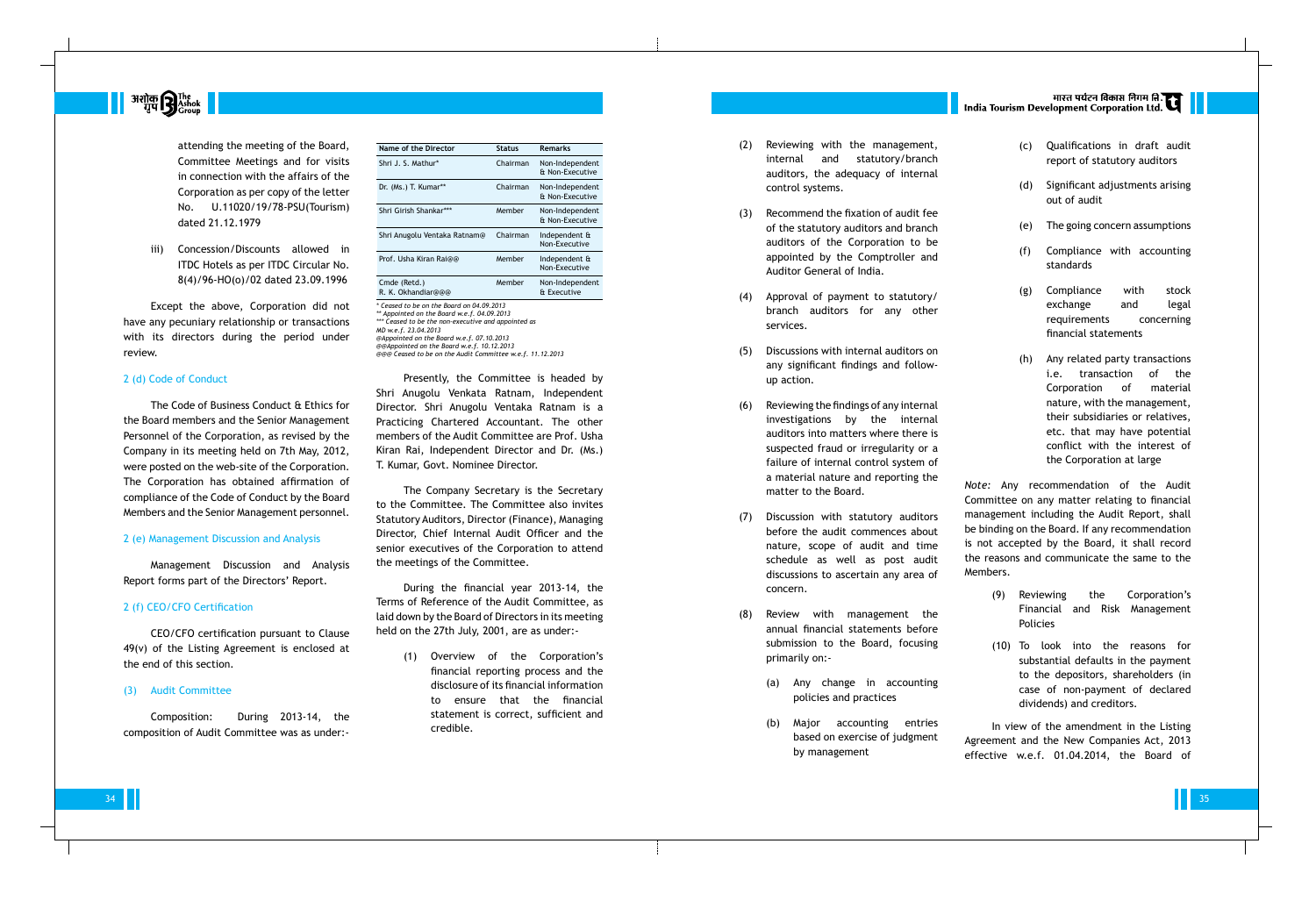

Directors in their meeting held on 28th April, 2014 have revised the terms of reference of the Audit Committee in accordance with the revised listing agreement and the requirement of Section 177 of the Companies Act, 2013.

Meetings: During the year 2013-14, four meetings of the Audit Committee were held on 14.05.2013, 04.09.2013, 23.10.2013 and 24.01.2014. One meeting of the Audit Committee to be held on 02.08.2013 was called but could not be held as quorum was not present. The attendance of the members in the meetings was as under:-

| No. of Audit<br>Committee<br><b>Meetings</b><br>held during<br>tenure | No. of Audit<br>Committee<br>Meetings<br>attended<br>during tenure |
|-----------------------------------------------------------------------|--------------------------------------------------------------------|
| 01                                                                    | 01                                                                 |
| 03                                                                    | 03                                                                 |
| 00                                                                    | 00                                                                 |
| 02                                                                    | 02                                                                 |
| 01                                                                    | 01                                                                 |
| 03                                                                    | 03                                                                 |
|                                                                       |                                                                    |

Note: The minutes of the Audit Committee meeting(s) are placed in the respective Board meetings for approval and wherever required, deliberated upon further.

The chairperson of the Audit Committee was present in the Annual General Meeting held on 30.09.2013 for the financial year 2012-13.

#### (4) Nomination & Remuneration Committee

The Board in its meeting held on 30th January, 2009 had constituted a Remuneration Committee as per the requirement of the DPE O.M. No. 2(70)/08-DPE(WC) dated 26.11.2008. The terms & reference of the Remuneration Committee is to consider and make recommendation on the following issues:

- a) Payment of Performance Related Pay (PRP);
- b) The level of executives, who will be provided company leased accommodation;
- c) The other allowances and perks admissible to the different categories of the executives subject to a maximum ceiling of 50% of the Basic Pay;
- d) Development of a robust and transparent Performance Management System (PMS) by 31.3.2009. For the period 01.01.2007 and till a PMS is in place not later than 31.3.2009, the payment of PRP on the existing guidelines of DPE, which is limited to 5% of distributable profit in an enterprise; and
- e) Introduction of CTC concept in ITDC.

During the year 2013-14, the composition of the Committee was as under :

| Name of the Director                 | <b>Status</b> | <b>Remarks</b>                     |
|--------------------------------------|---------------|------------------------------------|
| Shri Anugolu Ventaka Ratnam          | Chairman      | Independent &<br>Non-Executive     |
| Dr. (Ms.) T. Kumar**                 | Member        | Non-Independent<br>& Non-Executive |
| Shri Trinath Behera                  | Member        | Non-Independent<br>& Executive     |
| Cmde (Retd.)<br>R. K. Okhandiar\$@@@ | Member        | Non-Independent<br>& Executive     |

During the financial year 2013-14, no meeting of the Remuneration Committee was held. The Committee has been reconstituted on 28th April, 2014 as per the requirements of the Companies Act, 2013. Presently, Shri Anugolu Ventaka Ratnam, Independent Director is the Chairman of the Committee. The other members of the Committee are Prof. Usha

Kiran Rai, Independent Director and Dr. (Ms.) T. Kumar, Govt. Nominee Director.

The terms of reference of the Committee is to comply the mandate given under subsection (2), (3) and (4) of Section 178 of the Companies Act, 2013. In addition, the Committee will decide the annual bonus/ variable pay pool and policy for its distribution within the prescribed limits for the Board level, below Board level employees and Non-unionised supervisors following IDA pattern of pay scales as per requirement of the DPE Guidelines.

The details of remuneration paid to the Directors during financial year 2013-14 were as under:-

Payment made to key management personnel and their relatives:

Remuneration:  $\bar{\tau}$  43.14 lakh

Sitting fees: 0.14 lakh

Total: ₹43.28 lakh

(5) Share Transfer Committee

The Board of Directors in their meeting held on 07/12/2010 has empowered M/s Karvy Computershare (Pvt) Ltd, the Registrar and Transfer Agent (RTA) to process, approve and dispatch the share transfer request and transmission request based on succession certificate and hence Share Transfer Committee was no longer in use till January 2014.

The Board of Directors through agenda by circulation in February 2014 reconstituted the Share Transfer Committee and revised the scope to include approval of the issue of share certificate on receipt of Rematerialization Request from the applicant shareholders. The Composition of the Committee was as under :

- i) Shri Trinath Behera, Director (Finance)
- ii) Cmde (Retd.) R. K. Okhandiar, Director (C&M)

In accordance with the requirements of the new Companies Act, 2013 read with Subrule 3 of Rule 5 of Companies (Share Capital & Debentures) Rules, 2014, the Share Transfer Committee was further reconstituted and is now comprised of Director (Finance), Director (C&M), Govt. Nominee Director other than FA and Govt. Nominee Director being FA.

During the financial year 2013-14, one meeting of the Share Transfer Committee was held on 17th February, 2014. All the members of the Share Transfer Committee were present in the meeting.

### (6) Redressal of Shareholders / Investors, Grievances Committee

The Committee on Redressal of Shareholders/ Investors, Grievances was constituted to look into redressal of shareholders and Investors complaint like delay in transfer of shares, non-receipt of Annual Report, nonreceipt of declared dividend etc. During the financial year 2013-14, the composition of the Committee was as under :

| Dr. Lalit K. Panwar*                          |  |
|-----------------------------------------------|--|
| Shri Pradeep Kumar Agarwal**                  |  |
| * Ceased to be on the Board w.e.f. 23.04.2013 |  |

\*\* Ceased to be on the Board w.e.f. 28.09.2012

During the financial year 2013-14, no meeting of the committee was held.

There was one complaint of the shareholder regarding transmission of shares forwarded to the Corporation by SEBI during 2013-14. Shareholders/Investors queries/grievances are normally attended within a period of 7-10 days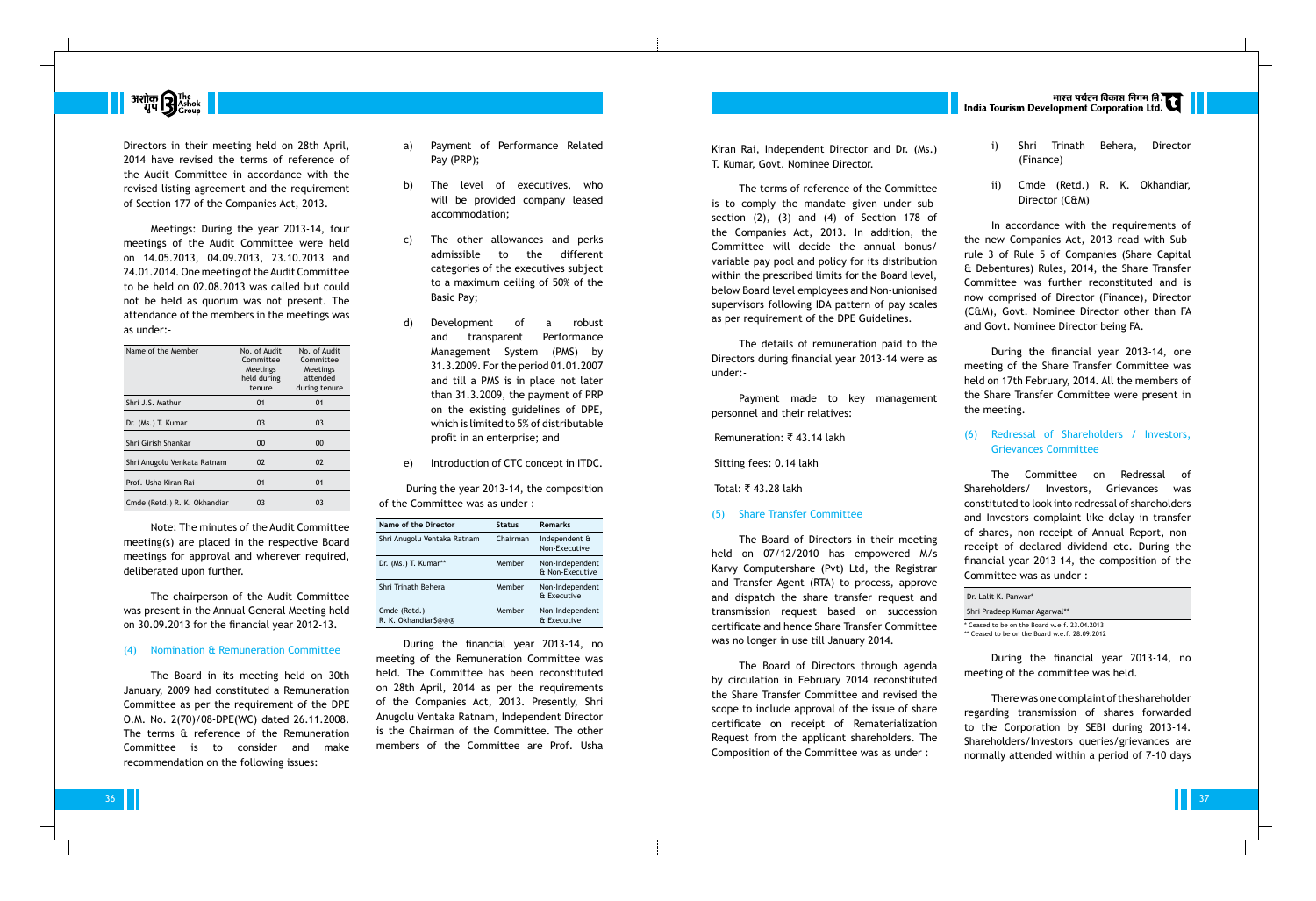

from the date of receipt thereof, except in cases involving external agencies or compliance with longer procedural requirements specified by the authorities concerned. Shareholders/ Investors grievances during the year 2013-14, are as under:-

| Particulars               | Received +<br>outstanding<br>at the<br>beginning of<br>the year | Redressed | Pending<br>with Investors<br>for completing<br>procedural<br>formalities |
|---------------------------|-----------------------------------------------------------------|-----------|--------------------------------------------------------------------------|
| Non-receipt<br>of shares  |                                                                 |           | Nil                                                                      |
| Transmission<br>of shares |                                                                 | 2         | Nil                                                                      |

- i) Prof. Usha Kiran Rai : Chairman (Independent Director)
- ii) Shri A.V. Ratnam : Member (Independent Director)

In view of Section 178(5) of the Companies Act, 2013, the Board in its meeting held on 28th April, 2014 has re-designated and re-constituted the committee as 'Stakeholders Relationship Committee' as under :

Name and address of the Compliance Officer is as under :

> Mr. V K Jain, Company Secretary India Tourism Development Corporation Ltd. SCOPE Complex, Core 8, 6th Floor 7 Lodi Road, New Delhi - 110 003 Email : vkjain@theashokgroup.com cs\_itdc@theashokgroup.com Tel: 011-24360249 Fax: 011-24360249

(7) Corporate Social Responsibility (CSR) & Sustainable Development (SD) Committee :

In accordance with the DPE Guidelines, ITDC has formed a Sr. Management Committee/ The Non-official Directors of the Company shall hold at least one meeting in a year, without the attendance of Functional and Government Directors and Members of management;

Below Board Level Committee on CSR & SD headed by the Vice President (F&A) being the Nodal Officer for CSR & SD activities in the Company. Further, Board in its meeting held on 4th September, 2013 constituted a Board level Committee on CSR & SD. During the financial year 2013-14, the composition of the Committee was as under:

- i) Shri Anugolu Venkata Ratnam : Chairman (Independent Director)
- ii) Managing Director : Member
- iii) Director (C&M) : Member

During the financial year 2013-14, four meeting of the Committee were held i.e. 23.10.2013, 11.12.2013, 24.01.2014 and 28.03.2014. The attendance of the Directors in the meeting was as under:

| Name of Member           | No. of CSR<br>Committee<br>Meetings<br>held during | No. of CSR<br>Committee<br>Meetings<br>attended<br>during tenure |
|--------------------------|----------------------------------------------------|------------------------------------------------------------------|
| Shri A. V. Ratnam        |                                                    |                                                                  |
| <b>Managing Director</b> |                                                    |                                                                  |
| Director (C&M)           |                                                    |                                                                  |

Presently, the CSR & SD Committee comprises of Shri A.V. Ratnam, Independent Director being the Chairman, Managing Director and Director (C&M).

#### (8) Separate Meeting of Independent Directors:

DPE vide its OM No. 16(4)/2012-GM dated 28th December, 2012 amended vide O.M. No. 16(4)/2012-GM dated 20th June, 2013 requires : potential conflict with the interests of the Corporation at large. However the Corporation has given loans to its subsidiaries from time to time.

*(B) Legal Compliance*

During last three years no penalties or strictures have been imposed on the Corporation by Stock Exchanges or SEBI or any Statutory Authority on any matter related to Capital markets. However, the Stock Exchange sent letters, from time to time, on its observation on non-compliance of the Listing Agreement regarding Composition of the Board and Qualified and Independent Audit Committee.

ITDC published un-audited financial results for the last quarter ended 31st March, 2014 along with the Limited Review Report in accordance with Clause 41(I)(eaa) of the Listing Agreement. The Company received a email dated 9.7.2014 from the BSE informing that last quarter/yearly audited financial results are required to be submitted to the Exchange within 60 days of the close of the financial year instead of un-audited financial results for the last quarter of the financial year. We had requested the SEBI for extension of time and condonation of delay in submission and publishing of audited financial results for the year ended 31st March, 2014 which was not accepted. SEBI has asked to announce the reasons of delay. SEBI's directions were complied on 11th August, 2014. The Audited Financial Results were submitted to the Stock Exchange on 14th August, 2014.

*(C) Whistle Blower Policy*

Employees can raise their concerns relating to fraud, malpractice or any other activity or event which is against

- b) All the Non-official Directors of the Company shall strive to be present at such meeting;
- c) The meeting shall assess the quality, quantity and timeliness of flow of information between the Company Management and the Board that is necessary for the Board to effectively and reasonably perform their duties.

Accordingly, a separate meeting of independent directors was held on 28th day of March, 2014 to assess the quality, quantity and timeliness of flow of information between the Company Management and the Board that is necessary for the Board to effectively and reasonably perform their duties.

#### (9) General Body Meetings

The last three Annual General Meetings were held as under:-

| <b>Financial Year</b><br>ended | Day & Date                | Time     | Venue                           |
|--------------------------------|---------------------------|----------|---------------------------------|
| 31.3.2011                      | 30.09.2011<br>(Friday)    | 1600 hrs | Ashok Hotel<br>New Delhi-110021 |
| 31.3.2012                      | 26.09.2012<br>(Wednesday) | 1400 hrs | Ashok Hotel<br>New Delhi-110021 |
| 31.3.2013                      | 30.09.2013<br>(Monday)    | 1600 hrs | Ashok Hotel<br>New Delhi-110021 |

Note: All the resolutions as set out in the respective AGM Notices were duly passed by the Members. No resolution was passed by Postal Ballot during the year under review.

#### (10) Disclosures

The status is as under:

*(A) Disclosures on materially significant related party transactions*

> The Corporation has not entered into any materially significant related party transactions that may have

# मारत पर्यटन विकास निगम ति.<br>| India Tourism Development Corporation Ltd.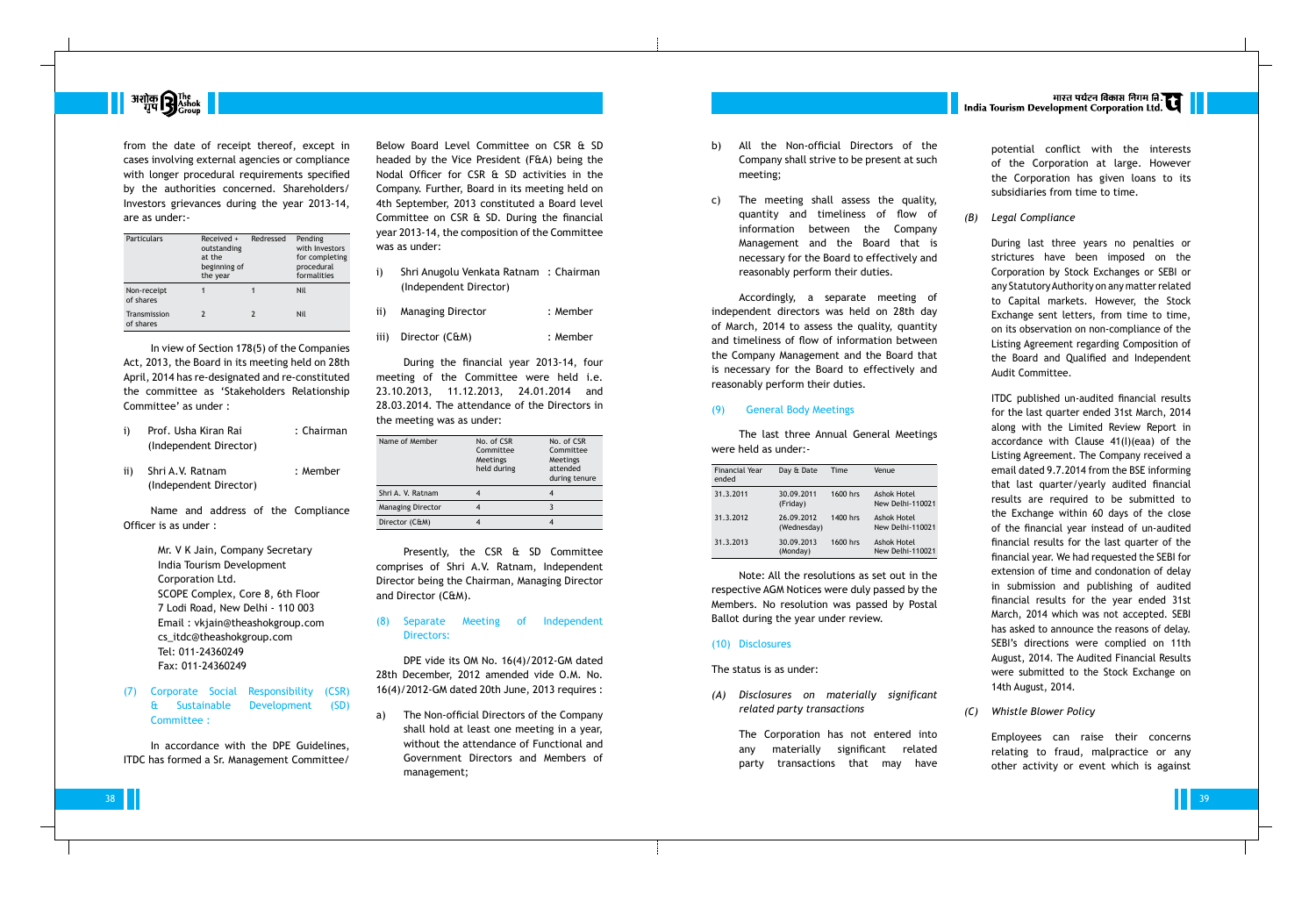#### (12) Subsidiary Companies

The Corporation does not have any materially unlisted subsidiary as per explanation provided in Clause 49 (III) of Listing Agreement and hence is not required to have Independent Directors of the Corporation on the Board of such subsidiary. However, all the executive Directors of the holding Company are non-executive part time Directors on the Board of Subsidiary Companies. The Corporation has submitted the minutes of the Board Meetings of the Subsidiary Companies to the ITDC Board on 02.08.2013.

#### (13) Policy on Insider Trading

ITDC has adopted the Code of Conduct for Prevention of Insider Trading in accordance with the guidelines specified under the SEBI (Prohibition of Insider Trading) Regulations, 1992 as amended from time to time. The Model code of Conduct is posted on the website of ITDC.

The Corporation, during the year, has not entered into transactions of material nature with the Directors/Management Personnel of the Corporation that may have potential conflict with the interests of the Corporation at large.

#### (14) Means of Communication

The Corporation communicates with its shareholders on an annual basis through the Annual Report. The quarterly, half-yearly and yearly financial results of the Corporation are sent to the Stock Exchanges immediately after they are approved by the Board. The results are published in leading English 'The Statesmen' and local language newspapers 'Jansatta', as given hereunder, having wide coverage. Official news releases are given directly to the press. Necessary arrangements have been made for hosting the quarterly results on the Corporation's website: **www.theashokgroup.com.** The Management

# भारत पर्यटन विकास निगम ति.<br>India Tourism Development Corporation Ltd.

discussion and Analysis is part of the Directors' Report.

The Company also publishes a monthly magazine 'Ashoknaama' for sharing information with various stakeholders on the significant development of the activities of the Corporation. Soft copy of the magazine is also available on the company's website.

- (15) General Shareholder Information
- (i) *AGM:* Monday, 29th September, 2014
- (ii) Financial Year: 1st April to 31st March
- (iii) Book Closure: 26th September, 2014 to 29th September, 2014 ( both days inclusive)
- (iv) Listing of Shares: The Corporation's shares are listed on the Stock Exchanges at Delhi and Mumbai. The Corporation has paid annual listing fees for the financial year 2014-15 to these stock exchanges. Their addresses are as under:-

| Name of Stock Exchange                                                                                 | <b>Stock Code</b> |
|--------------------------------------------------------------------------------------------------------|-------------------|
| The Stock Exchange, Mumbai (BSE)<br>Phiroze Jeejeebhoy Towers, Dalal Street<br>Mumbai - 400001         | 532189            |
| The Delhi Stock Exchange Association Ltd. (DSE)<br>DSE House, 3/1, Asaf Ali Road<br>New Delhi - 110002 | 8009              |

The Delhi Stock Exchange is the Regional Stock Exchange for the Corporation. The Registration Number of the Corporation with the Registrar of Companies, NCT of Delhi and Haryana is 55-4363. With the introduction of e-filing by the Ministry of Corporate Affairs, the Corporate Identification Number allotted to the Corporation is: L 74899 DL 1965 GOI 004363.

(v) *Market Price Data:* High and Low of ITDC market share price on Bombay Stock Exchange, No. of shares traded, turnover in 2013-14 are summarized as under:-



the Corporation's interest. No employee has been denied access to the Audit Committee in this regard. Further, Public Sectors Companies have a Vigilance Department, an independent Govt. Agency. Chief Vigilance Officer, the Head of the Vigilance Division, is under the direct control of the Central Vigilance Commission (CVC). Full transparency is maintained through RTI Act, 2005 and the Central Public Grievance Redress and Monitoring System (CPGRMS). The Audit Committee with an independent head and comprising Govt. Nominees, provide strong whistle blowing against corruption/ malpractices.

- (D) The Corporation has generally complied with all the mandatory requirements of Clause 49 except for provision relating to Independent Directors as stated herein-above. The Corporation has adopted following non-mandatory requirements of Clause 49 of the Listing Agreement:
	- a) The Corporation maintains a Chairman's office at Corporation's expense and allows reimbursement of expenses incurred in performance of his duties.
	- b) The Corporation has formed a Remuneration Committee, all of the Members of the Remuneration Committee are Non-executive Directors.
	- c) The Corporation has formulated a training policy for Board Members. As per policy, ITDC offers training programmes organized by SCOPE and DPE to the Board Members. Further, on induction of non-

official Directors, ITDC may also arrange training on the role and responsibilities of Directors from the professional institutes like ICAI, ICSI, ICWAI, IIM etc.

*(E)* As per Clause 3.5 of DPE Guidelines relating to Corporate Governance, powers of the Board have been described in Clause 71 of the Articles of Association. Powers of the C & MD/VC &MD/MD and the Functional Directors, which have been delegated from the Board, have been specified in the DOP of C&MD/VC&MD/MD and the Functional Directors. Similarly, the powers of the Heads of Divisions of different divisions/ units and the powers, wherever required, for functional staff down to the line of HoD have been specified in the DOP.

#### (11) Risk Management

In compliance with Clause 49 of Listing Agreement, Risk Management Policy laying down a sound process for identification and mitigation of risks, as approved by the Board in its meeting held on the 11th May, 2010, has been circulated on the 23rd September, 2010 and posted on the website of ITDC. In accordance with the policy, the unit head of all strategic division has been nominated as Risk Manager and a committee namely Risk Management Compliance Committee (RMCC) presently headed by Director (C&M) has been constituted to oversee and ensure compliances with the Risk Management Policy of the Corporation.

During the financial year 2013-14, four meetings of the RMCC were held on 03.05.2013, 23.08.2013, 23.12.2013 and 20.03.2013.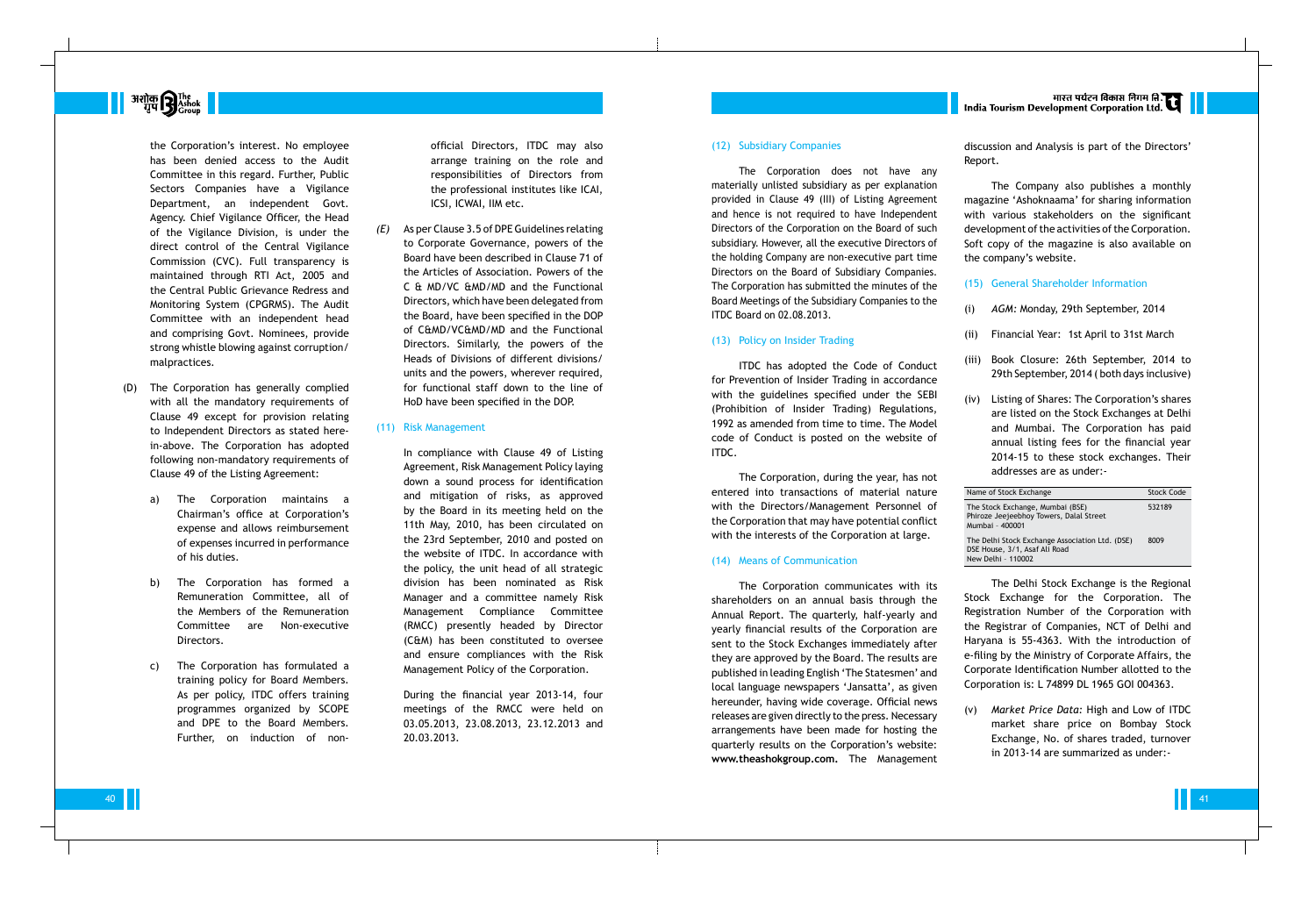# **अशोक सिर्** The Tashok

| Year 2013-14      | <b>Rupees</b> |         | Number of            | Total           |
|-------------------|---------------|---------|----------------------|-----------------|
|                   | High          | Low     | <b>Shares Traded</b> | <b>Turnover</b> |
|                   |               |         |                      | $($ ₹ in lakh)  |
| April 2013        | 903.80        | 584.30  | 404                  | 2.87            |
| May 2013          | 1366.25       | 921.85  | 556                  | 6.24            |
| June 2013         | 1490.00       | 1283.75 | 134                  | 1.88            |
| <b>July 2013</b>  | 1258.10       | 1050.00 | 22                   | 0.24            |
| August 2013       | 1000.00       | 524.95  | 208                  | 1.37            |
| September 2013    | 514.55        | 351.15  | 159                  | 0.67            |
| October 2013      | 344.15        | 230.30  | 2107                 | 5.31            |
| November 2013     | 225.70        | 154.20  | 2912                 | 5.23            |
| December 2013     | 151.15        | 101.35  | 8949                 | 10.45           |
| January 2014      | 99.35         | 78.85   | 866606               | 780.56          |
| February 2014     | 77.30         | 61.80   | 494758               | 349.38          |
| <b>March 2014</b> | 107.25        | 64.20   | 316927               | 294.89          |

The closing price of share as on last working day of the March 2014 i.e. 31.03.2014 is ₹ 96.25.

(vi) *Registrar and Share Transfer Agent:*

KARVY CUMPUTERSHARE PVT. LTD. Plot No. 17 to 24, Vithal Rao Nagar Madhapur, Hyderabad-500081 Contact person : Mr. V. K. Jayaraman / Mr. Srikrishna Pemmaraju Email : einward.ris@karvy.com Tel : 91 40 23420818

- (vii) *Registered Office:* Scope Complex Core 8, 6th floor, 7 Lodi Road New Delhi - 110003
- (viii) *Corporate Office and Address for Correspondence:* Scope Complex Core 8, 6th Floor, 7 Lodi Road New Delhi – 110003
- (ix) *Shareholding Pattern and Distribution of Shareholding:*

The shareholding pattern of the Corporation's Equity, as on 31.3.2014, is as under:-

| Category                                | No. of<br><b>Shareholders</b> | No. of<br>Shares held | $%$ of<br>Shareholding |
|-----------------------------------------|-------------------------------|-----------------------|------------------------|
| Promoter                                |                               |                       |                        |
| President of India                      | 1                             | 74641681              | 87.03                  |
| <b>Public Shareholding</b>              |                               |                       |                        |
| Financial Institutions/<br><b>Banks</b> | 3                             | 3779400               | 4.40                   |
| <b>Bodies Corporate</b>                 | 115                           | 6904322               | 8.05                   |
| Individuals & others                    | 1671                          | 443997                | 0.52                   |
| Total                                   | 1790                          | 85769400              | 100.0                  |

The distribution of shareholding as on 31st March, 2014 is as under: -

| Nominal Value       | No. of<br>Share-<br>holders | % of Total<br>Shareholders | No. of<br><b>Shares</b><br>held | % of Total<br><b>Shares</b><br>held |
|---------------------|-----------------------------|----------------------------|---------------------------------|-------------------------------------|
| Up to 5,000         | 1584                        | 88.49                      | 171872                          | 0.20                                |
| $5001 - 10,000$     | 106                         | 5.92                       | 86172                           | 0.10                                |
| 10001 - 20,000      | 47                          | 2.63                       | 69972                           | 0.08                                |
| $20.001 - 30.000$   | 14                          | 0.78                       | 33708                           | 0.04                                |
| $30.001 - 40.000$   | 15                          | 0.84                       | 51183                           | 0.06                                |
| $40,001 - 50,000$   | 5                           | 0.28                       | 23184                           | 0.03                                |
| $50,001 - 1,00,000$ | 8                           | 0.45                       | 60480                           | 0.07                                |
| 1,00,001 & above    | 11                          | 0.61                       | 85272829                        | 99.42                               |
| Total               | 1790                        | 100.00                     | 85769400                        | 100.00                              |

1st Quarterly Results : on or before 15th August, 2014 2nd Quarterly Results : on or before 15th November, 2014

# |<br>| India Tourism Development Corporation Ltd.

During the financial year 2013-14, the President of India represented by Ministry of Tourism has disinvested shares equal to 5% of the paid-up capital under "OFS Scheme" i.e. Offer for Sale by the promoter through Stock Exchange Mechanism at a price of  $\bar{\tau}$  70/- per share. This has been done to comply with the Minimum Public Shareholding of 10% of the paid-up capital.

Further, during December, 2013 the promoter also disinvested 70,349 equity shares amounting to 0.08% of the paid-up capital to the employees of the Corporation at a price of  $\bar{\tau}$  66.50 per share under the sale of shares to employees scheme.

(x) *Dematerialization of Shares:* The Corporation's shares are admitted for dematerialization with NSDL and CDSL.

As on 31st March, 2014, 85761097 numbers of shares constituting 99.99% are in dematerialized form. The entire promoter's holding are in dematerialized form. The ISIN Number is: INE353K01014.

(xi) *Investors' Correspondence:* Investors, for any matter related to share transfer, payment of dividend on shares, etc may contact the following:

> Mr. V K Jain, Company Secretary India Tourism Development Corporation Ltd. Scope Complex, Core 8, 6th Floor 7 Lodi Road, New Delhi - 110003 Email : vkjain@theashokgroup.com cs\_itdc@theashokgroup.com Tel: 011-24360249 Fax: 011-24360249

KARVY CUMPUTERSHARE PVT. LTD. Plot No. 17 to 24, Vithal Rao Nagar Madhapur, Hyderabad-500081 Contact person : Mr. V. K. Jayaraman/ Mr. Srikrishna Pemmaraju Email : einward.ris@karvy.com Tel : 040-44655116 Fax : 040-23420814

- (xii) *Locations of Hotels and Other Units etc:* The list of Corporation's owned and managed Hotels and Duty Free Shops, ATT Units etc. are given in **Appendix**.
- (xiii) *ADR/GDR:* No ADR/GDR issue was made by the Corporation nor any issue of any convertible instruments which has effect on the equity capital.
- (xiv) Financial Calendar

| 3rd Quarterly Results                       | : on or before<br>15th February, 2015 |
|---------------------------------------------|---------------------------------------|
| 4th Quarterly Results                       | : on or before<br>15th May, 2015      |
| AGM for the year ending<br>31st March, 2015 | : on<br>30th September, 2015          |

- (xv) Shareholders are requested to register their email IDS with their Depository Participants in case of Dematerialized shares and with the Registered Transfer Agent in case of Physical shares.
- (xvi) *Nomination Facility:* Nomination Facility: Shareholders holding shares in physical form can nominate any person for the shares held by them. This will save the nominee from going through the lengthy process of getting the shares, later on, transmitted to his/her name.
- (xvii) *General Shareholder Information: Registered Office:* India Tourism Development Corporation Ltd. Scope Complex, Core 8, 6th Floor 7 Lodi Road, New Delhi – 110003 Tel : (011) 24360249 Fax : (011) 24360249 E-mail: vkjain@theashokgroup.com
- (16) Corporate Social Responsibility (CSR) and Sustainable Development

During the year 2013-14, ITDC imparted training for skill development to the interested youth between the age group of 18-28 years and who are minimum 8th class pass, under "Hunar Se Rozgar" scheme. ITDC is also paying a scholarship of  $\bar{\tau}$  1400/- as Ashok Fellowship to each trainee through its own resources on successful completion of the training. Ashok Institute of Hospitality and Tourism Management also assists the students in finding suitable placements. ITDC has spent  $\overline{z}$  4,54,000/- in 2013-14.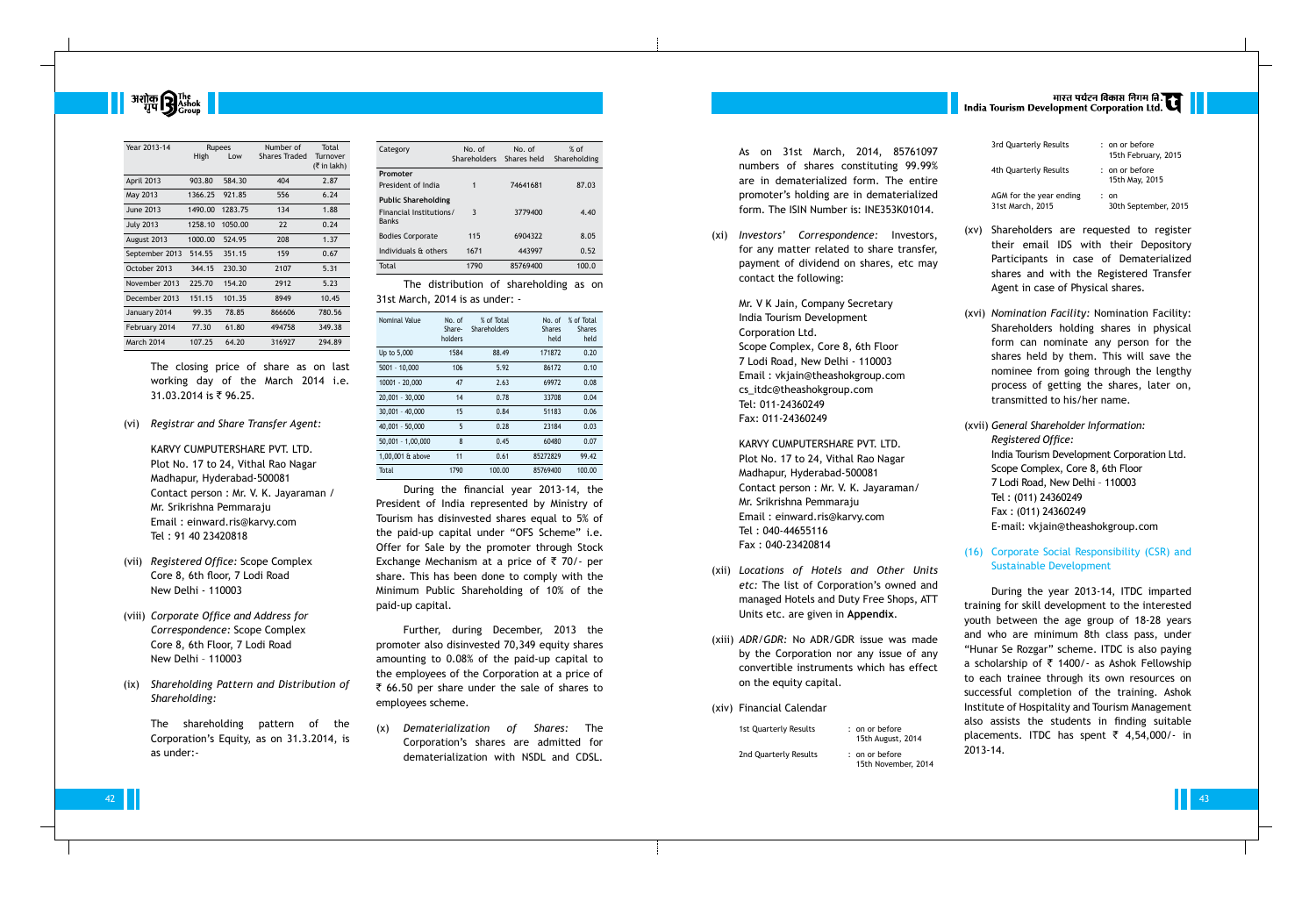It is certified that:

- (a) We have reviewed financial statements and the Cash Flow Statement for the year ended 31st March, 2014 and that to the best of our knowledge and belief:
	- (i) These statements do not contain any materially untrue statement or omit any material fact or statements that might be misleading; and
	- (ii) These statements together present a true and fair view of the Corporation's affairs and are in compliance with existing accounting standards read along with explanation given relating to departures, applicable laws and regulations.
- (b) There are, to the best of our knowledge and belief, no transactions entered into by the Corporation during the year which are fraudulent, illegal or violative of the Corporation's Code of Conduct.
- (c) We accept responsibility for establishing and maintaining internal controls and that we have evaluated the effectiveness of the internal control systems of the Corporation and we have disclosed to the auditors and the Audit Committee, deficiencies in the design or operation of internal controls, if any, of which we are aware and the steps we have taken or propose to take to rectify these deficiencies.

मारत पर्यटन विकास निगम ति.<br>India Tourism Development Corporation Ltd.



ITDC has been entrusted with partnership of Clean India Pilot Project at Qutab Minar, New Delhi. The project was launched by Hon'ble Minister of Tourism. The Pilot Project has successfully brought various stakeholders on one platform. Expenditure on this activity for 2013-14 was ₹ 8,73,000/-

 $\bar{z}$  1,50,000/- was donated to Chief Minister's Relief Fund, Uttarakhand during 2013-14.

- (d) We have indicated to the auditors and the Audit Committee:
	- (i) There have been no significant changes in internal control during the year;
	- (ii) There have been no significant changes in accounting policies during the year and that the same have been disclosed in the Notes to the financial statements; and
	- (iii) Instances of significant fraud of which they have become aware and the involvement therein, if any, of the management or an employee having a significant role in the company's internal control system over financial reporting.

For and on behalf of India Tourism Development Corporation Ltd.

(Trinath Behera) (Dr. Sameer Sharma) Director (Finance) Managing Director

Place: New Delhi Dated: 03.09.2014

44 **45 de abril de la componentación de la componentación de la componentación de la componentación de la compo** 

## CEO/CFO Certification

Following sustainable development activities were undertaken by ITDC during the financial year 2013-14:

- a) 3000 LPD Solar Water Heating System at Hotel Jaipur Ashok
- b) Solar Water Heating System (R&D) at Hotel Ashok
- c) Energy Saving Control System in AC plant at Hotel Ashok
- d) ISO14001: 2004 certification for Hotel Ashok, Samrat and Janpath
- e) Conversion to PNG in Hot Water Boiler at Samrat
- f) Conversion to PNG in Hotel Water Boiler at Janpath

#### DECLARATION

As provided under Clause 49 of the Listing Agreement with the Stock Exchanges, the Board Members and Management Personnel have affirmed compliance with the Code of Conduct for the year ended 31st March, 2014.

For India Tourism Development Corporation Ltd.

(Trinath Behera) (Dr. Sameer Sharma) Director (Finance) Managing Director

Annexure - II(i)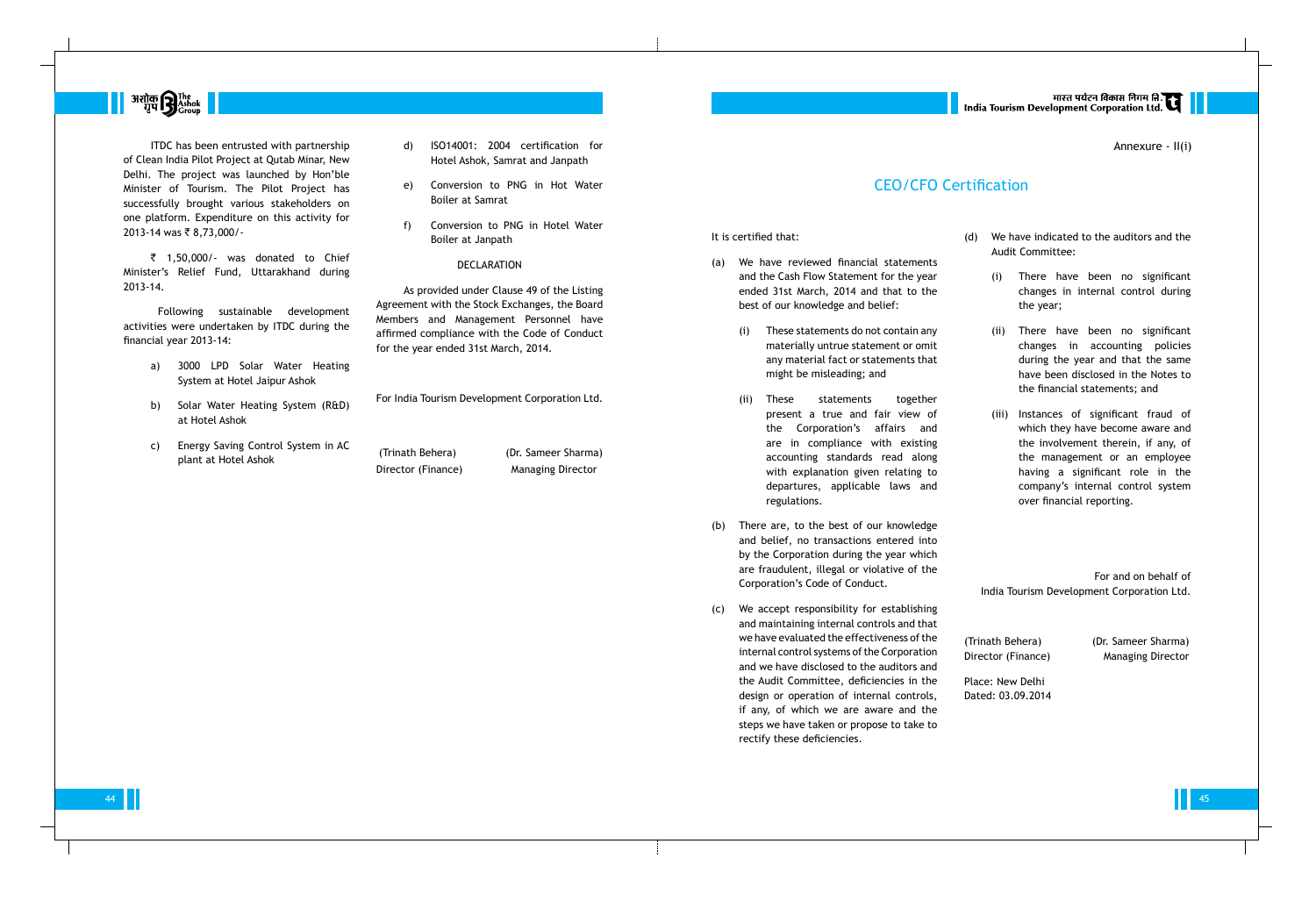#### To

The Members of India Tourism Development Corporation Limited New Delhi

- 1. We have examined the compliance of Conditions of Corporate Governance by India Tourism Development Corporation Limited, for the year ended 31st March, 2014, as stipulated in Clause 49 of the Listing Agreement of the said Corporation with the Stock Exchange(s) in India (hereinafter referred to as 'the Agreement').
- 2. We have conducted our examination on the basis of the relevant records and documents maintained by the Corporation for the year ended 31st March, 2014 and furnished to us for the purpose of the review and the information and explanations given to us by the Corporation during the course of such review.
- 3. The Compliance of conditions of Corporate Governance is the responsibility of the management. Our examination was limited to the procedures and implementations thereof, adopted by the corporation for ensuring the compliance of the conditions of Corporate Governance. It is neither an audit nor an expression of opinion on the financial statements of Corporation.
- In our opinion and to the best of our information and according to the explanation given to us, we certify that the Corporation has complied with the conditions of Corporate Governance as stipulated in the above mentioned Listing Agreement, subject to the following :-
- (i) As required by Para IA of the Clause

49 of the Listing Agreement, the Corporation does not fulfil the minimum requirement of Independent directors till 10th December, 2013. However, the Corporation fulfilled the requirements of the same during financial year 2013-14. AT present, Corporation requires at least one more Independent Director to fulfil the requirements of the same.

- (ii) Audit Committee Meeting held on 14th May, 2013, 4th September, 2013, 23rd October, 2013 does not fulfil the requirement of minimum two Independent Director as per Para II B of Clause 49 of Listing Agreement.
- (iii) As per Para IV (G) (iii) of Clause 49 of the Listing Agreement, Investor Grievance Committee of the Organization shall be formed under the chairmanship of the nonexecutive director. But Corporation does not have any member in this Committee during the financial year 2013-14 and at present, Corporation is fulfilling the requirement of the same.

As per Para IV  $(G)$  (iii) of Clause Listing Agreement, Invest Committee of the Organiza formed under the Chairmansh Executive Director. But Corpor have any member in this Con the financial year  $2013-14$  at Corporation is fulfilling the r the same.

We further state that such compliance is neither an assurance as to the future viability of the Corporation nor the efficiency or effectiveness with which the management has conducted the affairs of the Company.

For V.K. Verma & Co. Chartered Accountants (FRN 000386N)

|                           | (Vivek Kumar) |
|---------------------------|---------------|
| Place: New Delhi          | Partner       |
| Date: 3rd September, 2014 | M. No. 503826 |

## **Auditor's Certificate on Compliance with the Conditions of Corporate Governance under Clause 49 of the Listing Agreement**

**Havilon D** The The The The Scroup

## **Management's Replies to the Observations of Auditors on Corporate Governance for 2013-14**

#### **Audit Observations**

As required by Para IA of of the Listing Agree Corporation does not fulfil requirement of Independent till 10th December, 2013 the Corporation fulfilled the of the same during financi 14. At present, Corporation least one more Independen fulfil the requirements of the

Audit Committee Meeting hel 2013, 4th September, 2013, 2013 does not fulfil the  $r$ minimum two Independent D Para II B of Clause 49 of Listing

Annexure - II(iii)

|                                                                                                                                                                   | <b>Management's Reply</b>                                                                                                                                                                                                                                                                                                                                                                                                                                                                                                                                                   |
|-------------------------------------------------------------------------------------------------------------------------------------------------------------------|-----------------------------------------------------------------------------------------------------------------------------------------------------------------------------------------------------------------------------------------------------------------------------------------------------------------------------------------------------------------------------------------------------------------------------------------------------------------------------------------------------------------------------------------------------------------------------|
| the Clause 49<br>ement,<br>the<br>the minimum<br>ent directors<br>13.<br>However,<br>e requirements<br>ial year 2013-<br>n requires at<br>nt Director to<br>same. | In the case of Central Public Sector<br>Undertakings (CPSEs), the Directors are<br>appointed by the Administrative Ministry<br>through a procedure prescribed by the<br>Department of Public Enterprises.<br>The<br>Administrative<br>Ministry has<br>appointed<br>one Independent Director on 7th October,<br>2013 and another Independent Director<br>10th December, 2013. The process<br>on<br>of appointing more indepentent directors<br>as required under the Listing Agreement<br>is under consideration of the Administrative<br>Ministry i.e. Ministry of Tourism. |
| ld on 14th May,<br>23rd October,<br>equirement of<br>irectors as per<br>ng Agreement.                                                                             | -do-                                                                                                                                                                                                                                                                                                                                                                                                                                                                                                                                                                        |
| ause 49 of the<br>or Grievance<br>ation shall be<br>hip of the Non-<br>ration does not<br>nmittee during<br>nd at present,<br>equirement of                       | Out of four quarters during financial year<br>2013-14, quarter ended September 2013<br>and December 2013 had no grievances<br>either pending of received. During quarter<br>ended June 2013, ITDC had two grievances<br>and during quarter ended March 2014 only<br>one grievance and these grievances were<br>redressed in time after their receipt. A<br>meeting of the Grievance Committee was<br>held on 14th August, 2014 where complaint<br>status was Nil.                                                                                                           |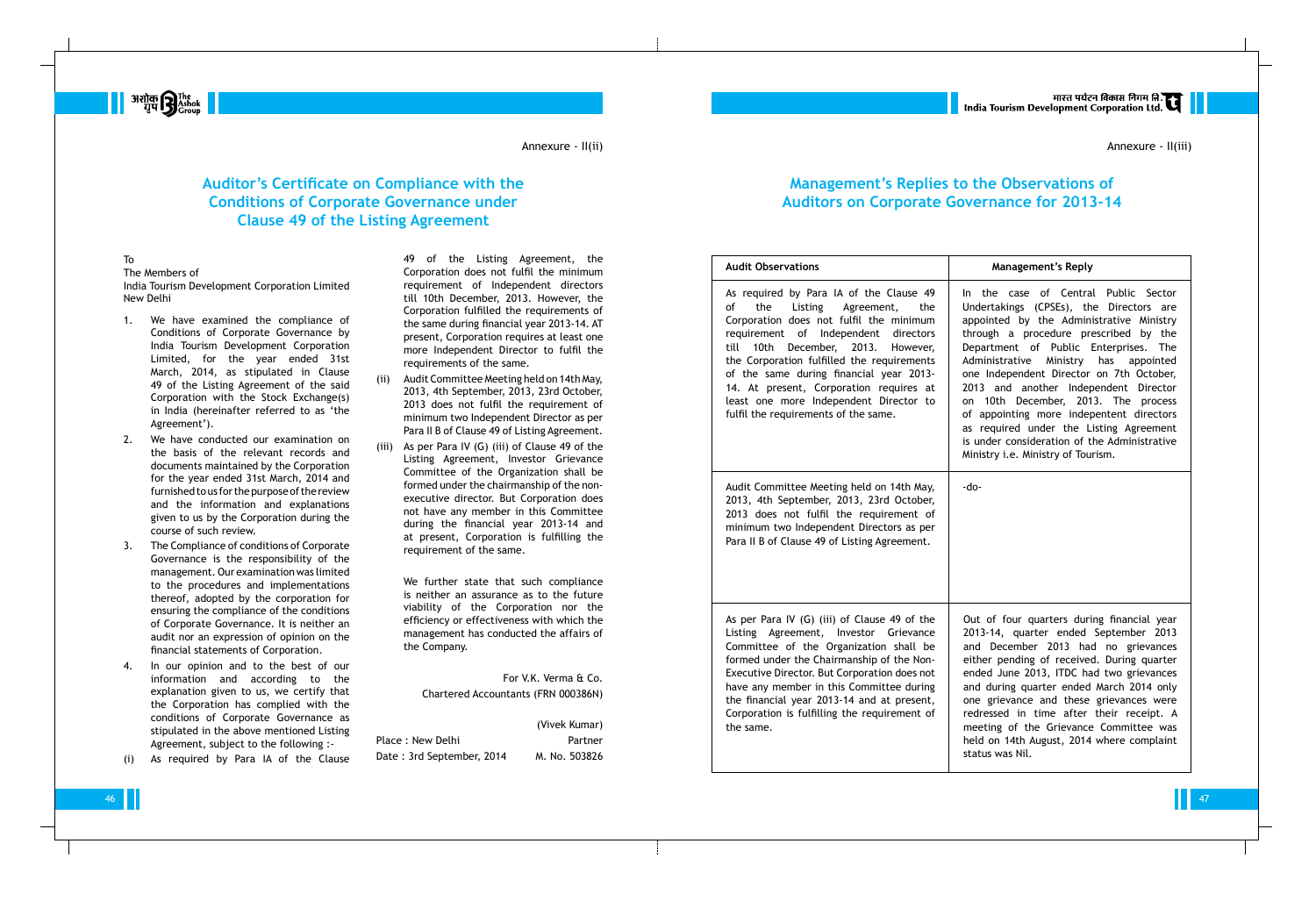D. DUTY FREE SHOPS

1. Coimbatore Airport Arrival Lounge 1 2. Chennai Seaport 1

| Α.  | <b>ASHOK GROUP OF HOTELS</b>         | 3. | Kolkata Seaport<br>1                                                 |  |
|-----|--------------------------------------|----|----------------------------------------------------------------------|--|
| 1.  | Ashok Hotel, New Delhi               | 4. | Haldia Seaport<br>1                                                  |  |
| 2.  | Hotel Janpath, New Delhi             | 5. | Visakhapatnam Seaport                                                |  |
| 3.  | Hotel Samrat, New Delhi              | 6. | Goa Seaport<br>1                                                     |  |
| 4.  | Lalitha Mahal Palace Hotel, Mysore   | 7. | New Mangalore Seaport<br>1                                           |  |
| 5.  | Hotel Jaipur Ashok, Jaipur           |    | $\overline{7}$<br>Total                                              |  |
| 6.  | Hotel Jammu Ashok, Jammu             |    |                                                                      |  |
| 7.  | Hotel Patliputra Ashok, Patna        | Ε. | <b>SOUND &amp; LIGHT SHOWS</b>                                       |  |
| 8.  | Hotel Kalinga Ashok, Bhubaneswar     |    |                                                                      |  |
|     |                                      | 1. | Red Fort, Delhi                                                      |  |
| В.  | <b>RESTAURANT</b>                    | 2. | Purana Qila, Delhi                                                   |  |
| 1.  | Taj Restaurant, Agra                 | F. | <b>JOINT VENTURE HOTELS</b>                                          |  |
| C.  | <b>TRAVEL/TRANSPORT UNITS</b>        | 1. | Hotel Brahmaputra Ashok, Guwahati                                    |  |
|     |                                      | 2. | Hotel Ranchi Ashok, Ranchi                                           |  |
| 1.  | Varanasi                             | 3. | Hotel Nilachal Ashok, Puri                                           |  |
| 2.  | Bengaluru                            |    | (Closed since March 2004)                                            |  |
| 3.  | Chennai                              | 4. | Hotel Pondicherry Ashok, Puducherry                                  |  |
| 4.  | Aurangabad                           | 5. | Hotel Lake View Ashok, Bhopal                                        |  |
| 5.  | Patna                                | 6. | Hotel Donyi Polo Ashok, Itanagar                                     |  |
| 6.  | <b>Delhi</b>                         |    |                                                                      |  |
| 7.  | Kolkata                              | G. | <b>MANAGED UNITS</b>                                                 |  |
| 8.  | Mumbai                               | 1. | Hotel Bharatpur Ashok, Bharatpur                                     |  |
| 9.  | Hyderabad                            | 2. | Kosi Restaurant, Kosi                                                |  |
| 10. | Guwahati                             |    |                                                                      |  |
| 11. | Ranchi                               | Н. | <b>CATERING ESTABLISHMENTS</b>                                       |  |
|     | <b>Ashok Tourist Service Station</b> | 1. | State Guest House & Hospitality Centre<br>Hyderabad House, New Delhi |  |
|     | Chanakyapuri, New Delhi              | 2. | Western Court Catering Service                                       |  |

- 2. Western Court Catering Service New Delhi
- 3. Ashok Mayur Restaurant Vigyan Bhawan, New Delhi

### **The Network of ITDC Services (as on 31.03.2014)**



#### Appendix

| Para on<br><b>Basis</b> for<br>Qualified<br>Opinion | Management Reply                                                                                                                                                                                                                                                                                                                                                                                        |
|-----------------------------------------------------|---------------------------------------------------------------------------------------------------------------------------------------------------------------------------------------------------------------------------------------------------------------------------------------------------------------------------------------------------------------------------------------------------------|
| i)                                                  | Refer Note No. 1 i<br>companies are long<br>investments are st<br>of each investment<br>nature. The financ<br>at Puri (which is<br>making payment to<br>of loans/interest o<br>amount charged to<br>accounting for sucl<br>on loan given) to a<br>the provisions of A<br>the improved perfo<br>companies, the ar<br>has been considere<br>the action for revi<br>is in progress and<br>Company would ex |
|                                                     |                                                                                                                                                                                                                                                                                                                                                                                                         |

## **Replies to the Comments contained in Statutory Auditors' Report to the Shareholders on the Accounts for the Year ended 31st March, 2014**

Annexure - III

in Note No. 17 and 14A to Accounts. The investments in subsidiary ng term investments and as per Accounting Policy of the Company, these stated at cost in the accounts and provision for diminution in value ent, if any, is made to recognise the decline, other than of temporary ncial performance of some of the subsidiary companies except Hotel is operationally closed), have now shown improving trend and are towards management fee and repayment of loans. As the repayment due thereon and management fees is not commensurate with the to them every year, the Corporation has decided to postpone the ach income from these companies (viz management fees and interest actual realisation from 2008-09 onwards, which is in accordnace with Accounting Standard-9 on Revenue Recognition. However, in view of rformance and intrinsic value of properties/assets of these subsidiary amount of investments, amount recoverable from these companies ered as good for recovery. As regards two non-operational companies, vival of the incomplete project at Anandpur Sahib through PPP mode d in case of closed unit Hotel Nilachal Ashok, Puri, the Joint Venture explore further investment in the property to revive the Company.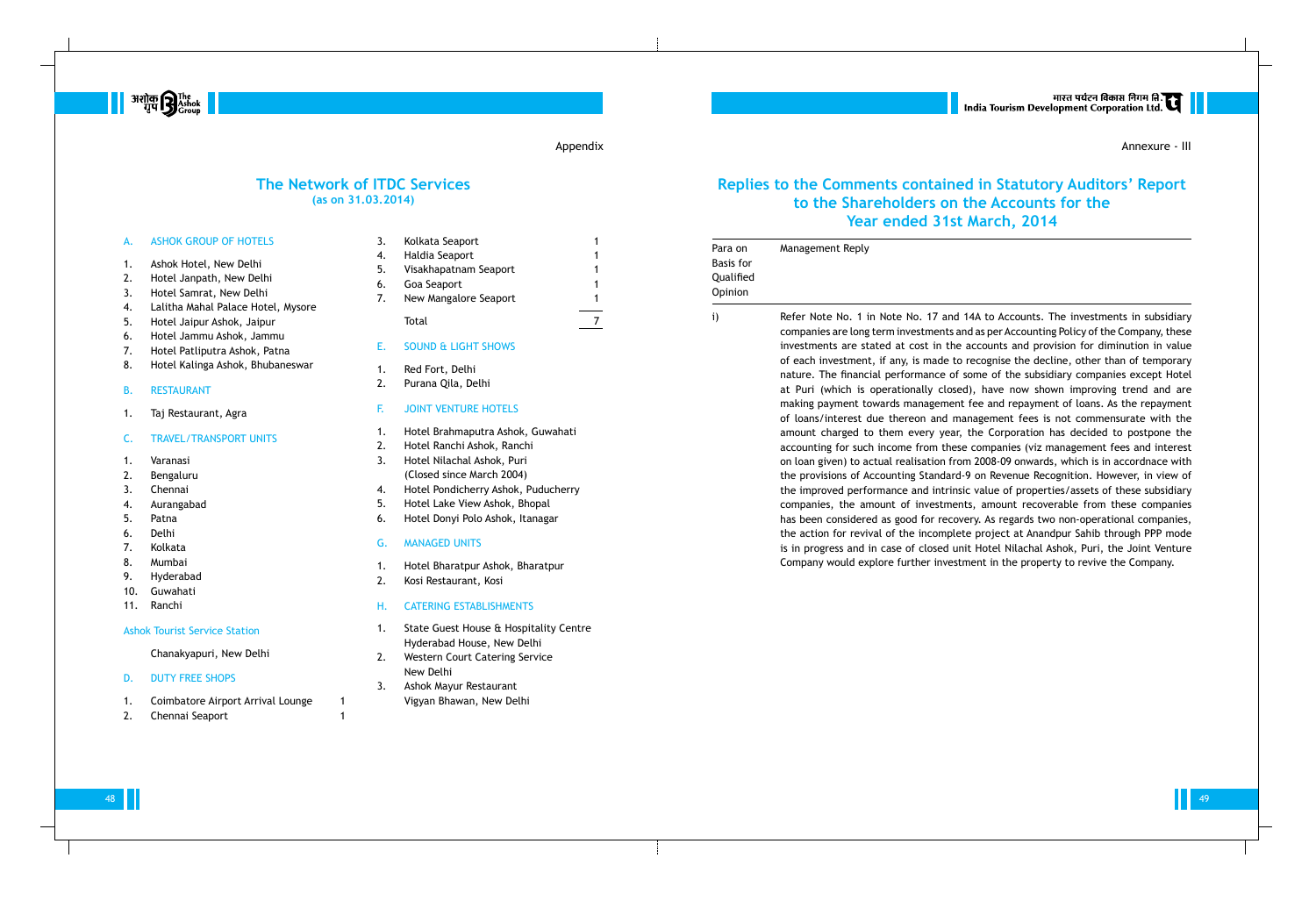On the observations given above and noted for compliance, all the units will be advised to take appropriate corrective action to ensure that the same are not repeated in the coming year accounts.

|<br>| India Tourism Development Corporation Ltd.

## **Replies to Observation of Statutory Auditors contained in Annexure to the Report**

- agement Reply
- d for compliance
- d for compliance
- omments
- ed for compliance
- omments
- comments
- ed for compliance
- omments:
- ed for compliance

e the matters of Sales Tax, Income Tax, Luxury Tax, Custom Duty etc. under appeals with the appropriate authorities, therefore, pending ision, the same have been included in the Contingent Liabilities in Notes to Accounts (Refer Note No. 31).

- omments
- omments:

50 THE ST PLAN CONTROL OF STATE OF STATE OF STATE OF STATE OF STATE OF STATE OF STATE OF STATE OF STATE OF STA





## **Management's Response to the Emphasis of matter contained in the Statutory Audit Report to the Shareholders for the Year ended 31st March, 2014**

Sl. Management's Reply No.

- 1 The stock details of the inventory items is maintained at respective Duty Free Shop operating from Goa Airport and Seaport Goa. However, the accounts of the units are being maintained at Mumbai Office. The physical verification of inventory has been conducted at the unit level to which internal auditors have reported in their report to be found correct as per book balance. The information available in this regard was made available to the branch auditors also. On the basis of the information, the accounts for the year 2013-14 have been prepared.
- 2 As per the Agreement with the Directorate of Estate, unit Vigyan Bhavan is providing catering services to Govt. of India. Under the terms and conditions, inter alia, unit has to pay the electricity & water charges on actual consumption basis. Since neither any meter for electricity/water has been installed, nor there has been any demand since inception, the amount payable is not determinable. However, the estimated/adhoc amount has been provided in the books of accounts as a prudent accounting practice.
- 3 The disclosure of transactions with related parties as per Accounting Standard-18 has been made in Note No. 9 of General Note No. 32 and the observation of the audit is noted for compliance in the next financial year.
- 4 The disclosure in pursuance of Accounting Standard-19 on Leases, has been made in Note No. 10 in General Note No. 32 to Accounts.

| Para No.           | Mana                          |
|--------------------|-------------------------------|
| $1(a)$ & $(b)$     | Note                          |
| $2(a), (b) \& (c)$ | Note                          |
| 3                  | No c                          |
| 4                  | Note                          |
| 5(a)               | No c                          |
| 6                  | No c                          |
| 7                  | Note                          |
| 8                  | No c                          |
| 9(a)               | Note                          |
| 9(b)               | Since<br>are<br>deci<br>the I |
| 10                 | No c                          |
| 11 to 21           | No c                          |
|                    |                               |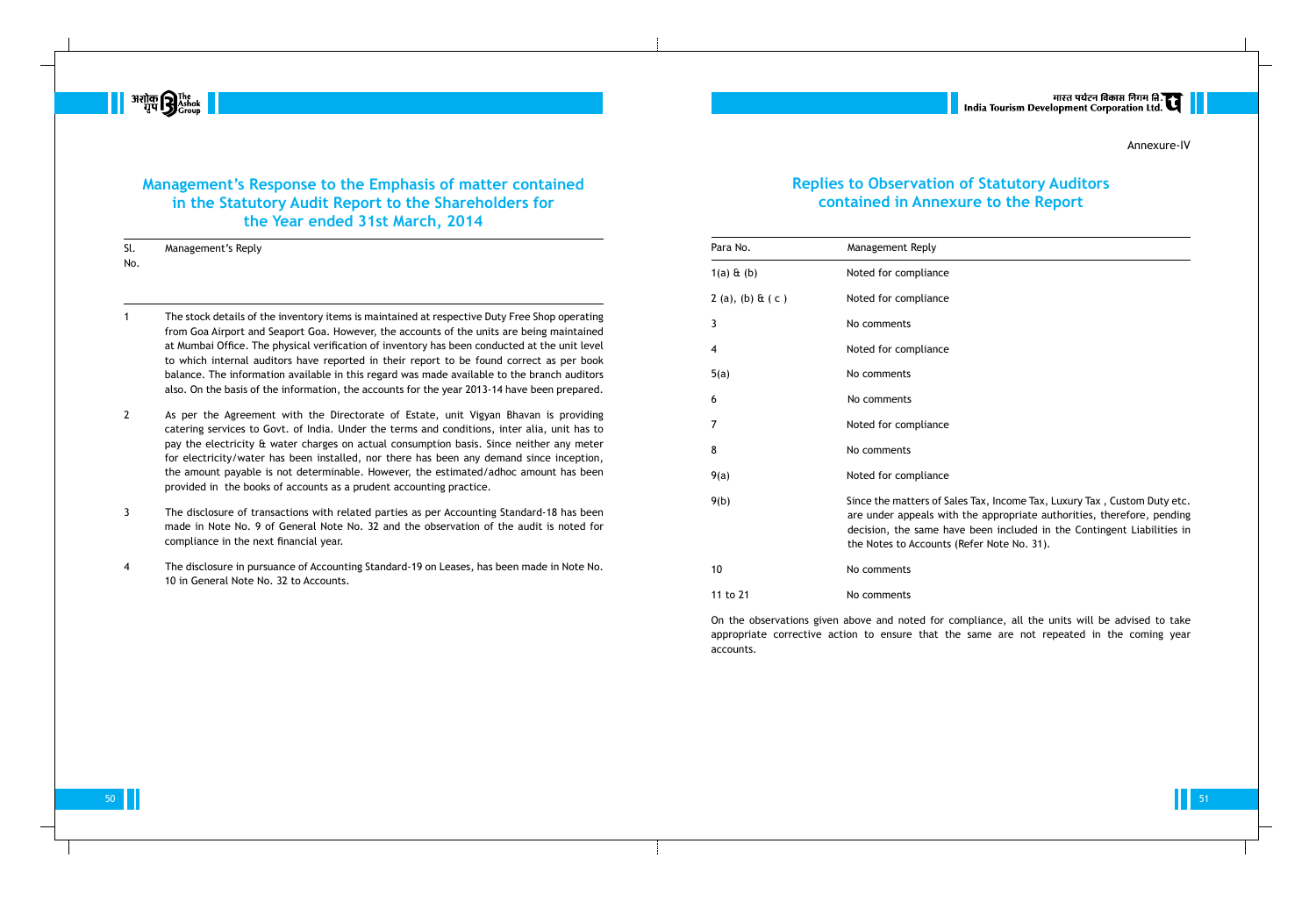## **Replies to the Comments contained in Statutory Auditors' Report to the Board of Directors on the Consolidated Financial Statements for the Year ended 31st March, 2014**

**H** अशोक **P** The The The Translation

#### Annexure-V

companies are long term investments and as per Accounting Policy of the Company, these investments are stated at cost in the accounts and provision for diminution in value of each investment, if any, is made to recognise the decline, other than of temporary nature. The financial performance of some of the subsidiary companies except Hotel at Puri (which is operationally closed), have now shown improving trend and are making payment towards management fee and repayment of loans. As the repayment of loans/interest due thereon and management fees is not commensurate with the amount charged to them every year, the Corporation has decided to postpone the accounting for such income from these companies (viz management fees and interest on loan given) to actual realisation from 2008-09 onwards, which is in accordnace with the provisions of Accounting Standard-9 on Revenue Recognition. However, in view of the improved performance and intrinsic value of properties/assets of these subsidiary companies, the amount of investments, amount recoverable from these companies has been considered as good for recovery. As regards two non-operational companies, the action for revival of the incomplete project at Anandpur Sahib through PPP mode is in progress and in case of closed unit Hotel Nilachal Ashok, Puri, the Joint Venture Company would explore further investment in the property to revive the Company.

| Para on                                  | Management Reply                                                                   |            |                  |
|------------------------------------------|------------------------------------------------------------------------------------|------------|------------------|
| <b>Basis for</b><br>Qualified<br>Opinion |                                                                                    | Sl.<br>No. | Management's Rep |
|                                          | Refer Note No. 1 in Note No. 17 and 14A to Accounts. The investments in subsidiary |            |                  |

**Management's Response to the Emphasis of matter contained in the Statutory Audit Report to the Board of Directors on the Consolidated Financial Statements for the Year ended 31st March, 2014**

Sl. Management's Reply

1 The stock details of the inventory items is maintained at respective Duty Free Shop operating from Goa Airport and Seaport Goa. However, the accounts of the units are being maintained at Mumbai Office. The physical verification of inventory has been conducted at the unit level to which internal auditors have reported in their report to be found correct as per book balance. The information available in this regard was made available to the branch auditors also. On the basis of the information, the accounts for the year 2013-14 have been prepared.

2 As per the Agreement with the Directorate of Estate, unit Vigyan Bhavan is providing catering services to Govt. of India. Under the terms and conditions, inter alia, unit has to pay the electricity & water charges on actual consumption basis. Since neither any meter for electricity/water has been installed, nor there has been any demand since inception, the amount payable is not determinable. However, the estimated/adhoc amount has been provided in the books of accounts as a prudent accounting practice.

3 The disclosure of transactions with related parties as per Accounting Standard-18 has been made in Note No. 9 of General Note No. 32 and the observation of the audit is noted for

- 
- 
- compliance in the next financial year.
- 10 in General Note No. 32 to Accounts.

4 The disclosure in pursuance of Accounting Standard-19 on Leases, has been made in Note No.

52 and the second contract of the second contract of the second contract of the second contract of the second contract of the second contract of the second contract of the second contract of the second contract of the seco

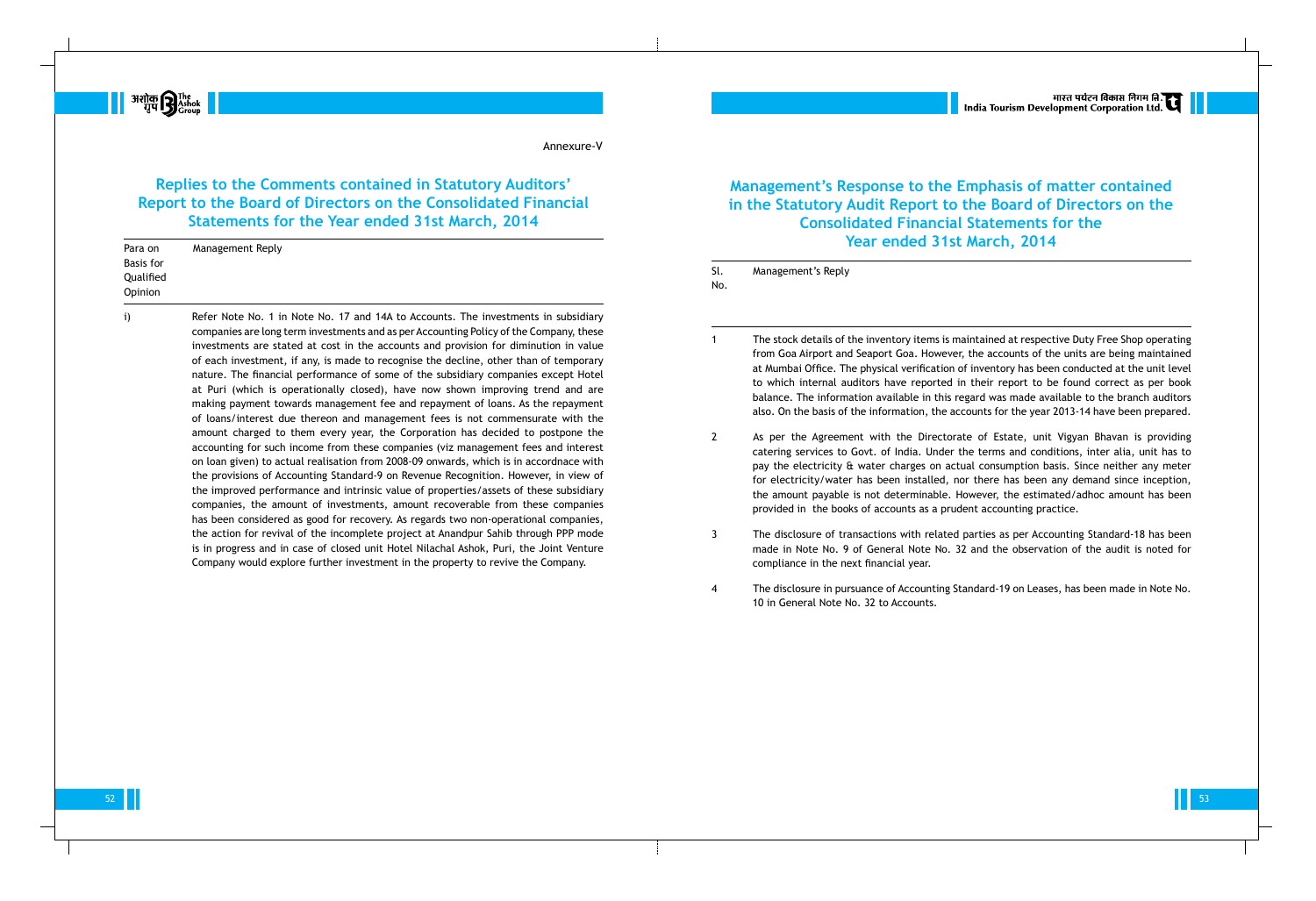**BEST** अशोक **सिंह**<br>बार्पण सिंह के अन्न का सिंह के बार का सिंह के बार का सिंह के बार से सिंह का सिंह के बार से सिंह का सिंह के बार<br>बार्ट के बार का सिंह के बार से सिंह का सिंह का सिंह का सिंह के बार से सिंह का सिंह का सिंह

#### **Report on the Financial Statements**

### **Management's Responsibility for the Financial Statements**

#### **Auditor's Responsibility**

# भारत पर्यटन विकास निगम ति.<br>India Tourism Development Corporation Ltd.

#### **Basis of Qualified Opinion**

| $\geq$   | 56                                |                                                               |                                                |                                             |                                          |                                                                                                            |                                          |                                     |                                                | <b>Independent Auditors'</b>                                                                         | these financial statements based on our audit.                                                   |                   |                                           |
|----------|-----------------------------------|---------------------------------------------------------------|------------------------------------------------|---------------------------------------------|------------------------------------------|------------------------------------------------------------------------------------------------------------|------------------------------------------|-------------------------------------|------------------------------------------------|------------------------------------------------------------------------------------------------------|--------------------------------------------------------------------------------------------------|-------------------|-------------------------------------------|
|          | $\overline{9}$                    | (Amount in $\vec{z}$ )<br>Profit/(Loss)<br>after<br>Taxation  | $(81, 89, 233.00)$<br>$(95, 26, 342.74)$       | 72,75,780.25<br>63,79,754.39                | $(33, 18, 125.00)$<br>$(29, 76, 024.00)$ | $(58, 62, 436.00)$<br>$(61, 40, 169.20)$                                                                   | $(18, 205, 00)$<br>$(23, 815, 30)$       | 22,73,869.71<br>4,19,524.66         | 35,55,426.00<br>(22, 32, 124.33)               | <b>Report to the Members of</b>                                                                      | We conducted our audit in accordance with                                                        |                   |                                           |
| Annexure |                                   |                                                               |                                                |                                             |                                          |                                                                                                            |                                          |                                     |                                                | <b>India Tourism Development</b>                                                                     | auditing standards generally accepted in India.                                                  |                   |                                           |
|          | Act,                              | Provision<br>for<br>Taxation                                  |                                                |                                             |                                          |                                                                                                            |                                          |                                     |                                                |                                                                                                      | Those standards require that we plan and perform                                                 |                   |                                           |
|          |                                   |                                                               | (14, 35, 576.00)                               | 2,361.00<br>41,12,817.00                    | 9,81,997.00<br>9,23,564.00               |                                                                                                            |                                          | $10, 10, 403.00$<br>$2, 93, 272.00$ | 4, 34, 830.00<br>(12, 90, 174.00)              | <b>Corporation Limited</b>                                                                           | the audit to obtain reasonable assurance about<br>whether the financial statements are free from |                   |                                           |
|          | Companies                         | fit/(Loss)<br>before<br>Taxation                              | $(96, 24, 809.00)$<br>$(95, 26, 342.74)$       | 72,78,141.25<br>,04,92,571.39               | $(23, 36, 128.00)$<br>$(20, 52, 460.00)$ | $(58, 62, 436.00)$<br>$(61, 40, 169.20)$                                                                   | $(18, 205, 00)$<br>$(23, 815, 30)$       | 32,84,272.71<br>7,12,796.66         | 39,90,256.00<br>(35,22,298.33)                 | <b>Report on the Financial Statements</b>                                                            | material misstatement.                                                                           |                   |                                           |
|          |                                   |                                                               |                                                |                                             |                                          |                                                                                                            |                                          |                                     |                                                | We have audited the attached Balance sheet                                                           | An audit involves performing procedures to                                                       |                   |                                           |
|          |                                   |                                                               |                                                |                                             |                                          |                                                                                                            |                                          |                                     |                                                | of India Tourism Development Corporation                                                             | obtain audit evidence about the amounts and                                                      |                   |                                           |
|          | the                               |                                                               | 2,35,90,066.00<br>2,39,54,974.01               |                                             |                                          | 1,03,431.00                                                                                                | 750.00                                   |                                     |                                                | Limited, New Delhi as at 31st March, 2014, the                                                       | disclosures in the financial statements. The                                                     |                   |                                           |
|          |                                   |                                                               |                                                | 7,35,86,990.28<br>6,65,94,343.20            | 2,09,25,220.00<br>1,77,50,639.00         |                                                                                                            |                                          | 2,78,20,138.00<br>2,25,92,859.00    | 8,32,53,841.00<br>7,39,55,201.35               | Statement of Profit & Loss and also the Cash                                                         | procedures selected depend on the auditor's                                                      |                   |                                           |
|          | of                                | ちせょちょう                                                        |                                                |                                             |                                          |                                                                                                            |                                          |                                     |                                                | Flow Statement for the year ended on that date                                                       | judgment, including the assessment of the                                                        |                   |                                           |
|          |                                   | Details<br>Investme<br>(except<br>case<br>Case<br>Subsidiarie |                                                |                                             |                                          |                                                                                                            |                                          |                                     |                                                | annexed thereto, in which are incorporated the                                                       | risks of material misstatement of the financial                                                  |                   |                                           |
|          |                                   |                                                               |                                                |                                             |                                          |                                                                                                            |                                          |                                     |                                                | accounts of the Head Office and 4 units/branches                                                     | Statements, whether due to fraud or error.                                                       |                   |                                           |
|          | 212(8)<br>2014                    |                                                               |                                                |                                             |                                          |                                                                                                            |                                          |                                     |                                                | audited by us and 35 units/ branches audited                                                         | In making those risk assessments, the auditor                                                    |                   |                                           |
|          |                                   | Total<br>Liabilities                                          | 3,90,01,475.00<br>5,11,98,017.10               | 7,27,32,491.41<br>7,49,58,017.87            | 2,33,91,996.00<br>1,90,21,539.00         | 18,26,83,805.20<br>17,75,29,318.20                                                                         | 41,84,387.68<br>39,59,303.68             | 1,15,06,607.18<br>90,17,574.58      | $10, 39, 95, 668.00$<br>$10, 10, 19, 223.93$   | by respective branch auditors appointed by the                                                       | considers internal control relevant to the                                                       |                   |                                           |
|          |                                   |                                                               |                                                |                                             |                                          |                                                                                                            |                                          |                                     |                                                | Comptroller and Auditor General of India.                                                            | Company's preparation and fair presentation                                                      |                   |                                           |
|          | Section<br>March,                 | Total<br>Assets                                               |                                                |                                             |                                          |                                                                                                            |                                          |                                     |                                                |                                                                                                      | of the financial statements in order to design                                                   |                   |                                           |
|          | 5t                                |                                                               | 3, 93, 88, 485.00<br>1, 79, 38, 259. 75        | 7, 95, 49, 682.88<br>7, 44, 99, 429.09      | 3,74,11,169.00<br>2,63,58,838.00         | 2, 45, 73, 823. 25<br>2, 52, 81, 772. 25                                                                   | 2,78,03,746.39<br>2,75,96,867.39         | 3,49,25,168.45<br>3,01,62,266.14    | 5,49,27,674.00<br>4,83,95,803.94               | Management's Responsibility for the Financial                                                        | audit procedures that are appropriate in                                                         |                   |                                           |
|          |                                   |                                                               |                                                |                                             |                                          |                                                                                                            |                                          |                                     |                                                |                                                                                                      |                                                                                                  | <b>Statements</b> | the circumstances. An audit also includes |
|          | under<br>ო                        |                                                               |                                                |                                             |                                          |                                                                                                            |                                          |                                     |                                                |                                                                                                      | evaluating the appropriateness of accounting                                                     |                   |                                           |
|          | $\overline{\mathbf{S}}$           | Reserves<br>(Net of<br>umulated<br>Losses)                    | $(4, 86, 08, 990.00)$<br>$(4, 04, 19, 757.35)$ | $(91, 82, 808.53)$<br>$(1, 64, 58, 588.78)$ | $(19, 80, 827.00)$<br>$13, 37, 299.00$   | $(20, 61, 09, 981, 95)$<br>$(20, 02, 47, 545, 95)$                                                         | $(13, 80, 641.29)$<br>$(13, 62, 436.29)$ | 1,34,43,561.27<br>1,11,69,691.56    | $(5, 90, 67, 994.00)$<br>$(6, 26, 23, 419.99)$ | Management is responsible for the preparation                                                        | policies used and the reasonableness of the                                                      |                   |                                           |
|          | Sp                                |                                                               |                                                |                                             |                                          |                                                                                                            |                                          |                                     |                                                | of these financial statements that give a true<br>and fair view of the financial position, financial | accounting estimates made by management, as                                                      |                   |                                           |
|          | mption<br><b>Section</b>          |                                                               |                                                |                                             |                                          |                                                                                                            |                                          |                                     |                                                | performance of the Company in accordance with                                                        | well as evaluating the overall presentation of                                                   |                   |                                           |
|          |                                   | Share<br>Capital                                              | .96,000<br>60,000                              |                                             |                                          |                                                                                                            |                                          | ,75,000<br>,75,000                  | .00,000<br>00,000                              | the Accounting Standards referred to in Sub-                                                         | the financial statements.                                                                        |                   |                                           |
|          | mpanies                           |                                                               | 4,89,7,                                        |                                             |                                          | $1.60$<br>$1.60$<br>$1.60$<br>$1.60$<br>$1.60$<br>$1.60$<br>$1.60$<br>$1.60$<br>$1.60$<br>$1.60$<br>$1.60$ |                                          |                                     |                                                | Section (3C) of Section 211 of the Companies                                                         | We believe that the audit evidence we have                                                       |                   |                                           |
|          | exe<br>$\bullet$                  |                                                               |                                                |                                             |                                          |                                                                                                            |                                          |                                     |                                                | Act, 1956. This responsibility includes the                                                          | obtained is sufficient and appropriate to provide                                                |                   |                                           |
|          | $\overline{\mathbf{c}}$           |                                                               |                                                |                                             |                                          |                                                                                                            |                                          |                                     |                                                | design, implementation and maintenance of                                                            | a basis for our audit opinion.                                                                   |                   |                                           |
|          |                                   |                                                               |                                                |                                             |                                          |                                                                                                            |                                          |                                     |                                                | internal control relevant to the preparation                                                         |                                                                                                  |                   |                                           |
|          | yidiary<br>pursuant<br>Subsidiary |                                                               |                                                |                                             |                                          |                                                                                                            |                                          |                                     |                                                | and presentation of the financial statements                                                         | <b>Basis of Qualified Opinion</b>                                                                |                   |                                           |
|          |                                   |                                                               |                                                |                                             |                                          |                                                                                                            |                                          |                                     |                                                | that give a true and fair view and are free from                                                     |                                                                                                  |                   |                                           |
|          |                                   |                                                               |                                                |                                             |                                          |                                                                                                            |                                          |                                     |                                                | material misstatement, whether due to fraud or                                                       | The Corporation is due $\overline{z}$ 1,315.92                                                   |                   |                                           |
|          |                                   |                                                               |                                                |                                             |                                          |                                                                                                            |                                          |                                     |                                                | error.                                                                                               | lakh as at 31.03.2014 (₹ 1,413.96                                                                |                   |                                           |
|          | $\mathbf{S}$                      |                                                               |                                                |                                             |                                          |                                                                                                            |                                          |                                     |                                                |                                                                                                      | lakh up to 31.03.2013) from certain                                                              |                   |                                           |
|          | ting                              |                                                               | 혼                                              |                                             |                                          |                                                                                                            |                                          |                                     | Hotel Corporation                              | <b>Auditor's Responsibility</b>                                                                      | subsidiary Companies (which have                                                                 |                   |                                           |
|          |                                   |                                                               |                                                |                                             |                                          |                                                                                                            |                                          |                                     |                                                |                                                                                                      | significant accumulated losses) on                                                               |                   |                                           |
|          | Statement<br>relat                | ৳<br>Name                                                     |                                                |                                             |                                          |                                                                                                            |                                          | Σ                                   |                                                | Our responsibility is to express an opinion on                                                       | account of services rendered and                                                                 |                   |                                           |
|          |                                   |                                                               |                                                |                                             |                                          |                                                                                                            |                                          |                                     |                                                |                                                                                                      | 55                                                                                               |                   |                                           |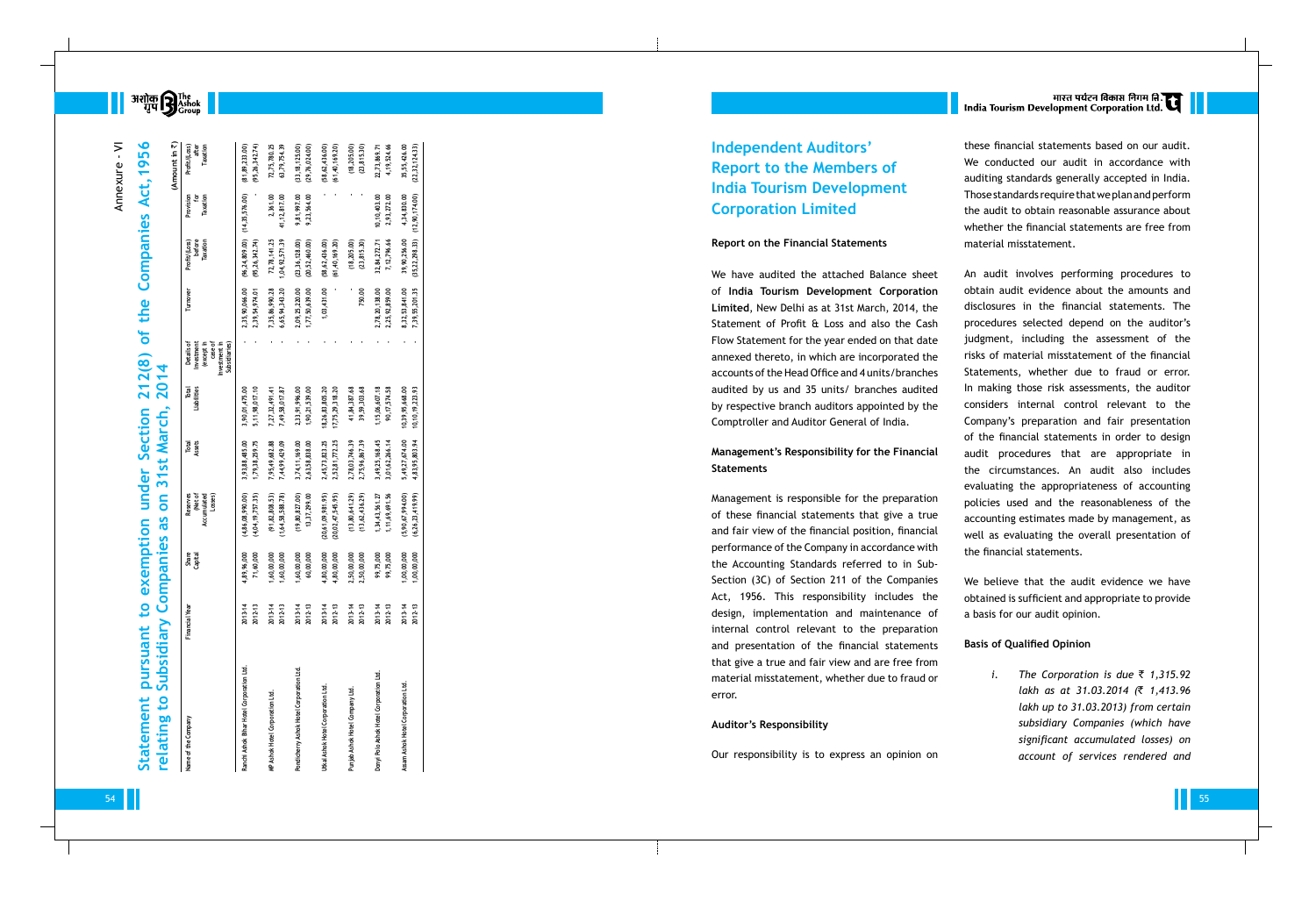**अशोक सिंही अधिकार है।**<br>अधिकारि<sub>Group</sub>

*funds advanced to them (including interest thereon). Besides the Corporation holds investments in the said subsidiaries having a book value as at 31.03.2014 of ₹ 1060.58 lakh (Previous Year* ` *759.70 lakh). The management has represented to us that these investments are of long term nature and the shortfall/ diminution in their value is not permanent and that the intrinsic value of assets owned by these companies is considerable to recover the dues and cost of investments, though two of the companies are non-operational and the present net worth of most of these companies is in the negative (Refer Note Nos. 17(1) & 14A(1)).*

#### **Emphasis of Matter**

Without qualifying our opinion, we further report that:

> 1. As per the auditors of Units having name Duty Free Shop- Goa and Seaport, Management did not provide to the auditor the details of movement of stock with rate and amount, giving details of item descriptions lying on 31st March, 2014. However, Management explained to the auditor that inventories of the company have been physically verified by the management at the year end and also the inventory lying at the unit has been physically verified by the

and give a true and fair view in the accounting principles gener India:-

internal auditor and as reported by him, the inventory was found to be correct as per the book balance, on the day of physical verification.

- i) In the case of Balan state of affairs of th at 31st March, 2014,
- ii) In the case Statem Loss, of the profit fo on that date, and
- iii) In the case of Cash of the cash flows for on that date.

### **Report on Other Legal a Requirements**

- i. We have obtained all and explanations wh of our knowledge necessary for the audit;
- ii. In our opinion the Company proper books of acc by law so far as appears from our examination of those books.

# |<br>| India Tourism Development Corporation Ltd.

- 2. As per the auditor of Vigyan Bhawan the unit has provided an amount of ₹ 4,00,000/- for electricity and water charges on assumption basis. The total liability towards electricity & water charges since the inception of the unit is  $\overline{\zeta}$  59,34,305/- payable to Directorate of Estate is subject to confirmation. In the absence of requisite details thereof and supporting documents, we cannot comment thereon.
- 3. Non-disclosure of complete details pertaining to transactions entered into during the year with related parties-Accounting Standard-18- Related Party Disclosure.
- 4. Non-disclosure of details required in respect of operating leases entered into by the Corporation. [Point No. 11 of General Note 32] - Accounting Standard-19 Leases.

| conformity with<br>rally accepted in                                                  | iii. | The Balance Sheet, Statement of<br>Profit and Loss dealt with by this<br>Report are in agreement with the<br>books of account,                                                                                           |
|---------------------------------------------------------------------------------------|------|--------------------------------------------------------------------------------------------------------------------------------------------------------------------------------------------------------------------------|
| ce Sheet, of the                                                                      |      |                                                                                                                                                                                                                          |
| e Corporation as<br>$\overline{\phantom{a}}$<br>nent of Profit &<br>or the year ended | a.   | Except for the matter described<br>in the Basis of Qualified Opinion<br>paragraph and emphasis of matter,<br>in our opinion, the Balance Sheet,<br>Statement of Profit & Loss comply<br>the Accounting Standards<br>with |
| Flow Statement,<br>r the year ended                                                   |      | referred to in Sub-Section (3C) of<br>Section 211 of the Companies Act,<br>1956;                                                                                                                                         |
| Regulatory<br>ınd                                                                     | b.   | Provisions of Clause (g) of Sub-Section<br>(1) of Section 274 of the Companies<br>Act, 1956 are not applicable to the<br>Government Company in terms of<br>GSR 829(E) dated 21st October,                                |
| I the information<br>hich to the best<br>and belief were                              |      | 2003 issued by Government of India,<br>Department of Company affairs.                                                                                                                                                    |
| purpose of our                                                                        |      | For V.K. Verma & Co.                                                                                                                                                                                                     |
|                                                                                       |      | <b>Chartered Accountants</b>                                                                                                                                                                                             |
|                                                                                       |      | (FRN.000386N)                                                                                                                                                                                                            |
| ompany has kept                                                                       |      |                                                                                                                                                                                                                          |
| ount as required                                                                      |      | Vivek Kumar                                                                                                                                                                                                              |

vek Kumar Place: New Delhi (Partner) Date: 14.08.2014 Membership No. 503826

56 THE STATE OF THE STATE OF THE STATE OF THE STATE OF THE STATE OF THE STATE OF THE STATE OF THE STATE OF THE

#### **Qualified Opinion**

In our opinion and to the best of our information and according to the explanations given to us, **except for the matter described in the basis for Qualified Opinion paragraph**, the financial statement gives the information required by the Companies Act, 1956 in the manner so required We further report that: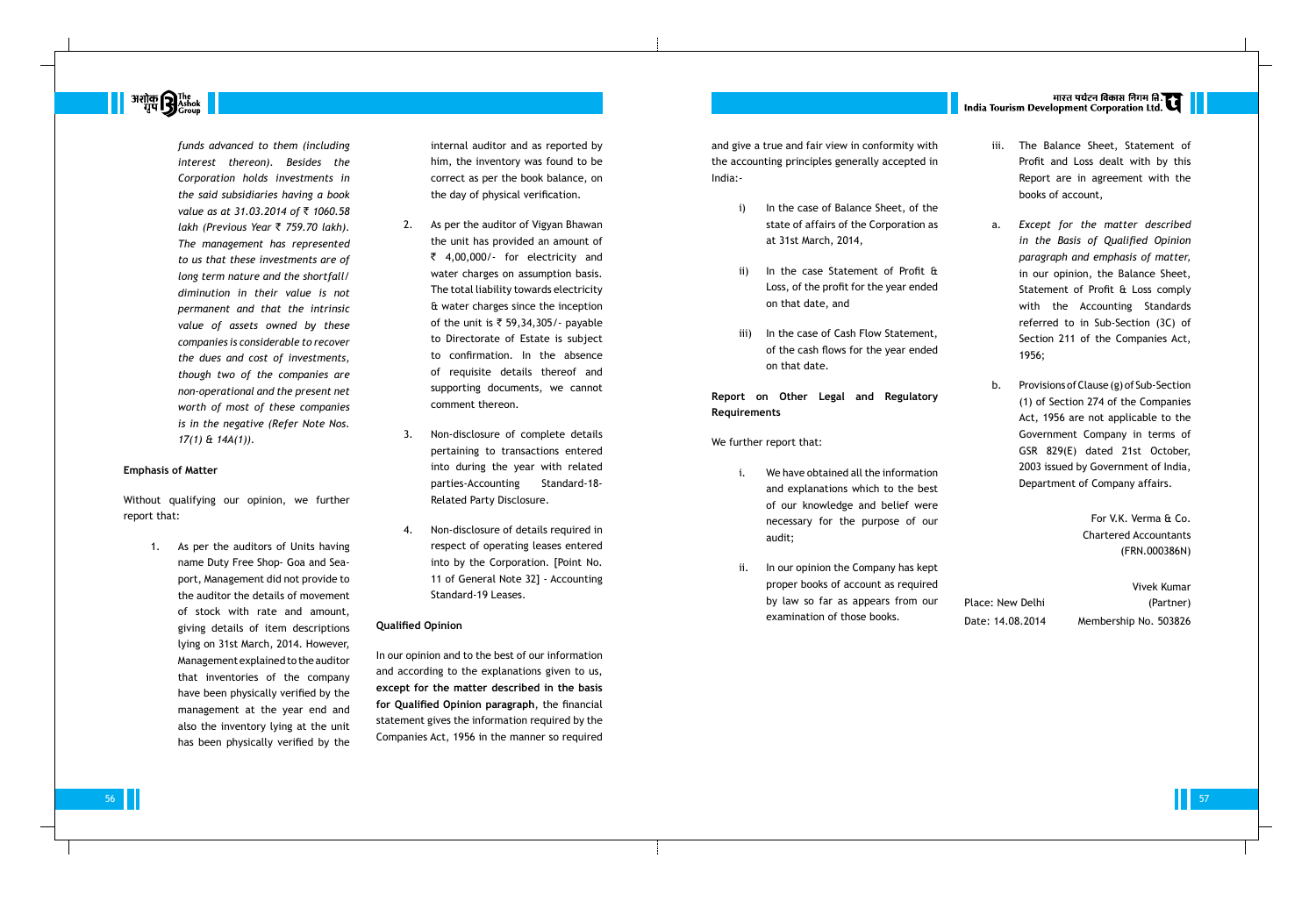# **|| अशोक सिर्गु** The Mashok ||<br>| ग्रुप सिंहो<sub>Group</sub>

**Annexure Referred to in our Report of even date on the Accounts of India Tourism Development Corporation Limited for the Year ended 31st March, 2014**

- 1. (a) The Corporation has generally maintained proper records showing full particulars, including quantitative details and situation of fixed assets *except at few branches / units where records were incomplete in respect of quantitative details and situation etc.*
	- The fixed assets are reported to have been physically verified by the management generally at the year end / reasonable intervals. *In most of the branches / units and the head office, the book balance and physical balances have not been reconciled and hence, the discrepancies, if any, have not been ascertained for necessary adjustments in the books of account.*
	- (c) The corporation has not disposed off substantial portion of its fixed assets during the year and hence going concern assumption is not affected.
- 2. (a) The inventory has been physically verified by the management generally once in a year except at few branches / units where

verification has been conducted at the end of every half year. *Some of the branch auditors have reported that though the inventory has been physically verified the frequency of verification is inadequate/ not reasonable and needs to be increased in view of the size and nature of the inventory* .

- (b) The procedures of physical verification of inventories followed by the management are generally reasonable and adequate in relation to the size of the Corporation and the nature of its business. *Some of the branch auditors have reported that the procedures of physical verification of inventories need to be strengthened and provision made for evaporation loss / obsolescence for dead stock of stores / spares / provisions, crockery & cutlery items and stationery items.*
- (c) The corporation is generally maintaining proper records of inventory *except at few units wherein the branch auditors have reported that proper records of inventory were not maintained.* The discrepancies noticed on physical verification between the physical stocks and the book records were not material *except at some branches where such discrepancies could not be ascertained in the absence of proper records of inventory.* However, since the consumption

of these stocks, stores, crockery, cutlery etc. had been worked out by taking opening balance, purchases and closing balance based on physical inventories, *the value of shortages etc. has not been ascertained and shown separately.*

- 3. The Corporation has neither taken nor granted any loans, secured or unsecured from / to companies, firms or other parties covered in the register maintained under Section 301 of the Companies Act, 1956. Accordingly, provisions of Clauses 4(iii) (b), (c), (d), (e), (f) and (g) of the said order are not applicable.
- 4. In our opinion and according to the information and explanations given to us, there are adequate internal control systems commensurate with the size of the Corporation and the nature of its business with regard to the purchase of inventory, fixed assets and with regard to the sale of goods and rendering of services *except at some branches wherein the branch auditors have reported, that the evaluation of the prevailing internal control structure and its operation disclosed weak internal control systems and which is not adequate and commensurate with the size of the branch and the nature of its business, with regard to purchase of inventory and recording, purchase of fixed assets, sale of goods and services, purchase and consumption of raw materials, cost of services rendered, stores, stocks, issuance of material and which need to*

# |<br>| India Tourism Development Corporation Ltd.

### *be improved / strengthened* .

- 5. (a) According to the information and explanations given to us, we are of the opinion that there are no contracts or arrangements that need to be entered into the register maintained under Section 301 of the Companies Act, 1956.
	- (b) Not applicable in view of para (a) above.
- 6. The Corporation has not accepted any deposits from public in terms of Sections 58A and 58AA of the Companies Act, 1956 and the rules made there under.
- 7. In our opinion, the Corporation has an internal audit system, which is generally commensurate with the size and nature of its business. *However, as reported by some of the branch auditors and in units audited by us, the coverage of internal audit needs to be enlarged to cover all areas of operation including timely submission and follow up of the reports* .
- 8. As informed to us, the Central Government has not prescribed maintenance of cost records under Clause (d) of Sub-Section (1) of Section 209 of the Companies Act, 1956.
- 9. (a) In our opinion the Corporation is generally regular in depositing with the appropriate authorities undisputed statutory dues including Provident Fund, Investor Education and Protection Fund, Employee's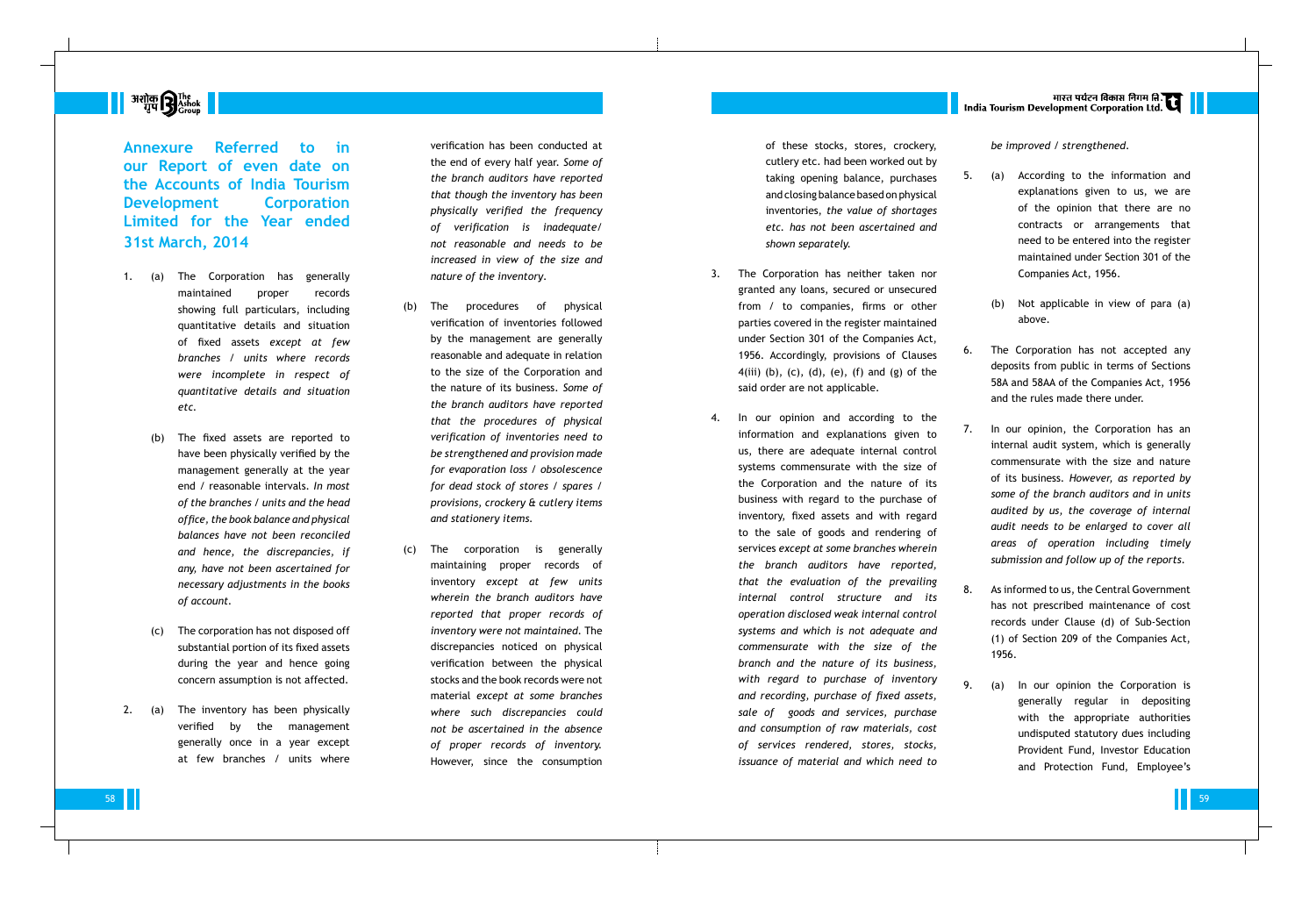**अशोक सिंह**<br>पुप**मु** Ashok

State Insurance, Income Tax, Sales Tax, Wealth Tax, Service Tax, Customs Duty, Excise Duty, Cess and other material statutory dues applicable to it *except as reported by some of the branch auditors regarding irregularity in deposit / non-deposit of undisputed statutory dues*

 *According to the information and explanations given to us and as reported by the branch auditors in their reports, the undisputed amounts payable in respect of outstanding statutory dues that were in arrears, as on 31.03.2014 for a period of more than six months from the date they became payable are given below :*

| Name of the<br>Statute/Unit    | Nature of<br>Dues | Amount<br>(₹ in<br>lakh) | Period to<br>which the<br>Amount<br><b>Relates</b> |
|--------------------------------|-------------------|--------------------------|----------------------------------------------------|
| ESI, Vigyan Bhawan,            | ESI               | 4.79                     | More than<br>six months                            |
| <b>ESI Hyderabad House ESI</b> |                   | 1.72                     | More than<br>six months                            |
| <b>ESI Ashok Hotel</b>         | <b>FSI</b>        | 0.445                    | More than<br>six months                            |
| EPF, Ashok Hotel               | <b>FPF</b>        | 1.87                     | More than<br>six months                            |

(b) According to the information & explanations given to us and as reported by the branch auditors in their reports, dues of Provident Fund, Investor Education and Protection Fund, Employee's State Insurance, Income Tax, Sales Tax, Wealth Tax, Service Tax, Customs Duty, Excise Duty and Cess that have not been deposited on account of disputes are given below:

| Name of the<br>Statute/Unit            | Nature of Dues           | Amount<br>$($ ₹ in lakh) | Period to which<br>the Amount Relates | Forum where<br>Dispute is Pending       |
|----------------------------------------|--------------------------|--------------------------|---------------------------------------|-----------------------------------------|
| ESI, Ashok Hotel New Delhi             | <b>ESI</b>               | 501.79                   | Earlier Years                         | High Court of Delhi                     |
| Service Tax, Ashok Hotel<br>New Delhi  | Service Tax              | 330.91                   | Earlier Years                         | CESTAT, Delhi                           |
| The Delhi Sales tax<br>Act, 1975       | Local Sales Tax          | 150.25                   | 1990 to 2007                          | Various Authorities                     |
| The Central Sales Tax<br>Act, 1956     | <b>Central Sales Tax</b> | 3.02                     | 1987 to 2002                          | <b>Various Authorities</b>              |
| Andhra Pradesh VAT<br>Act, 2005        | <b>Local Sales Tax</b>   | 327.15                   | 2005 to 2007                          | Hyderabad High Court                    |
| The Delhi Tax on Luxuries<br>Act, 1996 | Luxury Tax               | 42.58                    | 2001-02 & 2002-03                     | Assistant Commissioner<br>of Luxury Tax |

|                                          |                    |           | भारत पर्यटन विकास निगम लि. <b>उ</b> प<br>India Tourism Development Corporation Ltd. |                                                  |  |  |  |
|------------------------------------------|--------------------|-----------|-------------------------------------------------------------------------------------|--------------------------------------------------|--|--|--|
| The Income Tax Act, 1961                 | <b>Income Tax</b>  | 337.49    | 1992-93                                                                             | Income Tax Appellate<br><b>Tribunal</b>          |  |  |  |
|                                          |                    | 17.59     | 1995-96                                                                             | Delhi High Court                                 |  |  |  |
|                                          |                    | 845.16    | 2006-07 &<br>2007-08                                                                | ITAT of CIT (A)                                  |  |  |  |
| Finance Act, 2014,<br><b>Ashok Event</b> | Service Tax        | 39.65     | 2006 to 2009                                                                        | <b>Additional Commissioner</b><br>of Service Tax |  |  |  |
| Excise Duty, Kalinga                     | <b>Excise Duty</b> | 13.33     | 2002-03                                                                             | High Court, Odisha                               |  |  |  |
| ESI, Kalinga                             | <b>ESI</b>         | 1.45      | <b>Earlier Years</b>                                                                | Dist. Court, Khurda                              |  |  |  |
| Service Tax                              | Service Tax        | 52.91     | <b>Earlier Years</b>                                                                | Addl. Director General,<br>DGCEI, Kolkata        |  |  |  |
| ESI, Hotel Samrat                        | <b>ESI</b>         | 71.68     | 01.10.1997 to<br>31.03.2000                                                         | High Court of Delhi                              |  |  |  |
| EPF, Hotel Samrat                        | <b>EPF</b>         | 17.92     | 1982 to 1985                                                                        | Supreme Court of India                           |  |  |  |
| Bihar VAT Act,<br>Patliputra Ashok       | <b>VAT</b>         | 3.09      | <b>Earlier Years</b>                                                                | JCCT, Patna                                      |  |  |  |
| ESI, Hotel Janpath                       | <b>ESI</b>         | 60.08     | 1998-2003                                                                           | High Court of Delhi                              |  |  |  |
| Custom Act, 1962                         | <b>Custom Duty</b> | 18,478.67 | 2004-05                                                                             | <b>CESTAT</b>                                    |  |  |  |
| Custom Act, 1962                         | <b>Custom Duty</b> | 42.17     | 2003                                                                                | <b>Committee of Disputes</b>                     |  |  |  |
| Maharashtra Sales Tax Act                | Sales Tax / VAT    | 2,465.62  | 1995-2008                                                                           | <b>Commissioner Appeals</b>                      |  |  |  |

10. Even after considering the effects of quantified qualifications, in our opinion, the Corporation does not have accumulated losses. The Corporation has not incurred cash loss during the financial year covered by our audit and has incurred cash loss in the immediately preceding financial year. *However, the effect of resolution and quantification of matters reported / of un-quantified qualifications and others reported in -the main Audit Report, which may in some cases be significant, have not been taken into consideration, as the amounts are not ascertainable.*

- 11. Based on our audit procedures and as per the information and explanations given to us by the management, the Corporation has no dues towards banks, financial institutions or debenture holders, and, hence, provisions of Clause 4(xi) of the Order are not applicable to the Corporation.
- 12. According to the information and explanations given to us and based on the documents and records produced to us, the Corporation has not granted loans and advances on the basis of security by way of pledge of shares, debentures and other securities.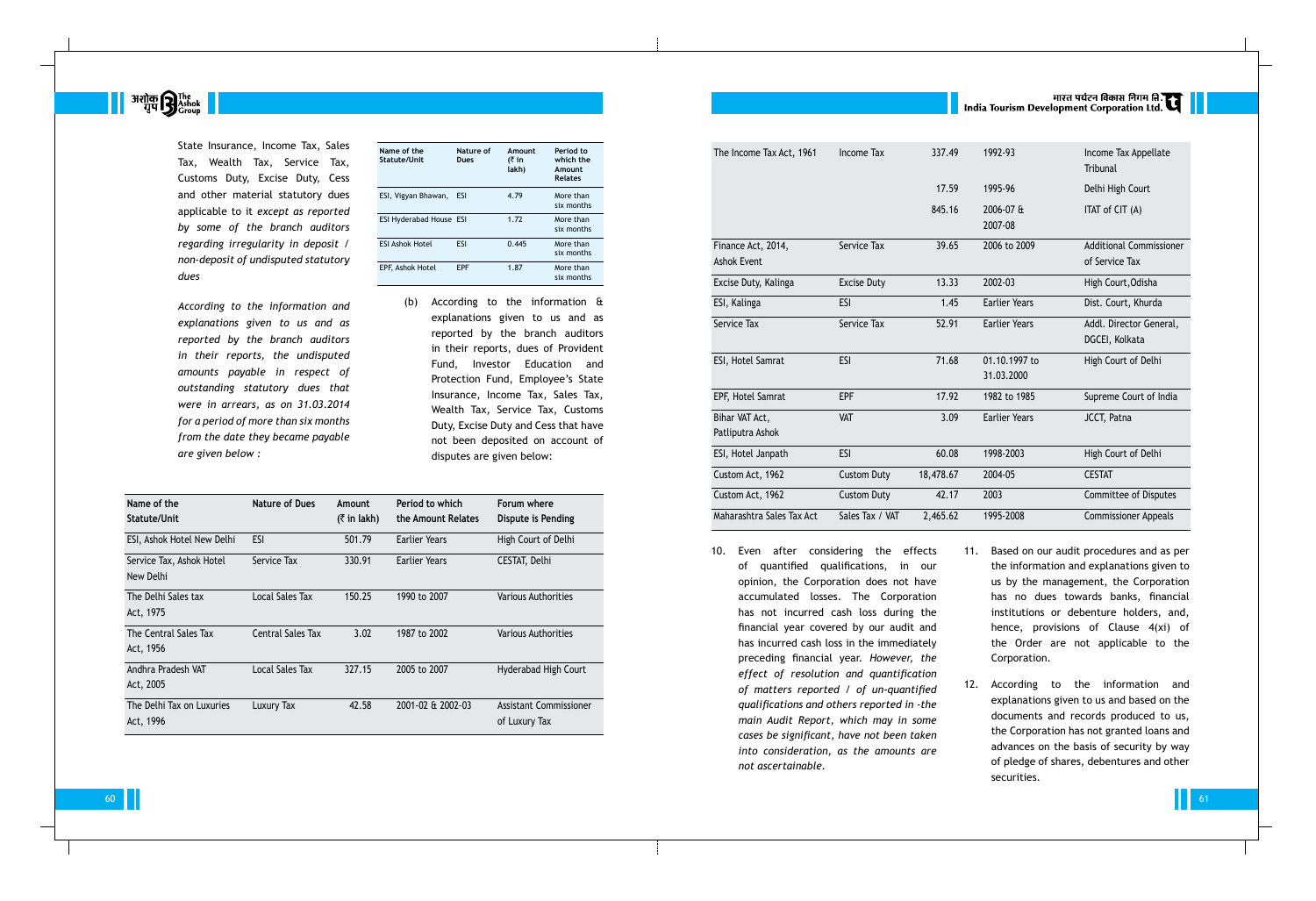

- 13. In our opinion, the Corporation is not a chit fund or a Nidhi Mutual Benefit Fund / Society.
- 14. According to the information and explanations given to us, the Corporation is not dealing in shares, securities and other investments. The investments in the shares of subsidiary companies are held by the Corporation in its own name and are not traded.
- 15. Except for a guarantee of  $\bar{\tau}$  331.44 lakh (including interest) provided against loans obtained by a subsidiary company in the earlier year, and which is continuing, the Corporation has not given guarantees during the year for loans taken by others from banks or financial institutions. Further, the terms and conditions on which the corporation had given guarantees for loans taken by others from bank or financial institutions are not prima facie prejudicial to the interest of the Corporation.
- 16. Based on information and explanations given to us by the management, no term loans have been raised by the Corporation during the year.
- 17. According to the information and explanations given to us and on an overall examination of the Balance Sheet of the Corporation, we report that no funds raised on short-term basis have been used for long-term investment.
- 18. The Corporation has not made any allotment of shares during the year under audit; hence this clause is not applicable to the Corporation.
- 19. The Corporation has not issued any debentures; hence this clause is not applicable to the Corporation.
- 20. The Corporation has not raised money by public issues during the year under audit; hence this clause is not applicable to the Corporation.
- 21. During the course of our examination of the books and records of the Corporation, carried out in accordance with the generally accepted auditing practices in India, and according to the information and explanations given to us, we have neither come across any instance of fraud on or by the Corporation, noticed or reported during the year, nor have we been informed of such case by the management.

For V.K. Verma & Co. Chartered Accountants (FRN.000386N)

Vivek Kumar Place: New Delhi (Partner) Date: 14.08.2014 Membership No. 503826



# **Accounts (Standalone) for the Year 2013-14**

 $\begin{array}{|c|c|c|c|c|}\hline \multicolumn{1}{|c|}{\bf 63} & \multicolumn{1}{|c|}{\bf 63} \\\hline \end{array}$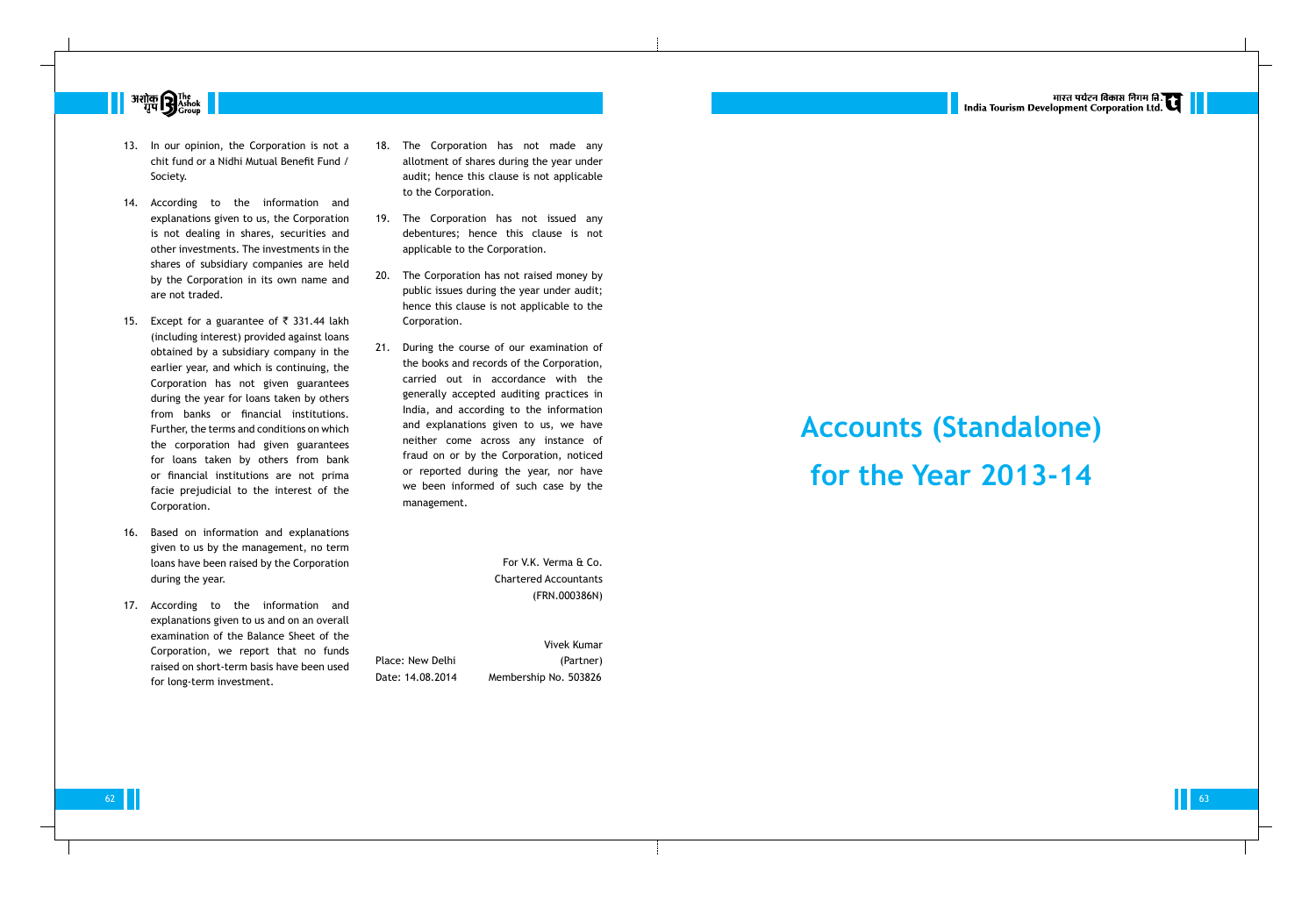

## **Balance Sheet as at 31st March, 2014**

| <b>EQUITY AND LIABILITIES</b><br>L.<br><b>Shareholders' Funds</b><br>(1)<br><b>Share Capital</b> |                     |                      | 31.3.2014 | 31.3.2013             |
|--------------------------------------------------------------------------------------------------|---------------------|----------------------|-----------|-----------------------|
|                                                                                                  |                     |                      |           |                       |
|                                                                                                  |                     |                      |           |                       |
|                                                                                                  |                     |                      | 8,576.94  |                       |
| Reserves and Surplus                                                                             | $\overline{2}$<br>3 |                      | 23,039.61 | 8,576.94<br>22,599.13 |
| Money Received against Share Warrants                                                            |                     |                      |           |                       |
| <b>Deferred Government Grants</b>                                                                |                     |                      | 4.73      | 5.07                  |
| <b>Non-Current Liabilities</b><br>(2)                                                            |                     |                      |           |                       |
| Long-Term Borrowings                                                                             | 4                   |                      |           |                       |
| Other Long-Term Liabilities                                                                      | 6                   | 584.28               |           | 880.80                |
| Long-Term Provisions                                                                             | $\overline{7}$      | 4,277.41             |           | 4,560.02              |
|                                                                                                  |                     |                      | 4,861.69  |                       |
| <b>Current Liabilities</b><br>(3)                                                                |                     |                      |           |                       |
| Short-Term Borrowings                                                                            | 8<br>9              | 4,580.37             |           | 5,197.63              |
| <b>Trade Payables</b><br><b>Other Current Liabilities</b>                                        | 10                  | 16,031.64            |           | 14,248.94             |
| <b>Short-Term Provisions</b>                                                                     | $\overline{7}$      | 1,444.85             |           | 710.79                |
|                                                                                                  |                     |                      | 22,056.86 |                       |
| <b>TOTAL</b>                                                                                     |                     |                      | 58,539.83 | 56,779.32             |
| <b>ASSETS</b><br>Ш.                                                                              |                     |                      |           |                       |
| <b>Non-Current Assets</b><br>(1)                                                                 |                     |                      |           |                       |
| <b>Fixed Assets</b>                                                                              |                     |                      |           |                       |
| Tangible Assets in Active Use                                                                    | 11                  | 5,183.36             |           | 5,737.56              |
| Tangible Assets Not in Active Use                                                                | 11A                 | 11.88                |           | 10.97                 |
| Intangible Assets                                                                                | 12                  | 26.36                |           | 47.43                 |
| Capital Work-in-Progress                                                                         | 12A                 | 276.00               |           | 133.98                |
| Non-Current Investments                                                                          | 13                  | 1,111.48             |           | 810.60                |
| Deferred Tax Assets (Net)                                                                        | 5                   | 2,611.02             |           | 2,511.25              |
| Long-Term Loans and Advances<br><b>Other Non-Current Assets</b>                                  | 14<br>15            | 358.40<br>95.82      |           | 332.51<br>41.46       |
|                                                                                                  |                     |                      | 9,674.32  |                       |
|                                                                                                  |                     |                      |           |                       |
| <b>Current Assets</b><br>(2)                                                                     |                     |                      |           |                       |
| Inventories<br><b>Trade Receivables</b>                                                          | 16<br>17            | 1,301.51<br>8,179.05 |           | 1,032.61<br>10,249.96 |
| Cash and Cash Equivalents                                                                        | 18                  | 29,180.38            |           | 25,180.04             |
| Short-Term Loans and Advances                                                                    | 14A                 | 8,831.72             |           | 8,927.98              |
| <b>Other Current Assets</b>                                                                      | 19                  | 1,372.85             |           | 1,762.97              |
|                                                                                                  |                     |                      | 48,865.51 |                       |
| <b>TOTAL</b>                                                                                     |                     |                      | 58,539.83 | 56,779.32             |
| <b>Significant Accounting Policies</b>                                                           |                     |                      |           |                       |

Note Nos. 1 to 32 form an Integral Part of these Financial Statements

Company Secretary Vice President (F&A) Director (Finance) Managing Director

## **Statement of Profit & Loss for the Year Ended 31st March, 2014**

(V.K. Jain) (P.K. Aggrawal) (Trinath Behera) (Dr. Sameer Sharma) As per our Report of even date Company Secretary Vice President (F&A) Director (Finance) Managing Director

|      | Particulars                                                                                                 | Note        |                                  | Year Ended<br>31.3.2014 | Year Ended<br>31.3.2013         |
|------|-------------------------------------------------------------------------------------------------------------|-------------|----------------------------------|-------------------------|---------------------------------|
|      | <b>REVENUE</b>                                                                                              |             |                                  |                         |                                 |
| ı.   | <b>Revenue from Operations</b><br>Sales of Products<br>Sales of Services<br><b>Other Operating Revenues</b> | 20          | 10,094.38<br>33,612.26<br>119.76 | 43,826.40               | 9,008.66<br>31,833.32<br>160.90 |
| Ш.   | <b>Other Income</b>                                                                                         | 21          |                                  | 3,131.91                | 3,060.72                        |
| III. | Total Revenue (I+II)                                                                                        |             |                                  | 46,958.31               | 44,063.60                       |
|      | <b>EXPENSES</b>                                                                                             |             |                                  |                         |                                 |
|      | Cost of Materials Consumed &<br>Services Rendered                                                           | 22          |                                  | 4,582.14                | 4,181.63                        |
|      | Purchase of Stock-in-Trade                                                                                  | 23          |                                  | 1,853.73                | 1,565.16                        |
|      | Changes in inventories of<br>Finished Goods and Stock-in-Trade                                              | 24          |                                  | (118.69)                | 54.22                           |
|      | Employees' Remuneration & Benefits                                                                          | 25          |                                  | 14,185.48               | 14,391.38                       |
|      | <b>Finance Costs</b><br>Depreciation and Amortization Expense                                               | 26<br>11&12 | 595.77                           |                         | 589.67                          |
|      | Less: Attributed to the Projects                                                                            |             | (0.19)                           | 595.58                  | (0.19)                          |
|      | Operating Expenses & Other Expenses                                                                         | 27          |                                  | 24,593.47               | 22,682.45                       |
| IV.  | <b>Total Expenses</b>                                                                                       |             |                                  | 45,691.71               | 43,464.32                       |
| V.   | Profit/(Loss) Before Exceptional,<br><b>Extraordinary Items and</b><br>Prior Period Adjustments (III-IV)    |             |                                  | 1,266.60                | 599.28                          |
| VI.  | <b>Exceptional Items</b>                                                                                    | 28          |                                  | 313.85                  | 184.62                          |
| VII. | Profit/(Loss) Before Extraordinary<br>Items and Prior Period Adjustments (V-VI)                             |             |                                  | 1,580.45                | 783.90                          |
|      | <b>Prior Period Adjustments</b><br>Prior Period Income<br>Prior Period Expenses/Adjustments                 | 29          | (63.54)<br>323.79                | (387.33)                | (31.99)<br>203.86               |
|      | VIII. Profit/(Loss) Before Extraordinary Items                                                              |             |                                  | 1,193.12                | 548.05                          |
| IX.  | <b>Extraordinary Items</b>                                                                                  |             |                                  |                         |                                 |
| Х.   | Profit/(Loss) Before Tax(PBT) (VIII-IX)                                                                     |             |                                  | 1,193.12                | 548.05                          |
| XI.  | <b>Tax Expense of Continuing Operations</b>                                                                 |             |                                  |                         |                                 |
|      | Current Tax (Income Tax)<br>Tax Written Back (Previous Year)                                                |             | (350.00)                         |                         | (220.00)<br>31.94               |
|      | Current Tax (Wealth Tax)                                                                                    |             | (0.68)                           |                         | (0.71)                          |
|      | <b>MAT Credit Entitlement</b><br>Deferred Tax                                                               | 5           | 99.77                            | (250.91)                | (59.60)                         |
| XII. | Profit/(Loss) for the period from<br>continuing operations (X-XI)                                           |             |                                  | 942.21                  | 299.68                          |
|      | XIII. Profit/(Loss) from discontinuing operations                                                           |             |                                  |                         |                                 |
|      | XIV. Tax expense of discontinuing operations                                                                |             |                                  |                         |                                 |
| XV.  | Profit/ (Loss) from discountinuing operations<br>(after Tax) (XIII-XIV)                                     |             |                                  |                         |                                 |
|      | XVI. Profit/ (Loss) for the period<br>[Profit After Tax (PAT)] (XII+XV)                                     |             |                                  | 942.21                  | 299.68                          |
|      | XVII. Earnings per equity share (in $\bar{z}$ )<br>(1) Basic $\hat{a}$<br>(2) Diluted                       | 30          |                                  | 1.10                    | 0.35                            |

(V.K. Jain) (P.K. Aggrawal) (Trinath Behera) (Dr. Sameer Sharma) As per our Report of even date Chartered Accountants (FRN 000386N)

(Vivek Kumar) Date : 14th August, 2014 Partner Place : New Delhi (M.No. 503826)

Chartered Accountants (FRN 000386N)

(Vivek Kumar)<br>Partner<br>(M.No. 503826)

Date : 14th August, 2014 Partner Place : New Delhi (M.No. 503826)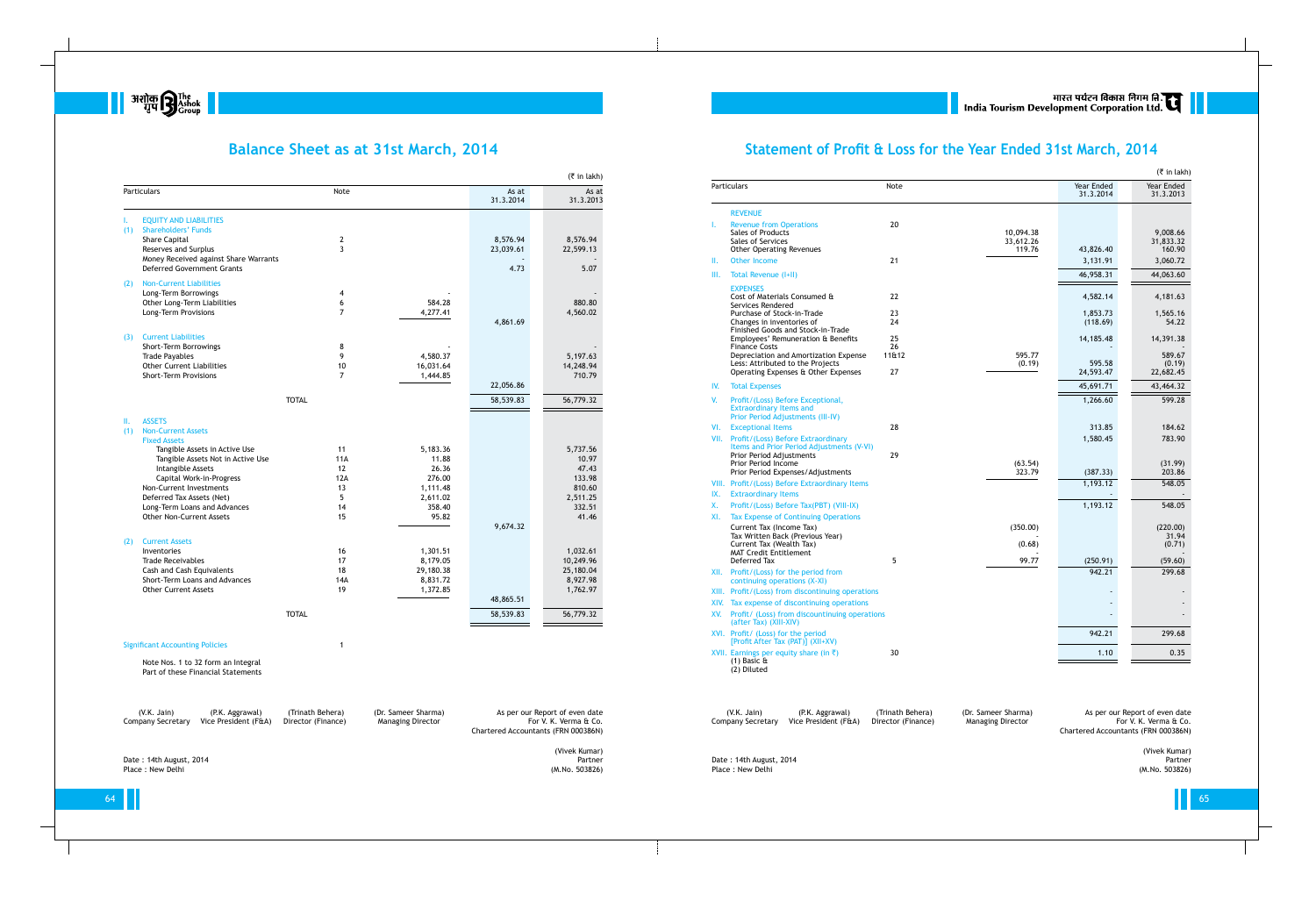The Financial Statements are prepared under the historical cost convention and comply in all material aspects with generally accepted accounting principles in India, the Accounting Standards issued by the Institute of Chartered Accountants of India and the relevant provisions of the Companies Act, 1956.

#### 2. Use of Estimates

### 3. Disputed Income Tax and Sales Tax **Demands**

**Note - 1** Sales Tax demands in respect of assessments completed and against which appeals have been filed are disclosed by way of contingent liability and are charged to accounts in the year of settlement.

The preparation of Financial Statements in conformity with the generally accepted accounting principles requires management to make estimates and assumptions in respect of certain items that affect the reported amounts of assets and liabilities as at the date of the financial statements and the reported amount of income and expenses during the reporting period. Actual results/outcome could differ from estimates. Any revision in accounting estimates is recognized prospectively in the period in which such results do materialize.

The disputed Income Tax and



### **Significant Accounting Policies**

#### **Accounting Convention**

- 4. Fixed Assets and Depreciation
- A) Fixed Assets
	- i) Fixed assets are valued at cost of acquisition, net of 'Grantin-aid' where applicable.
	- ii) Fixed Assets retired from active use and held for disposal are stated at the lower of book value and/or net realizable value and are shown separately in the financial statements. Loss determined, if any, is recognized in the Profit & Loss Statement.
	- iii) In cases where receipts/ scrutiny of final bills of the contractors/suppliers, settlement of the rates to be paid for extra items and price escalation etc. are pending, the capitalization is effected provisionally, based on value of work completed as certified by Project Engineers. Difference, if any, is proposed to be accounted for in the year in which the final bills are settled.
	- iv) Intangible Assets (Software) are stated at their cost of acquisition.

\*\*\*\*Assets costing ₹ 5,000/- and below are charged 100% Depreciation except in case of New Project where the Depreciation at respective rates are charged, keeping in view the nature of Corporation's activities.

#### B) Depreciation

Depreciation on fixed assets is provided pro-rata, on Straight Line Method on the following rates:

- i) On fixed assets existing as on 31.3.1987, at the rates already adopted in earlier years.\*
- ii) On addition in the Fixed Assets during the period from 01.04.1987 to 15.12.1993, at the pre-revised rates as per the Schedule XIV of the Companies Act, 1956.\*\*
- the Companies Act, 1956\*\*\*
- iv) On Intangible Assets over a period of legal right to earlier.

iii) On additions made to fixed assets from 16.12.1993 onwards, as per revised rates prescribed in Schedule XIV of

> (Software), cost is amortized use or 3 years, whichever is

# |<br>| India Tourism Development Corporation Ltd.

The rates at which depreciation has been charged are given below:-

| **Stra<br>*Straight Line<br>Sl. Particular<br>Method %<br>Mє<br>No.<br>adopted by<br>rate<br>Sche<br>Corporation<br>of Co<br>for<br>А |  |  |
|---------------------------------------------------------------------------------------------------------------------------------------|--|--|
|                                                                                                                                       |  |  |
|                                                                                                                                       |  |  |
|                                                                                                                                       |  |  |
|                                                                                                                                       |  |  |
|                                                                                                                                       |  |  |
|                                                                                                                                       |  |  |

|   | SI. Particular<br>No.     | *Straight Line<br>Method %<br>adopted by<br>Corporation<br>for |                        | **Straight Line<br>Method %<br>rates as per<br>Schedule XIV<br>of Companies<br>Act for |                               | ***Revised<br><b>Straight Line</b><br>Method %<br>rates as per<br>Schedule XIV<br>of Companies<br>Act for |                        |
|---|---------------------------|----------------------------------------------------------------|------------------------|----------------------------------------------------------------------------------------|-------------------------------|-----------------------------------------------------------------------------------------------------------|------------------------|
|   |                           | Hotels                                                         | Other<br>than<br>Hotel | Hotels                                                                                 | <b>Other</b><br>than<br>Hotel | Hotels                                                                                                    | Other<br>than<br>Hotel |
| 1 | <b>Building and Roads</b> | 1.90                                                           | 1.90                   | 1.63                                                                                   | 1.63                          | 1.63                                                                                                      | 1.63                   |
| 2 | Plant & Machinery         | 8.64                                                           | 5.28                   | 11.31                                                                                  | 5.15                          | 10.34                                                                                                     | 4.75                   |
| 3 | Electrical Installation   | 8.64                                                           | 5.28                   | 5.15                                                                                   | 5.15                          | 4.75                                                                                                      | 4.75                   |
| 4 | Lifts                     | 8.64                                                           | 5.28                   | 11.31                                                                                  | 11.31                         | 10.34                                                                                                     | 10.34                  |
| 5 | Kitchen Equipment         | 8.64                                                           | 5.28                   | 11.31                                                                                  | 5.15                          | 10.34                                                                                                     | 4.75                   |

| 6  | Sound System &<br>Musical Instruments          | 8.64           | 5.28  | 11.31                    | 5.15  | 10.34 | 4.75  |
|----|------------------------------------------------|----------------|-------|--------------------------|-------|-------|-------|
| 7  | Furniture, Fixture &                           | 9.50           | 9.50  | 5.15                     | 3.34  | 9.50  | 6.33  |
|    | Furnishing                                     | to             | to    |                          |       |       |       |
|    |                                                | 31.67          | 31.67 |                          |       |       |       |
| 8  | Office and Miscellaneous<br>Equipment          | 8.64           | 5.28  | 5.15                     | 5.15  | 4.75  | 4.75  |
| 9  | Computers                                      |                |       | 16.21                    | 16.21 | 16.21 | 16.21 |
| 10 | Coolers & Refrigerator                         | 8.64           | 5.28  | 11.31                    | 5.15  | 10.34 | 4.75  |
| 11 | Air Conditioners<br>(Both Plant & Window Type) | 8.64           | 5.28  | 5.15                     | 5.15  | 4.75  | 4.75  |
| 12 | Vehicles<br>(Staff Car & Scooters, etc.)       | 10.56          | 10.56 | 7.07                     | 7.07  | 9.50  | 9.50  |
| 13 | <b>Transport Vehicles</b>                      | $\blacksquare$ | 16.21 | $\overline{\phantom{a}}$ | 16.21 |       | 16.21 |
|    | 14 Sanitary Installation                       | 8.64           | 5.28  | 11.31                    | 5.15  | 10.34 | 4.75  |
|    | 15 Assets Costing below ₹ 5000                 |                |       |                          | ٠     | 100%  | 100%  |

#### 5. Investments

Long term investments are stated at cost. Provision for diminution in value of each investment, if any, is made to recognize the decline, other than of temporary nature.

#### 6. Valuation of Inventories

Stocks and stores including stock of crockery, cutlery, glassware and linen etc., in hand as well as in circulation are valued at cost on FIFO basis or realizable value whichever is less.

#### 7. Execution of Projects for Clients

i) Value of work done in respect of projects executed including cost plus/deposit/ turnkey/ project management work are shown in the accounts at best estimates by the management after deduction for likely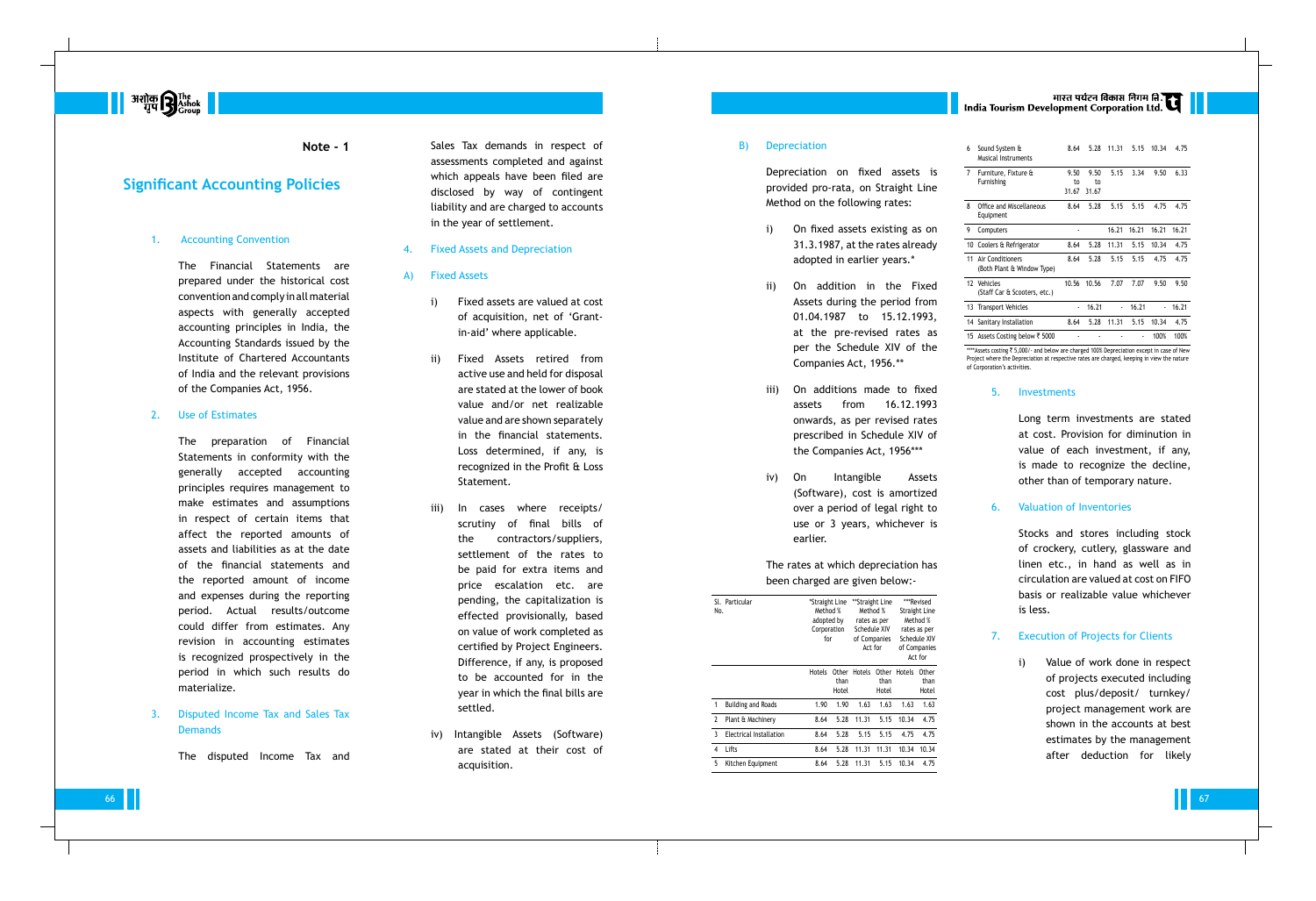**|| अशोक सिर्फ प्रा**<br>| गुप **सिर्फ प्रान्तर सिर्फ प्रान्तर सिर्फ प्रा** 

rejections, if any, by the client.

ii) Indirect costs are treated as "period costs" and are charged to Profit & Loss Account in the year of incurrence.

### 8. Provision, Contingent Liabilities and Contingent Assets

- i) Provisions involving substantial degree of estimation in measurement are recognized when there is a present obligation as a result of past events and it is probable that there will be outflow of sources.
- ii) Where as a result of past events, there is a possible obligation that may, but probably will not, require any outflow of resources, no provision is recognized but appropriate disclosure is made in the notes.
- iii) Contingent assets are neither recognized nor disclosed in the financial statements.
- 9. Employees Benefits
- A) Provident Fund

Company's contributions to Provident Fund are charged to Profit & Loss Account.

- B) Gratuity
	- i) Provision for Gratuity is made on the basis of Actuarial Valuation.

ii) Contribution towards Gratuity scheme is based on the premium contribution called for by the Life Insurance Corporation of India (LIC) with whom the Company has entered into an agreement. As per the terms of its scheme, LIC settles the claim for the full value of the Gratuity paid by the Company to its employees, as and when such a payment is made.

#### C) Leave Encashment

The provision for leave encashment is made on the basis of actuarial valuation.

- i) The Government grant received for upgradation of properties is recognized as income from the year in which respective properties are upgraded and to the extent grant related costs incurred i.e. written off as depreciation, revenue expenditure each year.
- The balance of Government year, is carried in the financial statements as 'Deferred 'Reserves & Surplus.'
- 10. Deferred Taxation
	- i) Deferred Tax is provided during the year, using the liability method on all temporary differences at the Balance Sheet date between the tax basis of assets and liabilities and their carrying amounts for financial reporting purposes in accordance with the Accounting Standard (AS-22).
	- ii) Deferred Tax Asset is recognized, subject to consideration of prudence, only to the extent that there is reasonable certainty that sufficient taxable profits will be available against which such Deferred Tax Assets can be realized. In situations where the Company has any unabsorbed depreciation or

carry forward tax losses, Deferred Tax Assets are recognized only if there is virtual certainty supported by convincing evidence that they can be realized against future taxable profits.

iii) Deferred Tax Assets and date.

Liabilities are measured at the rates that are expected to apply to the period when the asset is realized or the liability is settled, based on tax rates (and tax laws) that have been enacted or substantially enacted at the Balance Sheet

#### 11. Government Grant

Grant to the extent not adjusted as at the close of the Government Grant' after

#### 12 Revenue Recognition

i) Income from Projects is

68 јули продолжава представљена продолжава представљена продолжава представљена представљена представљена пред

# |<br>| India Tourism Development Corporation Ltd.

recognized on the percentage of completion method including in respect of cost plus/deposit/turnkey/project management work. In terms of this method, revenue is recognized in proportion to the actual costs incurred as against the total estimated cost of project under execution. The determination of revenues under this method involves making estimates, some of which are of technical nature, concerning, where relevant, the percentages of completion, costs of completion (including cost of rejection), expected revenues etc.

- ii) Income from services rendered in respect of projects /license fees/Management fee are accounted for (exclusive of service tax) as per terms of the agreement. However, where such service charges/fees are not realised in cash for significant period the accrual thereof is postponed to be accounted for on receipt.
- iii) Revenue from sales (net of returns and discounts) is recognized on transfer of substantial risks and rewards to the customers. Sales Tax and Value Added Tax are excluded.
- iv) Interest income, other than management fees income/ interest on loans and advances from subsidiary companies which are accounted for on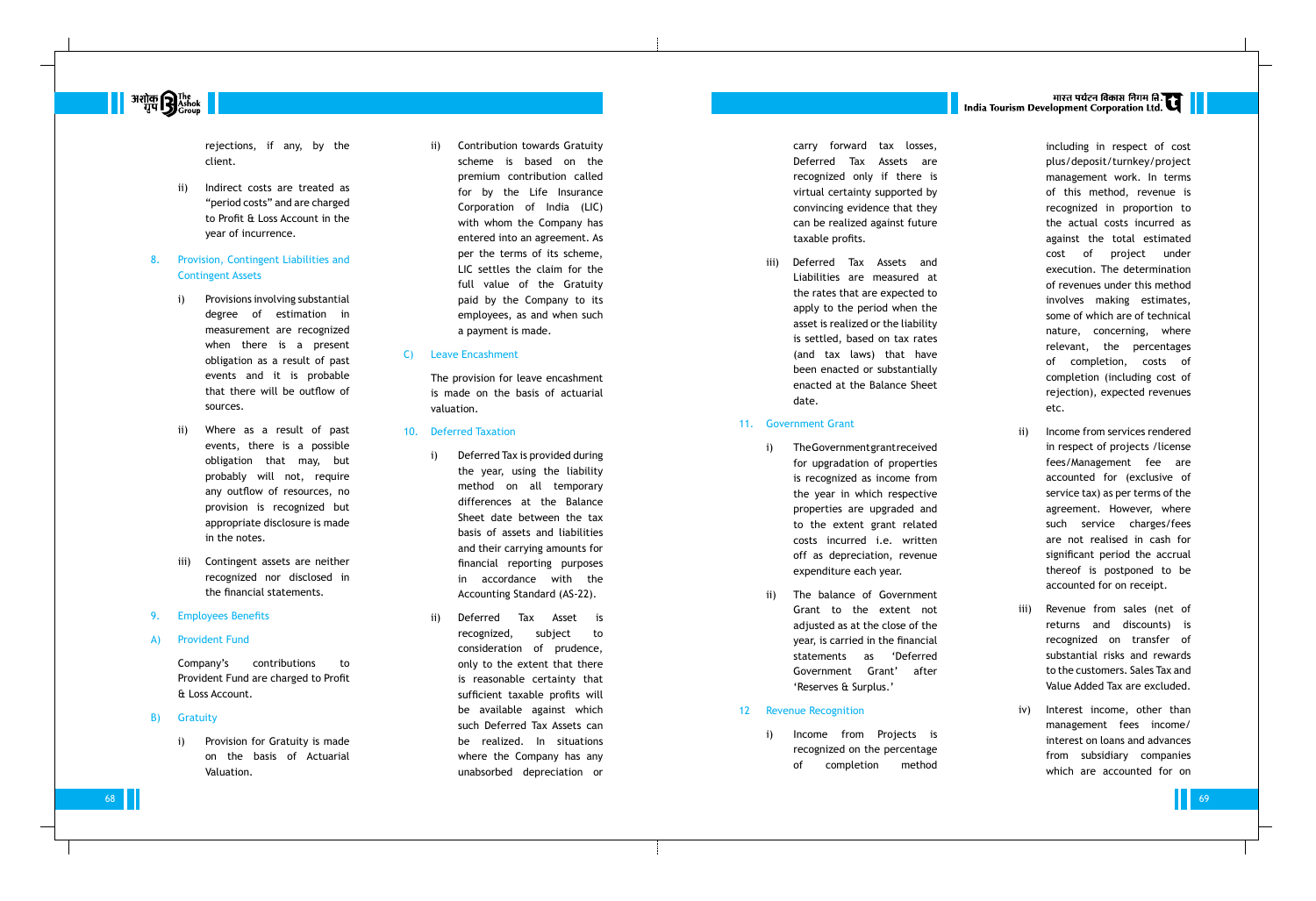

receipt basis or on receipt of Tax deduction certificate because of liquidity problem in those companies referred to in (ii) above, and income from investments are accounted for on accrual basis at the contracted rates and/or at the time of establishment of right to receive respectively.

- v) Interest/Damages on overdue amounts recoverable from licensees are accounted for on realization basis.
- 13. Foreign Currency Transactions
- a) Transactions in Foreign Exchange
	- i) Initial Recognition

Foreign currency transactions are recorded in the reporting currency, by applying to the foreign currency amount the exchange rate between the reporting currency and the foreign currency at the date of the transaction.

ii) Conversion

Foreign currency monetary items are reported using the closing rate Non-monetary items that are carried in terms of historical cost denominated in a foreign currency are reported using the exchange rate at the date of the transaction.

iii) Exchange Differences

Exchange differences arising on the settlement of monetary items or on recording/ reporting company's monetary items at rates different from those at which they were initially recorded during the year, or reported in previous financial statements, are recognized as income or as expenses in the year in which they arises. Exchange differences on liabilities relating to fixed assets acquired from outside India are added to the cost of such assets.

- b) Money Changing Business
	- i) The transactions concluded during the period are recorded based on the actual rate realized.
	- ii) Foreign currency balances as at close of the year are converted at the year end rates.
	- iii) Income from money changing business as reflected in the accounts is net of cost of sale of currency.
- 14. Borrowing Costs
	- i) Borrowing Costs if any, that are directly attributable to the acquisition/construction

of qualifying assets are of the respective assets.

capitalized as part of the cost

ii) Other borrowing costs are expensed in the year in which they are incurred.

#### 15. Prior Period/Extraordinary Items

i) All prior period items which are material and which arise period's financial statements are separately disclosed in the current Statement of Profit & actual income/expenditure

in the current period as a result of 'errors or omissions' in the preparation of prior Loss. However, differences in

# |<br>| India Tourism Development Corporation Ltd.

arising out of over or under estimation' in prior period are not treated as prior period income/expenditure.

ii) All extraordinary items, i.e. gains or losses which arise from events or transactions which are distinct from the ordinary activities of the Company and which are material are separately disclosed in the statement of accounts.

### 16. Claims

Supplementary claims including insurance claims are accounted for on acceptance/ receipt basis.

70 **11** 71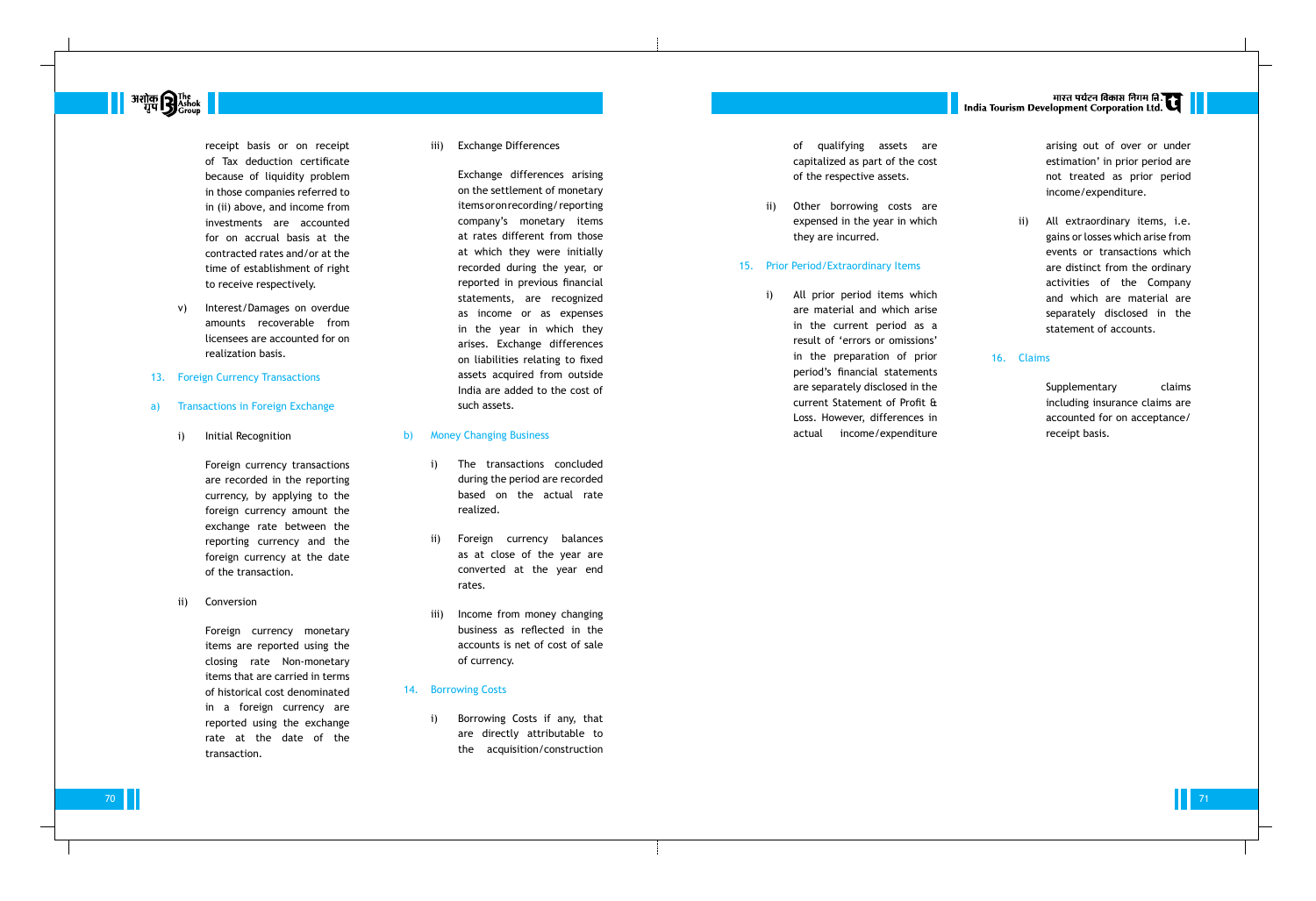

# **Share Capital Note - 2**

Authorised, Issued, Subscribed and Paid-up Share Capital and Par Value Per Share

|           | $(5 \in \mathsf{In} \, \mathsf{l}_k)$ |
|-----------|---------------------------------------|
| As at     | As at                                 |
| 31.3.2014 | 31.3.2013                             |
|           |                                       |
|           |                                       |
| 15,000.00 | 15,000.00                             |
| 15,000.00 | 15,000.00                             |
|           |                                       |
|           |                                       |
| 8,576.94  | 8,576.94                              |
| 8,576.94  | 8,576.94                              |
|           |                                       |
|           |                                       |
| 8,576.94  | 8,576.94                              |
| 8,576.94  | 8,576.94                              |
|           |                                       |

15,238 Equity Shares of ₹ 100 each (since converted into 1,52,380 equity shares of ₹ 10 each) were alloted as fully paid-up pursuant to the Amalgamation Order (1966) under Section 396 of Companies Act, 1956.

75,000 Equity Shares of ₹ 100 each (since converted into 7,50,000 equity shares of ₹ 10 each) were alloted as fully paid-up in consideration for transfer of ownership of some properties.

Number of Shares outstanding as Add:

Number of Shares allotted as full during the year

Number of Shares allotted during pursuant to a contract without pay

Number of Shares alloted to emp

Number of Shares allotted for cash

contd.....

## Reconciliation of number of Equity Shares outstanding at the beginning and at end of the year

Particulars

|                                                              |             | (In Nos.)   |
|--------------------------------------------------------------|-------------|-------------|
|                                                              | As at       | As at       |
|                                                              | 31.3.2014   | 31.3.2013   |
| at beginning of the year                                     | 8,57,69,400 | 8,57,69,400 |
| ly paid-up-bonus Shares                                      |             |             |
| g the year as fully paid-up<br>ayment being received in cash |             |             |
| bloyees pursuant to ESOPs/ESPs                               |             |             |
| sh pursuant to public issue                                  |             |             |
|                                                              | 8,57,69,400 | 8,57,69,400 |
| uring the year                                               |             |             |
| at end of the year                                           | 8,57,69,400 | 8,57,69,400 |

Less:

Number of Shares bought back du Number of Shares outstanding as

Rights, Preferences and Restrictions (including restrictions on distribution of dividends and repayment of capital) attached to the class of Shares

Particulars

The Company has one class of Equity Shares are shares in Fig. ₹ 10/- per share. Each Sharehold per share held. The Dividend pro is subject to the approval of the Annual General Meeting. In the  $\epsilon$ Shareholders are eligible to rece Company after distribution of all in proportion to their shareholdi

72 ППС процента в област на 1990 година в 1990 година в 1990 година в 1990 година в 1990 година в 1990 година<br>После 1990 година в 1990 година в 1990 година в 1990 година в 1990 година в 1990 година в 1990 година в 1990 г

|                                                                                                                                                                                                                                                | As at<br>31.3.2014        | As at<br>31.3.2013        |
|------------------------------------------------------------------------------------------------------------------------------------------------------------------------------------------------------------------------------------------------|---------------------------|---------------------------|
|                                                                                                                                                                                                                                                | Class of<br><b>Shares</b> | Class of<br><b>Shares</b> |
| quity shares having a par value of<br>der is eligible for one vote<br>pposed by the Board of Directors<br>Shareholders in the ensuing<br>event of liquidation, the Equity<br>ive the remaining assets of the<br>l preferential amounts,<br>ng. | <b>Equity Shares</b>      | <b>Equity Shares</b>      |

contd.....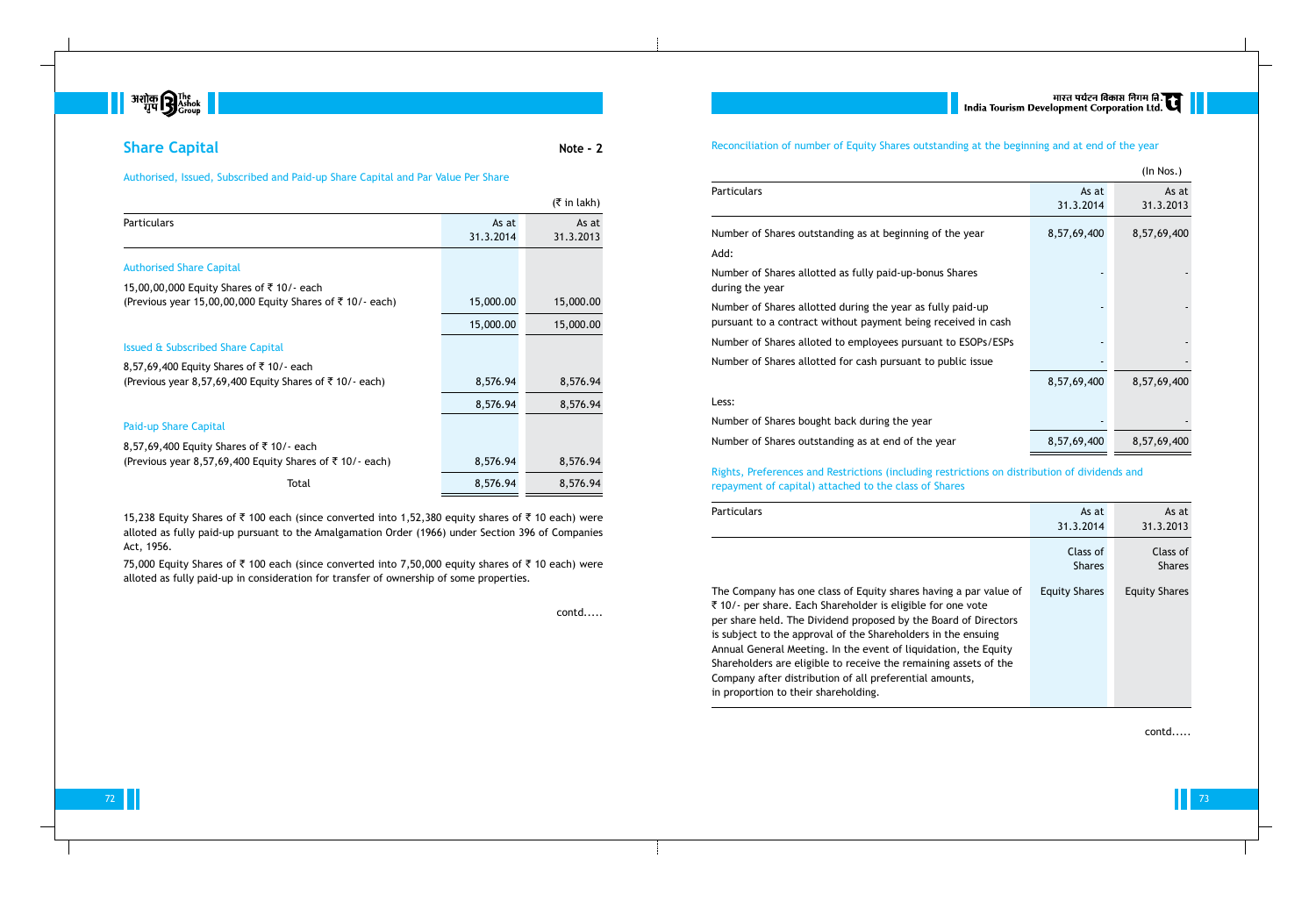

## Shares in the Company held by each Shareholder holding more than 5% Equity Shares

|               | Particular              | As at 31.3.2014                                                        |        | As at 31.3.2013                 |                                     |
|---------------|-------------------------|------------------------------------------------------------------------|--------|---------------------------------|-------------------------------------|
|               | Name of the Shareholder | Number of<br>Percentage of<br><b>Shares Held</b><br><b>Shares Held</b> |        | Number of<br><b>Shares Held</b> | Percentage of<br><b>Shares Held</b> |
| $\mathbf{i}$  | President of India      | 7,46,41,681                                                            | 87.030 | 7,90,00,500                     | 92.108                              |
| $\mathbf{ii}$ | Indian Hotels Co. Ltd.  | 67,50,275                                                              | 7.870  | 67,50,275                       | 7.870                               |

# **Reserves and Surplus Note - 3**

### Particulars

### Capital Reserve

### Securities Premium Reserve

### General Reserve

## Surplus in the Statement of Profit

|                                           |           |                    | $($ ₹ in lakh)     |
|-------------------------------------------|-----------|--------------------|--------------------|
| <b>Particulars</b>                        |           | As at<br>31.3.2014 | As at<br>31.3.2013 |
| <b>Capital Reserve</b>                    |           |                    |                    |
| As per Last Balance Sheet                 |           | 23.54              | 23.54              |
| <b>Securities Premium Reserve</b>         |           |                    |                    |
| As per Last Balance Sheet                 | 5,475.00  |                    | 5,475.00           |
| Addition During The Year                  |           |                    |                    |
|                                           |           | 5,475.00           |                    |
| <b>General Reserve</b>                    |           |                    |                    |
| As per Last Balance Sheet                 | 17,095.42 |                    | 16,795.42          |
| Add/(Less): Current Year Adjustments      | 400.00    |                    | 300.00             |
| <b>Closing Balance</b>                    |           | 17,495.42          | 17,095.42          |
| Surplus in the Statement of Profit & Loss |           |                    |                    |
| As per Last Balance Sheet                 | 5.17      |                    | 5.49               |
| Transfer From Profit & Loss Accounts      | 942.21    |                    | 299.68             |
| Surplus For The Year                      | 947.38    |                    | 305.17             |
| <b>Appropriations/Adjustments</b>         |           |                    |                    |
| Proposed Dividend                         | 428.85    |                    |                    |
| Dividend Tax                              | 72.88     |                    |                    |
| <b>Transfer to General Reserve</b>        | 400.00    |                    | 300.00             |
|                                           |           | 45.65              |                    |
| <b>Grand Total</b>                        |           | 23,039.61          | 22,599.13          |

74 ∎ Политика и от община в община в от община в община в от община в от община в от община в от община в откры<br>Политика в открыти политика в открыти по открыти по открыти по открыти по открыти по открыти по открыти по о

## Appropriations/Adjustments

# | सारत पर्यटन विकास निगम ति.<br>| India Tourism Development Corporation Ltd.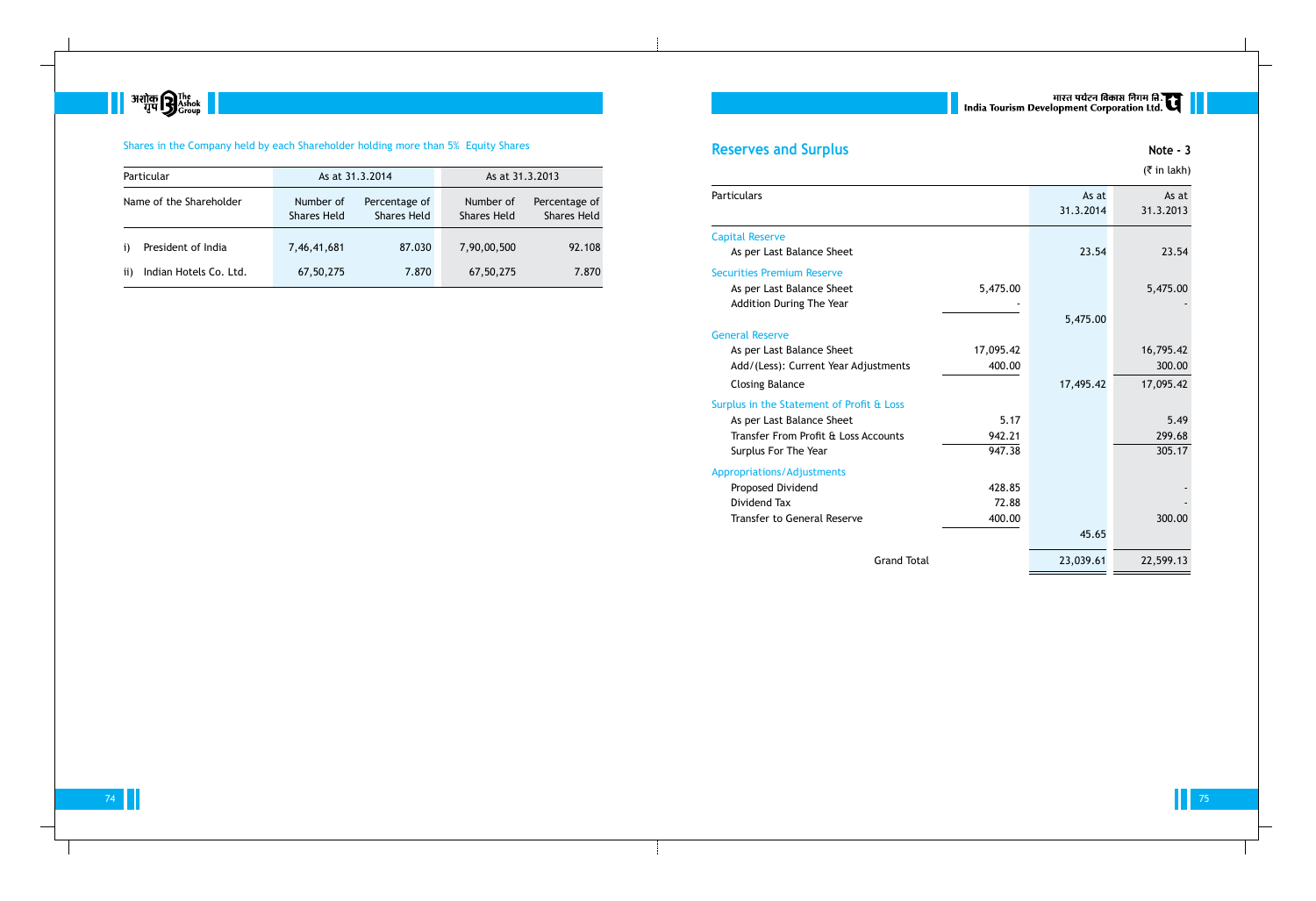# **अशोक सिर्फ प्र** अपने स्थान करने होता.<br>बाह्य स्थान करने होता होता होता है कि साथ करने होता है कि साथ करने होता है कि साथ करने होता है कि साथ करने हैं<br>बाह्य संस्कृतिक करने होता है कि साथ करने होता है कि साथ करने हैं कि सा

## **Long-Term Borrowings Note - 4**

|     |                                                   |                    | $($ ₹ in lakh)     |
|-----|---------------------------------------------------|--------------------|--------------------|
|     | Particulars                                       | As at<br>31.3.2014 | As at<br>31.3.2013 |
| (A) | <b>Bonds/Debentures</b>                           |                    |                    |
|     | Secured                                           |                    |                    |
|     | Unsecured                                         |                    |                    |
| (B) | Term Loans from Banks                             |                    |                    |
| (C) | Term Loans from others                            |                    |                    |
| (D) | Loans and Advances from Related Parties           |                    |                    |
|     | Secured                                           |                    |                    |
|     | Unsecured                                         |                    |                    |
| (E) | Public Deposits (Unsecured)                       |                    |                    |
| (F) | Long-Term Maturities of Finance Lease Obligations |                    |                    |
|     | Total                                             |                    |                    |

## **Deferred Tax Assets (Net) Note - 5**

## Particulars

|                            |                    | $(5 \in \mathsf{in} \, \mathsf{l}_k)$ |
|----------------------------|--------------------|---------------------------------------|
| <b>Particulars</b>         | As at<br>31.3.2014 | As at<br>31.3.2013                    |
| DEFERRED TAX LIABILITIES   |                    |                                       |
| <b>DEFERRED TAX ASSETS</b> | 2,611.02           | 2,511.25                              |
| DEFERRED TAX ASSETS (Net)  | 2,611.02           | 2,511.25                              |

## Notes

Accounting for Taxes on Income - Accounting Standard - 22 - Deferred Tax:

The major components of Deferred Tax Asset (net) as on 31.3.2014 are given below:-

## Particulars

|  | $(5$ in lakh) |
|--|---------------|

## DEFERRED TAX LIABILITIES

Depreciation

## DEFERRED TAX ASSETS

## DEFERRED TAX ASSET (NET)

| <b>Particulars</b>                        | 31.3.2014 |          |          | 31.3.2013 |
|-------------------------------------------|-----------|----------|----------|-----------|
| <b>DEFERRED TAX LIABILITIES</b>           |           |          |          |           |
| Depreciation                              |           | 471.63   |          | 577.58    |
| <b>DEFERRED TAX ASSETS</b>                |           |          |          |           |
| <b>Carried forward Business Loss</b>      |           |          | 119.18   |           |
| Provision for Leave Encashment            | 1,240.00  |          |          |           |
| <b>Provision for Gratuity</b>             | 271.22    |          | 410.30   |           |
| Provision for Doubtful Debts & Advances & |           |          |          |           |
| Inventory write down                      | 1,329.65  |          | 1,284.11 |           |
| Disallowances under Income Tax Act, 1961  | 241.78    |          | 1,275.24 |           |
|                                           |           | 3,082.65 |          | 3,088.83  |
| DEFERRED TAX ASSET (NET)                  |           | 2,611.02 |          | 2,511.25  |

As required by Accounting Standard -22, the Deferred Tax Assets/Liabilities were reviewed by the management, based on the advice of tax consultants, and in view of sufficient taxable profits in the current year and the expectation that future taxable profits will be available for realisation of the Deferred Tax Asset and accordingly the above Deferred Tax Asset (Net) up to 31.3.2014 has been recognised in the financial statements.

# मारत पर्यटन विकास निगम लि.<br>India Tourism Development Corporation Ltd.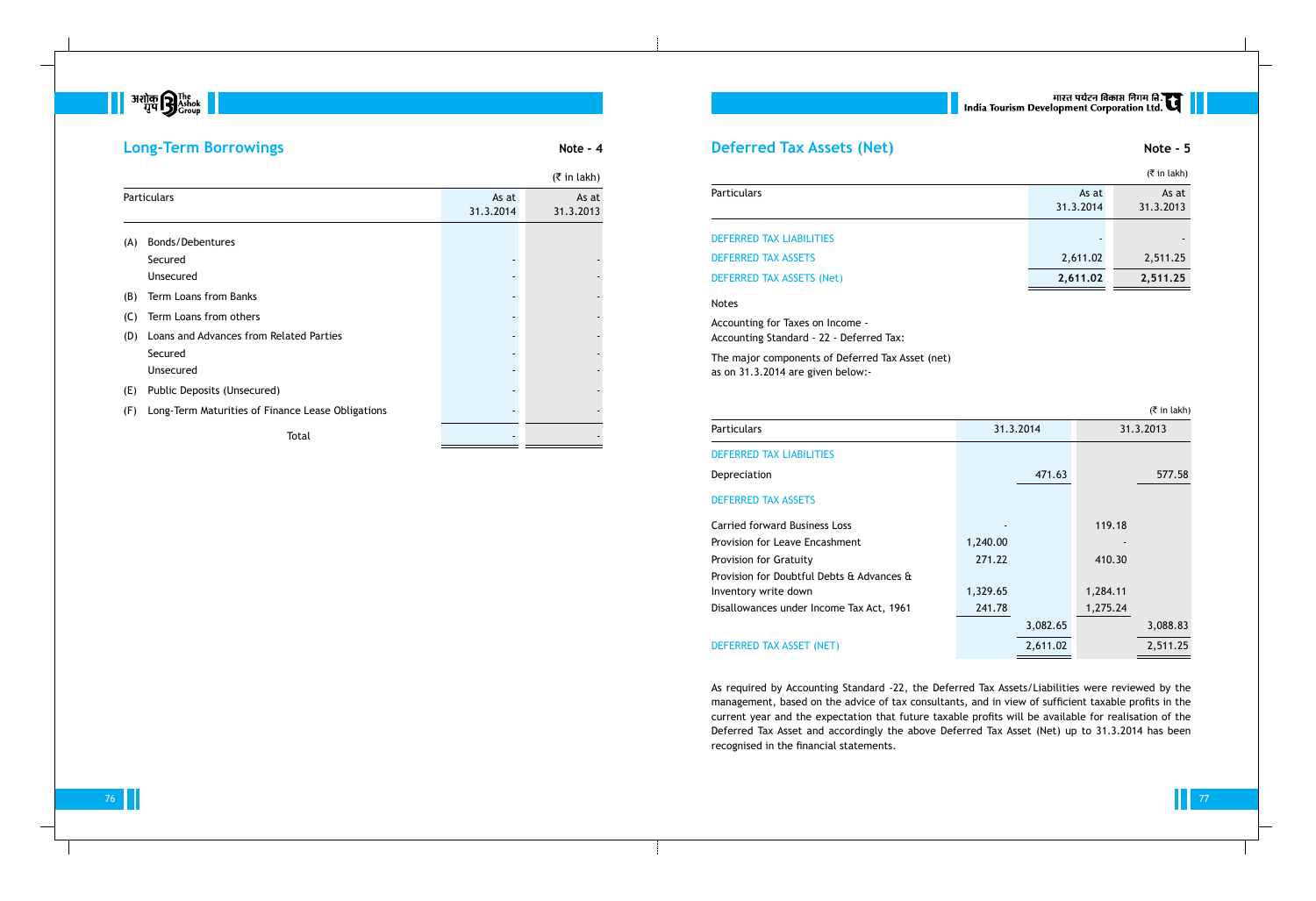

# **Other Long-Term Liabilities Note - 6** Note - 6

| Particulars                                                         |              | As at 31.3.2014 |             | As at 31.3.2013 |               |             |
|---------------------------------------------------------------------|--------------|-----------------|-------------|-----------------|---------------|-------------|
|                                                                     | Long<br>Term | Short<br>Term   | Total       | Long<br>Term    | Short<br>Term | Total       |
| <b>Employee Benefits</b>                                            |              |                 |             |                 |               |             |
| Gratuity                                                            | 6,484.59     | 1,457.26        | 7,941.85    | 6,574.61        | 1,166.89      | 7,741.50    |
| Less: - Fund size of<br>Investment as per<br><b>Gratuity Policy</b> | (5,686.64)   | (1,457.26)      | (7, 143.90) | (5, 367.50)     | (1, 166.89)   | (6, 534.39) |
| Leave Encashment                                                    | 3,441.17     | 589.08          | 4,030.25    | 3,311.33        | 483.96        | 3,795.29    |
| <b>Sick Leave</b>                                                   | 38.29        | 3.36            | 41.65       | 41.58           | 6.12          | 47.70       |
|                                                                     | 4,277.41     | 592.44          | 4,869.85    | 4,560.02        | 490.08        | 5,050.10    |
| <b>Income Tax</b>                                                   |              |                 |             |                 |               |             |
| Provision for Income Tax                                            |              | 350.00          | 350.00      |                 | 220.00        | 220.00      |
|                                                                     |              | 350.00          | 350.00      |                 | 220.00        | 220.00      |
| <b>Wealth Tax</b>                                                   |              |                 |             |                 |               |             |
| Provision for Wealth Tax                                            |              | 0.68            | 0.68        |                 | 0.71          | 0.71        |
|                                                                     |              | 0.68            | 0.68        |                 | 0.71          | 0.71        |
| <b>Proposed Dividend</b>                                            |              |                 |             |                 |               |             |
| Proposed Dividend                                                   |              | 428.85          | 428.85      |                 |               |             |
| Dividend Tax                                                        |              | 72.88           | 72.88       |                 |               |             |
|                                                                     |              | 501.73          | 501.73      |                 |               |             |
| <b>Total</b>                                                        | 4,277.41     | 1,444.85        | 5,722.26    | 4,560.02        | 710.79        | 5,270.81    |

## Propos

ти производите поставители на 1990 година в 1990 година и производите поставите по применени с применени с при<br>В 1990 година в 1990 година в 1990 година в 1990 година в 1990 година в 1990 година в 1990 година в 1990 годин

# ्यारत पर्यटन विकास निगम लि. ।<br>| India Tourism Development Corporation Ltd. ( स्टोर्ट कर्

 $($ ₹ in lakh)

|                                    |                    | $(\bar{\bar{\tau}}$ in lakh) |
|------------------------------------|--------------------|------------------------------|
| <b>Particulars</b>                 | As at<br>31.3.2014 | As at<br>31.3.2013           |
| Security Deposit & Retention Money | 584.28             | 880.80                       |
| Total                              | 584.28             | 880.80                       |

# **Provisions** Note - 7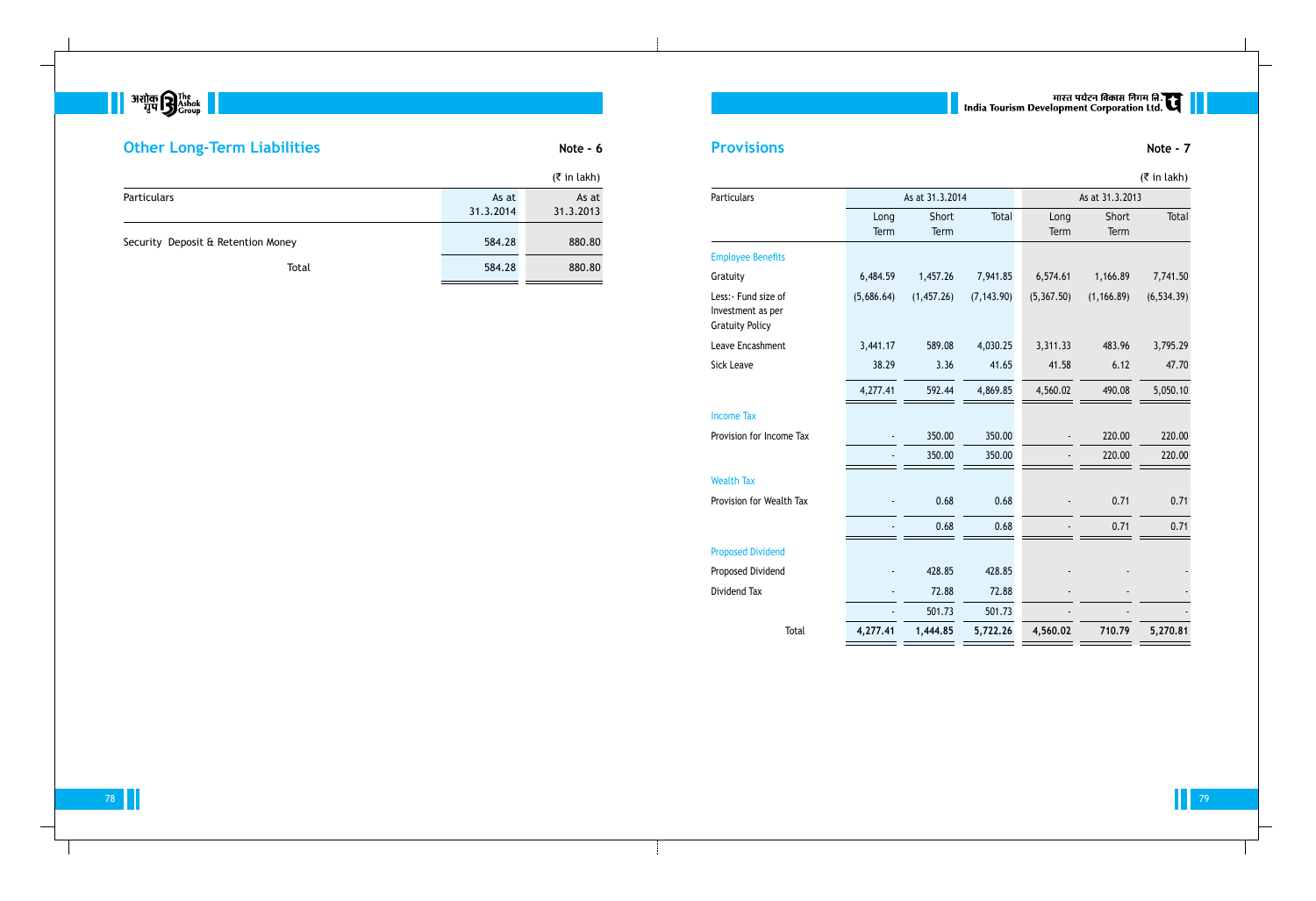# 

# **Short-Term Borrowings Note - 8**

|                                              |           | $(5 \in \mathsf{in} \, \mathsf{l}_k)$ |
|----------------------------------------------|-----------|---------------------------------------|
| <b>Particulars</b>                           | As at     | As at                                 |
|                                              | 31.3.2014 | 31.3.2013                             |
| Sundry Creditors (Other than Trade Payables) | 3,803.48  | 4,421.34                              |
|                                              |           |                                       |
| Security Deposits & Retention Money          | 2,817.73  | 2,718.09                              |
| <b>Advances From Customers</b>               | 6,292.31  | 5,250.34                              |
| <b>Other Liabilities</b>                     | 3,118.12  | 1,859.17                              |
| Total                                        | 16,031.64 | 14,248.94                             |
|                                              |           |                                       |

### Notes:-

1. Rental agreement with Life Insurance Corporation of India (LIC) expired on 25.07.2005 is pending renewal. Pending finalisation of terms and conditions and execution of new lease deed, the Corporation has paid the rent @  $*$  135/- per sq. feet w.e.f 26-07-2010 (After the expiry of five years from 25-07-2005) as per MoU with LIC along with service tax w.e.f 01-06-2007 as per decision and as demanded by LIC. However, the Corporation has not acknowledged the demand of interest by LIC on

2. Sundry creditors include unlinked receipts from customers etc. of  $\bar{z}$  46.49 lakh (Previous year  $\bar{z}$  55.73 lakh) which could not be

80 and the set of the set of the set of the set of the set of the set of the set of the set of the set of the set of the set of the set of the set of the set of the set of the set of the set of the set of the set of the se

- late payment of the rent @ 12% p.a.
- linked to respective customer accounts, for want of adequate details.

# **Trade Payables Note - 9**

|                       |           | $($ ₹ in lakh) |
|-----------------------|-----------|----------------|
| Particulars           | As at     | As at          |
|                       | 31.3.2014 | 31.3.2013      |
| Current               |           |                |
| <b>Trade Payables</b> | 4,580.37  | 5,197.63       |
| Total                 | 4,580.37  | 5,197.63       |

# || भारत पर्यटन विकास निगम लि.<br>| India Tourism Development Corporation Ltd.

|     |                                         |                    | $(5 \in \mathsf{in} \, \mathsf{l}_\mathsf{R}$ |
|-----|-----------------------------------------|--------------------|-----------------------------------------------|
|     | <b>Particulars</b>                      | As at<br>31.3.2014 | As at<br>31.3.2013                            |
| (A) | Loans Repayable on Demand               |                    |                                               |
|     | Secured                                 |                    |                                               |
|     | Unsecured                               |                    |                                               |
| (B) | Loans and Advances from Related Parties |                    |                                               |
|     | Secured                                 |                    |                                               |
|     | <b>Unsecured</b>                        |                    |                                               |
| (C) | Public Deposits (Unsecured)             |                    |                                               |
|     | Total                                   |                    |                                               |

## **Other Current Liabilities Note - 10**

### Particulars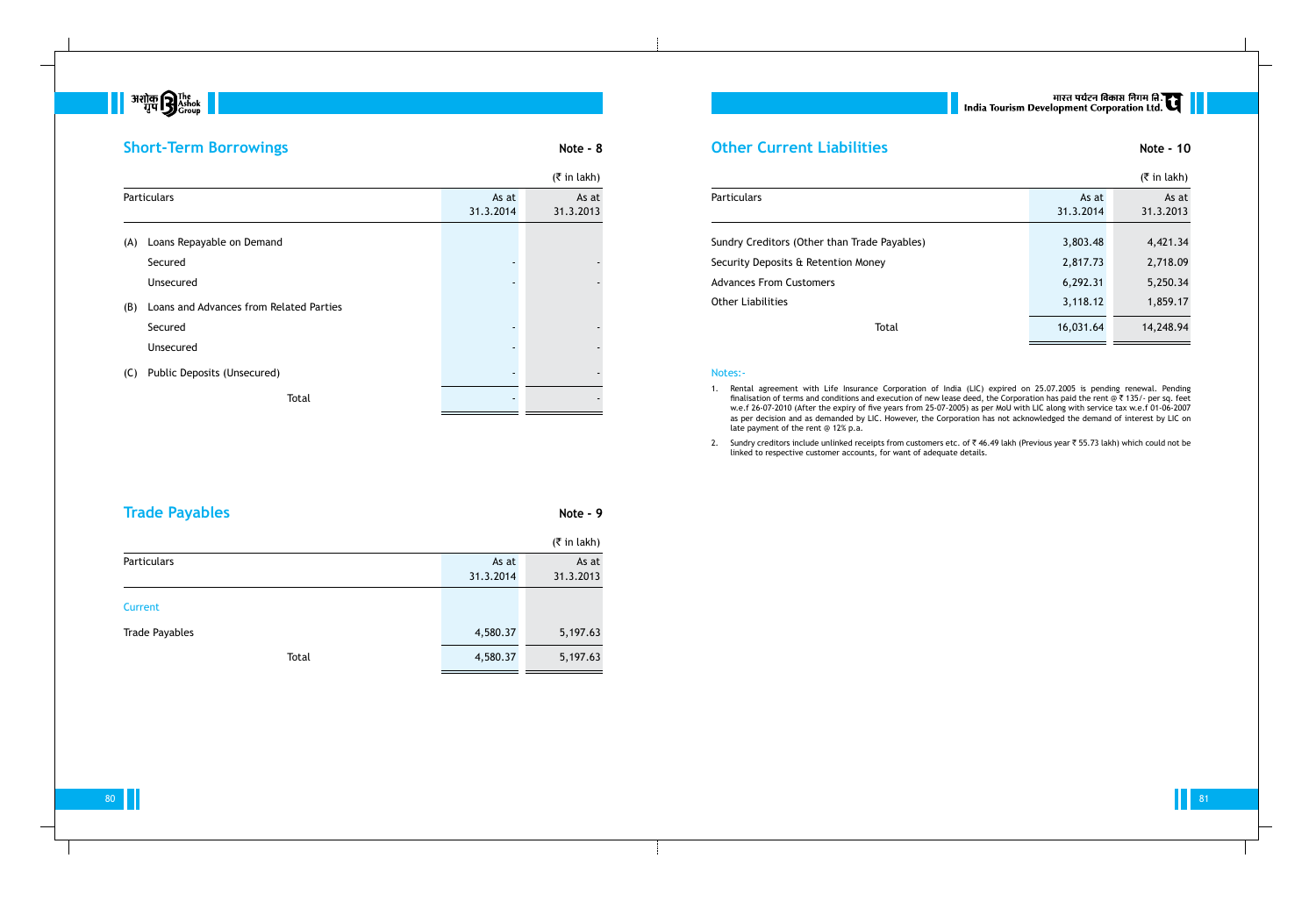

## **Tangible Assets in Active Use Note - 11**

|     |                                       |                     |                    | Gross Block –                                                                                         |                     |                     |                                   | Depreciation                                                                                 |                      |                     | Impairment                     |                                |                     | ← Net Carrying Amount → |                     |
|-----|---------------------------------------|---------------------|--------------------|-------------------------------------------------------------------------------------------------------|---------------------|---------------------|-----------------------------------|----------------------------------------------------------------------------------------------|----------------------|---------------------|--------------------------------|--------------------------------|---------------------|-------------------------|---------------------|
| No. | Sl. Description                       | Up to<br>31.03.2013 | during<br>the year | Addition Add/(Less):<br>Sales,<br>Transfer,<br>Write Offs<br>and<br>Adjustments<br>during<br>the year | Up to<br>31.03.2014 | Up to<br>31.03.2013 | Provided<br>during<br>the<br>year | Add/(Less):<br>Sales,<br>Transfer,<br>Write Offs<br>and<br>Adjustments<br>during<br>the year | Up to<br>31.03.2014  | As at<br>31.03.2013 | Reversed<br>during the<br>year | Provided<br>during the<br>year | Up to<br>31.03.2014 | As at<br>31.03.2014     | As at<br>31.03.2013 |
|     | 1. Land<br>Owned (FreeHold)<br>Leased | 20.60<br>326.60     |                    | $\sim$<br>$\sim$                                                                                      | 20.60<br>326.60     | 2.25<br>33.34       | $\sim$<br>3.43                    | $\sim$<br>74.88                                                                              | ***2.25<br>$*111.65$ |                     | $\sim$                         | $\sim$                         |                     | 18.35<br>214.95         | 18.35<br>293.26     |
|     | 2. Buildings-Owned                    | 2,611.08            | 0.87               | 0.18                                                                                                  | $*2,612.13$         | 1,443.54            | 43.10                             | 10.84                                                                                        | 1,497.48             |                     |                                | $\sim$                         |                     | 1,114.65                | 1,167.54            |
|     | 3. Plant & Equipment-Owned            | 6,871.07            | 167.71             | (13.48)                                                                                               | 7,025.30            | 4,092.08            | 325.76                            | 0.80                                                                                         | 4,418.64             |                     |                                | $\sim$                         |                     | 2,606.66                | 2,778.99            |
|     | 4. Furniture & Fixtures-Owned         | 2,802.55            | 23.52              | (1.77)                                                                                                | 2,824.30            | 1,927.58            | 111.73                            | 111.52                                                                                       | 2,150.83             |                     |                                | $\sim$                         |                     | 673.47                  | 874.97              |
|     | 5. Vehicles-Owned                     | 189.42              |                    | (41.68)                                                                                               | 147.74              | 133.19              | 14.55                             | (35.24)                                                                                      | 112.50               |                     |                                | $\sim$                         |                     | 35.24                   | 56.23               |
|     | 6. Office Equipment-Owned             | 1,436.41            | 60.11              | (5.61)                                                                                                | 1,490.91            | 888.19              | 74.22                             | 8.46                                                                                         | 970.87               |                     | $\sim$                         | $\sim$                         |                     | 520.04                  | 548.22              |
|     | Total                                 | 14,257.73           | 252.21             | (62.36)                                                                                               | 14,447.58           | 8,520.17            | 572.79                            | 171.26                                                                                       | 9,264.22             |                     |                                |                                |                     | 5,183.36                | 5,737.56            |
|     | Previous Year's Total                 | 14,181.07           | 289.09             | (212.43)                                                                                              | 14,257.73           | 8,079.57            | 565.45                            | (124.85)                                                                                     | 8,520.17             |                     |                                | $\sim$                         |                     | 5,737.56                | $\sim$              |

\* This represents amortization of leasehold land.

\*\* Includes staff quarters of value of  $\bar{\tau}$  194.03 lakh ( Previous year  $\bar{\tau}$  194.03 lakh ).

However, this figure does not include value of staff quarters at some units, as the cost could not be ascertained separately.

\*\*\* Includes amortisation of leasehold residential flats at Headquarters before their conversion into Freehold.

- Tangible Assets other than Leasehold land are owned by the Corporation.

Notes:-

(a) Terms of purchase/lease of land having not been finalised and registration of title deeds/execution of lease deeds having not been effected, liability towards cost/lease rent, ground rent and registration fee, etc., has not been created in respect of Hotel Patliputra Ashok at Patna, Ashok Institute of Hospitality and Tourism Management (AIH&TM) and Tennis Court at New Delhi.

(b) Lease deeds/title deeds have not yet been executed in favour of the Corporation in respect of land at Hotel Samrat and Office Premises in Scope at New Delhi.

(c) Lease deed in respect of land of Ashok Hotel, New Delhi is registered in the name of erstwhile Ashoka Hotels Limited, which was merged with the Corporation on 28th March, 1970

(d) Registration of title deeds in favour of the Corporation have not been effected in respect of:-

- i) Land and building of Taj Restaurant at Agra
- ii) Land at Gulmarg
- (e) Lease deed in respect of Hotel Jammu Ashok was expired on 11.01.2010, pending renewal of the same liability towards lease rent etc. has not been provided.
- (f) Pending finalisation of cost and adjustment thereof, capitalisation of Land, Building, Furniture & Fixtures and Equipment of retained Travellers Lodges, Restaurants and Hotel taken over from Ministry of Tourism, has been effected based on the payments made.
- (g) Pending receipt/ scrutiny of final bills of the contractors/suppliers, settlement of the rates for extra items and escalation etc., the capitalisation and/ or charge to expenditure to the extent of ₹ 1,745.63 lakh has been accounted for based on certificates issued by Project Engineers for the work carried out at various projects (previous year ₹ 1,624.52 lakh). Adjustments, if any, to cost is proposed to be carried out upon final settlement of the bills.

# मारत पर्यटन विकास निगम लि.<br>India Tourism Development Corporation Ltd.

## $($ ₹ in lakh)

82 and the second contract of the second contract of the second contract of the second contract of the second contract of the second contract of the second contract of the second contract of the second contract of the seco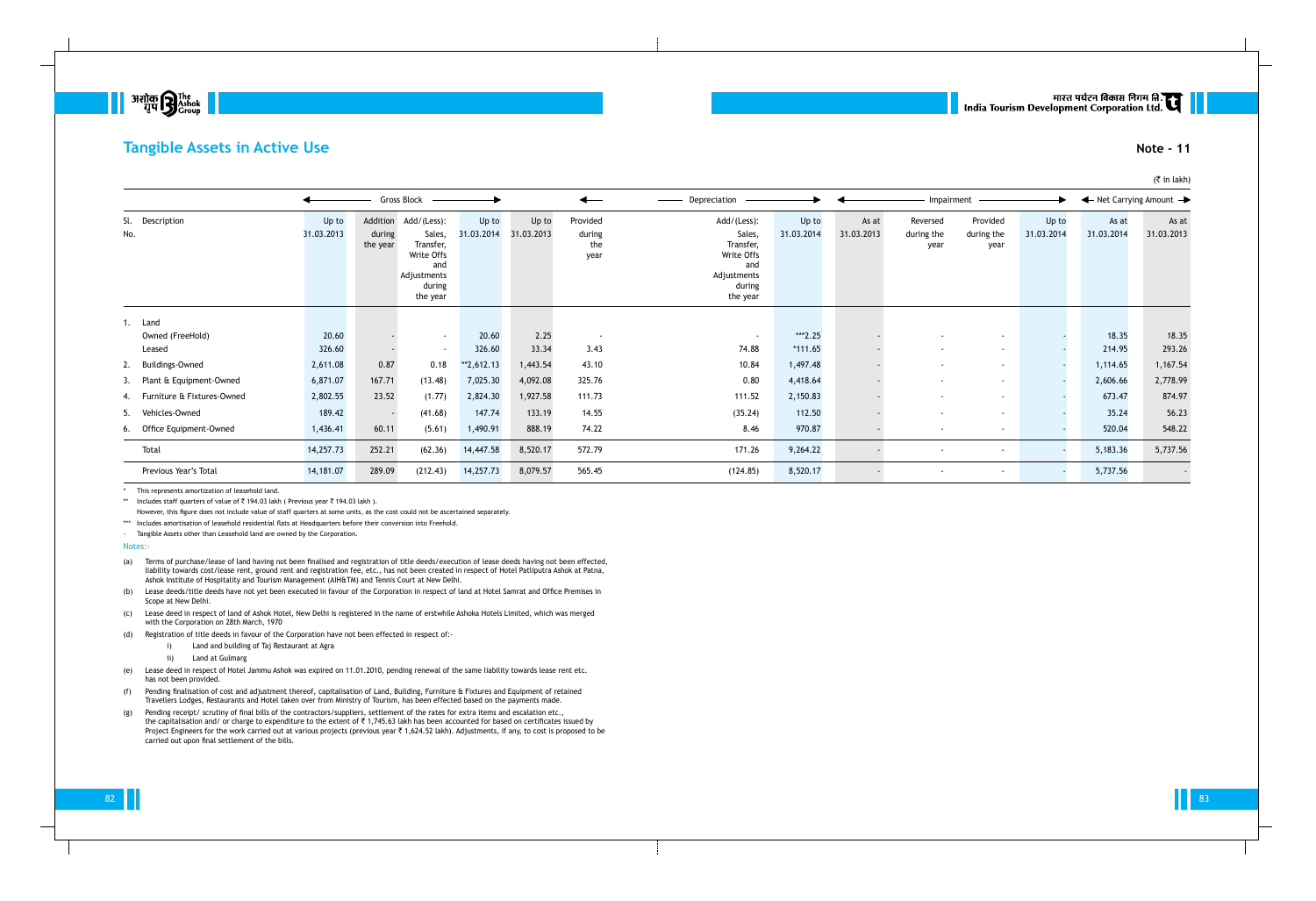

# **Tangible Assets not in Active Use Note - 11-A**

|                                                                       |                    |                                | <b>Gross Block</b>                                                                   |                            |                    |                                 | Depreciation                                                                         |                                                   |                                         | <b>Net</b><br><b>Carrying Amount</b>       |                            |
|-----------------------------------------------------------------------|--------------------|--------------------------------|--------------------------------------------------------------------------------------|----------------------------|--------------------|---------------------------------|--------------------------------------------------------------------------------------|---------------------------------------------------|-----------------------------------------|--------------------------------------------|----------------------------|
| Particulars                                                           | Up to<br>31.3.2013 | Addition<br>during<br>the year | Add/(Less): Sales,<br>Transfers,<br>Write-Offs and<br>Adjustments<br>during the year | Cost<br>as on<br>31.3.2014 | Up to<br>31.3.2013 | Additions<br>during<br>the year | Add/(Less):<br>Sales, Transfers,<br>Write-Offs and<br>Adjustments<br>during the year | Accumulated<br>Depreciation<br>up to<br>31.3.2014 | Depreciated<br>Value as on<br>31.3.2014 | Net Realisable<br>Value as on<br>31.3.2014 | Balance<br>Provided<br>For |
| Net Realisable Value is more<br>than Depreciated Value                |                    |                                |                                                                                      |                            |                    |                                 |                                                                                      |                                                   |                                         |                                            |                            |
| Plant & Equipment-Owned                                               | 92.69              | 8.88                           | (5.80)                                                                               | 95.77                      | 86.13              | 8.21                            | (5.16)                                                                               | 89.18                                             | 6.59                                    | 6.59                                       |                            |
| Furniture & Fixtures-Owned                                            | 22.55              | 0.06                           | (15.50)                                                                              | 7.11                       | 21.43              | 0.06                            | (14.75)                                                                              | 6.74                                              | 0.37                                    | 0.37                                       | $\blacksquare$             |
| Vehicles-Owned                                                        | 3.93               | 9.71                           | $\sim$                                                                               | 13.64                      | 3.74               | 8.13                            | $\sim$                                                                               | 11.87                                             | 1.77                                    | 1.77                                       | $\sim$                     |
| Office Equipment-Owned                                                | 11.25              | 1.32                           | (9.19)                                                                               | 3.38                       | 9.82               | 1.08                            | (8.32)                                                                               | 2.58                                              | 0.80                                    | 0.80                                       |                            |
| Total-A                                                               | 130.42             | 19.97                          | (30.49)                                                                              | 119.90                     | 121.12             | 17.48                           | (28.23)                                                                              | 110.38                                            | 9.53                                    | 9.53                                       |                            |
| Net Realisable Value is less than<br>В.<br><b>Depreciated Value:-</b> |                    |                                |                                                                                      |                            |                    |                                 |                                                                                      |                                                   |                                         |                                            |                            |
| Plant & Equipment-Owned                                               | 26.16              | 0.19                           |                                                                                      | 26.35                      | 16.96              | 0.13                            | $\blacksquare$                                                                       | 17.09                                             | 9.26                                    | 1.72                                       | 7.54                       |
| Furniture & Fixtures-Owned                                            | 0.76               | $\sim$                         | 15.50                                                                                | 16.26                      | 0.72               | $\overline{\phantom{a}}$        | 14.75                                                                                | 15.47                                             | 0.79                                    | 0.25                                       | 0.54                       |
| Vehicles-Owned                                                        |                    | $\overline{\phantom{a}}$       | $\sim$                                                                               |                            |                    |                                 | $\sim$                                                                               |                                                   |                                         |                                            |                            |
| Office Equipment-Owned                                                | 1.57               | $\sim$                         | 9.19                                                                                 | 10.76                      | 1.01               | $\sim$                          | 8.32                                                                                 | 9.33                                              | 1.43                                    | 0.38                                       | 1.05                       |
| Total-B                                                               | 28.49              | 0.19                           | 24.69                                                                                | 53.37                      | 18.69              | 0.13                            | 23.07                                                                                | 41.89                                             | 11.48                                   | 2.35                                       | 9.13                       |
| Total $(A+B)$                                                         | 158.91             | 20.16                          | (5.80)                                                                               | 173.27                     | 139.81             | 17.61                           | (5.16)                                                                               | 152.26                                            | 21.01                                   | 11.88                                      | 9.13                       |
| Previous Year                                                         | 149.93             | 8.98                           | $\sim$                                                                               | 158.91                     | 132.35             | 7.46                            | $\sim$                                                                               | 139.81                                            | 19.10                                   | 10.97                                      | 8.13                       |

# | | सारत पर्यटन विकास निगम लि.<br>| India Tourism Development Corporation Ltd.

 $(\bar{\bar{\tau}}$  in lakh)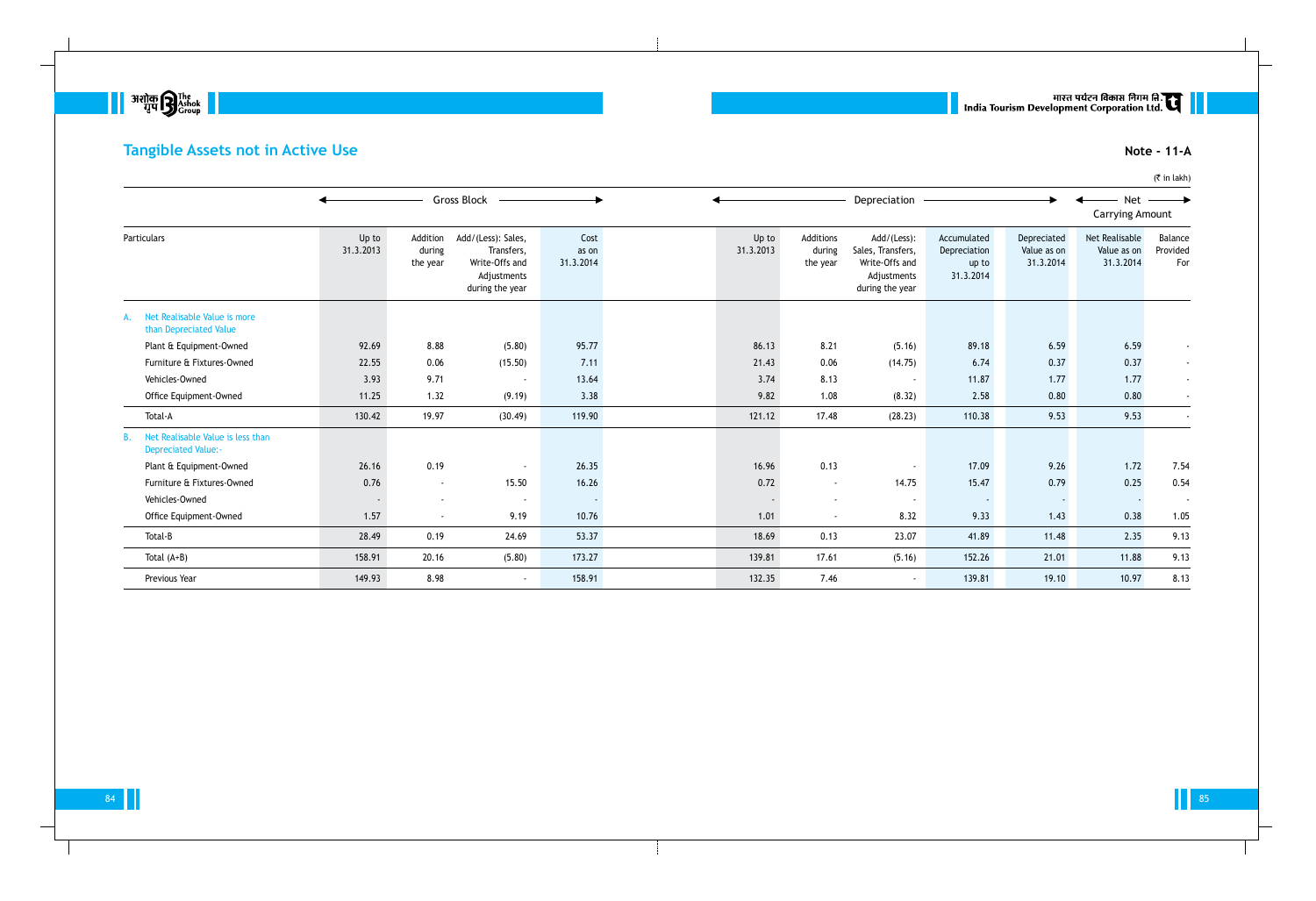

# **Intangible Assets Note - 12**

|                                                  |                     |                                                      | Gross<br>Block                  |                     |                     |                                | Accumulated<br>Amortisation                          |                     |                     | Accumulated<br>Impairment      |                                |                     | Amount              | Net Carrying        |
|--------------------------------------------------|---------------------|------------------------------------------------------|---------------------------------|---------------------|---------------------|--------------------------------|------------------------------------------------------|---------------------|---------------------|--------------------------------|--------------------------------|---------------------|---------------------|---------------------|
| Sl. Description<br>No.                           | As at<br>31.03.2013 | Additional<br>adjust-<br>ments<br>during<br>the year | Deduction<br>during<br>the year | As at<br>31.03.2014 | As at<br>31.03.2013 | Provided<br>during<br>the year | Add/(Less)<br>adjust-<br>ments<br>during<br>the year | As at<br>31.03.2014 | As at<br>31.03.2013 | Reversed<br>during the<br>year | Provided<br>during the<br>year | As at<br>31.03.2014 | As at<br>31.03.2014 | As at<br>31.03.2013 |
| 1. Goodwill                                      |                     |                                                      |                                 |                     |                     |                                |                                                      |                     |                     |                                |                                |                     |                     |                     |
| 2. Brands/Trade Marks<br>3. Computer Software    |                     |                                                      |                                 |                     |                     |                                |                                                      |                     |                     |                                |                                |                     |                     |                     |
| Acquired<br>$\sim 100$<br>- Internally Generated | 94.67               | 1.91                                                 | $\sim$                          | 96.58               | 47.24               | 22.98                          | $\sim$                                               | 70.22               |                     |                                |                                |                     | 26.36               | 47.43               |
| 4. Mastheads                                     |                     |                                                      |                                 |                     |                     |                                |                                                      |                     |                     |                                |                                |                     |                     |                     |
| 5. Mining Rights                                 |                     |                                                      |                                 |                     |                     |                                |                                                      |                     |                     |                                |                                |                     |                     |                     |
| 6. Copyrights                                    |                     |                                                      |                                 |                     |                     |                                |                                                      |                     |                     |                                |                                |                     |                     |                     |
| Acquired<br><b>Contract</b>                      |                     |                                                      |                                 |                     |                     |                                |                                                      |                     |                     |                                |                                |                     |                     |                     |
| - Internally Generated                           |                     |                                                      |                                 |                     |                     |                                |                                                      |                     |                     |                                |                                |                     |                     |                     |
| 7. Patents                                       |                     |                                                      |                                 |                     |                     |                                |                                                      |                     |                     |                                |                                |                     |                     |                     |
| Acquired<br>$\sim 100$                           |                     |                                                      |                                 |                     |                     |                                |                                                      |                     |                     |                                |                                |                     |                     |                     |
| - Internally Generated                           |                     |                                                      |                                 |                     |                     |                                |                                                      |                     |                     |                                |                                |                     |                     |                     |
| Total                                            | 94.67               | 1.91                                                 | $\sim$                          | 96.58               | 47.24               | 22.98                          | $\sim$                                               | 70.22               |                     | $\sim$                         | $\sim$                         | $\sim$              | 26.36               | 47.43               |
| Previous Year's total                            | 50.88               | 43.09                                                | 0.70                            | 94.67               | 22.41               | 24.22                          | 0.61                                                 | 47.24               |                     | $\sim$                         | $\overline{\phantom{a}}$       | $\sim$              | 47.43               | $\sim$              |

# | | सारत पर्यटन विकास निगम लि.<br>| India Tourism Development Corporation Ltd.

(₹ in lakh)

86 and the set of the set of the set of the set of the set of the set of the set of the set of the set of the set of the set of the set of the set of the set of the set of the set of the set of the set of the set of the se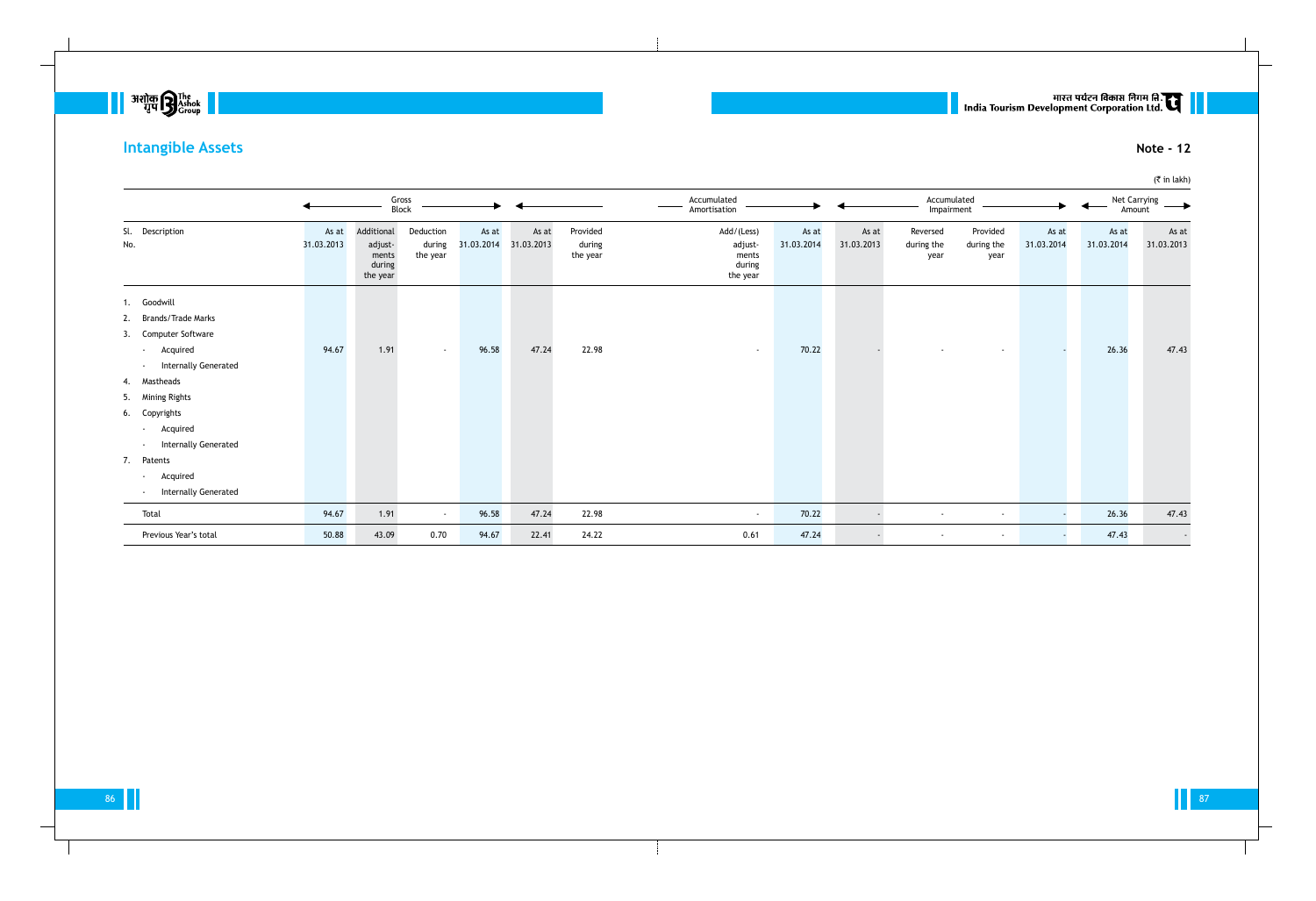

## **Capital Work-in-Progress Note - 12A**

## **Non-Current Investments Note - 13**

|  | $($ ₹ in lakh) |  |
|--|----------------|--|
|  |                |  |

#### Non-Trade Investments

- A. Trade (Unquoted) in Subsidiary Companies
- (i) Investments in Equity Instrument **Utkal Ashok Hotel Corporation Ltd** 11,90,000 (P.Y. 11,90,000) Equity Ranchi Ashok Bihar Hotel Corpora 24,988 (P.Y 3,652) fully paid-up E Madhya Pradesh Ashok Hotel Corp 8,160 (P.Y. 8,160) fully paid-up Ec Assam Ashok Hotel Corporation Lt 5,100 (P.Y. 5,100) fully paid-up Equity Shares 51.00 Pondicherry Ashok Hotel Corporat 8,160 (P.Y. 3,060 ) fully paid-up E Donyi Polo Ashok Hotel Corporati 50,896 (P.Y. 50,896) fully paid-up Punjab Ashok Hotel Company Ltd. 12,75,000 (P.Y. 12,75,000) fully pa

- 1. Delhi Maida Consumers Co-operative One Equity ordinary share of  $\bar{z}$  25
- 2. Investment in Partnership Firms ITDC Showtime

|      | Particulars                                                                                                                                      |      | As at<br>31.3.2014 | As at<br>31.3.2013 |
|------|--------------------------------------------------------------------------------------------------------------------------------------------------|------|--------------------|--------------------|
|      | <b>Non-Trade Investments</b>                                                                                                                     |      |                    |                    |
| А.   | Trade (Unquoted) in Subsidiary Companies*                                                                                                        |      |                    |                    |
| (i)  | <b>Investments in Equity Instruments</b><br>Utkal Ashok Hotel Corporation Ltd.<br>11,90,000 (P.Y. 11,90,000) Equity Shares of ₹10 Each           |      | 119.00             | 119.00             |
|      | Ranchi Ashok Bihar Hotel Corporation Ltd.<br>24,988 (P.Y 3,652) fully paid-up Equity Shares of ₹1,000 each                                       |      | 249.88             | 36.52              |
|      | Madhya Pradesh Ashok Hotel Corporation Ltd.<br>8,160 (P.Y. 8,160) fully paid-up Equity Shares of ₹1,000 each                                     |      | 81.60              | 81.60              |
|      | Assam Ashok Hotel Corporation Ltd.<br>5,100 (P.Y. 5,100) fully paid-up Equity Shares of ₹1,000 each                                              |      | 51.00              | 51.00              |
|      | Pondicherry Ashok Hotel Corporation Ltd.<br>8,160 (P.Y. 3,060) fully paid-up Equity Shares of ₹1,000 each                                        |      | 81.60              | 30.60              |
|      | Donyi Polo Ashok Hotel Corporation Ltd.<br>50,896 (P.Y. 50,896) fully paid-up Equity Shares of ₹100 each                                         |      | 50.90              | 50.90              |
|      | Punjab Ashok Hotel Company Ltd.<br>12,75,000 (P.Y. 12,75,000) fully paid-up Equity Shares of ₹10 each                                            |      | 127.50             | 127.50             |
|      | Less: - Provision for diminution in value of Investment<br>in Ranchi Ashok Bihar Hotel Corporation Ltd.**                                        |      | 761.48             | 497.12<br>(36.52)  |
|      |                                                                                                                                                  |      | 761.48             | 460.60             |
| (ii) | Investments in Preference Shares*                                                                                                                |      |                    |                    |
|      | Utkal Ashok Hotel Corporation Limited<br>35,00,000 (P.Y. 35,00,000) 14% Non-cumulative<br>Preference Share ₹ 10 Each<br>Redeemable on 30-03-2017 |      | 350.00             | 350.00             |
| В.   | Shares in Joint Venture Company (Trade Unquoted)                                                                                                 |      |                    |                    |
|      | ITDC Aldeasa India Private Limited **<br>5,000 (P.Y. 5,000) fully paid-up Equity Shares of ₹10/- each                                            | 0.50 |                    | 0.50               |
|      | Less: - Provision for diminution in<br>value of Investment                                                                                       | 0.50 |                    | 0.50               |
| C.   | <b>Others (Trade Unquoted)</b>                                                                                                                   |      |                    |                    |
| 1.   | Delhi Maida Consumers Co-operative Society Limited, Delhi<br>One Equity ordinary share of ₹ 25/- Each*****                                       |      |                    |                    |
| 2.   | Investment in Partnership Firms<br><b>ITDC Showtime</b>                                                                                          |      |                    |                    |
|      | <b>Opening Balance</b>                                                                                                                           |      |                    | 3.14               |
|      | Add: Share of Profit                                                                                                                             |      |                    |                    |
|      | Less Amount Received during the year                                                                                                             |      |                    | (3.14)             |
|      | <b>TOTAL</b>                                                                                                                                     |      | 1,111.48           | 810.60             |

### (ii) Investments in Preference Shares\*

- Utkal Ashok Hotel Corporation Lir 35,00,000 (P.Y. 35,00,000) 14% No Preference Share ₹ 10 Each Redeemable on 30-03-2017
- B. Shares in Joint Venture Company ITDC Aldeasa India Private Limite 5,000 (P.Y. 5,000) fully paid-up Equity Shares 5.000 Equity Shares of 100.500 Equity Shares of 0.500  $\pm$ Less:- Provision for diminution in value of Investment

### C. Others (Trade Unquoted)

|               |                                                                                                                                                                                        |                    | $(\bar{\bar{\zeta}})$ in lakh) |
|---------------|----------------------------------------------------------------------------------------------------------------------------------------------------------------------------------------|--------------------|--------------------------------|
|               | <b>Particulars</b>                                                                                                                                                                     | As at<br>31.3.2014 | As at<br>31.3.2013             |
| $\vert$       | Work-in-Progress (at cost) including construction<br>material lying at site and fixed assets not put to use,<br>value of work done & material supplied by<br>the contractors/suppliers | 348.53             | 230.85                         |
| $\vert \vert$ | Expenses attributable on Projects Pending Allocation                                                                                                                                   | 119.06             | 114.60                         |
| III)          | Capital Goods-in-Hand & in Transit                                                                                                                                                     | 30.14              | 7.38                           |
|               |                                                                                                                                                                                        | 497.73             | 352.83                         |
|               | Less: - Provision for Impairment                                                                                                                                                       | (221.73)           | (218.85)                       |
|               | TOTAL                                                                                                                                                                                  | 276.00             | 133.98                         |

#### Notes:-

1. Expenses attributed to projects pending allocation are as follows: -

|                                    |                     | $(5 \in \mathsf{In} \, \mathsf{l}_k)$ |
|------------------------------------|---------------------|---------------------------------------|
| <b>Particulars</b>                 | <b>Current Year</b> | Previous Year                         |
| <b>Opening Balance</b>             | 114.60              | 113.86                                |
| Add:-                              |                     |                                       |
| <b>Other Project Overheads</b>     | 23.33               | 19.22                                 |
| Depreciation/Amortisation of Lease | 0.19                | 0.19                                  |
| Less: Capitalised during the year  | (19.06)             | (18.67)                               |
| <b>Closing Balance</b>             | 119.06              | 114.60                                |

2. Capital work-in-progress includes expenditure attributable to projects, to be apportioned to various projects upon their completion.

# मारत पर्यटन विकास निगम लि.<br>India Tourism Development Corporation Ltd.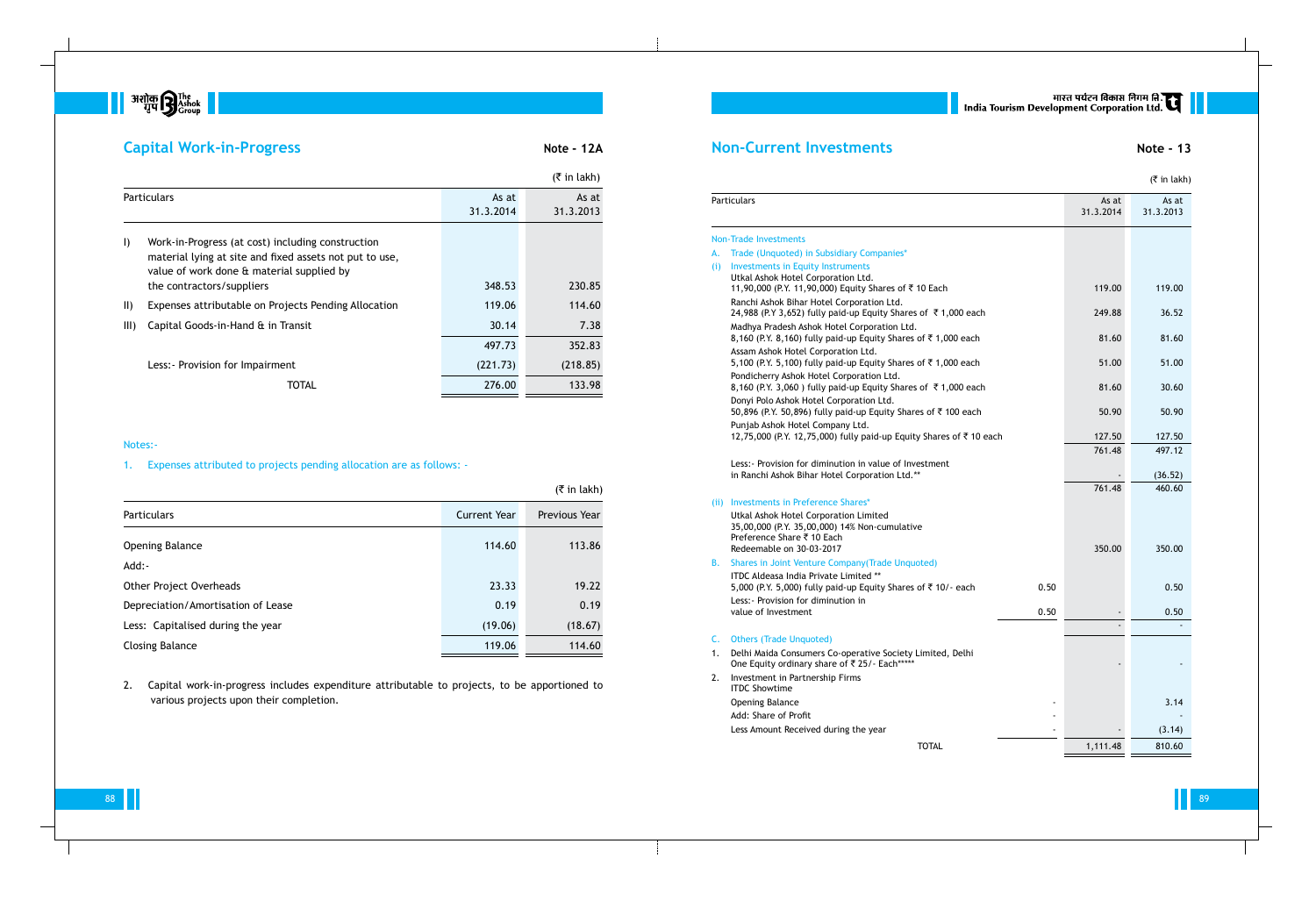

\* The Shares are not transferable without the consent of Co-promoters within ten years. Even after ten years Shares can not be transferred to private parties.

Investments in the Ranchi Bihar Ashok Hotel Corporation as indicated above include 21336 Equity Shares of ` 1,000/ each acquired during the year against the amount of  $\bar{\tau}$  208.00 lakh paid by the Corporation in the earlier years (included in the loans and advances) against the bid for the property of Ranchi Ashok Bihar Hotel Corporation Limited which was attempted to be taken over by the Financial Institution due to non repayment of loan and interest by the subsidiary Corporation and  $\overline{\xi}$  5.36 lakh paid during the year.

\*\* The Corporation had, for the purpose of running of the Duty Free Trade in India, established on 18/09/2007 a Joint Venture Company (JV) in collaboration with M/s Aldeasa of Spain vide agreement dated 10/07/2007. In terms of the JV agreement, the Corporation and Aldeasa were to equally contribute funds to the JV towards capital and accordingly the Corporation has, being a promoter subscriber, recorded an investment to the extent of  $\bar{\tau}$  50,000 (5,000 equity shares of  $\bar{\tau}$  10 each) in the joint venture, though the share certificates remained to be received from the JV Company. The share of profit from the partnership amounting to  $\bar{\tau}$  1.85 lakh (Pre.Year (0.21) lakh) has been recognised during the year.

\*\*\*\*\* Investment worth  $\bar{z}$  25/- has been taken as NIL due to rounding off.

Investment ₹ 1,060.58 lakh (Previous Year ₹ 729.10 lakh) in some of the above subsidiary companies, have been evaluated at cost despite significant accumulated losses. The Corporation is accounting for income from these companies since 2008-09 (viz.management fees & interest on loans given) to actual realisation / to the extent of deposit of taxes deducted at source in view of the repayment not being commensurate with the amount charged to them. The accounts recoverables as listed above have, however, been considered good of recovery keeping in view of the long term relationship with those companies and the intrinsic value of the assets held by the companies.

## **Long-Term Loans and**

- A) Security Deposits
	- Secured, considered good Unsecured, considered good Less: Allowance for bad an

#### Notes:-

90 91

|     | <b>Long-Term Loans and Advances</b>           |           | Note - 14      |
|-----|-----------------------------------------------|-----------|----------------|
|     |                                               |           | $($ ₹ in lakh) |
|     | <b>Particulars</b>                            | As at     | As at          |
|     |                                               | 31.3.2014 | 31.3.2013      |
| A)  | <b>Security Deposits</b>                      |           |                |
|     | Secured, considered good                      | 1.89      | 1.89           |
|     | Unsecured, considered good                    | 195.54    | 169.65         |
|     | Doubtful                                      | 26.06     | 25.76          |
|     | Less: Allowance for bad and doubtful advances | (26.06)   | (25.76)        |
|     | Total (A)                                     | 197.43    | 171.54         |
|     |                                               |           |                |
| (B) | <b>Others</b>                                 |           |                |
|     | Secured, considered good                      |           |                |
|     | Unsecured, considered good                    | 160.97    | 160.97         |
|     | Doubtful                                      |           |                |
|     | Less: Allowance for bad and doubtful advances |           |                |
|     | Total $(B)$                                   | 160.97    | 160.97         |
|     | TOTAL $[(A)+(B)]$                             | 358.40    | 332.51         |
|     |                                               |           |                |

## (B) Others

# |<br>| India Tourism Development Corporation Ltd.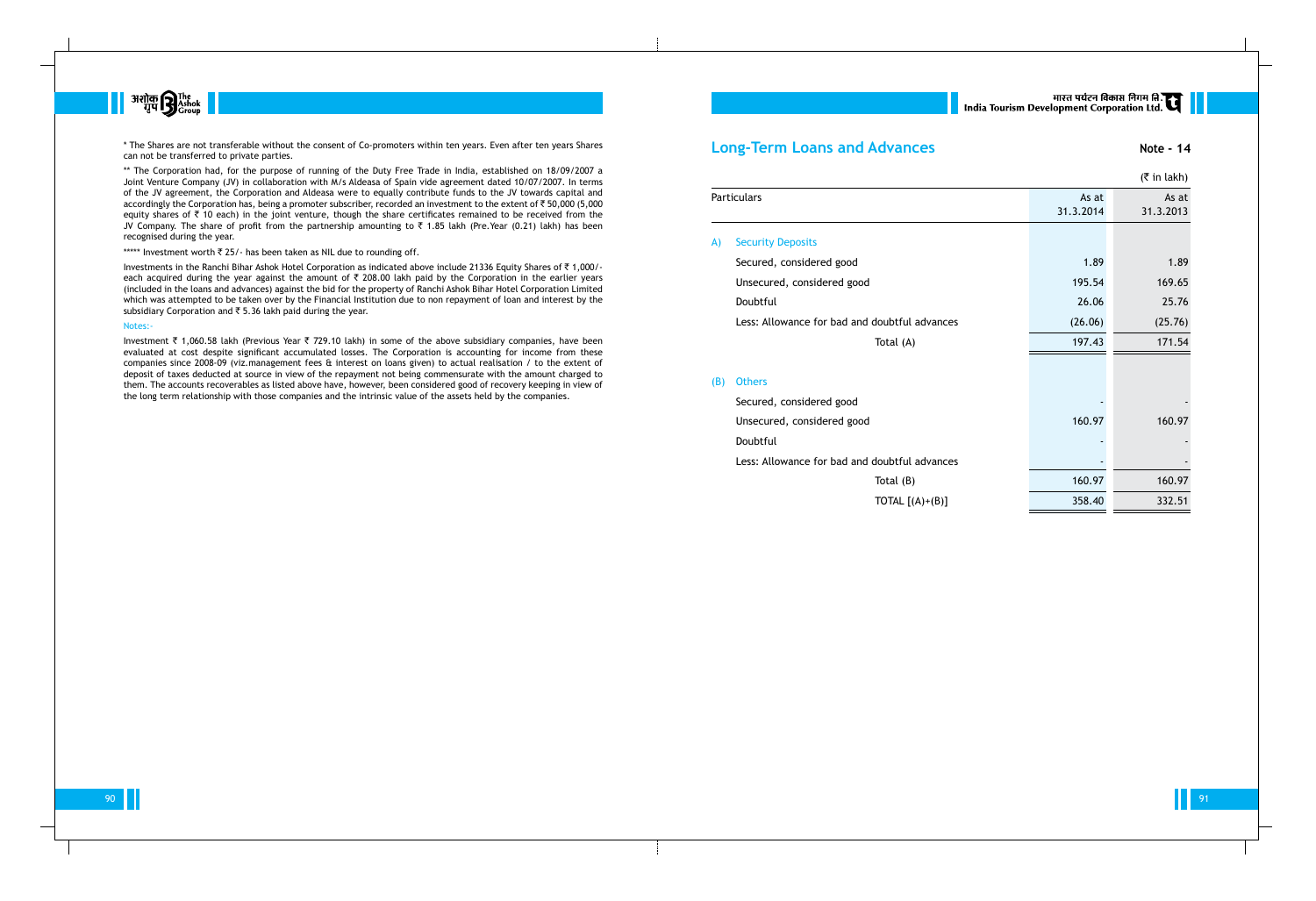

## **Short Term Loans & Advances Note - 14A**

|                                                                                                                                                                                                                                                |                               |                    | $($ ₹ in lakh)     |
|------------------------------------------------------------------------------------------------------------------------------------------------------------------------------------------------------------------------------------------------|-------------------------------|--------------------|--------------------|
| Particulars                                                                                                                                                                                                                                    |                               | As at<br>31.3.2014 | As at<br>31.3.2013 |
| <b>Loans and Advances to Related Parties</b><br>(A)                                                                                                                                                                                            |                               |                    |                    |
| Secured, considered good                                                                                                                                                                                                                       |                               |                    |                    |
| Unsecured, considered good                                                                                                                                                                                                                     |                               | 979.00             | 1,153.50           |
| Doubtful                                                                                                                                                                                                                                       |                               |                    | 41.80              |
| Less: Allowance for bad and doubtful advances                                                                                                                                                                                                  |                               |                    | (41.80)            |
|                                                                                                                                                                                                                                                | Total (A)                     | 979.00             | 1,153.50           |
| Loans and Advances Due by Directors or Officers of the<br>(B)<br>Company or any of them either severally or jointly with<br>others or by Firms or Private Companies respectively in<br>which any Director is a Partner or a Director or Member |                               |                    |                    |
| Secured, considered good                                                                                                                                                                                                                       |                               |                    |                    |
| Unsecured, considered good                                                                                                                                                                                                                     |                               | 3.72               | 8.81               |
| Doubtful                                                                                                                                                                                                                                       |                               |                    |                    |
| Less: Allowance for bad and doubtful advances                                                                                                                                                                                                  |                               |                    |                    |
|                                                                                                                                                                                                                                                | Total $(B)$                   | 3.72               | 8.81               |
| <b>Others</b><br>(C)                                                                                                                                                                                                                           |                               |                    |                    |
| Secured, considered good                                                                                                                                                                                                                       |                               | 0.51               | 0.99               |
| Unsecured, considered good                                                                                                                                                                                                                     |                               | 1,759.67           | 1,895.35           |
| Doubtful                                                                                                                                                                                                                                       |                               |                    |                    |
| Less: Allowance for bad and doubtful advances                                                                                                                                                                                                  |                               |                    |                    |
|                                                                                                                                                                                                                                                | Total $(C)$                   | 1,760.18           | 1,896.34           |
| Advance Income Tax and Tax Deducted at source<br>(D)                                                                                                                                                                                           |                               | 6,021.10           | 5,866.06           |
|                                                                                                                                                                                                                                                | Total (D)                     | 6,021.10           | 5,866.06           |
| Sales Tax paid in Advance<br>(E)                                                                                                                                                                                                               |                               | 67.72              | 3.27               |
|                                                                                                                                                                                                                                                | Total (E)                     | 67.72              | 3.27               |
|                                                                                                                                                                                                                                                | TOTAL $[(A)+(B)+(C)+(D)+(E)]$ | 8,831.72           | 8,927.98           |

## Notes:-

following subsidiary companies.

### Name of the Company

| i) | Assam Ashok Hotel Corporat |
|----|----------------------------|
|    |                            |

- ii) Donyi Polo Ashok Hotel Corpora
- iii) MP Ashok Hotel Corporation Ltd.
- iv) Pondicherry Ashok Hotel Corpor
- v) Ranchi Ashok Bihar Hotel Corpor
- vi) Utkal Ashok Hotel Corporation

## Less: Provision made

|                     |                                           |                     | $\cdots \cdots$ |
|---------------------|-------------------------------------------|---------------------|-----------------|
| Name of the Company |                                           | <b>Current Year</b> | Previous Year   |
| i)                  | Assam Ashok Hotel Corporation Ltd.        | 74.96               | 70.29           |
| $\mathbf{ii}$       | Donyi Polo Ashok Hotel Corporation Ltd.   | (1.22)              | (1.34)          |
| iii)                | MP Ashok Hotel Corporation Ltd.           | 229.90              | 260.23          |
| iv)                 | Pondicherry Ashok Hotel Corporation Ltd.  | 22.77               | 23.47           |
| V)                  | Ranchi Ashok Bihar Hotel Corporation Ltd. | 40.12               | 249.79          |
| Vİ)                 | Utkal Ashok Hotel Corporation Ltd.*       | 584.32              | 565.23          |
| Vii)                | Punjab Ashok Hotel Company Ltd.           | 28.15               | 27.62           |
|                     | Total                                     | 979.00              | 1,195.29        |
|                     | Less: Provision made                      |                     | (41.79)         |
|                     | <b>Net</b>                                | 979.00              | 1,153.50        |
|                     |                                           |                     |                 |

- *(\*) Non-operational w.e.f 31.03.2004*
- 2. Loans and Advances include the following:-

### Particulars

Advances due from Directors and of Maximum amount due from Directors the Corporation during the year

## 1. Loans and Advances includes ₹ 979.00 lakh (net) (Previous year ₹ 1,153.50 lakh- net) in respect of

|                             |                     | $(5 \in \mathsf{in} \, \mathsf{l}_\mathsf{R}$ |
|-----------------------------|---------------------|-----------------------------------------------|
|                             | <b>Current Year</b> | Previous Year                                 |
| officers of the Corporation | 3.72                | 8.81                                          |
| ors and officers of         | 11.42               | 33.90                                         |

### $(\bar{\bar{\tau}}$  in lakh)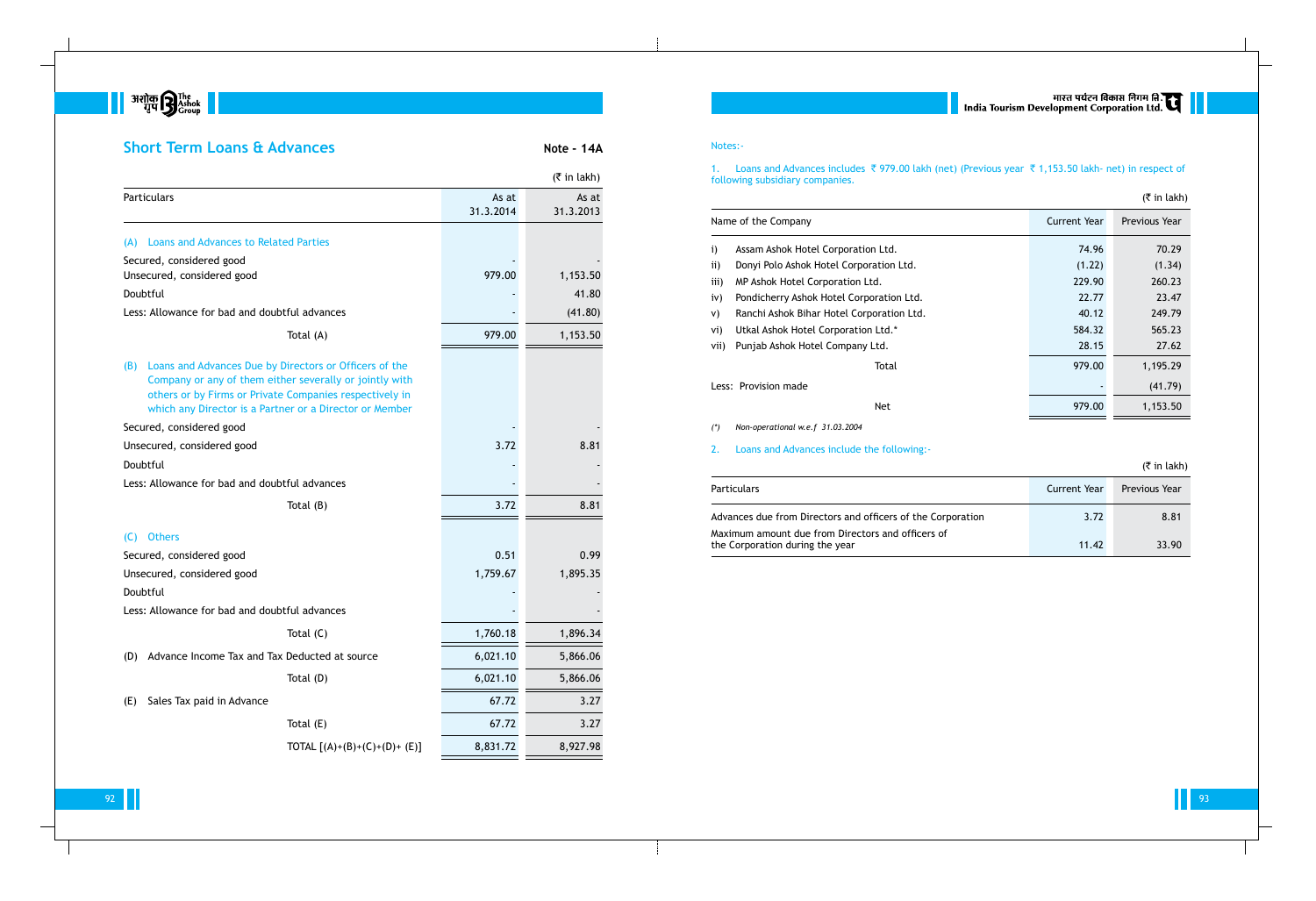

## **Other Non-Current Assets Note - 15**

|     |                                                                                                          |                    | $($ ₹ in lakh)     |
|-----|----------------------------------------------------------------------------------------------------------|--------------------|--------------------|
|     | <b>Particulars</b>                                                                                       | As at<br>31.3.2014 | As at<br>31.3.2013 |
| (A) | Long-Term Trade Receivables other than Current<br>(including trade receivables on deferred credit terms) |                    |                    |
|     | Secured, considered good                                                                                 | 9.51               | 9.41               |
|     | Unsecured, considered good                                                                               | 86.31              | 31.63              |
|     | Doubtful                                                                                                 | 3,279.24           | 3,188.44           |
|     | Less: Allowance for bad and doubtful advances                                                            | (3, 279.24)        | (3, 188.44)        |
|     | Total (A)                                                                                                | 95.82              | 41.04              |
| (B) | <b>Others</b>                                                                                            |                    |                    |
|     | Secured, considered good                                                                                 |                    |                    |
|     | Unsecured, considered good                                                                               |                    | 0.42               |
|     | Doubtful                                                                                                 | 445.18             | 445.72             |
|     | Less: Allowance for bad and doubtful advances                                                            | (445.18)           | (445.72)           |
|     | Total (B)                                                                                                |                    | 0.42               |
|     | TOTAL $[(A)+(B)]$                                                                                        | 95.82              | 41.46              |
|     |                                                                                                          |                    |                    |

## **Inventories** Note - 16

- 1. Current Trade Receivables (A) Trade Receivables outstanding for from the date they became due for
- (i) Secured, considered good (ii) Unsecured, considered good
- (iii) Doubtful
- Less: Allowance for bad and doubtf

|                                                                                                                       |                    | $(5 \in \mathsf{in} \, \mathsf{l}_k)$ |
|-----------------------------------------------------------------------------------------------------------------------|--------------------|---------------------------------------|
| <b>Particulars</b>                                                                                                    | As at<br>31.3.2014 | As at<br>31.3.2013                    |
| (As per inventories prepared, valued and certified by<br>the Management at lower of the cost or net realisable value) |                    |                                       |
| <b>Stores and Spares</b>                                                                                              | 266.18             | 262.10                                |
| <b>Tools</b>                                                                                                          | 0.49               | 0.38                                  |
| Crockey, Cutlery, Glassware and Linen etc.<br>(in hand and in use)                                                    | 242.76             | 263.08                                |
| Other Stocks and Stores (Others)                                                                                      | 713.24             | 539.66                                |
| Goods - in - Transit                                                                                                  | 120.50             |                                       |
| Less: - Provision for Inventory Write Down                                                                            | (41.66)            | (32.61)                               |
| Total                                                                                                                 | 1,301.51           | 1,032.61                              |

# **Trade Receivables Note - 17**

|     |                                                                                                      |                    | $(5 \in \mathsf{In} \, \mathsf{l}_k)$ |
|-----|------------------------------------------------------------------------------------------------------|--------------------|---------------------------------------|
|     | Particulars                                                                                          | As at<br>31.3.2014 | As at<br>31.3.2013                    |
| 1.  | <b>Current Trade Receivables</b>                                                                     |                    |                                       |
| (A) | Trade Receivables outstanding for more than six months<br>from the date they became due for payment: |                    |                                       |
|     | Secured, considered good<br>(i)                                                                      | 45.74              | 58.35                                 |
|     | Unsecured, considered good<br>(iii)                                                                  | 2,466.03           | 4,970.20                              |
|     | (iii) Doubtful                                                                                       | 49.02              | 16.80                                 |
|     | Less: Allowance for bad and doubtful debts                                                           | (49.02)            | (16.80)                               |
|     | TOTAL (A)                                                                                            | 2,511.77           | 5,028.55                              |
| (B) | Trade Receivables (others)                                                                           |                    |                                       |
|     | Secured, considered good<br>(i)                                                                      | 75.12              | 396.53                                |
|     | Unsecured, considered good<br>(iii)                                                                  | 5,592.16           | 4,824.88                              |
|     | Doubtful<br>(iii)                                                                                    | 176.36             | 26.75                                 |
|     | Less: Allowance for bad and doubtful debts                                                           | (176.36)           | (26.75)                               |
|     | TOTAL (B)                                                                                            | 5,667.28           | 5,221.41                              |
|     | TOTAL ${A+B}$                                                                                        | 8,179.05           | 10,249.96                             |
|     |                                                                                                      |                    |                                       |

#### 1. Trade Receivables include ₹ 335.70 (net) (Previous year ₹ 259.12 lakh-net) in respect of following Subsidiary

#### (B) Trade Receivables (others)

- (i) Secured, considered good
- (ii) Unsecured, considered good (iii) Doubtful
- Less: Allowance for bad and doubt

#### Notes:-

# companies:

#### Name of the Company

## Less: Provision made

|                                           |                     | $($ ₹ in lakh) |
|-------------------------------------------|---------------------|----------------|
| Name of the Company                       | <b>Current Year</b> | Previous Year  |
| Assam Ashok Hotel Corporation Ltd.        | 106.43              | 106.43         |
| Donyi Polo Ashok Hotel Corporation Ltd.   |                     |                |
| MP Ashok Hotel Corporation Ltd.           | 77.84               | 77.84          |
| Pondicherry Ashok Hotel Corporation Ltd.  | 50.30               | 50.30          |
| Ranchi Ashok Bihar Hotel Corporation Ltd. | 76.58               | 76.58          |
| Utkal Ashok Hotel Corporation Ltd.*       | 24.55               | 24.55          |
| Punjab Ashok Hotel Company Ltd.           |                     |                |
| Total                                     | 335.70              | 335.70         |
| Less: Provision made                      |                     | 76.58          |
| Net                                       | 335.70              | 259.12         |
| $\mathbf{1}$                              |                     |                |

(\*) Non-operational w.e.f 31.03.2004

#### 2. Trade receivables include the following:-

# || भारत पर्यटन विकास निगम लि.<br>| India Tourism Development Corporation Ltd.

|                                                                                      |              | $(5 \in \mathsf{in} \, \mathsf{l}_\mathsf{R}$ |
|--------------------------------------------------------------------------------------|--------------|-----------------------------------------------|
| Particulars                                                                          | Current Year | <b>Previous Year</b>                          |
| Debts due from Directors and officers of the Corporation                             | 0.17         | 0.16                                          |
| Maximum amount due from Directors and officers of<br>the Corporation during the year | 0.23         | 0.16                                          |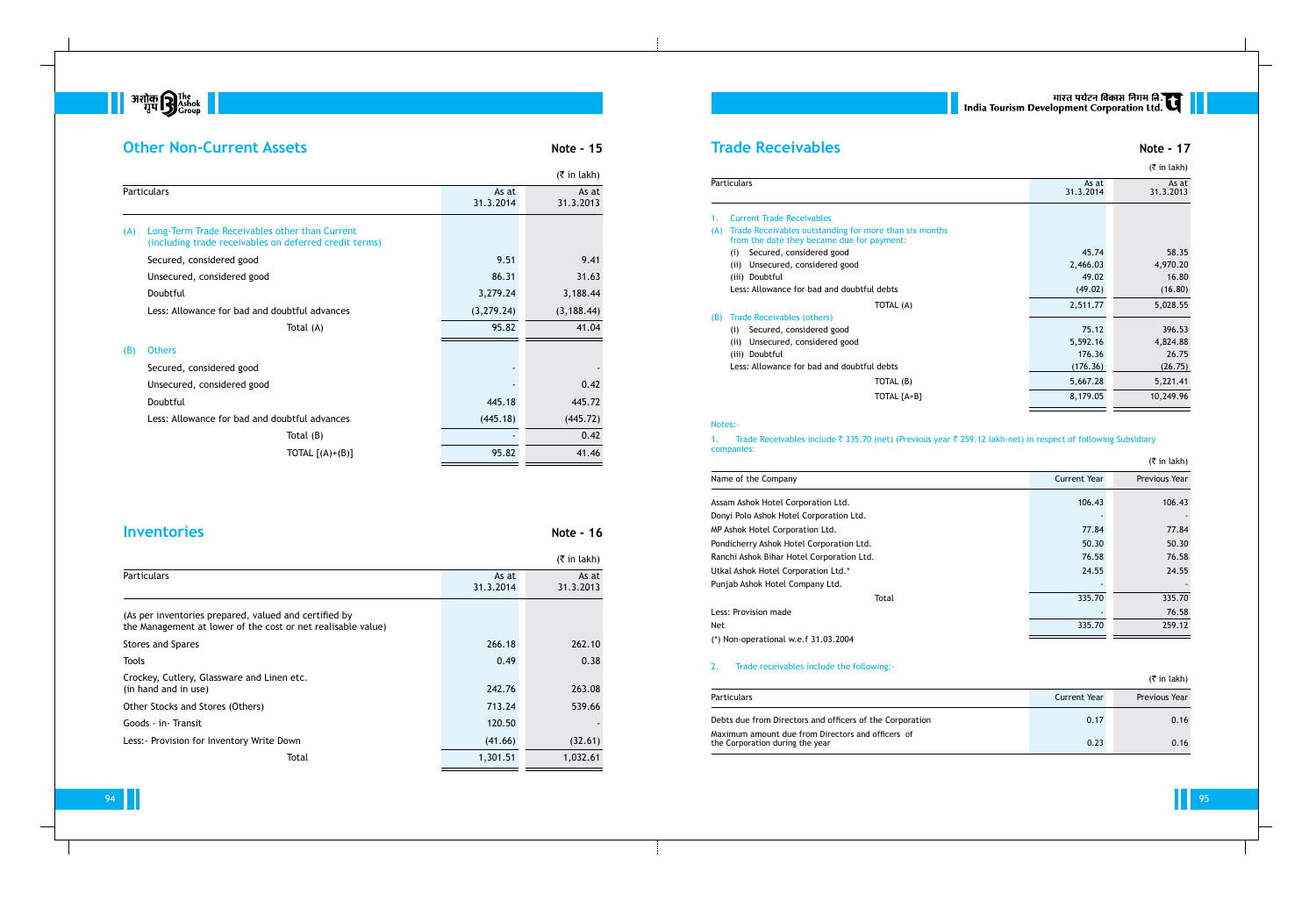

# **Cash and Cash Equivalents Note - 18**

|                                                                |                    | $(5 \in \mathsf{in} \, \mathsf{l}_k)$ |
|----------------------------------------------------------------|--------------------|---------------------------------------|
| <b>Particulars</b>                                             | As at<br>31.3.2014 | As at<br>31.3.2013                    |
| Interest accrued but not due on Term Deposits<br><b>Others</b> | 1,103.74<br>269.11 | 980.70<br>782.27                      |
| Less: Allowance for bad and doubtful advances                  |                    | $\overline{\phantom{a}}$              |
| <b>TOTAL</b>                                                   | 1,372.85           | 1,762.97                              |

## Note:-

Others include FDRs  $\bar{\tau}$  1.58 lakh deposited with RPFC Jaipur.

# ् । India Tourism Development Corporation Ltd. त्या

96 **17 Julie 1997 - Julie 1997 - Julie 1997 - Julie 1997 - Julie 1997 - Julie 1997** - Julie 1997 - Julie 1997 - Ju

|     |                                                   |                    | $($ ₹ in lakh)     |
|-----|---------------------------------------------------|--------------------|--------------------|
|     | Particulars                                       | As at<br>31.3.2014 | As at<br>31.3.2013 |
| (A) | Cash on hand                                      |                    |                    |
|     | Cash on hand                                      | 32.87              | 27.32              |
| (B) | <b>Balances with Banks</b>                        |                    |                    |
|     | In Current Account                                | 2,250.78           | 2,921.48           |
|     | In Savings Account                                | 0.70               |                    |
|     | Provision for Doubtful Recovery                   |                    |                    |
| (C) | Cheques, Drafts in hand                           |                    |                    |
|     | Cheques in hand                                   | 309.33             | 356.51             |
|     | Drafts in hand                                    |                    |                    |
| (D) | <b>Other Bank Balances</b>                        |                    |                    |
|     | Term deposits with Banks for Less than 12 months* | 26,581.69          | 21,832.38          |
|     | Term deposits with Banks for more than 12 months  | 5.01               | 42.35              |
|     | <b>TOTAL</b>                                      | 29,180.38          | 25,180.04          |

*\* Include FDR's of* ` *35.95 lakh (Previous year* ` *35.95 lakh) lodged as security*

## **Other Current Assets Note - 19**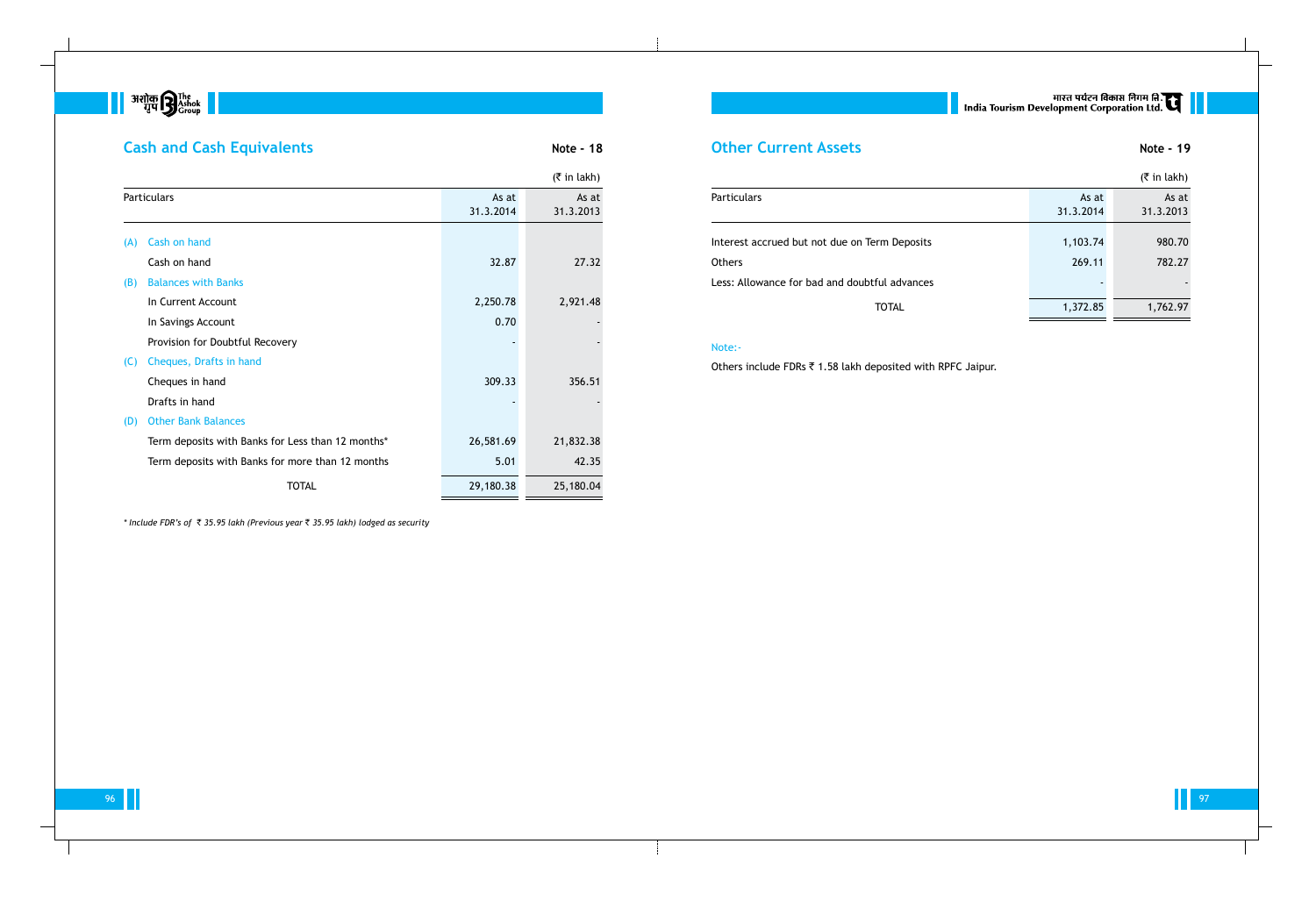

## **Revenue from Operations Note - 20**

|                                                       |            | $($ ₹ in lakh) |
|-------------------------------------------------------|------------|----------------|
| <b>Particulars</b>                                    | Year Ended | Year Ended     |
|                                                       | 31.3.2014  | 31.3.2013      |
| Sales of Products (A)                                 |            |                |
| Food                                                  | 6,331.19   | 5,640.96       |
| Beer, Wine & Spirits                                  | 2,148.12   | 1,807.69       |
| <b>Cigars and Cigarettes</b>                          | 9.94       | 135.17         |
| Soft Drinks                                           | 276.40     | 255.55         |
| Petrol, oil & Lubricant                               | 1,287.61   | 1,030.15       |
| <b>Tourist Literature and Other Publications</b>      | 31.40      | 68.09          |
| Miscellaneous Sales                                   | 9.72       | 71.05          |
| Total (A)                                             | 10,094.38  | 9,008.66       |
| Sales of Services (B)                                 |            |                |
| Room Rent                                             | 10,761.91  | 11,354.55      |
| <b>Licence Fees</b>                                   | 5,272.62   | 4,669.59       |
| Banquet Hall/Lawn Rental                              | 904.21     | 927.79         |
| Traffic Earnings & Package Tours                      | 1,202.51   | 1,465.26       |
| <b>Travel Services</b>                                | 11,067.05  | 9,150.09       |
| Management/Consultancy/Event Management/Training Fees | 2,154.48   | 2,578.44       |
| Revenue From Execution of Project                     | 1,219.75   | 626.95         |
| Son-et-Lumiere & Cultural Shows                       | 81.52      | 87.29          |
| <b>Commission Received</b>                            | 30.19      | 37.75          |
| <b>Electricity Charges</b>                            | 458.12     | 394.53         |
| <b>Telephone Services</b>                             | 5.95       | 15.59          |
| Advertisement Income                                  | 94.38      | 154.84         |
| Service Charges                                       | 359.57     | 370.65         |
| Total (B)                                             | 33,612.26  | 31,833.32      |
| Other Operating Revenues (C)                          |            |                |
| Miscellaneous Income                                  | 119.76     | 160.90         |
| Total $(C)$                                           | 119.76     | 160.90         |
| TOTAL $(A)+(B)+(C)$                                   | 43,826.40  | 41,002.88      |

## **Other Income Note - 21**

## Note:-

Out of the balance amount of  $\bar{\tau}$  5.07 lakh (Previous year  $\bar{\tau}$  9.91 lakh) of Deferred Government Grants from the Ministry of Tourism for the renovation/upgradation of properties, a sum of  $\bar{\tau}$  0.34 lakh incurred during the year (Previous year 0.34 lakh) has been charged to the respective head of expenditure. The amount equivalent to the grant related cost incurred during the year has accordingly been recognised as income. The balance of ₹ 4.73 lakh (previous year ₹ 5.07 lakh) at the close of the year has been presented in the accounts as Deferred Government grant below Reserve and Surplus.

Pending execution of fresh Licence Agreements, income from Licence fees (from continuing licensees) has been accounted for on provisional basis and/or based on the earlier licence agreements.

# ् ।<br>| India Tourism Development Corporation Ltd. C

|                                                    |            | $(5 \in \mathsf{in} \, \mathsf{l}_\mathsf{R}$ |
|----------------------------------------------------|------------|-----------------------------------------------|
| Particulars                                        | Year Ended | Year Ended                                    |
|                                                    | 31.3.2014  | 31.3.2013                                     |
| Other Income                                       |            |                                               |
| Interest (Gross) From-Banks/Financial Institutions | 2,376.82   | 2,359.94                                      |
| Loan to Employees                                  | 0.63       | 0.67                                          |
| On Income Tax Refund                               |            | 10.78                                         |
| <b>Others</b>                                      | 139.82     | 24.61                                         |
| Profit on Sale of Assets                           | 4.36       | 1.84                                          |
| Gain on Foreign Exchange Variation                 | 13.69      | 33.23                                         |
| Grant from the Ministry of Tourism                 | 0.34       | 0.34                                          |
| <b>Others</b>                                      | 596.25     | 629.31                                        |
| Total                                              | 3,131.91   | 3,060.72                                      |

### Note:-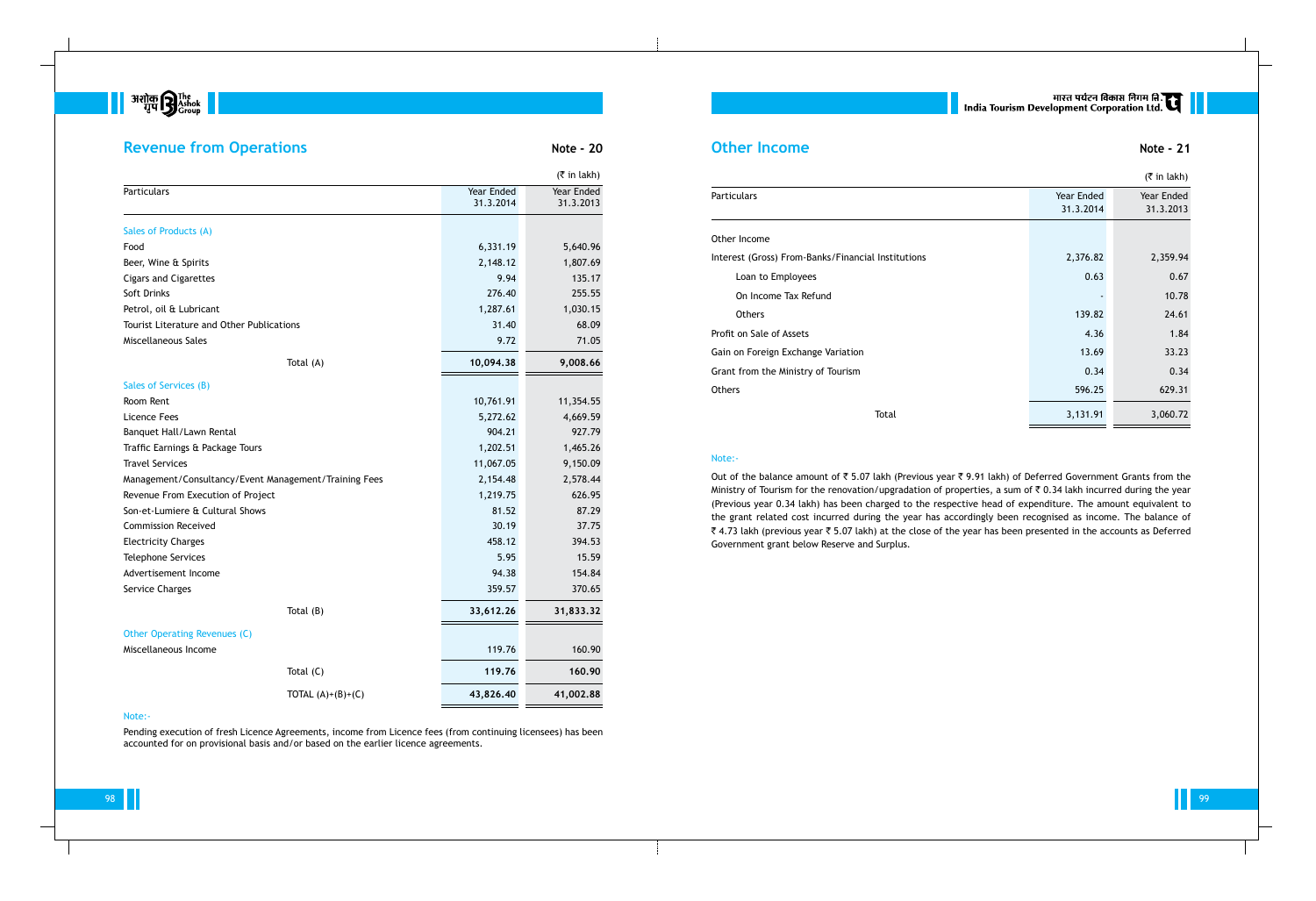**|| अशोक सिंहा**<br>| अशोक सिर्काट ||<br>| अशोक सिंहारण

|              |                                                                                           | <b>Cost of Material Consumed and Services Rendered</b> |                         | <b>Note - 22</b>        |
|--------------|-------------------------------------------------------------------------------------------|--------------------------------------------------------|-------------------------|-------------------------|
|              |                                                                                           |                                                        |                         | $($ ₹ in lakh)          |
|              | <b>Particulars</b>                                                                        |                                                        | Year Ended<br>31.3.2014 | Year Ended<br>31.3.2013 |
| (A)          | Cost of Consumption of Raw Materials,<br><b>Other Materials Sold and Service Rendered</b> |                                                        |                         |                         |
| $\mathbf{i}$ | Provisions, Beverages & Smokes                                                            |                                                        |                         |                         |
|              | <b>Opening Stock</b>                                                                      |                                                        | 95.96                   | 70.11                   |
|              | Add: - Purchases & Adjustments                                                            |                                                        | 2,083.44                | 2,033.36                |
|              | Less: - Transfer & Adjustments                                                            |                                                        | 269.48                  | 328.95                  |
|              | <b>Closing Stock</b>                                                                      |                                                        | 82.78                   | 95.96                   |
|              |                                                                                           | TOTAL (i)                                              | 1,827.14                | 1,678.56                |
| ii)          | Wine & Liquors                                                                            |                                                        |                         |                         |
|              | <b>Opening Stock</b>                                                                      |                                                        | 148.91                  | 219.02                  |
|              | Add: - Purchases & Adjustments                                                            |                                                        | 630.55                  | 181.21                  |
|              | Less: - Transfer & Adjustments                                                            |                                                        | 113.66                  | 34.21                   |
|              | <b>Closing Stock</b>                                                                      |                                                        | 337.99                  | 148.91                  |
|              |                                                                                           | <b>TOTAL</b> (ii)                                      | 327.81                  | 217.11                  |
| iii)         | <b>Other Materials</b>                                                                    |                                                        |                         |                         |
|              | <b>Opening Stock</b>                                                                      |                                                        |                         |                         |
|              | Add: Purchases & Adjustments                                                              |                                                        | 24.55                   | 50.64                   |
|              | Less: - Transfer & Adjustments                                                            |                                                        |                         |                         |
|              | <b>Closing Stock</b>                                                                      |                                                        |                         |                         |
|              |                                                                                           | <b>TOTAL</b> (iii)                                     | 24.55                   | 50.64                   |
|              |                                                                                           | TOTAL (i+ii+iii) (A)                                   | 2,179.50                | 1,946.32                |
| (B)          | <b>Cost of Service Rendered/Purchased:-</b>                                               |                                                        |                         |                         |
|              | - Execution of Project                                                                    |                                                        | 1,139.30                | 524.82                  |
|              | - Other Services                                                                          |                                                        | 1,278.57                | 1,724.07                |
|              |                                                                                           | TOTAL (B)                                              | 2,417.87                | 2,248.89                |
|              |                                                                                           | TOTAL (A+B)                                            | 4,597.37                | 4,195.20                |
|              | Less: Charged to the                                                                      |                                                        |                         |                         |
|              | Ministry of External Affairs                                                              |                                                        | (15.23)                 | (13.57)                 |

# **Purchases of Traded Goods Note - 23** (₹ in lakh) **Particulars** Year Ended Year Ended Year Ended Year Ended Year Ended 31.3.2014 31.3.2013 i) Provisions, Beverages & Smokes 8.66 35.84  $\,$  8.66  $\,$   $\,$  35.84  $\,$ ii) Wine & Liquors **683.62** 498.26 iii) Other Material 1,031.06 **1,853.73** 1,565.16

| $\mathbf{i}$ | Provisions, Beverages & Smok |  |  |  |
|--------------|------------------------------|--|--|--|
|--------------|------------------------------|--|--|--|

- 
- 

## **Change in Inventory of Traded Goods 6000 Mote - 24**

| Particulars |                                |
|-------------|--------------------------------|
|             | (A) OPENING STOCK              |
|             | i) Provisions, Beverages & Smo |
|             | ii) Wine & Liquors             |
|             | iii) Other Material            |
|             | (B) CLOSING STOCK              |
| i)          | Provisions, Beverages & Smo    |
|             | ii) Wine & Liquors             |
|             | iii) Other Material            |
|             |                                |
|             | (C) CHANGE IN INVENTORY        |

GRAND TOTAL **4,582.14 4,181.63**

# || भारत पर्यटन विकास निगम ति.<br>| India Tourism Development Corporation Ltd.

#### Note:-

Cost of consumption of Raw material, other materials sold and services rendered includes cost of food consumed by operational staff at catering establishments (amount not ascertained).

|     |                                                |                         | $($ ₹ in lakh)          |
|-----|------------------------------------------------|-------------------------|-------------------------|
|     | Particulars                                    | Year Ended<br>31.3.2014 | Year Ended<br>31.3.2013 |
| (A) | <b>OPENING STOCK</b>                           |                         |                         |
|     | Provisions, Beverages & Smokes<br>$\mathbf{i}$ | 2.33                    | 36.94                   |
|     | Wine & Liquors<br>$\mathbf{ii}$                | 260.20                  | 240.40                  |
|     | <b>Other Material</b><br>iii)                  | 31.74                   | 71.15                   |
|     | <b>TOTAL</b>                                   | 294.27                  | 348.49                  |
| (B) | <b>CLOSING STOCK</b>                           |                         |                         |
|     | Provisions, Beverages & Smokes<br>$\mathbf{i}$ |                         | 2.33                    |
|     | Wine & Liquors<br>$\mathbf{ii}$                | 375.12                  | 260.20                  |
|     | iii) Other Material                            | 37.84                   | 31.74                   |
|     | <b>TOTAL</b>                                   | 412.96                  | 294.27                  |
|     | (C) CHANGE IN INVENTORY                        | (118.69)                | 54.22                   |
|     |                                                | (118.69)                | 54.22                   |
|     |                                                |                         |                         |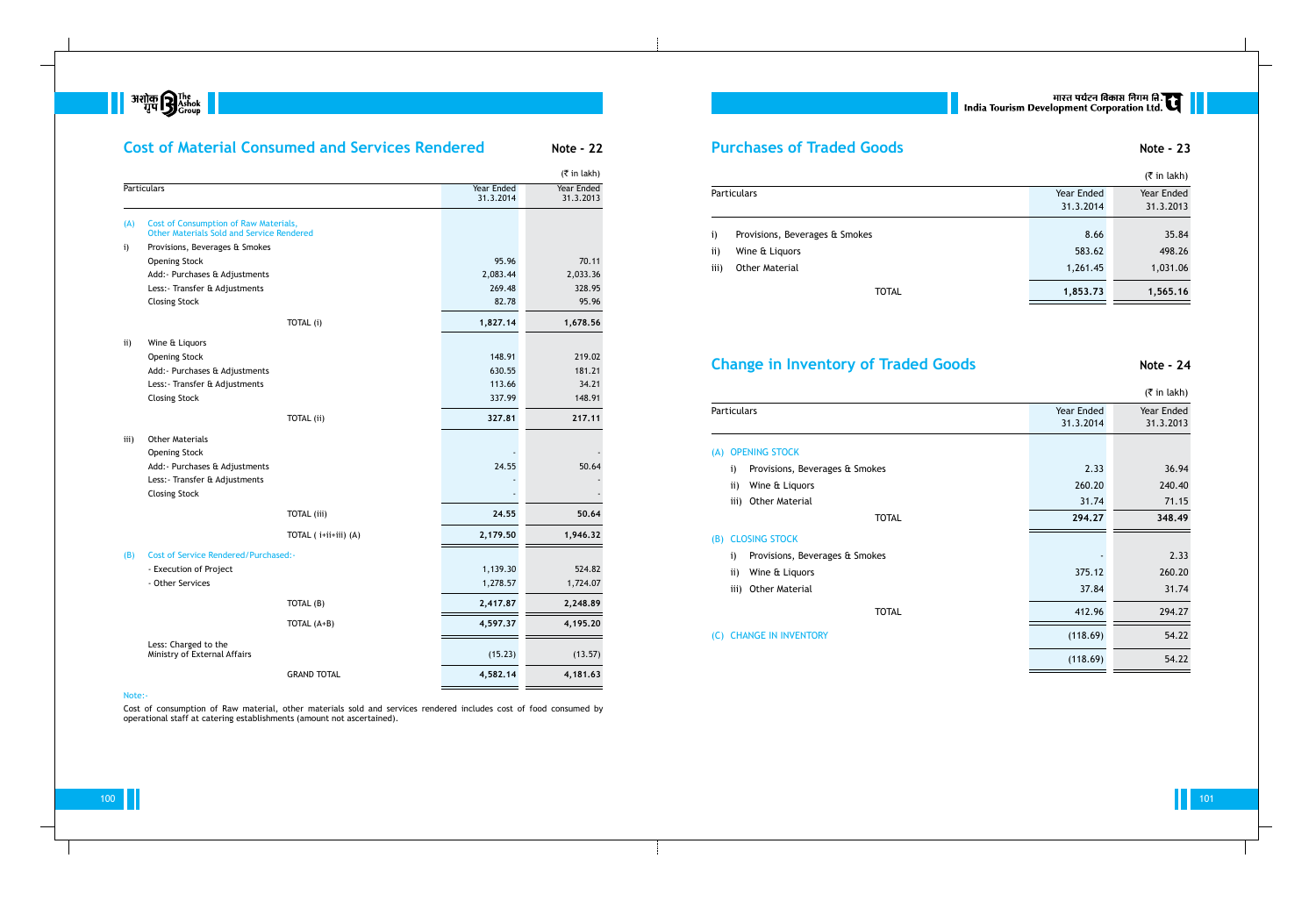

| <b>Employees' Remuneration &amp; Benefits</b>                            |                         | <b>Note - 25</b>        |
|--------------------------------------------------------------------------|-------------------------|-------------------------|
|                                                                          |                         | $($ ₹ in lakh)          |
| <b>Particulars</b>                                                       | Year Ended<br>31.3.2014 | Year Ended<br>31.3.2013 |
| Salaries, Wages & Bonus                                                  | 11,764.70               | 11,703.90               |
| Employer's Contribution to Provident & Other Funds                       | 990.60                  | 942.20                  |
| Staff Welfare Expenses (including contribution to<br>Staff Welfare Fund) | 849.59                  | 818.45                  |
| Uniform                                                                  | 52.27                   | 50.39                   |
| Provision/Contribution to Employees' Gratuity Scheme (net)               | 769.84                  | 1,106.77                |
|                                                                          | 14,427.00               | 14,621.71               |
| Less:-                                                                   |                         |                         |
| Charged to the Projects of the Ministry of Tourism                       | 56.01                   | 61.91                   |
| Charged to the Ministry of External Affairs                              | 185.51                  | 168.42                  |
| Total                                                                    | 14,185.48               | 14,391.38               |
| Notes:-                                                                  |                         |                         |

- a) Provident Fund 12% of Basic (including dearness pay) plus Dearness Allowance, contributed to Recognised Provident Fund
- b) Leave Encashment -Payable on separation to eligible employees who have accumulated earned leave
- c) Gratuity- Payable on separation @ 15 days pay for each completed year of service to eligible employees who render continuous service for 5 years or more. Maximum limit is  $\bar{\tau}$  10.00 lakh.

In terms of Accounting Standard 15 (Revised) on Employees Benefits, the following disclosure sets out the status as required:-

1. The disclosure relating to AS-15 (Revised) - Employees Benefits:-

#### Expenses recognised in the Statemer Loss for the year ended 31.03.2014

### Gratuity Fund Investment Details (Fund manager wise, to the extent  $f$

# ्यारत पर्यटन विकास निगम ति.<br>|-<br>| India Tourism Development Corporation Ltd.

|                                                                   |            |                     | $(5 \in \mathsf{In} \, \mathsf{l}_k)$ |
|-------------------------------------------------------------------|------------|---------------------|---------------------------------------|
| <b>Particulars</b>                                                | Gratuity   | Leave<br>Encashment | Half Pay<br>Leave                     |
| <b>Fair Value of Defined Obligation</b>                           |            |                     |                                       |
| Present Value of projected benefit<br>obligation as at 1.04.2013  | 7,741.50   | 3,795.29            | 47.70                                 |
| Current service cost                                              | 301.90     | 189.71              | 5.51                                  |
| Interest cost                                                     | 696.74     | 341.58              | 4.29                                  |
| Acturial gain $(-)$ / losses $(+)$                                | 241.65     | (296.33)            | (15.85)                               |
| Past service cost                                                 |            |                     |                                       |
| Benefits paid                                                     | (1,039.94) |                     |                                       |
| Present value of projected benefit obligation<br>as on 31.03.2014 | 7,941.85   | 4,030.25            | 41.65                                 |

#### Reconciliation of Fair Value of Assets and Obligations

|                                                                                        |            |                     | $($ ₹ in lakh)    |
|----------------------------------------------------------------------------------------|------------|---------------------|-------------------|
| <b>Particulars</b>                                                                     | Gratuity   | Leave<br>Encashment | Half Pay<br>Leave |
| <b>Reconciliation of Fair Value of</b><br><b>Assets and Obligations</b>                |            |                     |                   |
| Fair value of plan assets as on 1.04.2013                                              | 6,534.39   |                     |                   |
| Acquisition adjustment                                                                 |            |                     |                   |
| Expected return on plan assets                                                         | 615.51     |                     |                   |
| Actual Company's contribution                                                          | 1,190.98   |                     |                   |
| Acturial gain (-) / losses (+)                                                         | (145.06)   |                     |                   |
| Benefits paid/adjustments                                                              | (1,051.92) |                     |                   |
| Fair value of plan assets as on 31.03.2014                                             | 7,143.90   |                     |                   |
| Present value of defined obligation                                                    | 7,941.85   | 4,030.25            | 41.65             |
| Net liability recognised in the<br>Balance Sheet (Note-7)                              | 797.95     | 4,030.25            | 41.65             |
| Expenses recognised in the Statement of Profit &<br>Loss for the year ended 31.03.2014 |            |                     |                   |
| Current service cost                                                                   | 301.90     | 189.71              | 5.51              |
| Interest cost                                                                          | 696.74     | 341.58              | 4.29              |
| Acturial gain (-) / losses (+)                                                         | 386.71     | (296.33)            | (15.85)           |
| Past service cost                                                                      |            |                     |                   |
| Expected return on plan assets                                                         | (615.51)   |                     |                   |
| Employees' Remuneration & Benefit charged to<br>Profit & Loss A/c                      |            |                     |                   |
| a) Gratuity                                                                            | 769.84     |                     |                   |
| b) Others                                                                              |            | 234.96              | (6.05)            |
| <b>Gratuity Fund Investment Details</b><br>(Fund manager wise, to the extent funded)   |            |                     |                   |
| Life Insurance Corporation of India                                                    | 1,525.63   |                     |                   |
| Life Insurance Corporation of India                                                    | 2,092.32   |                     |                   |
| Metlife Traditional Fund                                                               | 532.84     |                     |                   |
| Metlife Unit Linked                                                                    | 264.60     |                     |                   |
| AVIVA Life Insurance Company India Ltd.                                                | 559.48     |                     |                   |
| <b>HDFC Standard Life Insurance</b>                                                    | 284.79     |                     |                   |
| Birla Sun-life Insurance Fund                                                          | 603.17     |                     |                   |
| Future Generali India Fund                                                             | 1,281.07   |                     |                   |
| Total                                                                                  | 7,143.90   |                     |                   |

a) Gratuity

b) Others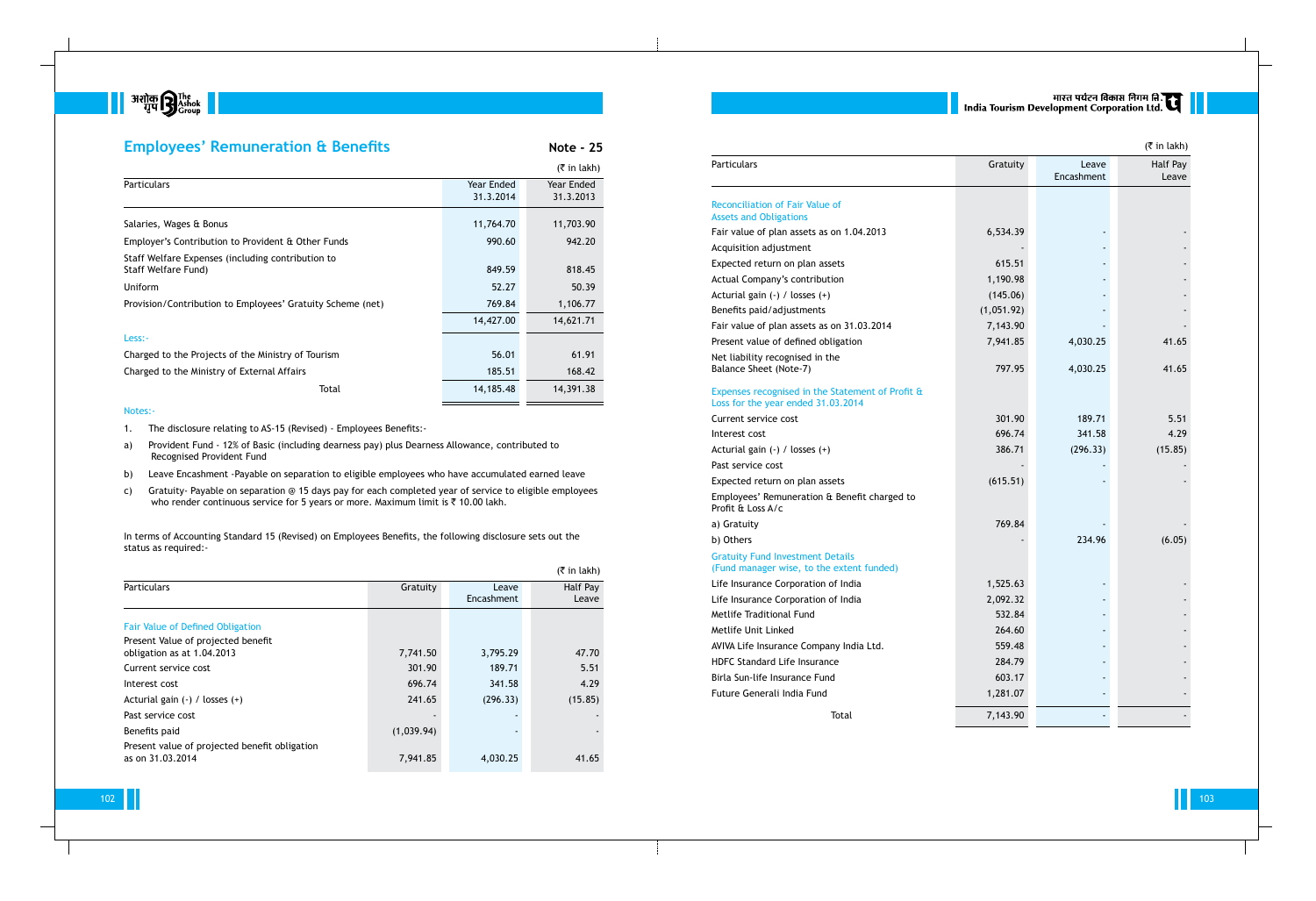|                             |            | $(\bar{\bar{\tau}}$ in lakh) |
|-----------------------------|------------|------------------------------|
| <b>Particulars</b>          | Year Ended | Year Ended                   |
|                             | 31.3.2014  | 31.3.2013                    |
|                             |            |                              |
| Interest paid on Advances   |            |                              |
| <b>Other Borrowing Cost</b> |            |                              |
| TOTAL                       |            |                              |

## **Operating and Other Expenses Note - 27**

- (a) Audit fees
- (b) Tax audit fees
- (c) Certification
- (d) Taxation Matters

- (e) Company Law Matters
- (f) Out of Pocket Expenses

#### Travelling and Conveyance

- (a) Directors
- (b) Officers  $\&$  Staff
- (c) Staff Car Expenses

#### RENT, RATES, TAXES AND INSURANCE

- 
- (b) Rates  $\&$  Taxes
- (c) Insurance

### REPAIRS & MAINTENANCE

- (a) Plant and Machinery
- (b) Buildings
- (c) Vehicles
- 

#### Auditors' Remuneration (Including Branch Auditors)



|                               |                            |                            | $($ ₹ in lakh)        |
|-------------------------------|----------------------------|----------------------------|-----------------------|
| <b>Particulars</b>            | Gratuity                   | Leave<br>Encashment        | Half Pay<br>Leave     |
| Acturial assumption           |                            |                            |                       |
| Discount rate                 | 9.00% per<br>annum         | 9.00% per<br>annum         | 8.00% per<br>annum    |
| Mortality rate                | IALM (2006-08)<br>Ultimate | IALM (2006-08)<br>Ultimate | LIC 94-96<br>Ultimate |
| Withdrawal rate (18-30 years) | $0.00\%$ p.a.              | $0.00\%$ p.a.              | $0.00\%$ p.a.         |
| Withdrawal rate (31-44 years) | $1.00\%$ p.a.              | 1.00% p.a.                 | $1.00\%$ p.a.         |
| Withdrawal rate (44-58 years) | $3.00\%$ p.a.              | $3.00\%$ p.a.              | $3.00\%$ p.a.         |
| Expected rate of return       | $9.00\%$ p.a.              | $9.00\%$ p.a.              | 8.00% p.a.            |
| Future salary increase        | $5.00\%$ p.a.              | 5.00% p.a.                 | 5.00% p.a.            |
| Retirement age                | 58 years                   | 58 years                   | 58 years              |

## **Finance Cost Note - 26**

|                  |                                                           |          |                         | $($ ₹ in lakh)          |
|------------------|-----------------------------------------------------------|----------|-------------------------|-------------------------|
| Particulars      |                                                           |          | Year Ended<br>31.3.2014 | Year Ended<br>31.3.2013 |
|                  | TRAVELLING AND CONVEYANCE                                 |          |                         |                         |
| (a)              | <b>Directors</b>                                          | 28.28    |                         | 18.07                   |
| (b)              | Officers & Staff                                          | 145.65   |                         | 138.33                  |
|                  | <b>Staff Car Expenses</b>                                 | 82.67    |                         | 84.92                   |
| (c)              |                                                           |          | 256.60                  |                         |
|                  | RENT, RATES, TAXES AND INSURANCE                          |          |                         |                         |
| (a)              | Rent                                                      | 699.14   |                         | 970.23                  |
| (b)              | Rates & Taxes                                             | 302.84   |                         | 1,218.65                |
| (c)              | Insurance                                                 | 104.08   |                         | 97.59                   |
|                  |                                                           |          | 1,106.06                |                         |
|                  | REPAIRS & MAINTENANCE                                     |          |                         |                         |
| (a)              | Plant and Machinery                                       | 611.51   |                         | 360.35                  |
| (b)              | <b>Buildings</b>                                          | 427.13   |                         | 503.49                  |
| (c)              | Vehicles                                                  | 5.82     |                         | 9.43                    |
| (d)              | Others                                                    | 1,333.09 |                         | 1,144.31                |
|                  |                                                           |          | 2,377.55                |                         |
|                  | <b>Auditors' Remuneration (Including Branch Auditors)</b> |          |                         |                         |
| (a)              | Audit fees                                                | 19.47    |                         | 26.06                   |
| (b)              | Tax audit fees                                            | 5.84     |                         | 7.76                    |
| (c)              | Certification                                             | 0.51     |                         | 0.51                    |
| (d)              | <b>Taxation Matters</b>                                   |          |                         |                         |
| (e)              | <b>Company Law Matters</b>                                |          |                         |                         |
| (f)              | Out of Pocket Expenses                                    | 0.45     |                         | 0.27                    |
|                  | Directors' Sitting Fees                                   |          | 26.27<br>0.05           |                         |
|                  | Legal and Professional Charges                            |          | 147.08                  | 178.21                  |
|                  | Printing, Stationery and Periodicals                      |          | 131.88                  | 98.81                   |
|                  | <b>Communication Expenses</b>                             |          | 109.95                  | 98.24                   |
|                  | Power & Fuel                                              |          | 2,897.18                | 2,906.82                |
|                  | Advertisement, Publicity & Sales Promotion                |          | 406.21                  | 606.33                  |
|                  | Entertainment                                             |          | 13.62                   | 20.39                   |
|                  | Band and Music                                            |          | 59.94                   | 43.71                   |
|                  | <b>Expenses on Cultural Shows</b>                         |          | 8.28                    |                         |
|                  | Commission to Travel Agents & Credit Card Companies       |          | 75.17                   | 62.80                   |
|                  | Licencees' Share of Profit                                |          | 3.09                    | 205.03                  |
|                  | Miscellaneous Expenses                                    |          | 71.05                   | 67.80                   |
|                  | Upkeep, Service Cost and Other Operating Expenses         |          | 14,931.53               | 12,708.89               |
|                  | Loss on Sale of Fixed Assets/Write off of Assets          |          | 0.36                    | 0.25                    |
|                  | <b>Loss on Collaboration Ventures</b>                     |          |                         | 0.21                    |
|                  | Depletion/Consumption & Breakage in Crockery,             |          |                         |                         |
|                  | Cutlery & Utensils etc.<br>Reimbursement of Sale Proceeds |          | 34.91                   | 41.07                   |
|                  | Interest paid on Advances                                 |          | 659.62                  |                         |
| <b>Bad Debts</b> |                                                           |          | 2.11                    |                         |
|                  | Loss on Foreign Exchange Variations                       |          | 1.47                    | 16.07<br>4.75           |
|                  | Advances Written Off                                      |          | 0.10                    |                         |
|                  | Provision for Doubtful Debts & Advances                   |          | 449.81                  | 3.49                    |
|                  |                                                           |          |                         | 570.85                  |

# || भारत पर्यटन विकास निगम ति.<br>| India Tourism Development Corporation Ltd.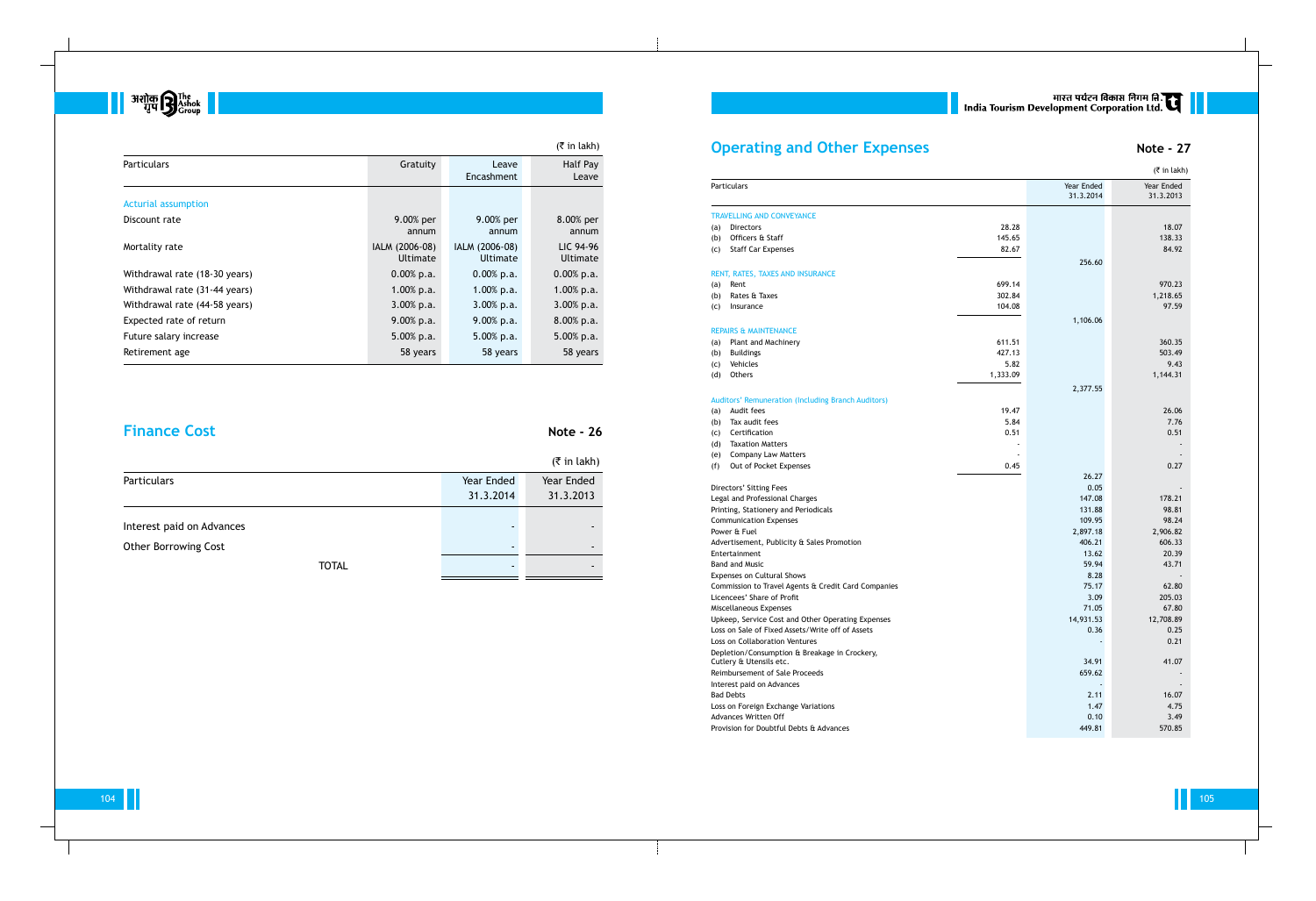

| Provision for Impairments<br>Provision for Diminution of Fixed Assets | 3.89      | 3.25      |
|-----------------------------------------------------------------------|-----------|-----------|
| Provision for Inventory Write Down/Write Off of Inventories           | 9.05      | 1.23      |
| Corporate Social Responsibility                                       | 8.99      |           |
| Litigation Loss*                                                      | 930.26    | 573.78    |
|                                                                       | 24,722.08 | 22,791.95 |
|                                                                       |           |           |
| Less:-                                                                |           |           |
| Charged to the Projects of Ministry of Tourism                        | 14.70     | 12.67     |
| Charged to the Ministry of External Affairs                           | 113.91    | 96.83     |
| Departmental Expenses Charged to ITDC Unit                            |           |           |
|                                                                       | 128.61    | 109.50    |
|                                                                       | 24,593.47 | 22,682.45 |
|                                                                       |           |           |

\* Includes ` 880.09 lakh being compensation awarded by double bench of Hon'ble Delhi Court vide order dated 30.05.2014 including interest and cost of ` 696.75 lakh to Ms. S.L. Beer, an Australian lady relating to a matter pertaining to erstwhile Akbar Hotel.

#### Notes:

1. Expenses on Generation of Power:-

3. ₹ 147.06 lakh (Previous Year ₹ 349.62 lakh) spent on renovation during the year at various hotels has been segregated as relating to capital ₹ 75.35 lakh (Previous Year ₹ 80.78 lakh) and revenue expenditure ₹ 71.71 Lakh (Previous Year ₹ 268.84 lakh) based on certificate issued by the Project engineer and which have been relied upon by the auditors.

## **Exceptional Items Note - 28**

|                    |       |                     | (₹ In lakh)    |
|--------------------|-------|---------------------|----------------|
| Particulars        |       | <b>Current Year</b> | Previous Year  |
| Salaries and Wages |       | 5.46                | 5.37           |
| Fuel               |       | 25.30               | 52.38          |
| Depreciation       |       | 16.06               | 15.86          |
| Repairs            |       | 68.93               | 32.60          |
| Others             |       |                     | $\blacksquare$ |
|                    | Total | 115.75              | 106.21         |

(Above excludes expenditure incurred by some units which is not ascertainable.)

2. No separate charge is made to Repairs and Maintenance Account in respect of salaries, wages etc. of staff deployed for repairs carried out departmentally.

|                                            |                         | $($ ₹ in lakh)          |
|--------------------------------------------|-------------------------|-------------------------|
| <b>Particulars</b>                         | Year Ended<br>31.3.2014 | Year Ended<br>31.3.2013 |
| Provisions no Longer required written back | 313.85                  | 184.62                  |
| Total                                      | 313.85                  | 184.62                  |

#### Notes:-

The Provisions/liabilities no longer required written back during the year and disclosed in Profit & Loss

Account are given as under:-

#### Particulars

- 1. Provision for Doubtful Debts
- 2. Depreciation
- 3. Cost of Material Sold and Ser
- 4. Salaries, Wages and Benefits
- 5. Rates & Taxes
- 6. Repairs and Maintenance
- 7. Balance with Banks
- 8. Upkeep & Service Cost
- 9. Other Operating and Adminis
- 10. Provision for Diminution in Ir
- 11. Provision for Inventory writte
- 12. Communication Expenses

# मारत पर्यटन विकास निगम लि.<br>India Tourism Development Corporation Ltd.

| <b>Particulars</b>                                | Current Year | Previous Year |
|---------------------------------------------------|--------------|---------------|
| Provision for Doubtful Debts and Advances<br>1.   | 218.92       | 21.66         |
| 2.<br>Depreciation                                | 18.97        | 1.04          |
| 3.<br>Cost of Material Sold and Services Rendered | 16.97        | 5.37          |
| Salaries, Wages and Benefits<br>4.                | 11.63        | 23.57         |
| 5.<br>Rates & Taxes                               |              | 62.01         |
| 6. Repairs and Maintenance                        | 6.59         | 8.07          |
| 7.<br><b>Balance with Banks</b>                   |              | 1.23          |
| 8. Upkeep & Service Cost                          | 2.88         |               |
| 9. Other Operating and Administrative Expenses    | 1.37         | 54.75         |
| 10. Provision for Diminution in Investments       | 36.52        |               |
| 11. Provision for Inventory written down          |              | 6.92          |
| 12. Communication Expenses                        |              |               |
| Total                                             | 313.85       | 184.62        |

## $($ ₹ in lakh)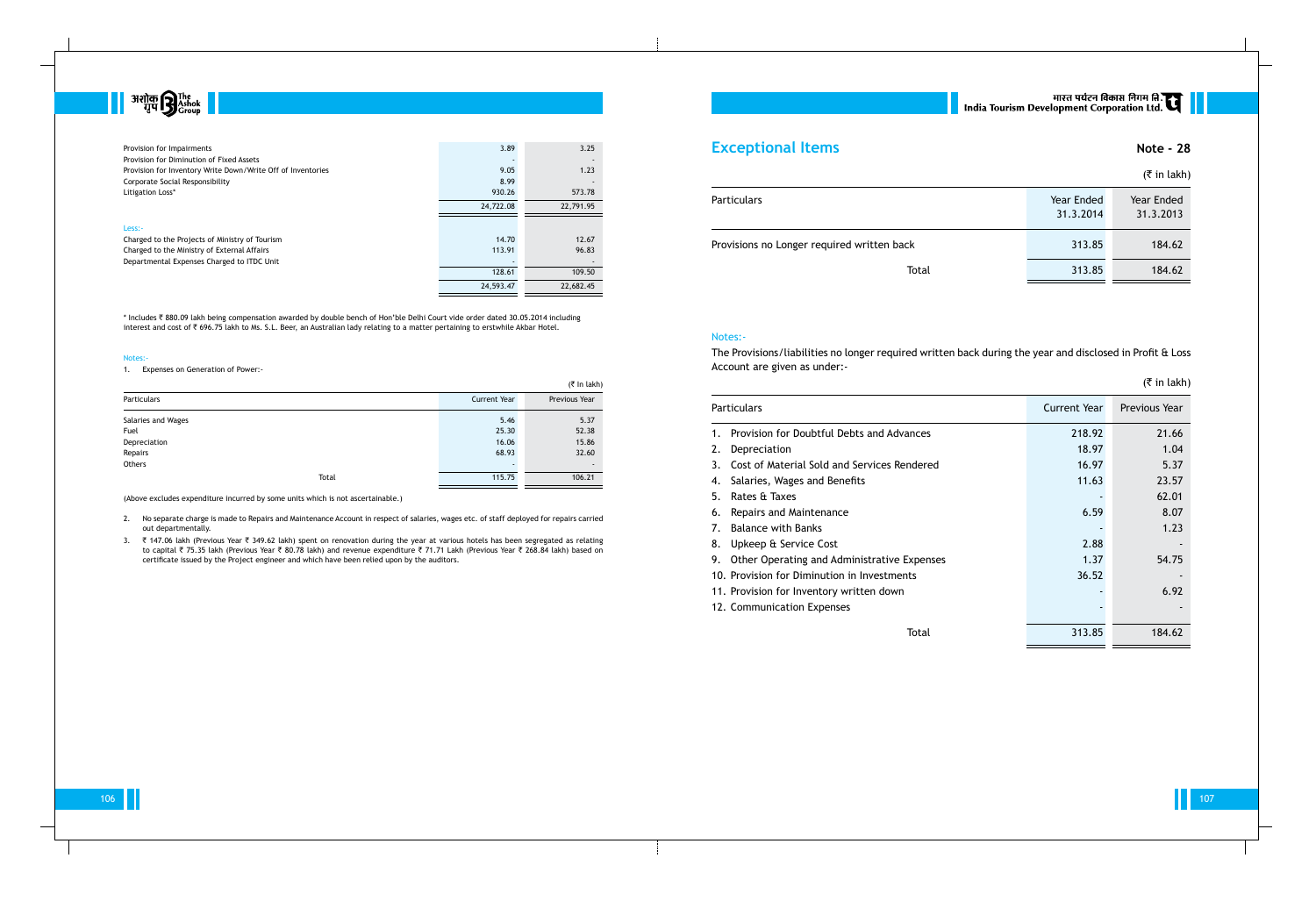

## **Prior Period Adjustments Note - 29**

|                                              |                         | $(5 \in \mathsf{in} \, \mathsf{l}_k)$ |
|----------------------------------------------|-------------------------|---------------------------------------|
| <b>Particulars</b>                           | Year Ended<br>31.3.2014 | Year Ended<br>31.3.2013               |
| Prior Period Income<br>Prior Period Expenses | (63.54)<br>323.79       | (31.99)<br>203.86                     |
| Net Prior Period Income/(Expenditure)        | (387.33)                | (235.85)                              |

#### Note:-

1. Income/expenditure and adjustment relating to earlier years charged to Profit & Loss Account are as follows:-

|    | $($ ₹ in lakh)                                   |                     |               |  |
|----|--------------------------------------------------|---------------------|---------------|--|
|    | <b>Particulars</b>                               | <b>Current Year</b> | Previous Year |  |
|    | Income:                                          |                     |               |  |
| 1. | Beer Wine and Spirit Sales                       |                     |               |  |
| 2. | Income from Services Rendered:                   |                     |               |  |
|    | Room rent/licence fee                            |                     | 1.64          |  |
|    | Consultancy                                      | (47.96)             | (49.45)       |  |
|    | Service Handling Charges                         | (10.80)             |               |  |
| 3. | Others:                                          |                     |               |  |
|    | Employees' remuneration and benefits             | 0.19                | 0.41          |  |
|    | Income from hired vehicles                       | 0.58                |               |  |
|    | Cost of sales                                    | (1.61)              | 1.42          |  |
|    | Interest                                         |                     |               |  |
|    | Miscellaneous Income                             | (10.37)             | 14.05         |  |
|    | Electricity & Water Charges                      | 6.43                | (0.06)        |  |
|    | <b>Total</b>                                     | (63.54)             | (31.99)       |  |
|    | <b>Expenditure:</b>                              |                     |               |  |
| 1. | Cost of consumption of raw material,             |                     |               |  |
|    | other materials sold and services                | (11.68)             | 5.16          |  |
| 2. | Employees remuneration and benefits              | 19.63               | 42.20         |  |
| 3. | <b>Travelling and Conveyance</b>                 | 0.05                | 2.25          |  |
| 4. | Rent, rates, taxes and insurance                 | 15.60               | 26.32         |  |
| 5. | Repairs and maintenance                          | 11.06               | 24.80         |  |
| 6. | <b>Audit Fees</b>                                |                     | 0.01          |  |
| 7. | Legal and Professional Charges                   | 4.56                | 0.21          |  |
| 8. | Printing, Stationery and Periodicals             |                     | (0.06)        |  |
| 9. | <b>Communication Expenses</b>                    | 0.32                | 0.42          |  |
|    | 10. Power and Fuel                               | 0.07                | 0.15          |  |
|    | 11. Advertisement, publicity and sales promotion | (6.10)              | 1.09          |  |

### Particulars

- 12. Sundry Expenses
- 13. Upkeep and Service Cost and Ot
- 14. Depreciation
- 15. Fees & Subscription
- 16. Consultancy
- 17. Freight
- 18. Commission charges

# **Earning Per Share Note - 30**

### Particulars

| <b>Particulars</b>                                       | Year Ended | Year Ended |
|----------------------------------------------------------|------------|------------|
|                                                          | 31.3.2014  | 31.3.2013  |
| 12. Sundry Expenses                                      | 21.59      | 0.25       |
| 13. Upkeep and Service Cost and Other Operating Expenses | 20.43      | 23.11      |
| 14. Depreciation                                         | 247.87     | 67.01      |
| 15. Fees & Subscription                                  | 0.39       |            |
| 16. Consultancy                                          |            | 10.15      |
| 17. Freight                                              |            | 0.19       |
| 18. Commission charges                                   |            | 0.60       |
| Total                                                    | 323.79     | 203.86     |
|                                                          |            |            |

| <b>Particulars</b>                                                                    | Year Ended<br>31.3.2014 | Year Ended<br>31.3.2013 |
|---------------------------------------------------------------------------------------|-------------------------|-------------------------|
| The calculation of Earning per share as<br>per Accounting Standard - 20 is as under:- |                         |                         |
| BASIC & DILUTED                                                                       |                         |                         |
| Net (Loss)/ Profit available for Equity Shareholders (₹ in lakh)                      | 942.21                  | 299.68                  |
| Weighted Average number of Equity Share of ₹10/- each                                 | 8,57,69,400             | 8,57,69,400             |
| Basic earnings per share $(\bar{\tau})$                                               | 1.10                    | 0.35                    |

# || भारत पर्यटन विकास निगम लि.<br>| India Tourism Development Corporation Ltd.

## (₹ in lakh)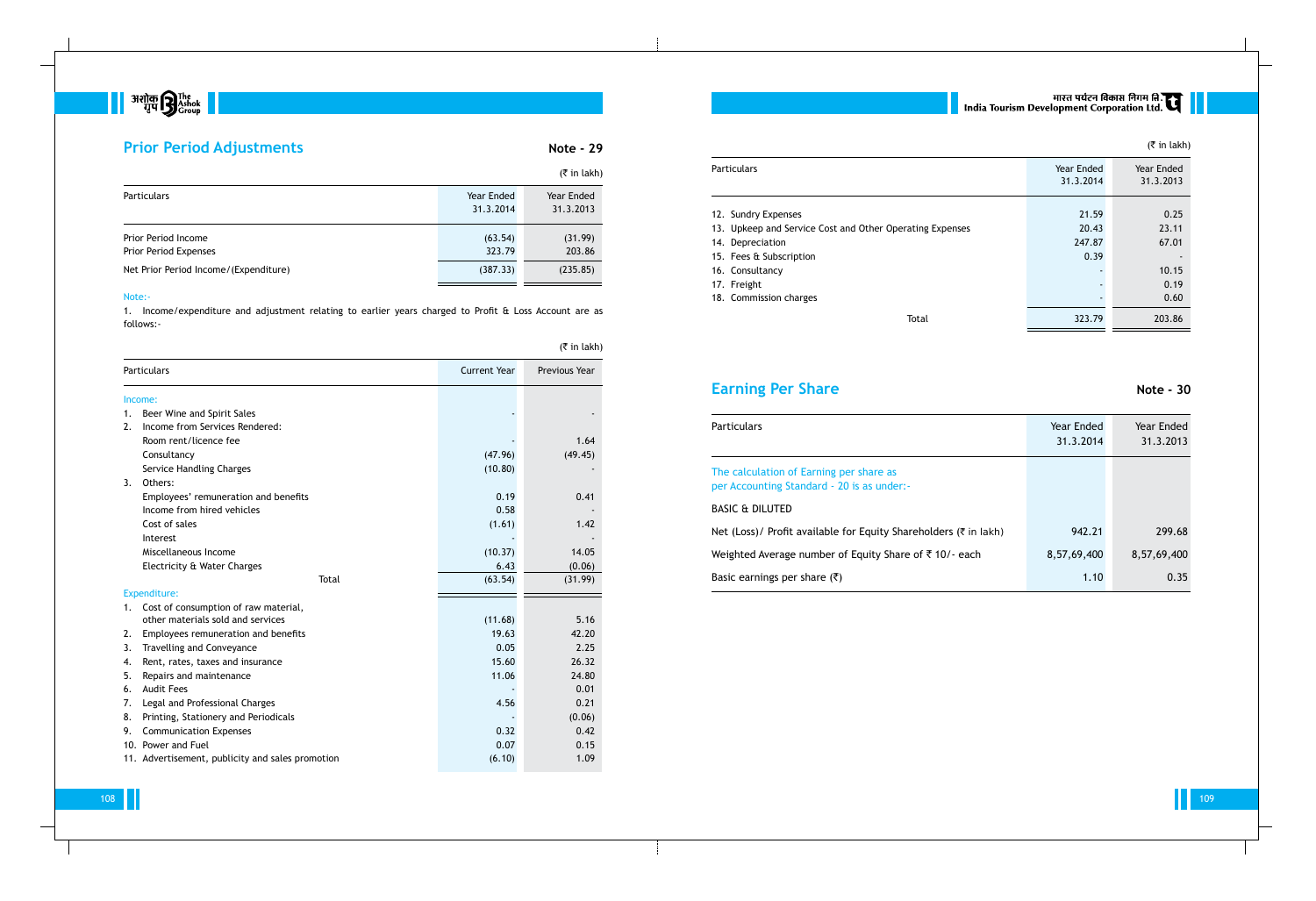|             |                                                                                                                                                                                                                                           |                              | (₹ in lakh)                  |
|-------------|-------------------------------------------------------------------------------------------------------------------------------------------------------------------------------------------------------------------------------------------|------------------------------|------------------------------|
| Particulars |                                                                                                                                                                                                                                           | Current<br>Year              | Previous<br>Year             |
| А.          | <b>Contingent Liabilities</b>                                                                                                                                                                                                             |                              |                              |
| (a)         | Claims against the Corporation<br>not acknowledged as debts                                                                                                                                                                               |                              |                              |
| (i)         | Claims against the Corporation<br>not acknowledged as debts<br>[includes demands from custom<br>authority ₹ 18,523.84 lakh<br>(Previous Year ₹ 18,525.97 lakh)<br>and are subjudice].                                                     | 77,537.03                    | 47,081.54                    |
| (iii)       | Guarantees executed in favour<br>of various authorities, banks and<br>financial institution [including<br>guarantees provided against<br>loans obtained by subsidiary<br>companies, ₹ 331.44 lakh<br>(Previous year ₹ 312.93 lakh)].      | 484.84                       | 409.46                       |
| (iii)       | Income Tax matters in appeal<br>[Includes appeals preferred by<br>Income Tax Department ₹ 17.59<br>lakh (Previous Year ₹ 17.59 lakh)]                                                                                                     | 1,200.24                     | 475.54                       |
| (iv)        | Sales Tax matters in appeal<br>[includes ₹ 2,465.62 lakh<br>(Previous Year ₹ 2,045.40 lakh) in<br>respect of closed Duty Free Shop,<br>Mumbai, appeals against which<br>are pending before Maharastra<br>Sales Tax Tribunal/ High Court]. | 2,949.80                     | 2,529.51                     |
|             | (v) (a) Liability towards service<br>tax (including interest<br>thereon) pertaining to<br>banqueting, including catering<br>activities, at hotels up to<br>31.03.2007.                                                                    |                              |                              |
|             | (b) Liability towards work contract<br>tax (including interest thereon)<br>pertaining to building repair<br>work carried at units.                                                                                                        | Amount<br>unascer-<br>tained | Amount<br>unascer-<br>tained |
| В.          | <b>Commitments</b>                                                                                                                                                                                                                        |                              |                              |
|             | <b>Estimated amount of contracts</b><br>remaining to be executed on<br>capital account (net of advances<br>and excluding escalation in rates,<br>if any) (on completion, part of<br>the work may result as revenue<br>expenditure).       | 501.98                       | 70.09                        |

Note No. (1): Contingent Liabilities at Sl. No. A(a) (i),  $A(a)(iii)$  &  $A(a)(iv)$  are dependent upon court decision/out of court settlement/disposal of appeal etc.

Note No. (2): Amount indicated as Contingent liability/Claims against the Corporation only reflect basic value. Legal and other costs being indeterminable at this stage are not considered.

Note No. (3): Contingent liabilities at A(a)(i) above includes  $\overline{\zeta}$  4,821.30 lakh in respect of matters under arbitration with suppliers in respect of works relating to supply of furniture and furnishing of flats on behalf of Delhi Development Authority (DDA). However, the MoU with DDA indicates that the payments of decreed amounts, if any, as decided by arbitrator, court of law will be made by DDA.

C. The Corporation had taken a property on rent from the Custodian of Enemy Property in 1965. Subsequently, the said property was released in favour of present owner by the Custodian. The owner had filed a suit for recovery of the possession of the said property. The Hon'ble High Court decided the matter in favour of the owner and the Corporation was directed to vacate the property. The Hon'ble high court also fixed the rent  $\mathfrak{D} \bar{\mathfrak{c}}$  30,000/- for the month of January 1980 only on lumpsum/adhoc basis along with interest and also appointed a Local Commissioner to determine the amount of rent for the period from 1.2.1980 till date of handing over the possession of the property. Aggrieved by the decision,a Special Leave Petition before the Hon'ble Supreme Court was filed which was dismissed by the court & upheld the earlier judgement of the Hon'ble High Court. Accordingly, the premises was vacated & possession handed over to the owner on 28.02.2007. The Local Commissioner has rejected the claim of approx ₹ 300 crore of Shri Anil Kumar Khanna & Ors on account of mesne profits and has calculated the mesne profit by taking the base rent of  $\bar{\tau}$  9.37 per sq ft per month with the increase of 15 % every year and interest @ 12 % p.a. as mentioned in the Report. The total amount payable as per Local Commissioner order comes to

The matter relating to determination of property tax was subjudice in the Hon'ble High Court of Delhi. During proceedings NDMC offered a basis for determination of property tax for assessing the hotel properties to which ITDC also agreed. Accordingly the Hon'ble High Court vide its orders dated 19.10.2010 disposed off the said petition by directing NDMC to reassess the property tax due from hotels and hotels to fully cooperate in the matter. Accordingly, The NDMC vide its assessment orders dated 31.03.2013 made the fresh assessment up to 31.03.2009 and gave a basis of determination of property tax which was agreed by ITDC.

` 12,15,55,555/- as on February 2007 Further interest @ 12 % p.a. is payable, as per report, till the payment. Aggrieved by this decision of the local commissioner, ITDC has filed its Objections to High Court. The Owners/Plaintiffs have also filed Objections to the Report wherein they have claimed ` 2,96,23,97,284/- w.e.f. 01.02.1980 till the date of possession of the property i.e. 28.02.2007. The matter is listed on 28.8.2014 for arguments. Pending finalization of the matter no provision has been made in the accounts and the demand of the owner have been included under Contingent Liability A(a)(i) above.

- D. M/s Airports Authority of India (AAI) and other private airport operators had levied service tax on their billings for licence fee/royalty for Duty Free Shops at various locations and Ashok Airport Restaurant w.e.f. 10.9.2004. However, the Circular dated 17.9.2004 issued by Government of India provides that the activity of renting, leasing out part of airport/civil enclave premises does not amount to rendering of services and the license fee/royalty payable in this regard is not subject to service tax. Similar views on non levying of service tax on such licence fee/royalty have also been opined by tax consultants. The issue is also under consideration by the Director General of Central Excise Intelligence. Pending clarifications, no provision has been made for the estimated liability, towards service tax for the period from 10.9.2004 to 31.3.2008 for all the ten duty free shops, which works out to ` 1,779.49 lakh (Previous year ` 1,779.49 lakh).
- E. The Employees State Insurance Corporation (ESI) authorities had raised demands (including interest where applicable) totalling ` 758.60 lakh (Previous year ` 730.06 lakh) towards ESI dues in respect of four hotel/catering units against which the Corporation holds a deposit of ₹ 334.85 lakh (Previous year ₹ 327.20 lakh) (included in Loans and Advances) with the said authorities(made up of amounts withdrawn by the authorities after freezing

# मारत पर्यटन विकास निगम ति.<br>India Tourism Development Corporation Ltd.

bank accounts - ` 310.09 lakh and amount deposited ` 24.76 lakh). Against this the Corporation holds a liability of  $\bar{\tau}$  215.43 lakh (previous year ` 193.41 lakh) towards ESI dues. No provision has been made for the balance of ` 543.17 lakh (Previous year  $\bar{\tau}$  536.65 lakh) as the matter is subjudice and pending finality in the matter, the same has been included under Contingent Liabilities at Sl. No. A(a)(i) above.

In compliance to the assessment order, a provisional liability of ` 2,050.66 lakh towards property tax due for the hotel for the years up to 2008-09 have been worked out and accounted for in the accounts in earlier years. Further, hotels have adopted the same formula for determining the property tax for the years from 2009-10 to 2013-14 whereas NDMC is raising bills as per old basis i.e the basis it was following before the court orders. Since the basis of determination of property pursuant to the court order has already been agreed by NDMC and ITDC, ITDC has not accepted the demands and submitted representations to NDMC. Besides, NDMC has not made assessment for the years 2009-10 to 2013- 14. Therefore, pending the final resolution in the matter, the difference of  $\bar{\tau}$  1,282.36 lakh between the property tax demanded by NDMC ( ` 2,041.45 lakh ) and property tax admitted by ITDC ( ` 759.09 lakh ) has been disclosed as "Contingent Liabilities" under A(a)(i) above.

**BESTAR START START START 1997**<br>*Bestal and Scroup* 

**Note - 31**

## **Contingent Liabilities and Commitments**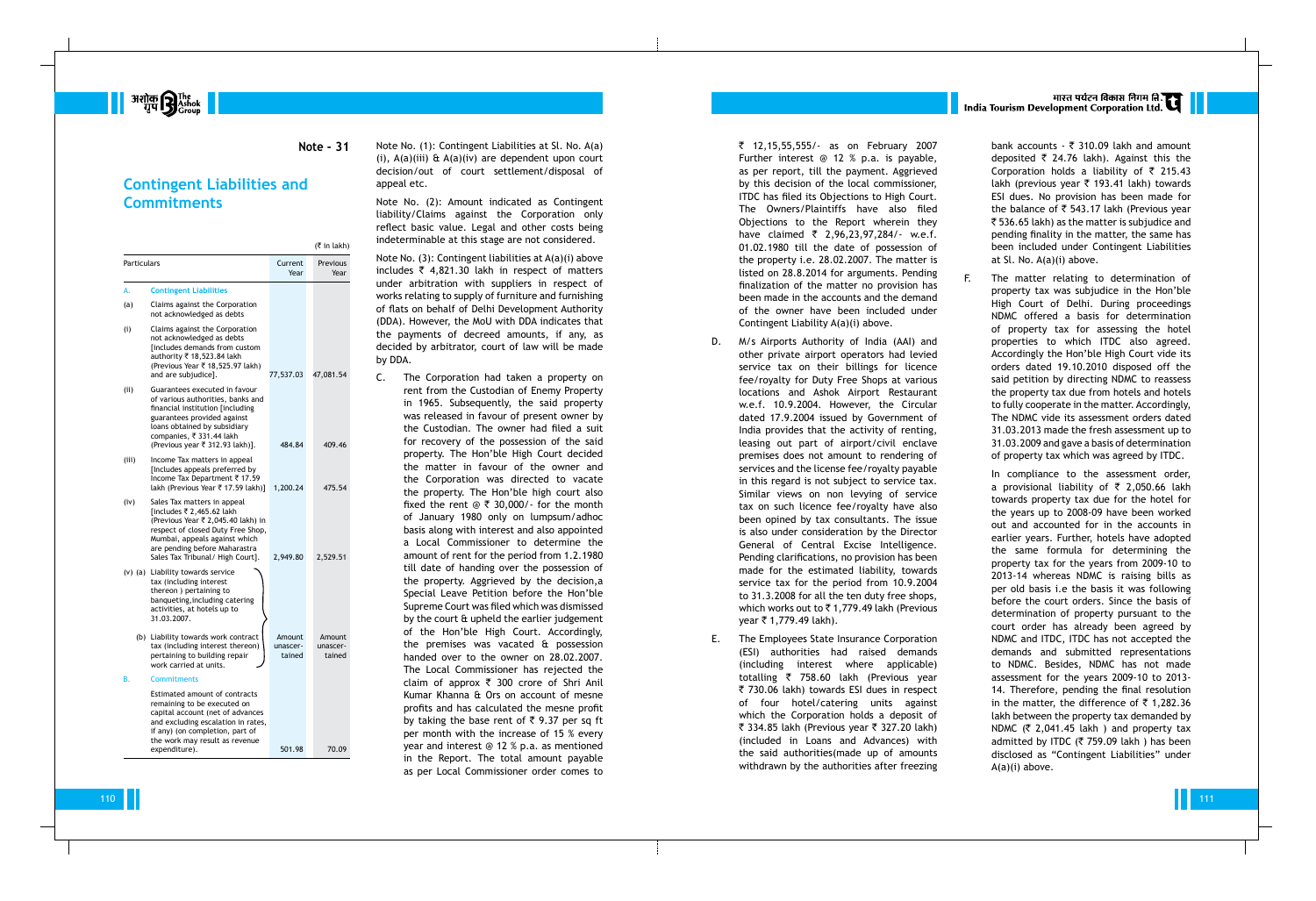

## **General Notes Note - 32**

- 1. Confirmation of balances have not been received in most of the cases of Trade receivable, Trade payable, Loans and Advances and Deposits. Besides in a few units, balances in customers accounts are under reconciliation with the General Ledger control account balances. Effect on the accounts on due confirmation, reconciliation and adjustments thereof cannot be indicated at this stage.
- 2. The net accumulated amount of losses ₹ 2,507.86 lakh (Previous year ₹ 2,434.41 lakh) of subsidiary companies so far as it concerns to the Corporation, not dealt with in the accounts is as under:-

|                                                 |                            |                                 | $($ ₹ in lakh)                                  |
|-------------------------------------------------|----------------------------|---------------------------------|-------------------------------------------------|
| Name of the<br>Subsidiary<br>Company            | For the<br>period<br>up to | Share % of<br>Profit/<br>Losses | Accumulated<br>Amount<br>of Losses/<br>(Profit) |
| Assam Ashok Hotel<br>Corporation Ltd.#          | 2013-14                    | 51                              | 313.00                                          |
| Donyi Polo Ashok Hotel<br>Corporation Ltd.#     | 2013-14                    | 51                              | (68.56)                                         |
| Madhya Pradesh Ashok<br>Hotel Corporation Ltd.# | 2013-14                    | 51                              | 46.83                                           |
| Pondicherry Ashok Hotel<br>Corporation Ltd.#    | 2013-14                    | 51                              | 51.43                                           |
| Punjab Ashok Hotel<br>Company Ltd.#             | 2013-14                    | 51                              | 7.04                                            |
| Ranchi Ashok Bihar Hotel<br>Corporation Ltd.#   | 2013-14                    | 51                              | 248.11                                          |
| Utkal Ashok Hotel<br>Corporation Ltd.#@         | 2013-14                    | 92                              | 1,910.01                                        |
| <b>Total Net Losses</b>                         |                            |                                 | 2,507.86                                        |
| Previous Year Net Losses                        |                            |                                 | 2,434.41                                        |
|                                                 |                            |                                 |                                                 |

*There is no change in the % of sharing. @ Non-operational from 2003-04. # AGM is yet to be convened.*

3. Following past practice, consumption of stocks, stores, crockery, cutlery etc.

has been worked out by adding opening balances to purchases and deducting therefrom closing balance based on physical inventories valued as per accounting policy.

- 4. The Corporation has been managing Hotel Bharatpur Ashok and Kosi Restaurant owned by the Ministry of Tourism and the profit/loss in respect of these units is accounted for by the Corporation. in the respective notes of Statement of Profit & Loss Account.
- 5. Company entered into an Agreement dt. 19th February,2002 with M/S Maruti Udyog Ltd. for renewal of Sub-Lease from 1st February, 2002 to 31st January, 2011 and another period of nine years thereafter subject to enhancement of rent in respect of the property comprising of Workshop cum Depot constructed on Plot No. C-119 Naraina Industrial Area Phase- I, New Delhi. As per terms of agreement the entire rent for a period of 9 years was paid by Maruti Udyog Ltd in advance. During the currency of the lease period, M/S Maruti Udyog Ltd. carried out additional construction in the said premises and in the process the Workshop cum Depot that had been let out was demolished and rendered extinct which was neither envisaged nor intended in the Sub-Lease Agreement. Therefore, a legal notice dt. 14th June, 2010 was given to Maruti Udyog Ltd. to vacate the premises w.e.f. 1.7.2010. The balance amount of advance rent lying with ITDC amounting to ` 25,01,849/- was accordingly returned to M/S Maruti Udyog Ltd. Applications dt. 1.7.2010 was filed by ITDC for eviction of premises and recovery of damages under Public Premises

(Eviction of Unauthorized Occupants) Act, 1971 before H'ble Estate Officer. In the meanwhile Maruti Udyog Ltd. filed a writ petition in H'ble Delhi High Court against the eviction and recovery applications of ITDC which has been dismissed by the Hon'ble High Court. Against the order of H'ble High Court Maruti Udyog Limited had filed an appeal before the Division Bench which was also simultaneously dismissed. Another Arbitration Petition had been filed by Maruti Udyog Ltd. before Hon'ble High Court for appointment of Arbitrator. Hon'ble High Court vide its order dated 29.09.2011 appointed Arbitrator with certain directions against the aforesaid order. ITDC has filed Writ Petition praying for stay of Arbitration proceedings.The matter is pending before H'ble High Court. Maruti Udyog Limited has also filed a writ petition against the order dated 29.09.2011 before the H'ble Supreme Court of India. Proceedings initiated by MUL before Hon'ble High court and Hon'ble Supreme Court have disposed off. The matter of recovery of possession and recovery of amount are now fixed for 19.08.2014. Pending legal proceedings in the matter, the premises has not yet been vacated by M/S Maruti Udyog Ltd.

6. The matter relating to determination of property tax was subjudice in the Hon'ble High Court of Delhi. During proceedings NDMC offered a basis for determination of property tax for assessing the hotel properties to which ITDC also agreed. Accordingly, the Hon'ble High Court vide its orders dated 19.10.2010 disposed off the said petition by directing NDMC to reassess the property tax due from

# भारत पर्यटन विकास निगम ति.<br>India Tourism Development Corporation Ltd.

 $\overline{\phantom{a}}$ 

hotels and hotels to fully cooperate in the matter. Accordingly, the NDMC vide its assessment orders dated 31.03.2013 made the fresh assessment up to 31.03.2009 and gave a basis of determination of property tax which was agreed by ITDC. In compliance to the assessment order, a provisional liability of  $\bar{\bar{\tau}}$  2,050.66 lakh towards property tax due for the hotel for the years up to 2008-09 have been worked out and accounted for in the accounts in earlier years. Further, hotel have adopted the same formula for determining the property tax for the years from 2009-10 to 2013-14 whereas NDMC is raising bills as per old basis i.e the basis it was following before the court orders. Since the basis of determination of property pursuant to the court order has already been agreed by NDMC and ITDC, ITDC has not accepted the demands and submitted representations to NDMC Besides, NDMC has not made assessment for the years 2009-10 to 2013- 14. Therefore, pending the final resolution in the matter, the difference of  $\bar{\tau}$  1,282.36 lakh between the property tax demanded by NDMC ( $\bar{\tau}$  2,041.45 lakh) and property tax admitted by ITDC ( ` 759.09 lakh) has been disclosed as "Contingent Liability"

7. Disclosure in accordance with Accounting Standard - 7 - Construction Contracts

|    |                                                                       | $(5 \in \mathsf{in} \, \mathsf{l}_k)$ |
|----|-----------------------------------------------------------------------|---------------------------------------|
|    | a) Aggregate amount of Revenue<br>recognised up to the reporting date | 14,299.70                             |
|    | b) Aggregate cost incurred up to<br>reporting date                    | 12,949.34                             |
|    | c) Revenue recognised during the<br>current financial year            | 1,219.75                              |
|    | d) Cost incurred during the<br>financial year                         | 1,139.30                              |
| e) | Total amount of funds received up to<br>the reporting date            | 15.662.63                             |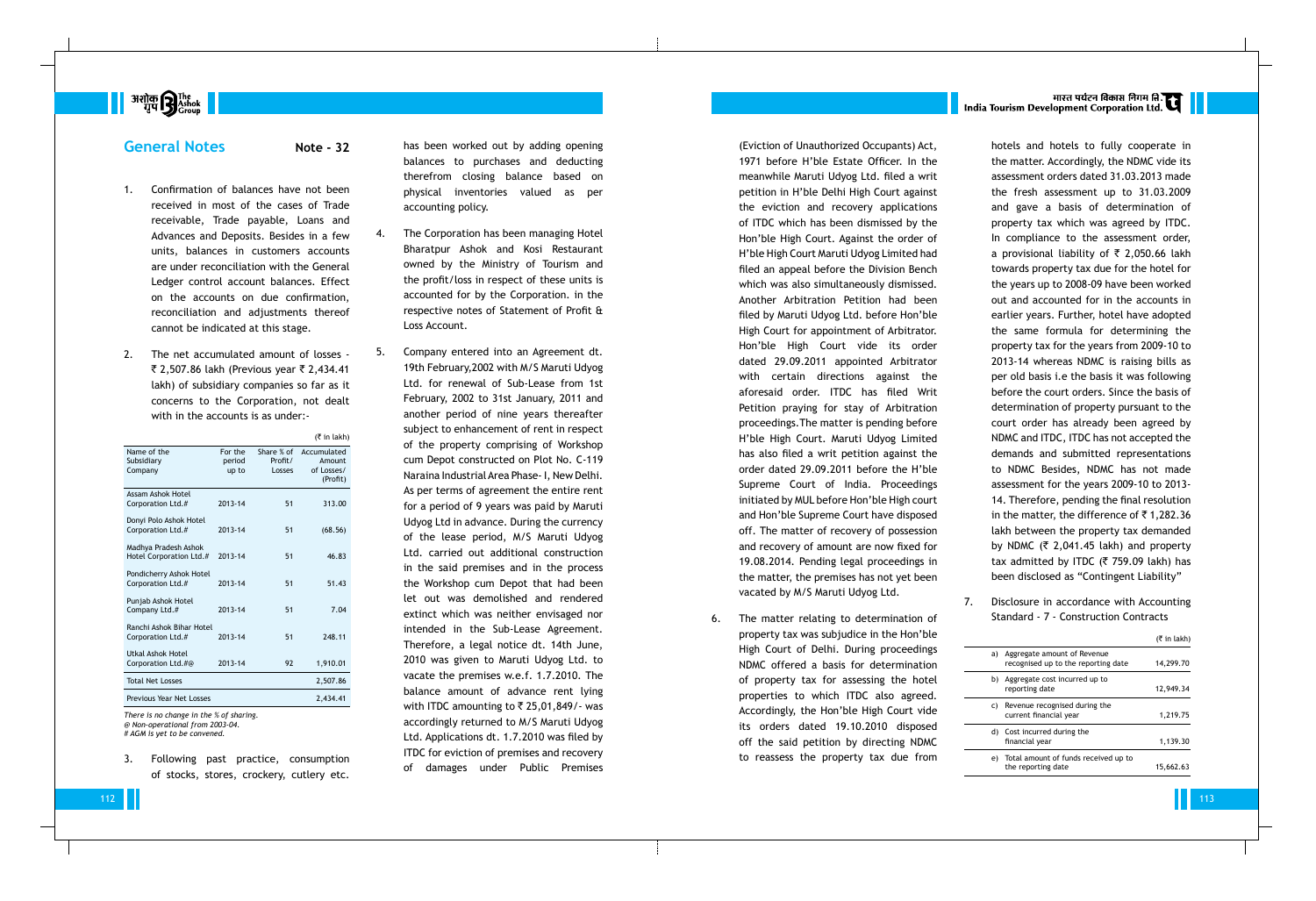

|    | Advance due to customers up to<br>reporting Date   | 4,489.73 |
|----|----------------------------------------------------|----------|
| g) | Advance due from Customers up to<br>reporting Date | 163.02   |

- 8. Disclosure pursuant to Accounting Standard-17 on Segment Reporting is given in **Annexure A** to this note.
- 9. Disclosure of transactions with related parties as per Accounting Standard-18, to the extent applicable, is as under:-

Key Management Personnels: -

- 1. Dr. Sameer Sharma Managing Director w.e.f. 12.05.2014
- 2. Shri Girish Shankar Managing Director w.e.f. 23.4.2013 to 12.05.2014
- 3. Dr. Lalit K Panwar Ex- C&MD w.e.f .21.04.2010 to 13.06.2012
- 4. Dr. Lalit K Panwar Ex- VC&MD w.e.f 13.06.2012 to 23.04.2013
- 5. Shri Ratan Kumar Okhandiar Director (C&M) w.e.f. 10.07.2012
- 6. Shri Trinath Behera Director (Finance) w.e.f. 26.4.2013

Payment made to key management personnels and their relatives.

|              |                 | (Amount in ₹)                   |
|--------------|-----------------|---------------------------------|
| Particular   | Current<br>Year | Previous<br>Year                |
| Remuneration |                 | 43, 14, 368. 00 43, 26, 577. 00 |

10. Disclosure in pursuance of Accounting Standard -19 on Leases:-

> The Corporation's leasing arrangements are generally in respect of operating lease for premises (residential, office accommodation, and godowns etc). These leasing arrangements are not non-cancellable and are also usually renewable by mutual consent on mutually agreeable terms. The aggregate lease rentals paid/payable are charged as Rent under Employees Remuneration & Benefits (Note-25) & Operating and Other Expenses (Note-27). In some of the hotel units, arrangements made with other parties to operate restaurants and other business premises are on licence basis which are also not non-cancellable and are usually renewable by mutual consent on mutually agreeable terms.

of more than one lakh and for a period exceeding 30 days is ₹ NIL (Previous Year ₹ NIL).

11. Impairment of Assets

Impairment of Fixed Assets/ Capital Workin-Progress at each balance sheet date and impairment loss, if any, ascertained as per Accounting Standard-28- 'Impairment of Assets' issued by the Institute of Chartered Accountants of India is recognised. As on 31st March, 2014, in the opinion of the Management except to the extent of loss recognised in respect of assets not in active use, Capital Workin-Progress including incomplete hotel project at Gulmarg, no such impairment loss warranting recognition/provision was noticed.

12. Disclosure in pursuance to Accounting Standard - 29 - Provisions, Contingent Liabilities and Contingent Assets:

13. Additional information pursuant to requirements of Part II of Schedule VI of the Companies Act, 1956: -

a) Value of Imports on C.I.F. basis:-

|                              |                 | $(5 \in \mathsf{in} \, \mathsf{l}_k)$ |
|------------------------------|-----------------|---------------------------------------|
| <b>Particulars</b>           | Current<br>Year | Previous<br>Year                      |
| Beer, Wine and Spirits<br>i) | 552.44          | 453.80                                |
| ii) Cigars and Cigarettes    | 7.22            | 23.24                                 |
| iii) Other items             |                 |                                       |
| Total                        | 559.66          | 477.04                                |

b) Expenditure in Foreign Currency :-

|                                              |                 | $(5 \in \mathsf{in} \, \mathsf{l}_k)$ |
|----------------------------------------------|-----------------|---------------------------------------|
| Particulars                                  | Current<br>Year | Previous<br>Year                      |
| Travelling                                   | 12.43           | 8.46                                  |
| ii) Fees & Subscription                      | 6.89            | 1.75                                  |
|                                              | 19.32           | 10.21                                 |
| Earnings in Foreign Currency (Direct)<br>(C) |                 |                                       |

(on receipt basis) :-

|                                                                                                                                         |                                |                                  |                             |                 |       | $(5$ in lakh) |
|-----------------------------------------------------------------------------------------------------------------------------------------|--------------------------------|----------------------------------|-----------------------------|-----------------|-------|---------------|
|                                                                                                                                         | Particulars                    |                                  |                             | Current<br>Year |       | Previous      |
|                                                                                                                                         |                                |                                  |                             |                 |       | Year          |
| i)                                                                                                                                      |                                |                                  | Boarding, Lodging and Other |                 |       |               |
|                                                                                                                                         | <b>Facilities</b>              |                                  |                             | 677.87          |       | 829.21        |
| ii)                                                                                                                                     |                                | Sale of Goods at Duty Free Shops |                             |                 |       | 1,115.00      |
| iii)                                                                                                                                    | Gain in Foreign Exchange (net) |                                  | 12.22                       |                 | 28.48 |               |
|                                                                                                                                         | Total                          |                                  |                             | 1,587.09        |       | 1,972.69      |
| Amount due to Small Scale<br>(d)<br>(i)<br>Industries, to the extent such<br>parties have been identified<br>from available information |                                |                                  |                             |                 |       |               |

from available information,

- (ii) The Government of India had promulgated "The Micro,Small and Medium Enterprises Development Act, 2006". As per the said Act, the Corporation is to identify the parties and pay them interest beyond the specified period if not paid. The Corporation is in the process of identifying the suppliers. In view of this, the liability for interest could not be worked out.
- (iii) The Companies (Second Amendment) Act, 2002 provides for levy of cess, towards rehabiliation/revival of sick industrial companies, which shall not be less than 0.005% but not more than 0.10% of the turnover or the gross receipts as the Central Government may from time to time specify in the Official Gazette. Since no notification has been issued, provision thereof has not been created.
- 14. Previous years' figures have been regrouped/rearranged wherever necessary.

# | भारत पर्यटन विकास निगम ति.<br>| India Tourism Development Corporation Ltd.

|                       |                                  |                             |                             |                          |                        | $(5 \in \mathsf{In} \, \mathsf{l}_\mathsf{R}$ |
|-----------------------|----------------------------------|-----------------------------|-----------------------------|--------------------------|------------------------|-----------------------------------------------|
| Name of the Provision | <b>Balance</b><br>as on 1.4.2013 | Provided<br>during the year | Provided<br>during the year | Payments/<br>Adjustments | Provision<br>reversed/ | <b>Closing</b><br>Balance                     |
|                       |                                  | relating to<br>2013-14      | relating to<br>2012-13      | during the<br>year       | written<br>back        | as on<br>31.3.2014                            |
| Income Tax            | 220.00                           | 350.00                      | 0.00                        | 220.00                   | 0.00                   | 350.00                                        |
| Wealth Tax            | 0.71                             | 0.68                        | 0.00                        | 0.71                     | 0.00                   | 0.68                                          |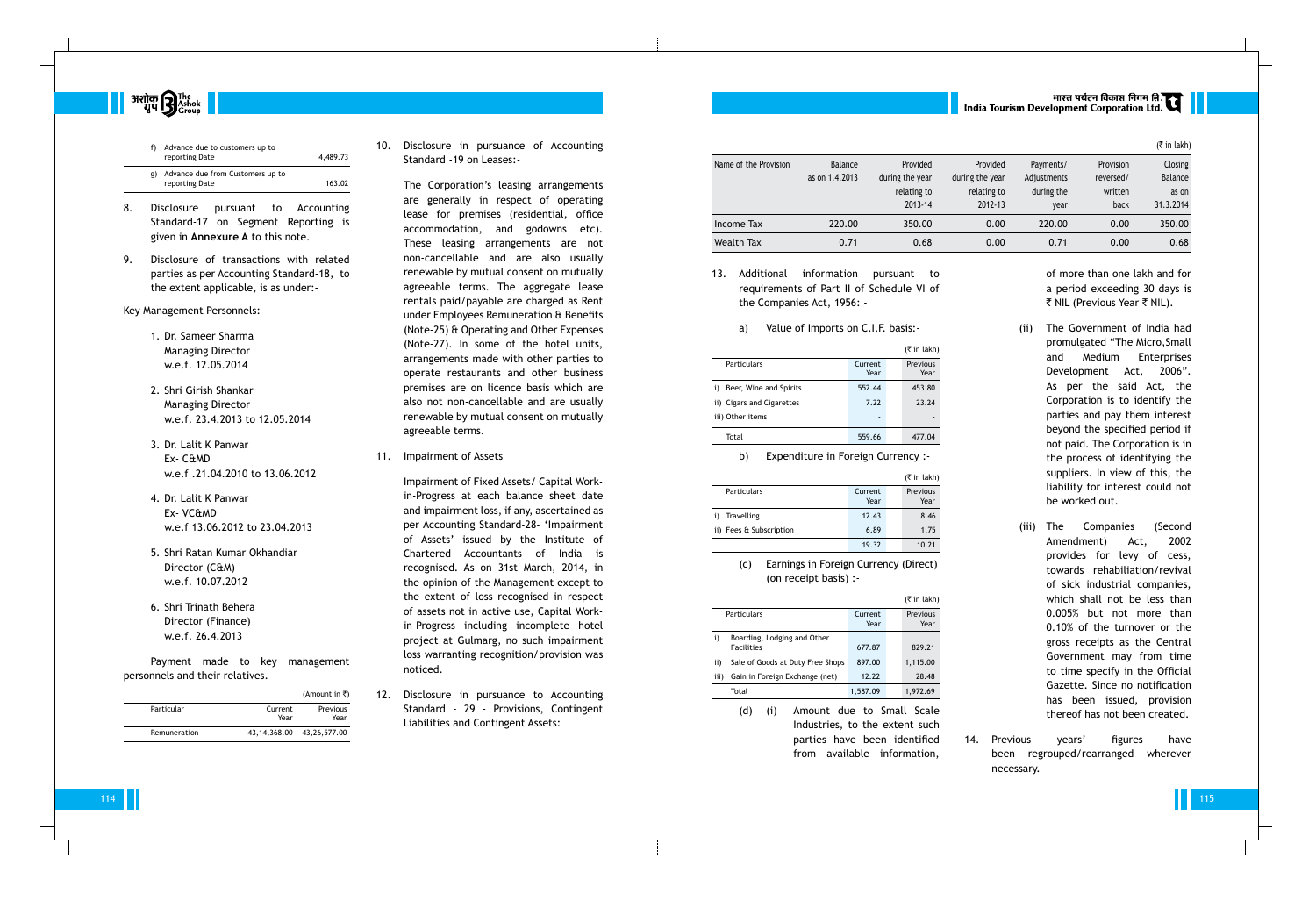

# **Annexure "A" to Note No. 32 {Sl. No. 8} Segment Reporting-AS-17**

|     |                                                                                                      |           | Hotel/Restaurants<br>Operations |                          | Duty Free Shops<br>Operations |           | Travels & Tours<br>Operations |          | ARMS &<br>Misc. Operations |          | Construction.<br>Consultancy & SEL Projects |                          | Others     |                          | <b>Total for Company</b> |
|-----|------------------------------------------------------------------------------------------------------|-----------|---------------------------------|--------------------------|-------------------------------|-----------|-------------------------------|----------|----------------------------|----------|---------------------------------------------|--------------------------|------------|--------------------------|--------------------------|
|     |                                                                                                      | 2013-14   | 2012-13                         | 2013-14                  | 2012-13                       | 2013-14   | 2012-13                       | 2013-14  | 2012-13                    | 2013-14  | 2012-13                                     | 2013-14                  | 2012-13    | 2013-14                  | 2012-13                  |
|     | <b>PRIMARY DISCLOSURE (Operation-wise)</b>                                                           |           |                                 |                          |                               |           |                               |          |                            |          |                                             |                          |            |                          |                          |
|     | <b>Segment Revenue</b>                                                                               |           |                                 |                          |                               |           |                               |          |                            |          |                                             |                          |            |                          |                          |
|     | <b>Total Revenue</b><br>a)                                                                           | 26,314.34 | 25,084.71                       | 940.48                   | 1,135.17                      | 13,714.21 | 11,812.94                     | 2,416.57 | 3,141.39                   | 1,576.50 | 1,149.12                                    | 2,675.88                 | 2,533.79   | 47,637.98                | 44,857.11                |
|     | Less Inter Segment Revenue<br>b)                                                                     | 25.88     | 26.13                           | $\overline{\phantom{a}}$ |                               | 110.75    | 107.47                        | 446.57   | 659.92                     | 96.50    |                                             | $\overline{\phantom{a}}$ |            | 679.70                   | 793.52                   |
|     | <b>External Revenue</b><br>C)                                                                        | 26,288.47 | 25,058.58                       | 940.48                   | 1,135.17                      | 13,603.46 | 11,705.47                     | 1,970.00 | 2,481.47                   | 1,480.00 | 1,149.12                                    | 2,675.88                 | 2,533.79   | 46,958.29                | 44,063.59                |
| 2.  | <b>Segment Results</b>                                                                               |           |                                 |                          |                               |           |                               |          |                            |          |                                             |                          |            |                          |                          |
|     | Profit/(Loss) before Interest, Tax and<br>Overheads                                                  | 2,879.78  | 2,327.16                        | (47.40)                  | (279.42)                      | (119.23)  | (117.18)                      | 293.22   | 460.75                     | (800.07) | (1, 195.59)                                 | 2,676.20                 | 2,533.81   | 4,882.50                 | 3,729.52                 |
|     | Less: - Allocable Corporate Overheads                                                                |           |                                 |                          |                               |           |                               |          |                            |          |                                             | 3,689.38                 | 3,181.47   | 3,689.38                 | 3,181.47                 |
|     | Less: Interest                                                                                       |           |                                 | $\sim$                   |                               |           |                               |          | $\overline{\phantom{a}}$   |          |                                             | $\overline{\phantom{a}}$ |            | $\overline{\phantom{a}}$ |                          |
|     | Less: Provision for Income Tax                                                                       |           |                                 |                          |                               |           |                               |          |                            |          |                                             | 350.00                   | 220.00     | 350.00                   | 220.00                   |
|     | Less: Provision for Wealth Tax                                                                       |           |                                 |                          |                               |           |                               |          |                            |          |                                             | 0.68                     | 0.71       | 0.68                     | 0.71                     |
|     | Less: Provision for Deferred Tax                                                                     |           |                                 |                          |                               |           |                               |          |                            |          |                                             | (99.77)                  | 59.60      | (99.77)                  | 59.60                    |
|     | Add: Provision for Income Tax for<br>earlier year written back                                       |           |                                 |                          |                               |           |                               |          |                            |          |                                             |                          | (31.94)    |                          | (31.94)                  |
|     | Profit/(Loss) available for appropriation                                                            | 2,879.78  | 2,327.16                        | (47.40)                  | (279.42)                      | (117.18)  | (117.18)                      | 293.22   | 460.75                     | (800.07) | (1, 195.59)                                 | (1,463.63)               | (896.03)   | 942.21                   | 299.68                   |
|     | <b>Segment Assets</b><br>(Current assets plus fixed assets & WIP<br>and Investments)                 | 13,907.78 | 15,960.94                       | 758.70                   | 662.84                        | 2,392.60  | 2,518.21                      | 974.64   | 1,164.57                   | 817.54   | 924.77                                      | 37,077.53                | 33,036.73  | 55,928.80                | 54,268.06                |
|     | <b>Segment Liabilities</b>                                                                           | 16,872.45 | 16,258.42                       | 760.68                   | 661.04                        | 1,815.72  | 2,191.10                      | 1,563.45 | 1,298.16                   | 9,253.06 | 9,167.42                                    | (3,346.83)               | (3,977.97) | 26,918.53                | 25,598.18                |
| -5. | Depreciation & amortisation in<br>respect of Segment Assets for<br>the period                        | 550.96    | 541.94                          | 2.03                     | 1.79                          | 13.87     | 14.41                         | 3.66     | 3.80                       | 1.09     | 1.55                                        | 24.16                    | 26.18      | 595.77                   | 589.67                   |
| 6.  | Cost incurred during the period to<br>acquire Segment Assets (Tangible &<br>intangible fixed assets) | 218.69    | 309.80                          | 1.13                     | 1.94                          | 2.42      | 2.98                          | 2.12     | 3.01                       | 0.12     | 0.47                                        | 27.75                    | 13.97      | 252.21                   | 332.17                   |
| 7.  | Non Cash Expenses Other than<br>Depreciation and Amortisation<br>incurred by the Business Segment    | 1,088.87  | 1,550.93                        | (2.04)                   | 3.32                          | 102.43    | 102.43                        | 55.18    | 66.28                      | 7.81     | 119.49                                      | 202.74                   | 230.22     | 1,454.98                 | 2,072.67                 |

N.B. : Secondary (Geographical) disclosure is not given, since company has no overseas operations/activities.

# ् ।<br>| India Tourism Development Corporation Ltd. स्टार्न ||

 $($ ₹ in lakh)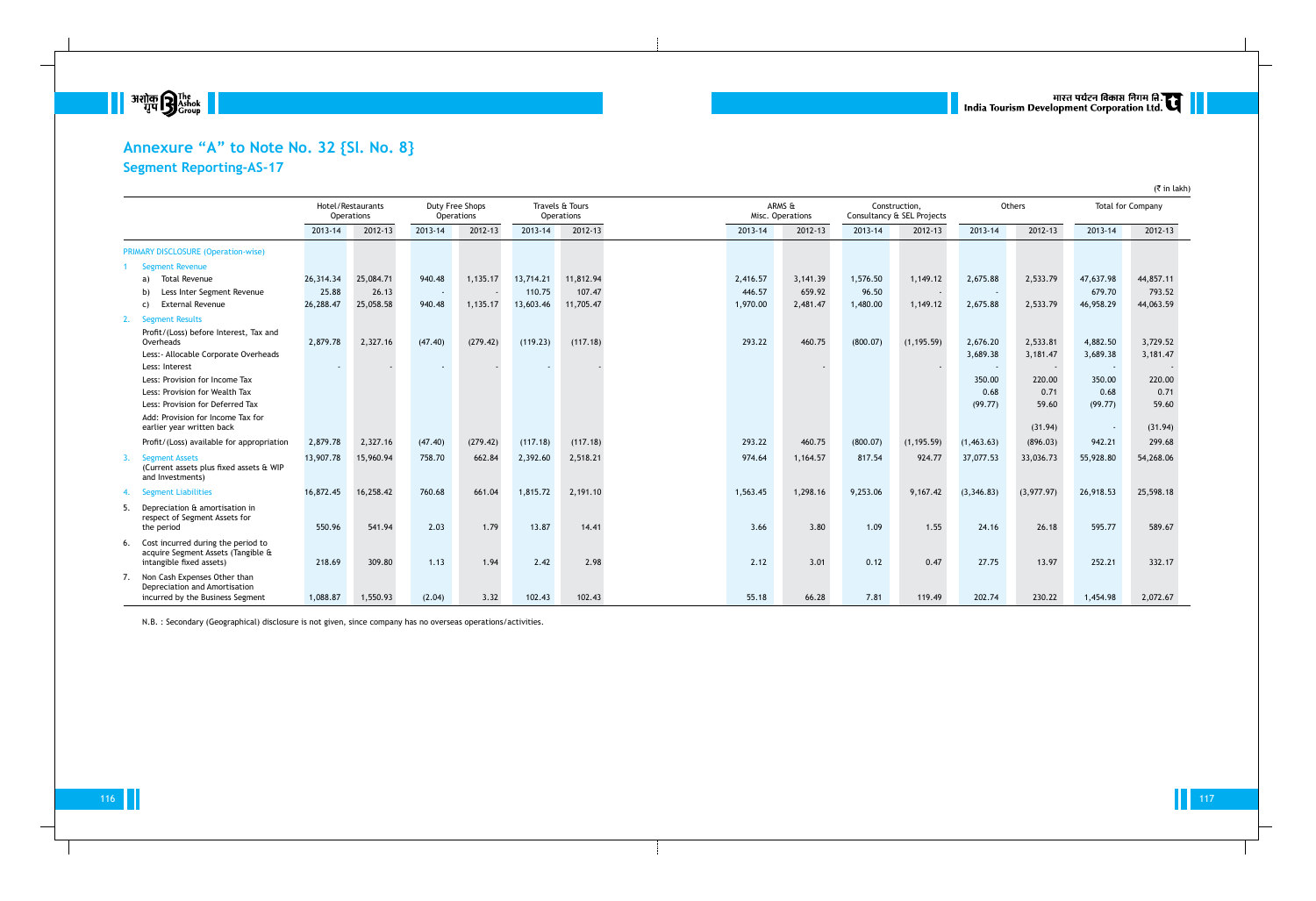

# **Cash Flow Statement for the Year ended 31st March, 2014**

|   |                                                                  |            |                         |             | $(5 \in \mathbb{R})$ in lakh) |
|---|------------------------------------------------------------------|------------|-------------------------|-------------|-------------------------------|
|   | Particulars                                                      |            | Year Ended<br>31.3.2014 |             | Year Ended<br>31.3.2013       |
| A | <b>Cash Flow from Operations</b>                                 |            |                         |             |                               |
|   | Profit before Taxation                                           |            | 1,193.12                |             | 548.05                        |
|   | Adjustments for:<br>Depreciation                                 | 595.58     |                         | 589.47      |                               |
|   | Diminution in value of<br><b>Fixed Assets/Investments</b>        |            |                         |             |                               |
|   | Deferred Government Grant                                        | (0.34)     |                         | (4.84)      |                               |
|   | <b>Finance Charges</b>                                           |            |                         |             |                               |
|   | Provision for Inventory Write-down                               | 9.05       |                         | 1.23        |                               |
|   | Provision for Doubtful Debts & Advances                          | 449.81     |                         | 570.85      |                               |
|   | Interest Income                                                  | (2,517.27) |                         | (2, 395.99) |                               |
|   | Bad Debts/Advances Written Off                                   | 2.11       |                         | 16.07       |                               |
|   | (Profit)/Loss on Sale of Fixed Assets                            | (4.00)     | (1,465.06)              | (1.59)      | (1, 224.81)                   |
|   | <b>Operating Profit before Working</b><br><b>Capital Changes</b> |            | (271.94)                |             | (676.76)                      |
|   | (Increase)/Decrease in Current Assets                            |            |                         |             |                               |
|   | Inventories                                                      | (277.95)   |                         | 90.77       |                               |
|   | <b>Trade Receivables</b>                                         | 1,618.99   |                         | 634.02      |                               |
|   | <b>Other Current Assets</b>                                      | (118.49)   |                         | 107.20      |                               |
|   | Other Non-current Assets                                         | (54.36)    |                         | (1.49)      |                               |
|   | Long-term Loans and Advances                                     | (25.89)    |                         | (33.97)     |                               |
|   | Short-term Loans and Advances                                    | 95.95      | 1,238.25                | (688.68)    | 107.85                        |
|   | Increase/(Decrease) in Current Liabilities                       |            |                         |             |                               |
|   | <b>Trade Payables</b>                                            | (617.26)   |                         | (897.54)    |                               |
|   | <b>Other Current Liabilities</b>                                 | 2,291.30   |                         | (94.21)     |                               |
|   |                                                                  |            |                         |             |                               |

|   | Particulars                                                       |          | Year Ended<br>31.3.2014 |          | Year Ended<br>31.3.2013 |
|---|-------------------------------------------------------------------|----------|-------------------------|----------|-------------------------|
|   | Other Long Term Liabilities                                       | (296.53) |                         | 336.64   |                         |
|   | Long Term Provision                                               | (282.61) |                         | 192.99   |                         |
|   | Short Term Provision                                              | 102.35   | 1,197.25                | (873.36) | (1, 335.48)             |
|   | Cash Inflow/(Outflow) from Operations                             |          | 2,163.56                |          | (1,904.39)              |
|   | Direct Taxes Paid                                                 |          |                         |          |                         |
|   | Income Tax Paid                                                   |          |                         | 600.00   |                         |
|   | Income Tax for Earlier years<br><b>Written Back</b>               |          |                         | (31.94)  | 568.06                  |
|   | Net Cash Inflow/(Outflow)<br>from Operation (A)                   |          | 2,163.56                |          | (2,472.45)              |
| B | <b>Cash Flow from Investing Activities</b>                        |          |                         |          |                         |
|   | <b>Purchase of Fixed Assets</b>                                   |          | (252.95)                |          | (332.18)                |
|   | Sale of Fixed Asset and Adjustments                               |          | 16.07                   |          | 87.76                   |
|   | Income from Interest/Dividends                                    |          | 2,517.27                |          | 2,395.99                |
|   | Reduction/(Addition) of Work-in-Progress                          |          | (142.02)                |          | 177.21                  |
|   | (Increase)/Decrease in Investments                                |          | (300.88)                |          | 3.13                    |
|   | Net Cash Inflow/(Outflow) from<br><b>Investing Activities (B)</b> |          | 1,837.49                |          | 2,331.92                |
| C | <b>Cash Flow from Financing Activities</b>                        |          |                         |          |                         |
|   | Increase in Share Capital                                         |          |                         |          |                         |
|   | Increase/(Decrease) in Borrowings                                 |          |                         |          |                         |
|   | <b>Finance Charges</b>                                            |          |                         |          |                         |
|   | Wealth Tax Paid                                                   |          | (0.71)                  |          | (0.58)                  |
|   | Dividend Paid                                                     |          |                         |          | (428.85)                |
|   | Dividend Tax Paid                                                 |          |                         |          | (69.57)                 |
|   | Deferred Government Grant                                         |          |                         |          |                         |

|   | Particulars                                                       |
|---|-------------------------------------------------------------------|
|   | Other Long Term Liabilities                                       |
|   | Long Term Provision                                               |
|   | <b>Short Term Provision</b>                                       |
|   | Cash Inflow/(Outflow) from Operati                                |
|   | Direct Taxes Paid                                                 |
|   | Income Tax Paid                                                   |
|   | Income Tax for Earlier years<br>Written Back                      |
|   | Net Cash Inflow/(Outflow)<br>from Operation (A)                   |
| В | <b>Cash Flow from Investing Activities</b>                        |
|   | Purchase of Fixed Assets                                          |
|   | Sale of Fixed Asset and Adjustment:                               |
|   | Income from Interest/Dividends                                    |
|   | Reduction/(Addition) of Work-in-Pro                               |
|   | (Increase)/Decrease in Investments                                |
|   | Net Cash Inflow/(Outflow) from<br><b>Investing Activities (B)</b> |
| С | <b>Cash Flow from Financing Activities</b>                        |
|   | Increase in Share Capital                                         |
|   | Increase/(Decrease) in Borrowings                                 |
|   | <b>Finance Charges</b>                                            |
|   | Wealth Tax Paid                                                   |
|   | Dividend Paid                                                     |
|   | Dividend Tax Paid                                                 |

# ्यारत पर्यटन विकास निगम लि.<br>| India Tourism Development Corporation Ltd.

(₹ in lakh)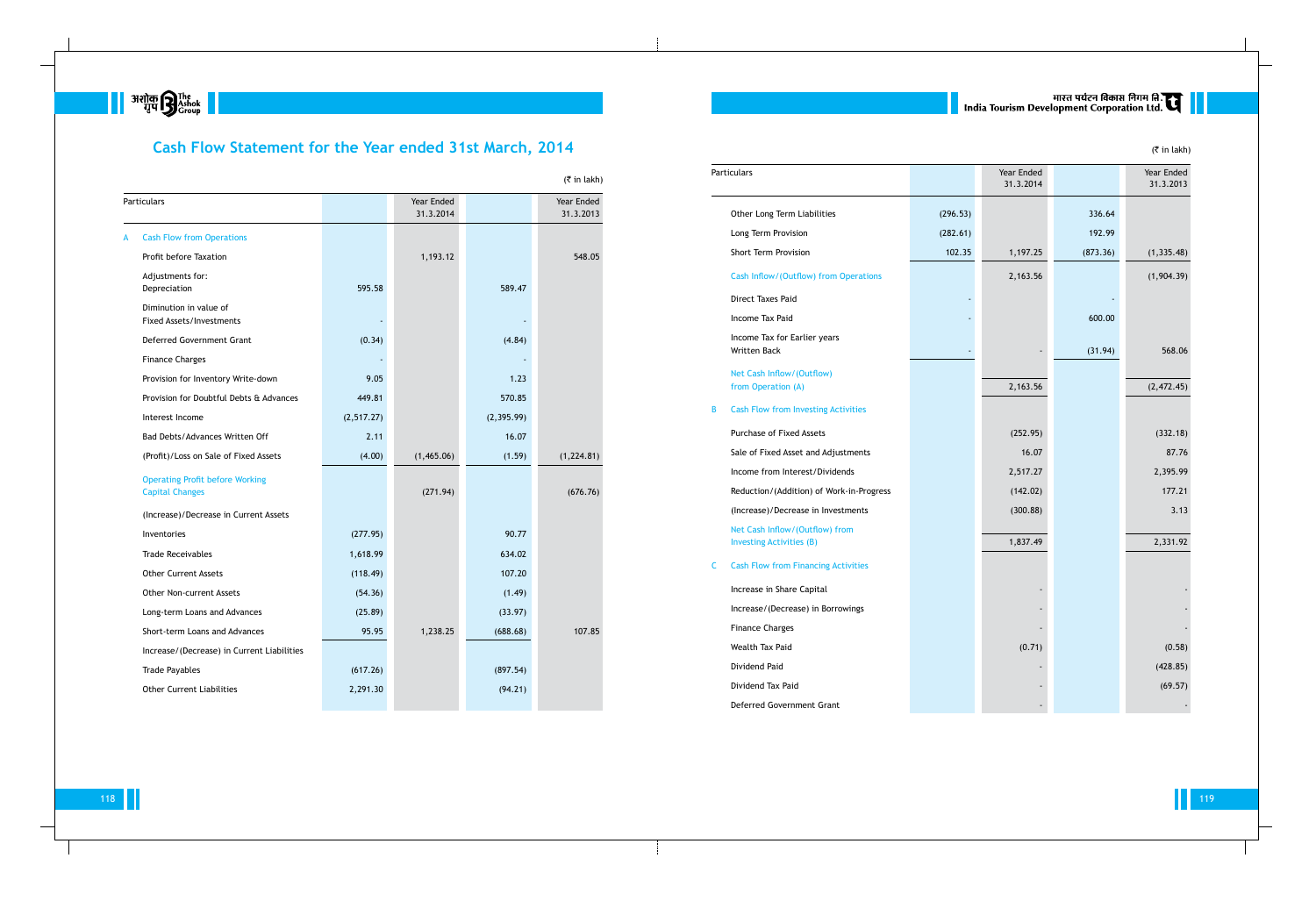

|                                                            |                         | $($ ₹ in lakh)         |
|------------------------------------------------------------|-------------------------|------------------------|
| <b>Particulars</b>                                         | Year Ended<br>31.3.2014 | Year Ended<br>31.3.203 |
| Net Cash Inflow/(Outflow) from                             |                         |                        |
| <b>Financing Activities (C)</b>                            | (0.71)                  | (499.00)               |
| Net Change in Cash or Cash Equivalents<br>during the Year  | 4,000.34                | (639.52)               |
| Cash and Cash Equivalents at the<br>beginning of the year* | 25,180.04               | 25,819.56              |
| Cash and Cash Equivalents at<br>the end of the year*       | 29,180.38               | 25,180.04              |

*\* For details refer Note-18*

Company Secretary Vice President (F&A) Director (Finance)

# **Consolidated Accounts for the Year 2013-14**



(V.K. Jain) (P.K. Aggrawal) (Trinath Behera) (Dr. Sameer Sharma) As per our Report of even date Chartered Accountants (FRN 000386N)

Date : 14th August, 2014 **Partner**<br>Place : New Delhi (M.No. 503826) Place : New Delhi

(Vivek Kumar)

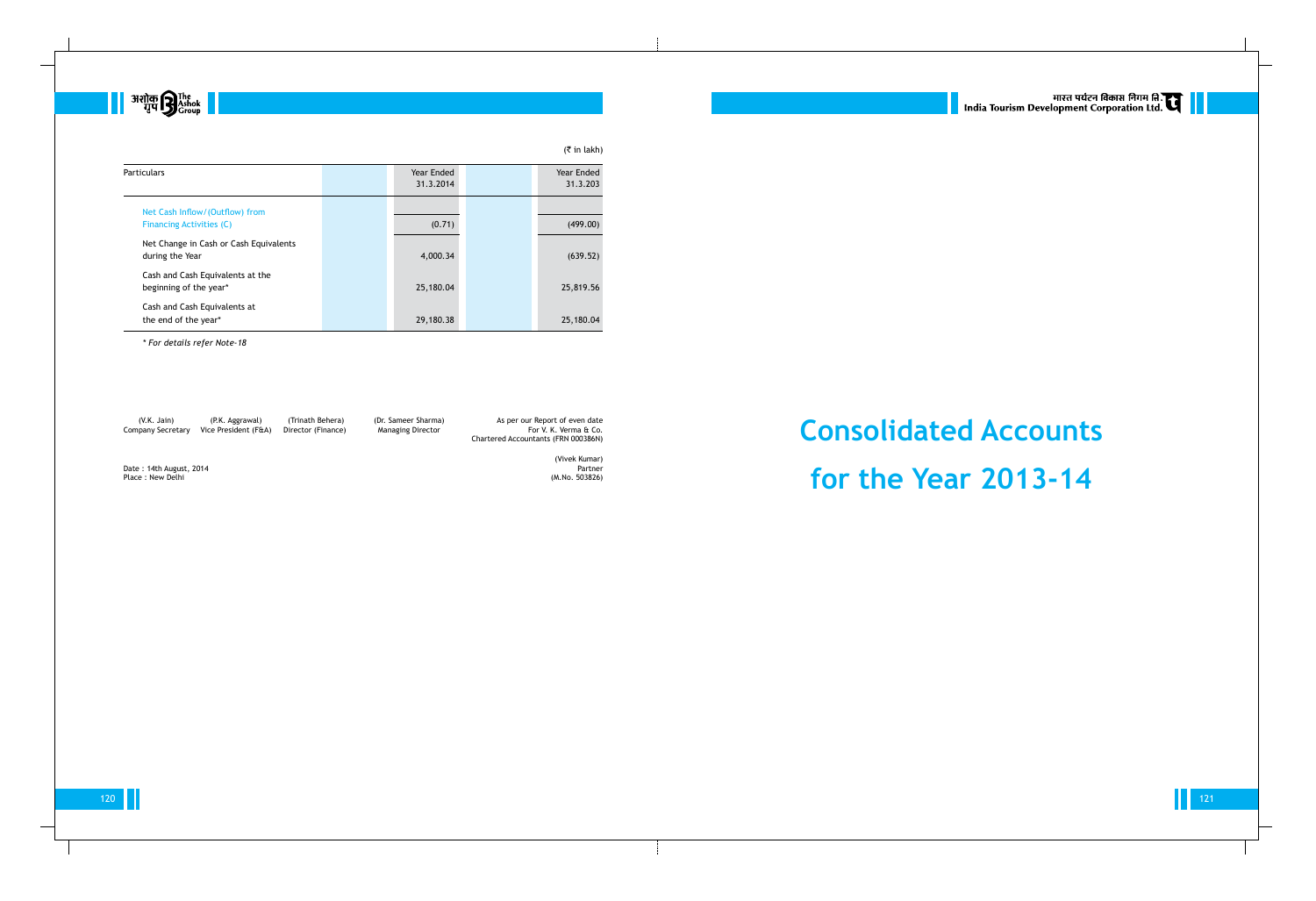

| <b>Total</b>                              | 30,74,53,511.17 22,97,10,056.28 3,69,22,240.98 |             |             |
|-------------------------------------------|------------------------------------------------|-------------|-------------|
| <b>ITDC Aldeasa</b><br>India Private Ltd. | 44, 36, 881. 10                                | 2,15,185.00 |             |
| <b>Joint Ventures</b>                     |                                                |             |             |
| Punjab Ashok Hotel<br>Company Ltd.        | 2,78,03,746.39                                 | ٠           | $(-)200.00$ |
|                                           |                                                |             |             |

We report that the consolidated financial statements have been prepared by the Company's management in accordance with the requirements of Accounting Standard (AS) 21- 'Consolidated Financial Statements', and Accounting Standard (AS) 27- 'Financial Reporting of Interest in Joint Ventures' of the Companies (Accounting Standards) Rules 2006.

### **Basis of Qualified Opinion**

*i) The Corporation is due* ` *1,315.92 lakh as at 31.03.2014 (*` *1,413.96 lakh up to 31.03.2013) from certain subsidiary Companies (which have significant accumulated losses) on account of services rendered and funds advanced to them (including interest thereon). Besides the Corporation holds investments in the said subsidiaries having a book value as at 31.03.2014 of* ` *1,060.58 lakh (Previous Year* ` *759.70 lakh). The management has represented to us that these investments are of long term nature and the shortfall/ diminution in their value is not permanent and that the intrinsic value of assets owned by these companies is considerable to recover the dues and cost of investments, though two of the companies are non-operational and the present net worth of most of these companies is in the negative (Refer Note Nos. 17(1) & 14A (1) of ITDC Standalone Financial Statements).*

#### **Emphasis of matter**

Without qualifying our opinion, we further report that:

> 1) As per the auditors of Units having name Duty Free Shop- Goa and Seaport, Management did not provide to the auditor the details of movement of stock with rate and amount, giving details of item descriptions lying on 31st March, 2014. However,

# मारत पर्यटन विकास निगम ति.<br>India Tourism Development Corporation Ltd.



## **Independent Auditors' Report**

**Report of the Auditors to the Board of Directors of India Tourism Development Corporation Limited on the Consolidated Financial Statements of India Tourism Development Corporation Limited, its Subsidiaries and Joint Ventures**

> Company's preparation and fair presentation of the financial statements in order to design audit procedures that are appropriate in the circumstances. An audit also includes evaluating the appropriateness of accounting policies used and the reasonableness of the accounting estimates made by management, as well as evaluating the overall presentation of the financial statements.

> We did not audit the financial statements of the following Subsidiaries and Joint Ventures of the Company, whose financial statements reflect Total Assets of  $\bar{z}$  30.74,53,511.17 as at 31st March, 2014, Total Revenue of ₹ 22,97,10,056.28 and Net Cash Flows amounting to  $\bar{\tau}$  3,69,22,240.98 for the year ended 31st March, 2014. These financial statements have been audited by other Auditors whose reports have been furnished to us and our opinion, in so far as it relates to the amounts included in respect of Subsidiaries and Joint Ventures, is based solely on the reports of the other Auditors. The details of Assets, Revenues and Net Cash Flows in respect of these Subsidiaries and Joint Ventures to the extent to which they are reflected in the Consolidated Financial Statements are given below:

> > (Amount in  $\bar{z}$ )

| Name of the Company                               | <b>Total Assets</b> | Total<br>Revenues | Net Cash<br><b>Flows</b> |
|---------------------------------------------------|---------------------|-------------------|--------------------------|
| <b>Subsidiary Companies</b>                       |                     |                   |                          |
| Madhya Pradesh<br>Ashok Hotel<br>Corporation Ltd. | 7,95,49,682.88      | 7,35,86,990.28    | 16, 37, 429.67           |
| Utkal Ashok Hotel<br>Corporation Ltd.             | 2,45,73,823.25      | 1,03,431.00       | $(-)4, 35, 132.00$       |
| Assam Ashok Hotel<br>Corporation Ltd.             | 5,49,27,674.00      | 8, 32, 53, 841.00 | 45,30,032.00             |
| Donyi Polo Ashok<br>Hotel Corporation Ltd.        | 3,49,25,168.45      | 2,78,20,138.00    | 11,30,441.31             |
| Ranchi Ashok Bihar<br>Hotel Corporation Ltd.      | 3,93,88,485.00      | 2,35,90,066.00    | 1,85,77,670.00           |
| Pondicherry Ashok<br>Hotel Corporation Ltd.       | 3,74,11,169.00      | 2,09,25,220.00    | 1,14,82,000.00           |

- i) In the case of Balance Sheet, of the state of affairs of the Corporation as at 31st March, 2014,
- ii) In the case statement of Profit & Loss, of the profit for the year ended on that date, and
- iii) In the case of Cash Flow Statement, of the cash flows for the year ended on that date.

#### **Report on the Financial Statements**

We have audited the attached Consolidated Balance Sheet of India Tourism Development Corporation Limited ("the company"), and its Subsidiaries and Joint Ventures (hereinafter referred to as "Group"), as at March 31, 2014 and the Consolidated Statement of Profit & Loss and Consolidated Cash Flow Statement for the year ended on that date annexed thereto.

#### **Management's Responsibility for the Financial Statements**

Management is responsible for the preparation of these financial statements that give a true and fair view of the financial position, financial performance of the Company in accordance with the Accounting Standards referred to in Subsection (3C) of Section 211 of the Companies Act, 1956. This responsibility includes the design, implementation and maintenance of internal control relevant to the preparation and presentation of the financial statements that give a true and fair view and are free from material misstatement, whether due to fraud or error.

#### **Auditor's Responsibility**

Our responsibility is to express an opinion on these financial statements based on our audit. We conducted our audit in accordance with auditing standards generally accepted in India. Those standards require that we plan and perform the audit to obtain reasonable assurance about whether the financial statements are free from material misstatement.

An audit involves performing procedures to obtain audit evidence about the amounts and disclosures in the financial statements. The procedures selected depend on the auditor's judgment, including the assessment of the risks of material misstatement of the financial Statements, whether due to fraud or error. In making those risk assessments, the auditor considers internal control relevant to the

Management explained to the auditor that inventories of the company have been physically verified by the management at the year end and also the inventory lying at the unit has been physically verified by the internal auditor and as reported by him, the inventory was found to be correct as per the book balance, on the day of physical verification.

- 2) As per the auditor of Vigyan Bhawan, the unit has provided an amount of  $\bar{\tau}$  4,00,000 for electricity and water charges on assumption basis. The total liability towards electricity & water charges since the inception of the unit is  $\overline{\zeta}$  59,34,305 payable to Directorate of Estate is subject to confirmation. In the absence of requisite details thereof and supporting documents, we cannot comment thereon.
- 3) Non-disclosure of complete details pertaining to transactions entered into during the year with related parties-Accounting Standard-18- Related Party Disclosure.
- 4) Non-disclosure of details required in respect of operating leases entered into by the Corporation. [Point No. 11 of General Note 32] - Accounting Standard-19 – Leases.

## **Qualified Opinion**

In our opinion and to the best of our information and according to the explanations given to us, **except for the matter described in the basis for Qualified Opinion paragraph,** the financial statement gives the information required by the Companies Act, 1956 in the manner so required and give a true and fair view in conformity with the accounting principles generally accepted in India:-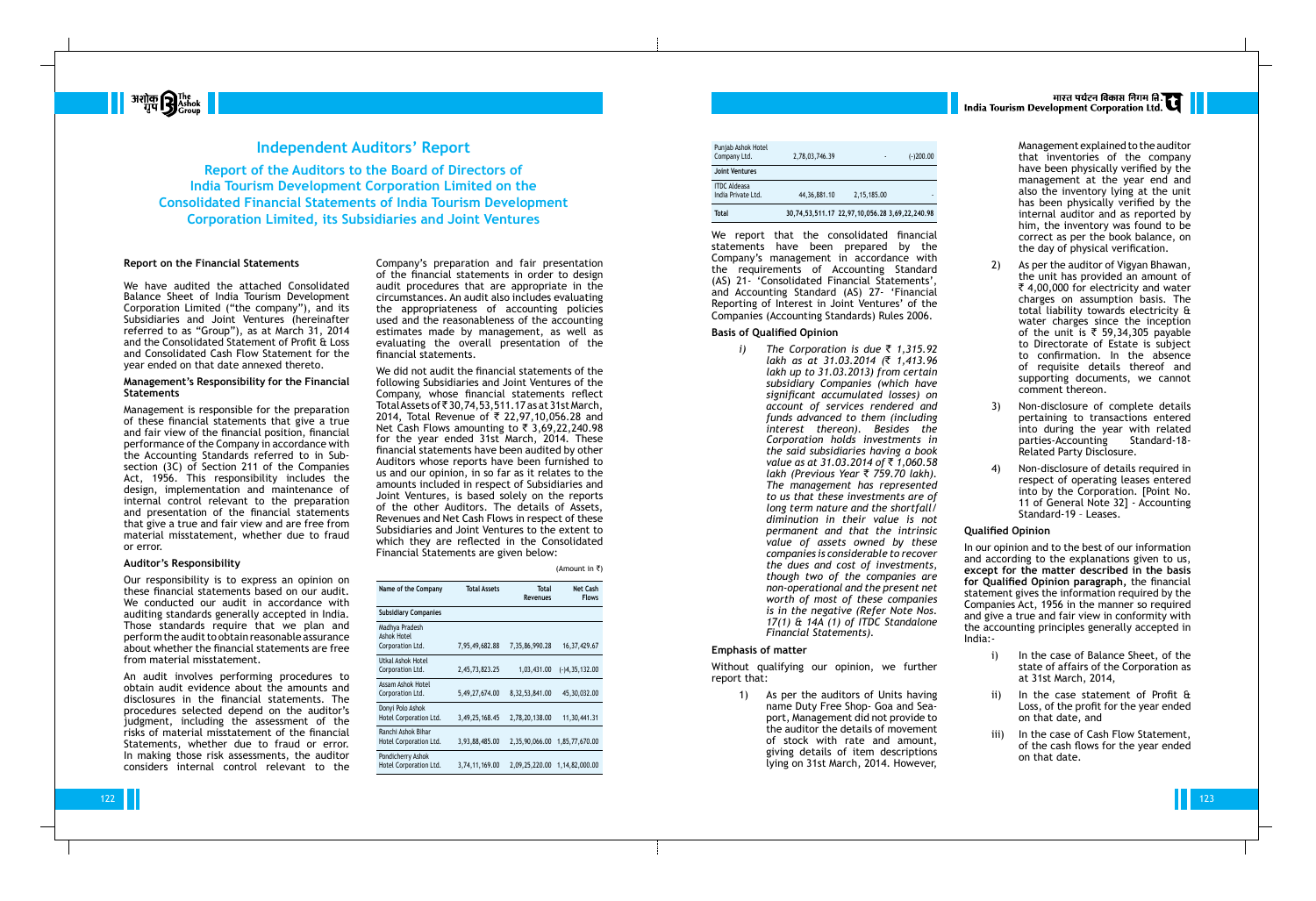124 125

भारत पर्यटन विकास निगम ति.<br>India Tourism Development Corporation Ltd.



#### **Report on Other Legal and Regulatory Requirements**

We further report that:

- a) We have obtained all the information and explanations which to the best of our knowledge and belief were necessary for the purpose of our audit;
- b) In our opinion proper books of account as required by law have been kept by the Company so far as appears from our examination of those books.
- c) The Balance Sheet, Statement of Profit & Loss dealt with by this Report are in agreement with the books of account.
- d) *Except for the matter described in the Basis of Qualified Opinion paragraph and emphasis of matter,* in our opinion, the Balance Sheet,

Vivek Kumar Place: New Delhi (Partner)<br>Date: 14th August, 2014 M. No. 503826

- I. EQUITY AND LIABILITIES 1. Shareholders' Funds Share Capital Reserves and Surplus Money Received against Share Warra Deferred Government Grants
	- 2. Minority Interest **Non-Current Liabilities** Long-Term Borrowings Other Long-Term Liabilities Long-Term Provisions
	- 4. Current Liabilities Short-Term Borrowings Trade Payables Other Current Liabilities Short-Term Provisions

Statement of Profit & Loss comply with the Accounting Standards referred to in Sub-section (3C) of Section 211 of the Companies Act, 1956;

e) Provisions of Clause (g) of Sub-section (1) of Section 274 of the Companies Act, 1956 are not applicable to the Government Company in terms of GSR 829(E) dated 21st October, 2003 issued by Government of India, Department of Company affairs.

Date: 14th August, 2014

For V.K.Verma & Co. Chartered Accountants (FRN- 000386N)

## **Consolidated Balance Sheet as at 31st March, 2014**

| <b>Particulars</b><br>Note<br>As at<br>31.3.2014<br><b>EQUITY AND LIABILITIES</b><br>I.<br>1. Shareholders' Funds<br>$\overline{2}$<br><b>Share Capital</b><br>8,576.94<br>3<br>Reserves and Surplus<br>20,769.82<br>Money Received against Share Warrants<br><b>Deferred Government Grants</b><br>8.02<br>3A<br>334.43<br>2. Minority Interest<br>3. Non-Current Liabilities<br>331.44<br>Long-Term Borrowings<br>$\overline{4}$<br>Other Long-Term Liabilities<br>6<br>584.28<br>Long-Term Provisions<br>$\overline{7}$<br>4,688.37<br>5,604.09<br>4. Current Liabilities<br>Short-Term Borrowings<br>8<br>9<br>4,678.76<br><b>Trade Payables</b><br><b>Other Current Liabilities</b><br>17,653.95<br>10<br><b>Short-Term Provisions</b><br>$\overline{7}$<br>1,505.10<br>23,837.81<br><b>TOTAL</b><br>59,131.11<br><b>ASSETS</b><br>1. Non-current Assets<br><b>Fixed Assets</b><br>Tangible Assets in Active Use<br>11<br>6,199.98 | As at<br>31.3.2013<br>8,576.94<br>20,295.18 |
|----------------------------------------------------------------------------------------------------------------------------------------------------------------------------------------------------------------------------------------------------------------------------------------------------------------------------------------------------------------------------------------------------------------------------------------------------------------------------------------------------------------------------------------------------------------------------------------------------------------------------------------------------------------------------------------------------------------------------------------------------------------------------------------------------------------------------------------------------------------------------------------------------------------------------------------|---------------------------------------------|
|                                                                                                                                                                                                                                                                                                                                                                                                                                                                                                                                                                                                                                                                                                                                                                                                                                                                                                                                        |                                             |
|                                                                                                                                                                                                                                                                                                                                                                                                                                                                                                                                                                                                                                                                                                                                                                                                                                                                                                                                        |                                             |
|                                                                                                                                                                                                                                                                                                                                                                                                                                                                                                                                                                                                                                                                                                                                                                                                                                                                                                                                        |                                             |
|                                                                                                                                                                                                                                                                                                                                                                                                                                                                                                                                                                                                                                                                                                                                                                                                                                                                                                                                        |                                             |
|                                                                                                                                                                                                                                                                                                                                                                                                                                                                                                                                                                                                                                                                                                                                                                                                                                                                                                                                        |                                             |
|                                                                                                                                                                                                                                                                                                                                                                                                                                                                                                                                                                                                                                                                                                                                                                                                                                                                                                                                        | 8.91                                        |
|                                                                                                                                                                                                                                                                                                                                                                                                                                                                                                                                                                                                                                                                                                                                                                                                                                                                                                                                        | 255.34                                      |
|                                                                                                                                                                                                                                                                                                                                                                                                                                                                                                                                                                                                                                                                                                                                                                                                                                                                                                                                        |                                             |
|                                                                                                                                                                                                                                                                                                                                                                                                                                                                                                                                                                                                                                                                                                                                                                                                                                                                                                                                        | 508.98                                      |
|                                                                                                                                                                                                                                                                                                                                                                                                                                                                                                                                                                                                                                                                                                                                                                                                                                                                                                                                        | 880.80                                      |
|                                                                                                                                                                                                                                                                                                                                                                                                                                                                                                                                                                                                                                                                                                                                                                                                                                                                                                                                        | 4,943.33                                    |
|                                                                                                                                                                                                                                                                                                                                                                                                                                                                                                                                                                                                                                                                                                                                                                                                                                                                                                                                        |                                             |
|                                                                                                                                                                                                                                                                                                                                                                                                                                                                                                                                                                                                                                                                                                                                                                                                                                                                                                                                        |                                             |
|                                                                                                                                                                                                                                                                                                                                                                                                                                                                                                                                                                                                                                                                                                                                                                                                                                                                                                                                        | 5,299.41                                    |
|                                                                                                                                                                                                                                                                                                                                                                                                                                                                                                                                                                                                                                                                                                                                                                                                                                                                                                                                        | 15,738.43                                   |
|                                                                                                                                                                                                                                                                                                                                                                                                                                                                                                                                                                                                                                                                                                                                                                                                                                                                                                                                        | 765.96                                      |
|                                                                                                                                                                                                                                                                                                                                                                                                                                                                                                                                                                                                                                                                                                                                                                                                                                                                                                                                        |                                             |
| Ш.                                                                                                                                                                                                                                                                                                                                                                                                                                                                                                                                                                                                                                                                                                                                                                                                                                                                                                                                     | 57,273.28                                   |
|                                                                                                                                                                                                                                                                                                                                                                                                                                                                                                                                                                                                                                                                                                                                                                                                                                                                                                                                        |                                             |
|                                                                                                                                                                                                                                                                                                                                                                                                                                                                                                                                                                                                                                                                                                                                                                                                                                                                                                                                        |                                             |
|                                                                                                                                                                                                                                                                                                                                                                                                                                                                                                                                                                                                                                                                                                                                                                                                                                                                                                                                        |                                             |
| Tangible Assets Not in Active Use<br>11A<br>12.48                                                                                                                                                                                                                                                                                                                                                                                                                                                                                                                                                                                                                                                                                                                                                                                                                                                                                      | 6,738.93<br>11.14                           |
| 26.56<br>Intangible Assets<br>12                                                                                                                                                                                                                                                                                                                                                                                                                                                                                                                                                                                                                                                                                                                                                                                                                                                                                                       | 47.74                                       |
| 12A<br>587.73<br>Capital Work-in-Progress                                                                                                                                                                                                                                                                                                                                                                                                                                                                                                                                                                                                                                                                                                                                                                                                                                                                                              | 442.64                                      |
| Non-Current Investments<br>13                                                                                                                                                                                                                                                                                                                                                                                                                                                                                                                                                                                                                                                                                                                                                                                                                                                                                                          |                                             |
| Deferred Tax Assets (Net)<br>5<br>2,626.75                                                                                                                                                                                                                                                                                                                                                                                                                                                                                                                                                                                                                                                                                                                                                                                                                                                                                             | 2,490.92                                    |
| Long-Term Loans and Advances<br>14<br>391.52<br><b>Other Non-Current Assets</b><br>15<br>96.40                                                                                                                                                                                                                                                                                                                                                                                                                                                                                                                                                                                                                                                                                                                                                                                                                                         | 365.63<br>41.46                             |
| 9,941.42                                                                                                                                                                                                                                                                                                                                                                                                                                                                                                                                                                                                                                                                                                                                                                                                                                                                                                                               |                                             |
|                                                                                                                                                                                                                                                                                                                                                                                                                                                                                                                                                                                                                                                                                                                                                                                                                                                                                                                                        |                                             |
| 2. Current Assets<br>Inventories<br>1,362.14<br>16                                                                                                                                                                                                                                                                                                                                                                                                                                                                                                                                                                                                                                                                                                                                                                                                                                                                                     | 1,082.14                                    |
| <b>Trade Receivables</b><br>17<br>8,194.44                                                                                                                                                                                                                                                                                                                                                                                                                                                                                                                                                                                                                                                                                                                                                                                                                                                                                             | 10,282.14                                   |
| 18<br>Cash and Cash Equivalents<br>30,081.80                                                                                                                                                                                                                                                                                                                                                                                                                                                                                                                                                                                                                                                                                                                                                                                                                                                                                           | 25,712.78                                   |
| Short-Term Loans and Advances<br>8,149.76<br>14A                                                                                                                                                                                                                                                                                                                                                                                                                                                                                                                                                                                                                                                                                                                                                                                                                                                                                       | 8,266.17                                    |
| <b>Other Current Assets</b><br>19<br>1,401.55                                                                                                                                                                                                                                                                                                                                                                                                                                                                                                                                                                                                                                                                                                                                                                                                                                                                                          | 1,791.59                                    |
| 49,189.69                                                                                                                                                                                                                                                                                                                                                                                                                                                                                                                                                                                                                                                                                                                                                                                                                                                                                                                              |                                             |
| <b>TOTAL</b><br>59,131.11<br>57,273.28                                                                                                                                                                                                                                                                                                                                                                                                                                                                                                                                                                                                                                                                                                                                                                                                                                                                                                 |                                             |

II. ASSETS

## 2. Current Assets

#### Notes to Accounts and Significant Accounting Policies 1

Note Nos. 1 to 32 form an integral part of these Financial Statements

(V.K. Jain) (P.K. Aggrawal) (Trinath Behera) (Dr. Sameer Sharma) As per our Report of even date<br>Company Secretary Vice President (F&A) Director (Finance) Managing Director (Prov. K. Verma & Co. Vice President (F&A) Director (Finance)

Date : 14th August, 2014 **Partner**<br>Place : New Delhi (M.No. 503826) Place : New Delhi

Chartered Accountants (FRN 000386N)

(Vivek Kumar)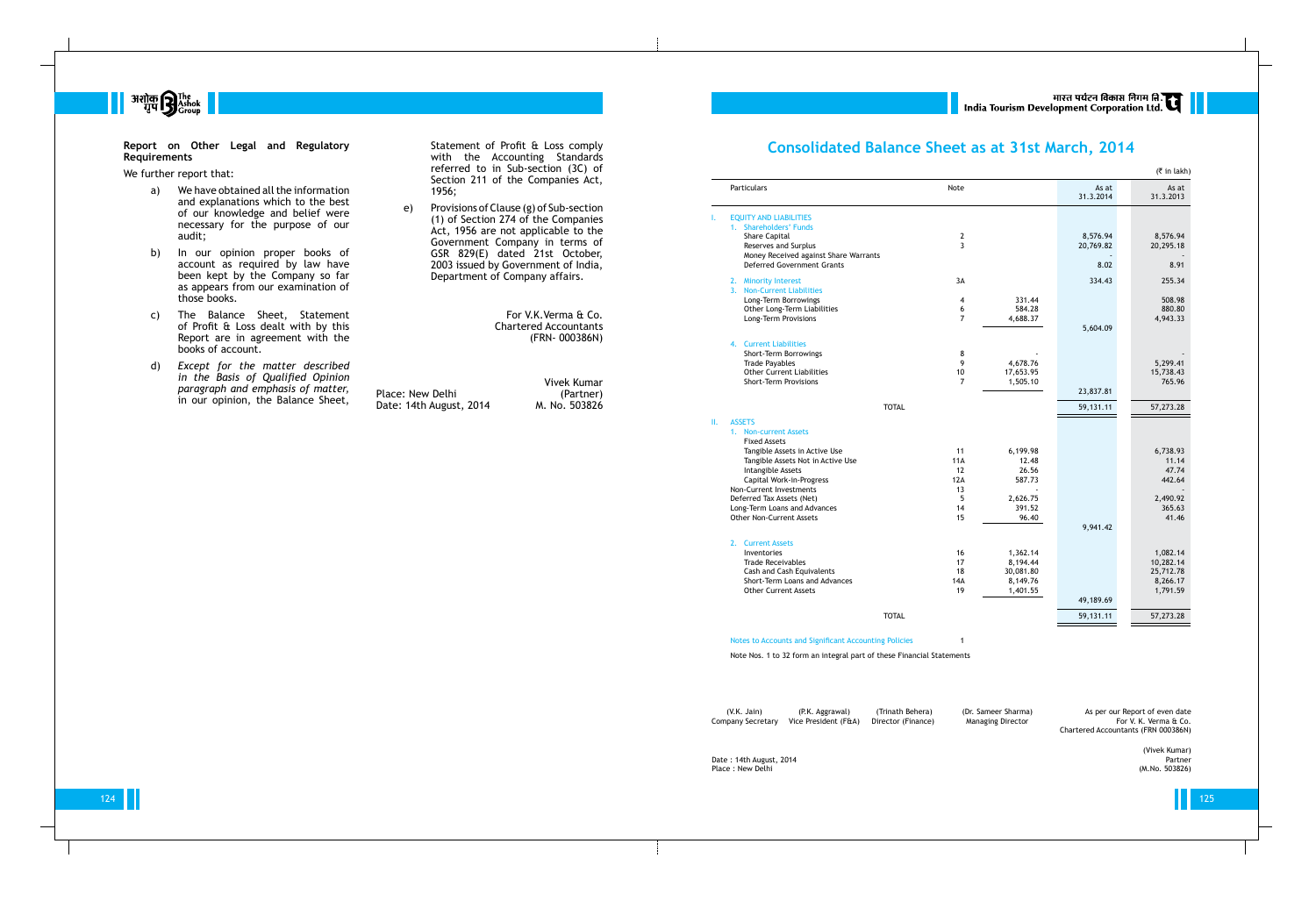

## **Consolidated Statement of Profit & Loss for the Year Ended 31st March, 2014**

### 1. BASIS OF CONSOLIDATION

1.1 The consolidated financial statements relate to ITDC Ltd. (the Company), its seven Subsidiaries and interest in one Joint Ventures.

### a) Basis of Accounting

|      |                                                                                                |          |                          |                                     | (₹ in lakh)                    |
|------|------------------------------------------------------------------------------------------------|----------|--------------------------|-------------------------------------|--------------------------------|
|      | Particulars                                                                                    | Note     |                          | Year Ended<br>31.3.2014             | Year Ended<br>31.3.2013        |
|      | <b>REVENUE</b>                                                                                 |          |                          |                                     |                                |
| ı.   | <b>Revenue from Operations</b>                                                                 | 20       |                          |                                     |                                |
|      | Sales of products                                                                              |          | 11,084.85                |                                     | 9.844.85                       |
|      | Sales of services<br>Other operating revenues                                                  |          | 34,670.84<br>160.41      |                                     | 32,858.69<br>239.05            |
|      |                                                                                                |          |                          | 45,916.10                           |                                |
| Ш.   | <b>Other Income</b>                                                                            | 21       |                          | 3,198.66                            | 3,100.86                       |
| Ш.   | <b>TOTAL REVENUE (I+II)</b>                                                                    |          |                          | 49,114.76                           | 46,043.45                      |
|      | <b>EXPENSES</b>                                                                                |          |                          |                                     |                                |
|      | Cost of materials consumed & services rendered                                                 | 22       |                          | 4,907.72                            | 4,474.18                       |
|      | Purchase of stock-in-trade<br>Changes in inventories of finished goods and stock-in-trade      | 23<br>24 |                          | 1,853.72<br>(118.70)                | 1,565.16<br>54.22              |
|      | Employees' Remuneration & Benefits                                                             | 25       |                          | 15,239.20                           | 15,503.55                      |
|      | <b>Finance Costs</b>                                                                           | 26       |                          | 28.88                               | 20.72                          |
|      | Depreciation and amortization expense<br>Less: Attributed to the Projects                      | 11&12    | 662.02<br>(0.23)         |                                     | 649.23<br>(0.27)               |
|      |                                                                                                |          |                          | 661.79                              |                                |
|      | Operating Expenses & Other Expenses                                                            | 27       |                          | 25,237.18                           | 23, 181. 58                    |
| IV.  | <b>TOTAL EXPENSES</b>                                                                          |          |                          | 47,809.79                           | 45,448.37                      |
| V.   | Profit/(Loss) Before Exceptional, Extraordinary Items and<br>Prior Period Adjustments (III-IV) |          |                          | 1,304.97                            | 595.08                         |
| VI.  | <b>Exeptional Items</b>                                                                        | 28       |                          | (134.39)                            | (191.84)                       |
| VII. | Profit/(Loss) Before Extraordinary Items and<br>Prior Period Adjustments (V-VI)                |          |                          | 1,439.36                            | 786.92                         |
|      | Prior Period Adjustments                                                                       | 29       |                          |                                     |                                |
|      | Prior Period Income                                                                            |          | (55.16)                  |                                     | (16.99)                        |
|      | Prior Period Expenses/Adjustments                                                              |          | 321.33                   | (376.49)                            | 188.60                         |
|      | VIII. Profit/(Loss) Before Extraordinary Items                                                 |          |                          | 1,062.87                            | 581.33                         |
| IX.  | <b>Extraordinary Items</b>                                                                     |          |                          |                                     |                                |
| X.   | Profit/(Loss) Before Tax(PBT) (VIII-IX)                                                        |          |                          | 1,062.87                            | 581.33                         |
| XI.  | Tax Expense of continuing operations:                                                          |          |                          |                                     |                                |
|      | Current Tax (Income Tax)                                                                       |          | (396.35)                 |                                     | (268.89)                       |
|      | Tax written Back (Previous Year)<br>Current Tax (Wealth Tax)                                   |          | (0.21)<br>(0.68)         |                                     | 27.71<br>(0.71)                |
|      | <b>MAT credit Entitlement</b>                                                                  |          |                          |                                     |                                |
|      | Deferred Tax                                                                                   | 5        | 135.83                   | (261.41)                            | (46.87)                        |
|      |                                                                                                |          |                          |                                     |                                |
| XII. | Profit/(loss) for the period from continuing operations (X-XI)                                 |          |                          | 801.46                              | 292.57                         |
|      | XIII. Profit/(loss) from discontinuing operations                                              |          |                          |                                     |                                |
|      | XIV. Tax expense of discontinuing operations                                                   |          |                          |                                     |                                |
|      | XV. Profit/ (loss) from discountinuing oprations (after Tax) (XIII-XIV)                        |          |                          |                                     |                                |
|      | XVI. Profit/ (loss) for the period [Profit After Tax (PAT)] (XII+XV)                           |          |                          | 801.46                              | 292.57                         |
|      | Less: Profit/(Loss) attributable to Minority Interest                                          |          |                          | (9.69)                              | (12.64)                        |
|      | AMOUNT AVAILABLE FOR APPROPRIATION                                                             |          |                          | 811.15                              | 305.21                         |
|      | XVII. Earnings per equity share in $\bar{\tau}$<br>$(1)$ Basic $\hat{a}$                       | 30       |                          | 0.95                                | 0.36                           |
|      | (2) Diluted                                                                                    |          |                          |                                     |                                |
|      | Notes to Accounts and Significant Accounting Policies                                          | 1        |                          |                                     |                                |
|      | Note Nos. 1 to 32 form an Integral<br>Part of these Financial Statements                       |          |                          |                                     |                                |
|      | $(V.K.$ Jain)<br>(P.K. Aggrawal)<br>(Trinath Behera)                                           |          | (Dr. Sameer Sharma)      |                                     | As per our Report of even date |
|      | Company Secretary<br>Vice President (F&A)<br>Director (Finance)                                |          | <b>Managing Director</b> |                                     | For V. K. Verma & Co.          |
|      |                                                                                                |          |                          | Chartered Accountants (FRN 000386N) |                                |
|      |                                                                                                |          |                          |                                     | (Vivek Kumar)                  |
|      | Date: 14th August, 2014                                                                        |          |                          |                                     | Partner                        |
|      | Place: New Delhi                                                                               |          |                          |                                     | (M.No. 503826)                 |

- i) The financial statements of the subsidiary companies and Joint Ventures in the consolidation are drawn up to the same reporting date as of the Company.
- ii) The Consolidated Financial Statements have been prepared in accordance with Accounting Standard (AS) 21- 'Consolidated Financial Statements' and Accounting Standard (AS) 27- 'Financial Reporting of Interest in Joint Venture' of Companies (Accounting Standards) Rules, 2006 and generally accepted accounting principles.

## b) Principles of Consolidation

The consolidated financial statements have been prepared as per the following principles:

> i) The financial statements of the company and its subsidiaries are combined on a line by line basis by adding together the book value of like items of assets, liabilities, income and expenses after eliminating intra-group balances,

मारत पर्यटन विकास निगम ति.<br>India Tourism Development Corporation Ltd.

**Note - 1**

## **Notes to Consolidated Financial Statements**

intra group transactions, unrealised profits or losses and minority interest have been separately disclosed.

- ii) The consolidated financial statements include the interest of the company in joint ventures, which have been accounted for using the proportionate consolidation method of accounting and reporting whereby the company's share of each asset, liability, income and expense of a jointly controlled entity is considered as a separate line item.
- iii) The Consolidated Financial Statements are prepared using uniform accounting policies for like transactions and other events in similar circumstances and are presented to the extent possible, in the same manner as the company's separate financial statements except as otherwise stated in the Notes to the Accounts.
- 1.2 The list of Subsidiary Companies and Joint Ventures considered in the preparation of the Consolidated Financial Statements of ITDC Limited is as under:

| Name of the Subsidiary Company              | Share % of<br>Profit/Losses |
|---------------------------------------------|-----------------------------|
| Assam Ashok Hotel Corporation Ltd.          | 51                          |
| Donyi Polo Ashok Hotel Corporation Ltd.     | 51                          |
| Madhya Pradesh Ashok Hotel Corporation Ltd. | 51                          |
| Pondicherry Ashok Hotel Corporation Ltd.    | 51                          |
| Punjab Ashok Hotel Company Ltd.             | 51                          |
| Ranchi Ashok Bihar Hotel Corporation Ltd.   | 51                          |
| Utkal Ashok Hotel Corporation Ltd.          | 92                          |
| Name of the Joint Venture                   | Share % of<br>Profit/Losses |
| <b>ITDC Aldeasa India Private Ltd.</b>      | 50                          |

*All the above Companies are incorporated in India. There is no change in the % of sharing.*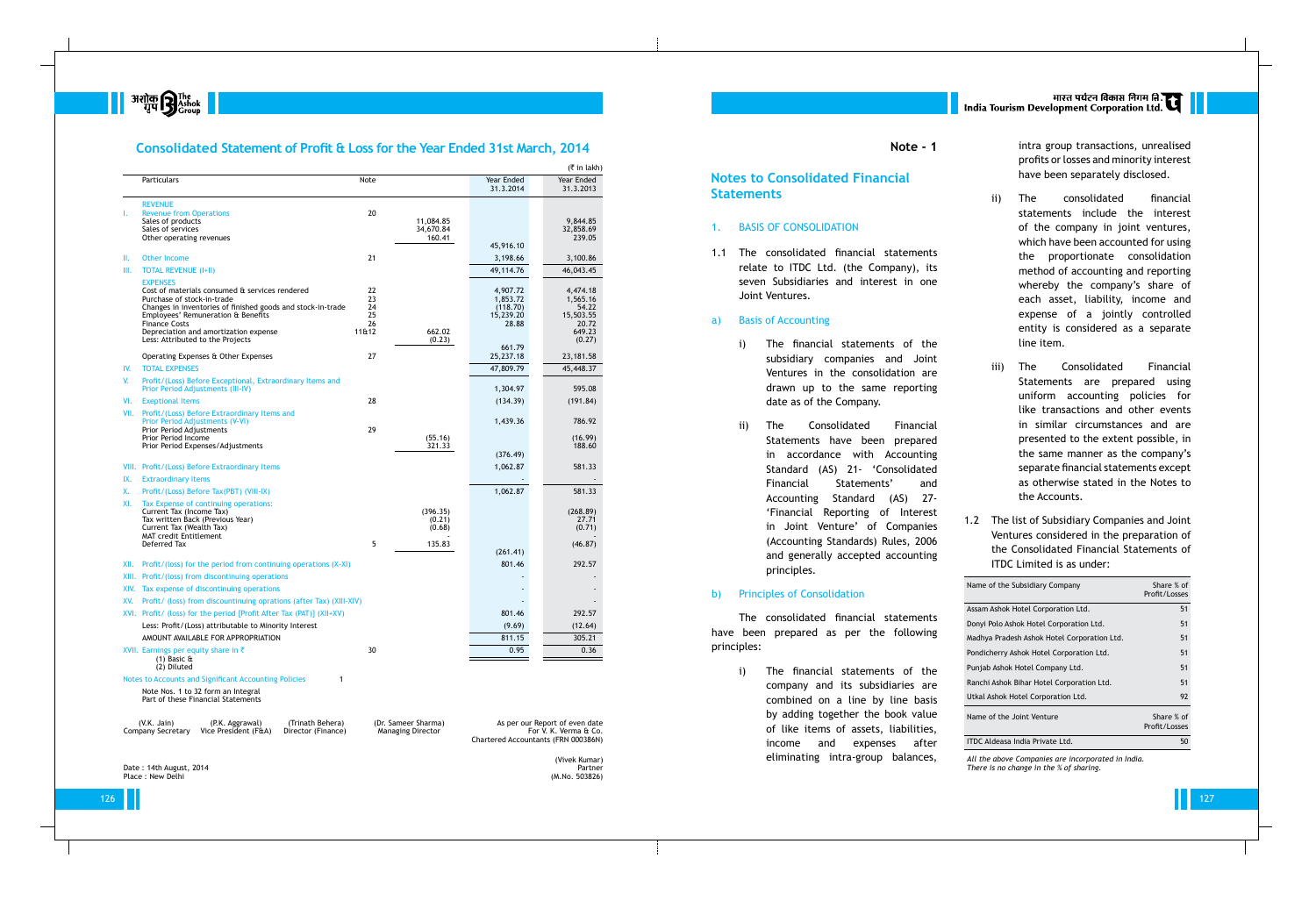

1.3 The Consolidated Financial Statements include the interest of the Company in Joint Venture entity, namely, ITDC Aldeasa India Private Limited, whereby the Company's share in each asset, liablity, income and expense is as under:

|                              |                  | (Amount in ₹) |
|------------------------------|------------------|---------------|
| Particular                   | Current Year     | Previous Year |
| <b>Fixed Assets</b>          | <b>NIL</b>       | <b>NIL</b>    |
| <b>Current Assets</b>        | 44,36,881/       | 42,74,342/    |
| <b>Current Liabilities</b>   | $2,89,63,386/$ - | 2,89,28,291/- |
| Provisions-Income Tax        | <b>NIL</b>       | <b>NIL</b>    |
| <b>Accumulated Losses</b>    | 2,47,03,949/     | 2,47,03,949/- |
| Income                       | 2,15,185/        | <b>NIL</b>    |
| Expenses-Operating & others  | $34,751/-$       | 21,257/       |
| <b>Prior Period Expenses</b> | <b>NIL</b>       | <b>NIL</b>    |
| Profit/(Loss) before Tax     | 1,84,434/        | (21, 257.00)  |
| Net Profit/(Loss) after Tax  | 1, 27, 444/      | (21, 257.00)  |

## Significant Accounting Policies

### 1. Accounting Convention

## 3. Disputed Income Tax and Sales Tax **Demands**

The Financial Statements are prepared under the historical cost convention and comply in all material aspects with generally accepted accounting principles in India, the Accounting Standards issued by the Institute of Chartered Accountants of India and the relevant provisions of the Companies Act, 1956.

#### 2. Use of Estimates

The preparation of Financial Statements in conformity with the generally accepted accounting principles requires Management to make estimates and assumptions in respect of certain items that affect the reported amounts of assets and liabilities as at the date of the financial statements and the reported amount of income and expenses during the reporting period. Actual results/outcome could differ from estimates. Any revision in accounting estimates is recognized pro-rata, on Straight Line following rates:

- i) On fixed assets e 31.3.1987, at the adopted in earlier ye
- ii) On addition in the during the period fr to 15.12.1993, at t rates as per the Sche Companies Act, 1956.\*\*

- 1. Building and Roads
- 2. Plant & Machinery
- 3. Electrical Installation
- 
- 5. Kitchen Equipment
- 6. Sound System & Musical Instrumen
- 7. Furniture, Fixture & Furnishing
- 8. Office and Miscellaneous Equipmer
- 9. Computers
- 10. Coolers & Refrigerator
- 11. Air Conditioners (Both Plant & Win
- 12. Vehicles (Staff Car & Scooters, etc.)
- 13. Transport Vehicles
- 14. Sanitary Installation
- 15. Assets costing below  $\bar{z}$  5000

prospectively in the period in which such results do materialize.

The disputed Income Tax and Sales Tax demands in respect of assessments completed and against which appeals have been filed are disclosed by way of contingent liability and are charged to accounts in the year of settlement.

### 4. Fixed Assets and Depreciation

#### A) Fixed Assets

- i) Fixed assets are valued at cost of acquisition, net of 'Grant-in-aid' where applicable.
- ii) Fixed Assets retired from active use and held for disposal are stated at the lower of book value and/ or net realizable value and are shown separately in the financial statements. Loss determined, if any, is recognized in the Profit & Loss statement.
- iii) In cases where receipts/scrutiny of final bills of the contractors/ suppliers, settlement of the rates to be paid for extra items and price escalation etc. are pending, the capitalization is effected provisionally, based on value of work completed as certified by Project Engineers. Difference, if any, is proposed to be accounted for in the year in which the final bills are settled.
- iv) Intangible Assets (Software) are stated at their cost of acquisition.

### B) Depreciation

Depreciation on fixed assets is provided

|                                                              |      | अगस्त पर्यटन विकास निगम लि. ह्या   <br>  India Tourism Development Corporation Ltd.                                               |
|--------------------------------------------------------------|------|-----------------------------------------------------------------------------------------------------------------------------------|
| Method on the                                                | iii) | On additions made to fixed assets<br>from 16.12.1993 onwards, as per                                                              |
| existing as on<br>rates already                              |      | revised rates prescribed in Schedule<br>XIV of the Companies Act, 1956***                                                         |
| ars.*<br>e Fixed Assets<br>rom 01.04.1987<br>the pre-revised | iv)  | On Intangible Assets (Software), cost<br>is amortized over a period of legal<br>right to use or 3 years, whichever is<br>earlier. |
| edule XIV of the<br><sup>**</sup>                            |      | The rates at which depreciation has been<br>charged are given below:-                                                             |

| Sl.<br>No. | <b>Particulars</b>                              | *Straight Line<br>**Straight Line<br>method percentage<br>method percentage<br>rates adopted by the<br>rates as per<br>Corporation for<br>Schedule XIV of<br>Companies<br>Act for |                         |                |                         | ***Revised Straight<br>Line method<br>percentage rates<br>as per Schedule XIV<br>of Companies<br>Act for |                         |
|------------|-------------------------------------------------|-----------------------------------------------------------------------------------------------------------------------------------------------------------------------------------|-------------------------|----------------|-------------------------|----------------------------------------------------------------------------------------------------------|-------------------------|
|            |                                                 | Hotels                                                                                                                                                                            | Other<br>than<br>Hotels | Hotels         | Other<br>than<br>Hotels | <b>Hotels</b>                                                                                            | Other<br>than<br>Hotels |
| 1.         | <b>Building and Roads</b>                       | 1.90                                                                                                                                                                              | 1.90                    | 1.63           | 1.63                    | 1.63                                                                                                     | 1.63                    |
| 2.         | Plant & Machinery                               | 8.64                                                                                                                                                                              | 5.28                    | 11.31          | 5.15                    | 10.34                                                                                                    | 4.75                    |
| 3.         | <b>Electrical Installation</b>                  | 8.64                                                                                                                                                                              | 5.28                    | 5.15           | 5.15                    | 4.75                                                                                                     | 4.75                    |
| 4.         | Lifts                                           | 8.64                                                                                                                                                                              | 5.28                    | 11.31          | 11.31                   | 10.34                                                                                                    | 10.34                   |
| 5.         | Kitchen Equipment                               | 8.64                                                                                                                                                                              | 5.28                    | 11.31          | 5.15                    | 10.34                                                                                                    | 4.75                    |
| 6.         | Sound System & Musical Instruments              | 8.64                                                                                                                                                                              | 5.28                    | 11.31          | 5.15                    | 10.34                                                                                                    | 4.75                    |
| 7.         | Furniture, Fixture & Furnishing                 | 9.50 to<br>31.67                                                                                                                                                                  | 9.50 to<br>31.67        | 5.15           | 3.34                    | 9.50                                                                                                     | 6.33                    |
| 8.         | Office and Miscellaneous Equipment              | 8.64                                                                                                                                                                              | 5.28                    | 5.15           | 5.15                    | 4.75                                                                                                     | 4.75                    |
| 9.         | Computers                                       |                                                                                                                                                                                   |                         | 16.21          | 16.21                   | 16.21                                                                                                    | 16.21                   |
| 10.        | Coolers & Refrigerator                          | 8.64                                                                                                                                                                              | 5.28                    | 11.31          | 5.15                    | 10.34                                                                                                    | 4.75                    |
|            | 11. Air Conditioners (Both Plant & Window Type) | 8.64                                                                                                                                                                              | 5.28                    | 5.15           | 5.15                    | 4.75                                                                                                     | 4.75                    |
|            | 12. Vehicles (Staff Car & Scooters, etc.)       | 10.56                                                                                                                                                                             | 10.56                   | 7.07           | 7.07                    | 9.50                                                                                                     | 9.50                    |
|            | 13. Transport Vehicles                          |                                                                                                                                                                                   | 16.21                   | $\blacksquare$ | 16.21                   |                                                                                                          | 16.21                   |
|            | 14. Sanitary Installation                       | 8.64                                                                                                                                                                              | 5.28                    | 11.31          | 5.15                    | 10.34                                                                                                    | 4.75                    |
|            | 15. Assets costing below ₹ 5000                 |                                                                                                                                                                                   |                         |                |                         | 100%                                                                                                     | 100%                    |
|            |                                                 |                                                                                                                                                                                   |                         |                |                         |                                                                                                          |                         |

*\*\*\*\* Assets costing* ` *5,000/- and below are charged 100% Depreciation except incase of New Project where the Depreciation at respective rates are charged, keeping in view the nature of Corporation's activities.*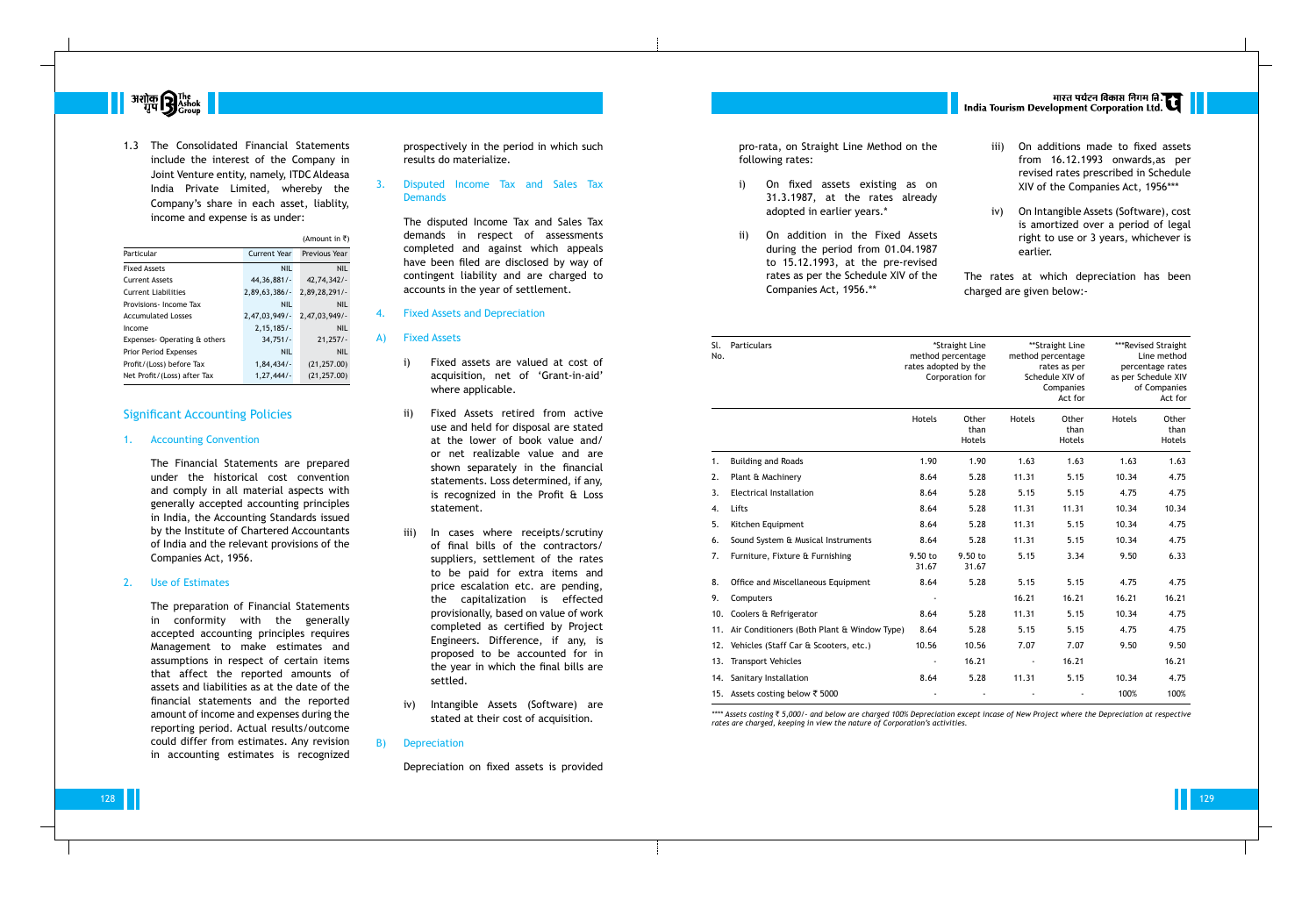

#### 5. Investments

Long term investments are stated at cost. Provision for diminution in value of each investment, if any, is made to recognize the decline, other than of temporary nature.

#### 6) Valuation of Inventories

Stocks and stores including stock of crockery, cutlery, glassware and linen etc., in hand as well as in circulation are valued at cost on FIFO basis or realizable value whichever is less.

### 7) Execution of Projects for Clients

- i) Value of work done in respect of projects executed including cost plus/deposit/ turnkey/project management work are shown in the accounts at best estimates by the Management after deduction for likely rejections, if any, by the client.
- ii) Indirect costs are treated as "period costs" and are charged to Profit & Loss account in the year of incurrence.
- 8) Provision, Contingent Liabilities and Contingent Assets
	- i) Provisions involving substantial degree of estimation in measurement are recognized when there is a present obligation as a result of past events and it is probable that there will be outflow of sources.
	- ii) Where as a result of past events, there is a possible obligation that may, but probably will not, require any outflow of resources, no provision is recognized but appropriate disclosure is made in

#### the notes.

- iii) Contingent assets are neither recognized nor disclosed in the financial statements.
- 9) Employees Benefits

#### A) Provident Fund

Company's contributions to Provident Fund are charged to Profit & Loss Account.

### B) Gratuity

- i) Provision for Gratuity is made on the basis of Actuarial Valuation.
- ii) Contribution towards Gratuity scheme is based on the premium contribution called for by the Life Insurance Corporation of India (LIC) with whom the Company has entered into an agreement. As per the terms of its scheme, LIC settles the claim for the full value of the gratuity paid by the Company to its employees, as and when such a payment is made.

i) Income from Projects is recognized on the percentage of completion method including in respect of cost plus/deposit/turnkey/project management work. In terms of this method, revenue is recognized

# मारत पर्यटन विकास निगम ति.<br>India Tourism Development Corporation Ltd.

### C) Leave Encashment

The provision for leave encashment is made on the basis of actuarial valuation.

#### 10) Deferred Taxation

- i) Deferred Tax is provided during the year, using the liability method on all temporary differences at the Balance Sheet date between the tax basis of assets and liabilities and their carrying amounts for financial reporting purposes in accordance with the Accounting Standard (AS-22).
- ii) Deferred Tax Asset is recognized, subject to consideration of prudence, only to the extent that

there is reasonable certainty that sufficient taxable profits will be available against which such Deferred Tax Assets can be realized. In situations where the company has any unabsorbed depreciation or carry forward tax losses, deferred tax assets are recognized only if there is virtual certainty supported by convincing evidence that they can be realized against future taxable profits.

iii) Deferred Tax Assets and Liabilities are measured at the rates that are expected to apply to the period when the asset is realized or the liability is settled, based on tax rates (and tax laws) that have been enacted or substantially enacted at the Balance Sheet date.

### 11) Government Grant

- i) The Government grant received for upgradation of properties is recognized as income from the year in which respective properties are upgraded and to the extent grant related costs incurred i.e. written off as depreciation, revenue expenditure each year.
- ii) The balance of Government Grant to the extent not adjusted as at the close of the year, is carried in the financial statements as 'Deferred Government Grant' after 'Reserves & Surplus.'

### 12) Revenue Recognition

in proportion to the actual costs incurred as against the total estimated cost of project under execution. The determination of revenues under this method involves making estimates, some of which are of technical nature, concerning, where relevant, the percentages of completion, costs of completion (including cost of rejection), expected revenues etc.

- ii) Income from services rendered in respect of projects /license fees/ Management fee are accounted for (exclusive of service tax) as per terms of the agreement. However, where such service charges/fees are not realised in cash for significant period the accrual thereof is postponed to be accounted for on receipt.
- iii) Revenue from sales (net of returns and discounts) is recognized on transfer of substantial risks and rewards to the customers. Sales Tax and Value Added Tax are excluded.
- iv) Interest income, other than management fees income/interest on loans and advances from subsidiary companies which are accounted for on receipt basis or on receipt of Tax deduction certificate because of liquidity problem in those companies referred to in (ii) above, and income from investments are accounted for on accrual basis at the contracted rates and/or at the time of establishment of right to receive respectively.
- v) Interest/Damages on overdue amounts recoverable from licensees are accounted for on realization basis.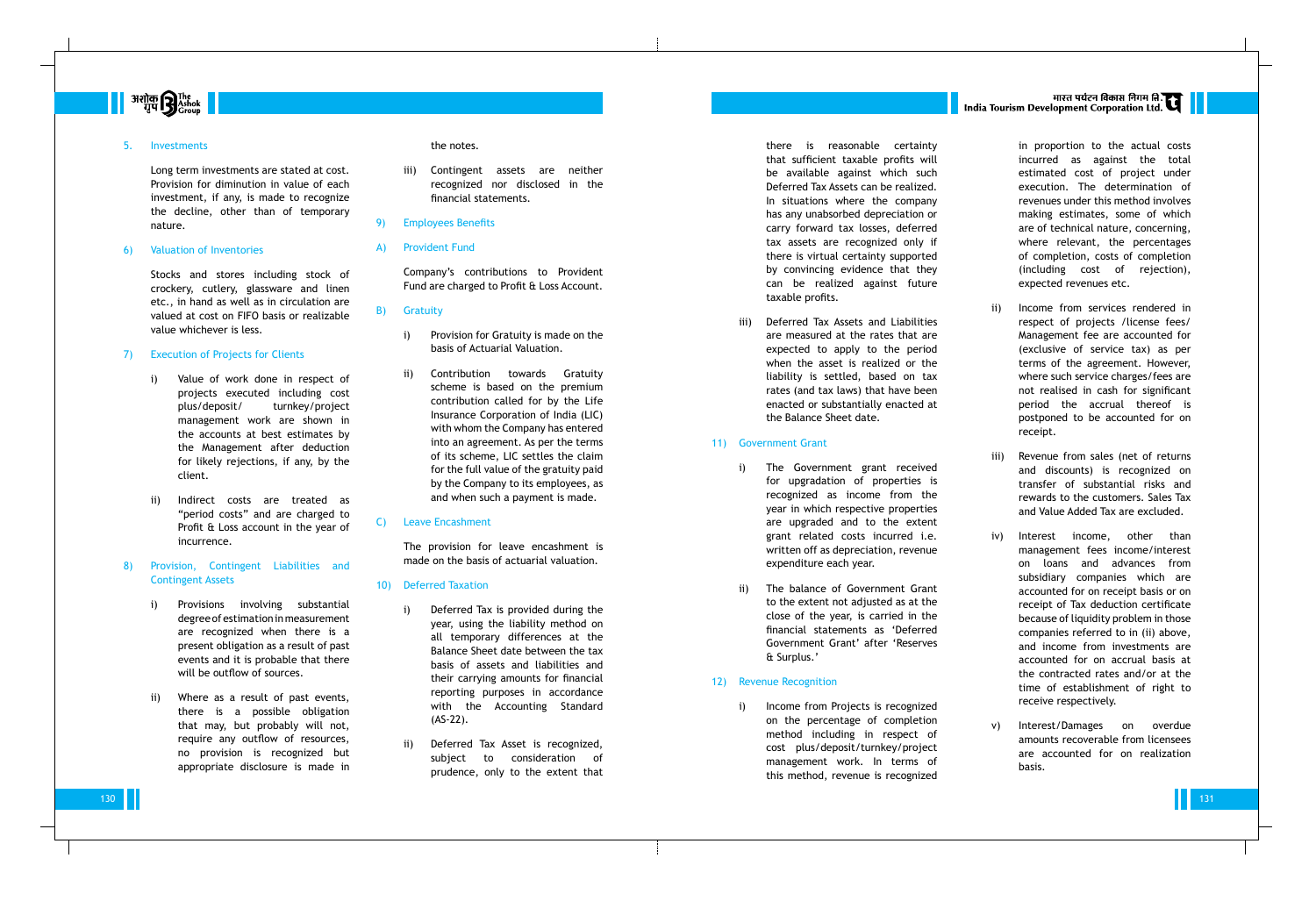

13) Foreign Currency Transactions

#### a) Transactions in Foreign Exchange

i) Initial Recognition

Foreign currency transactions are recorded in the reporting currency, by applying to the foreign currency amount the exchange rate between the reporting currency and the foreign currency at the date of the transaction.

ii) Conversion

Foreign currency monetary items are reported using the closing rate Non-monetary items that are carried in terms of historical cost denominated in a foreign currency are reported using the exchange rate at the date of the transaction.

iii) Exchange Differences

Exchange differences arising on the settlement of monetary items or on recording/ reporting company's monetary items at rates different from those at which they were initially recorded during the year, or reported in previous financial statements, are recognized as income or as expenses in the year in which they arises. Exchange differences on liabilities relating to fixed assets acquired from outside India are added to the cost of such assets.

#### b) Money Changing Business

- i) The transactions concluded during the period are recorded based on the actual rate realized.
- ii) Foreign currency balances as at

close of the year are converted at the year end rates.

iii) Income from money changing business as reflected in the accounts is net of cost of sale of currency.

### 14) Borrowing Costs

- i) Borrowing Costs if any, that are directly attributable to the acquisition/construction of qualifying assets are capitalized as part of the cost of the respective assets.
- ii) Other borrowing costs are expensed in the year in which they are incurred.

15,238 Equity Shares of ₹ 100 each (since converted into 1,52,380 equity shares of ₹ 10 each) were alloted as fully paid-up pursuant to the Amalgamation Order (1966) under Section 396 of Companies Act, 1956.

75,000 Equity Shares of ₹ 100 each (since converted into 7,50,000 equity shares of ₹ 10 each) were alloted as fully

#### 15) Prior Period/Extraordinary Items

- i) All prior period items which are material and which arise in the current period as a result of 'errors or omissions' in the preparation of prior period's financial statements are separately disclosed in the current Statement of Profit & Loss. However differences in actual income/expenditure arising out of over or under estimation' in prior period are not treated as prior period income/expenditure
- ii) All extraordinary items, i.e. gains or losses which arise from events or transactions which are distinct from the ordinary activities of the company and which are material are separately disclosed in the statement of accounts.

## 16) Claims

Supplementary claims including insurance claims are accounted for on acceptance/ receipt basis.

## **Share Capital Note - 2**

## **Authorised, Issued, Subscribed and Paid-up Share Capital and Par Value per share**

#### Authorised Share Capital

#### Issued & Subscribed Share Capital

|                                                                                                                    |                    | $(5 \in \mathsf{In} \, \mathsf{l}_\mathsf{R}$ |
|--------------------------------------------------------------------------------------------------------------------|--------------------|-----------------------------------------------|
| Particulars                                                                                                        | As at<br>31.3.2014 | As at<br>31.3.2013                            |
| <b>Authorised Share Capital</b>                                                                                    |                    |                                               |
| 15,00,00,000 Equity Shares of ₹10/- each<br>(Previous year 15,00,00,000 Equity Shares of $\overline{5}$ 10/- each) | 15,000.00          | 15,000.00                                     |
|                                                                                                                    | 15,000.00          | 15,000.00                                     |
| <b>Issued &amp; Subscribed Share Capital</b>                                                                       |                    |                                               |
| 8,57,69,400 Equity Shares of ₹10/- each                                                                            |                    |                                               |
| (Previous year 8,57,69,400 Equity shares of $\overline{5}$ 10/- each)                                              | 8,576.94           | 8,576.94                                      |
|                                                                                                                    | 8,576.94           | 8,576.94                                      |
| Paid-up Share Capital                                                                                              |                    |                                               |
| 8,57,69,400 Equity Shares of ₹10/- each<br>(Previous year 8,57,69,400 Equity Shares of ₹10/- each)                 | 8,576.94           | 8,576.94                                      |
| <b>TOTAL</b>                                                                                                       | 8,576.94           | 8,576.94                                      |

#### Paid-up Share Capital

paid-up in consideration for transfer of ownership of some properties.

### **Reconciliation of number of Equity Shares outstanding at the beginning and at end of the year**

| Particulars                                                                                                                 | As at<br>31.3.2014 | As at<br>31.3.2013 |
|-----------------------------------------------------------------------------------------------------------------------------|--------------------|--------------------|
| Number of Shares outstanding as at beginning of the year<br>:Add                                                            | 8,57,69,400        | 8,57,69,400        |
| Number of Shares allotted as fully paid-up-bonus shares<br>during the vear                                                  |                    |                    |
| Number of Shares allotted during the year as fully paid-up pursuant<br>to a contract without payment being received in cash |                    |                    |
| Number of Shares alloted to employees pursuant to ESOPs/ESPs                                                                |                    |                    |
| Number of Shares allotted for cash pursuant to public issue                                                                 |                    |                    |
|                                                                                                                             | 8,57,69,400        | 8,57,69,400        |
| Less:                                                                                                                       |                    |                    |
| Number of Shares bought back during the year                                                                                |                    |                    |
| Number of Shares outstanding as at end of the year                                                                          | 8,57,69,400        | 8,57,69,400        |

#### Less:

contd.....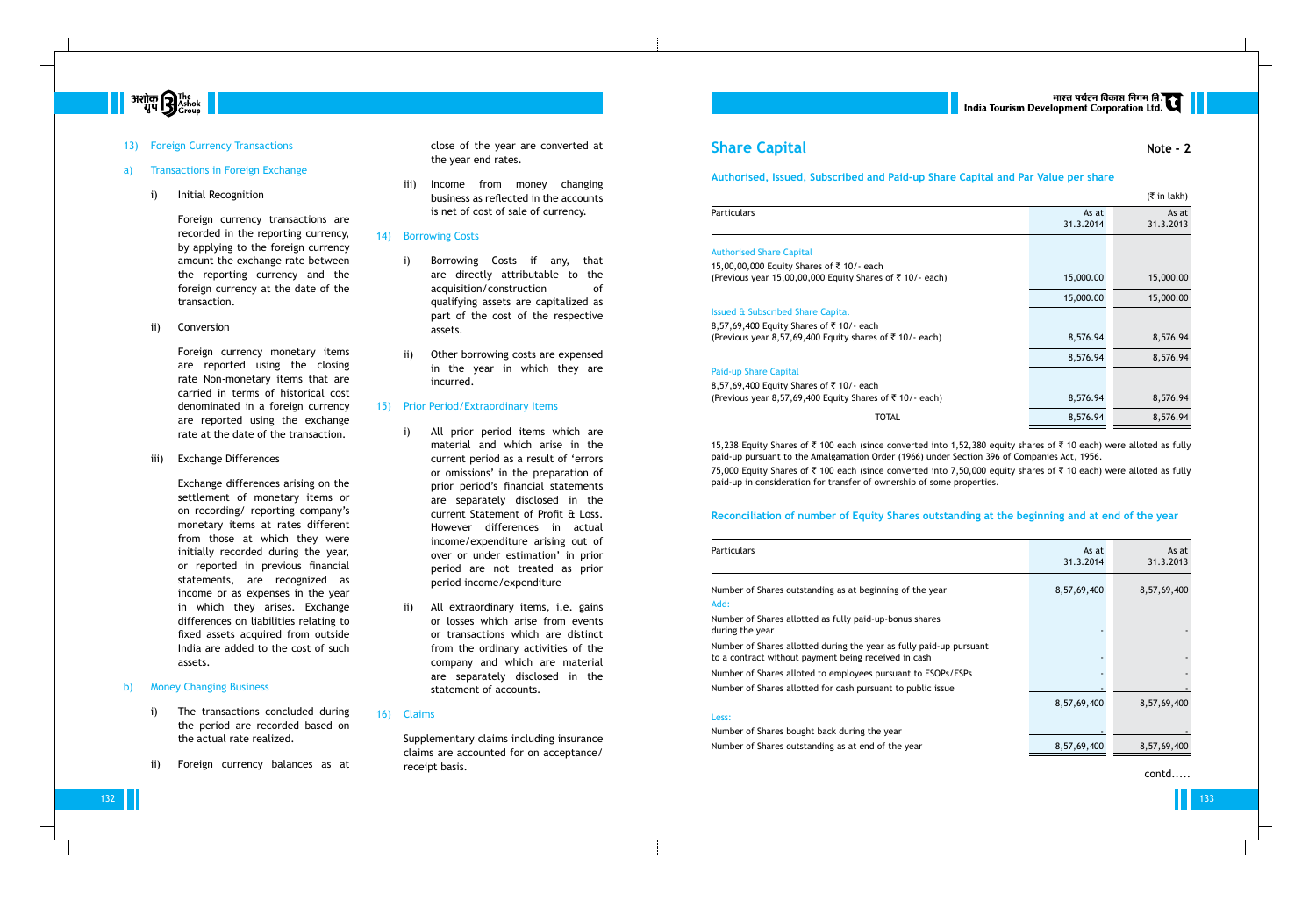

## **Rights, Preferences and Restrictions (including restrictions on distribution of dividends and repayment of capital) attached to the class of shares**

| Particulars                                                                                                                                                                                                                                                                                                                                                                                                                                                                   | As at<br>31.3.2014     | As at<br>31.3.2013   |
|-------------------------------------------------------------------------------------------------------------------------------------------------------------------------------------------------------------------------------------------------------------------------------------------------------------------------------------------------------------------------------------------------------------------------------------------------------------------------------|------------------------|----------------------|
|                                                                                                                                                                                                                                                                                                                                                                                                                                                                               | <b>Class of Shares</b> | Class of Shares      |
| The Company has one class of Equity shares having a par<br>value of $\bar{\tau}$ 10/- per share. Each Shareholder is eligible<br>for one vote per share held. The Dividend proposed by<br>the Board of Directors is subject to the approval of the<br>Shareholders in the ensuing Annual General Meeting,<br>except in case of interim dividend. In the event of<br>liquidation, the Equity Shareholders are eligible to<br>receive the remaining assets of the Company after |                        |                      |
| distribution of all preferential amounts, in proportion<br>to their shareholding.                                                                                                                                                                                                                                                                                                                                                                                             | <b>Equity Shares</b>   | <b>Equity Shares</b> |

### **Shares in the Company held by each Shareholder holding more than 5% Equity Shares**

|                     |                                                          |                          |                              |                          | $(5 \in \mathsf{in} \, \mathsf{l}_k)$ |
|---------------------|----------------------------------------------------------|--------------------------|------------------------------|--------------------------|---------------------------------------|
|                     | <b>Particulars</b><br>As at 31.3.2014<br>As at 31.3.2013 |                          |                              |                          |                                       |
|                     | Name of the Shareholder                                  | Number of<br>Shares held | Percentage of<br>Shares held | Number of<br>Shares held | Percentage of<br>Shares held          |
| $\mathbf{i}$<br>ii) | President of India<br>The Indian Hotels Company. Ltd.    | 7,46,41,681<br>67,50,275 | 87.030<br>7.870              | 7,90,00,500<br>67,50,275 | 92.108<br>7.870                       |

## **Reserves and Surplus Note - 3**

#### Capital Reserve

|                                                                                                   |                     |                    | (₹ in lakh)                      |
|---------------------------------------------------------------------------------------------------|---------------------|--------------------|----------------------------------|
| Particulars                                                                                       |                     | As at<br>31.3.2014 | As at<br>31.3.2013               |
| <b>Capital Reserve</b>                                                                            |                     |                    |                                  |
| As per Last Balance Sheet                                                                         |                     | 62.98              | 62.98                            |
| <b>Securities Premium Reserve</b><br>As per Last Balance Sheet<br><b>Addition During The Year</b> | 5,475.00            |                    | 5,475.00                         |
|                                                                                                   |                     | 5,475.00           |                                  |
| <b>General Reserve</b>                                                                            |                     |                    |                                  |
| As per Last Balance Sheet<br>Add/(Less): Current Year Adjustments<br><b>Closing Balance</b>       | 14,760.40<br>565.22 | 15,325.62          | 14,460.40<br>300.00<br>14,760.40 |
|                                                                                                   |                     |                    |                                  |
| Surplus in the Statement of Profit & Loss                                                         |                     |                    |                                  |
| As per Last Balance Sheet                                                                         | (3.20)              |                    |                                  |
| Transfer From Profit & Loss Accounts                                                              | 811.15              |                    | 296.80                           |
| Surplus For The Year                                                                              | 807.95              |                    | 296.80                           |
| <b>Appropriations/Adjustments</b>                                                                 |                     |                    |                                  |
| Proposed Dividend                                                                                 | 428.85              |                    |                                  |
| Dividend Tax                                                                                      | 72.88               |                    |                                  |
| Transfer to General Reserve                                                                       | 400.00              |                    | 300.00                           |
| <b>Closing Balance</b>                                                                            |                     | (93.78)            |                                  |
| <b>GRAND TOTAL</b>                                                                                |                     | 20,769.82          | 20,295.18                        |
|                                                                                                   |                     |                    |                                  |

#### $($ ₹ in lakh)

#### General Reserve

#### Surplus in the Statement of Profit & Los

#### Appropriations/Adjustments

## **Minority Interest Note - 3A**

| <b>Particulars</b>                                  | As at<br>31.3.2014 | As at<br>31.3.2013 |
|-----------------------------------------------------|--------------------|--------------------|
| As per Last Balance Sheet                           | 255.34             | 267.98             |
| Consolidation Adjustment*                           | 254.00             |                    |
| Adjustment of loss earlier borne by ITDC            | (165.22)           |                    |
| Loss attributable to Minority interest for the year | (9.69)             | (12.64)            |
| TOTAL                                               | 334.43             | 255.34             |

\*Amount of Share Capital portion of minority invested during the year

# || सारत पर्यटन विकास निगम लि.<br>| India Tourism Development Corporation Ltd.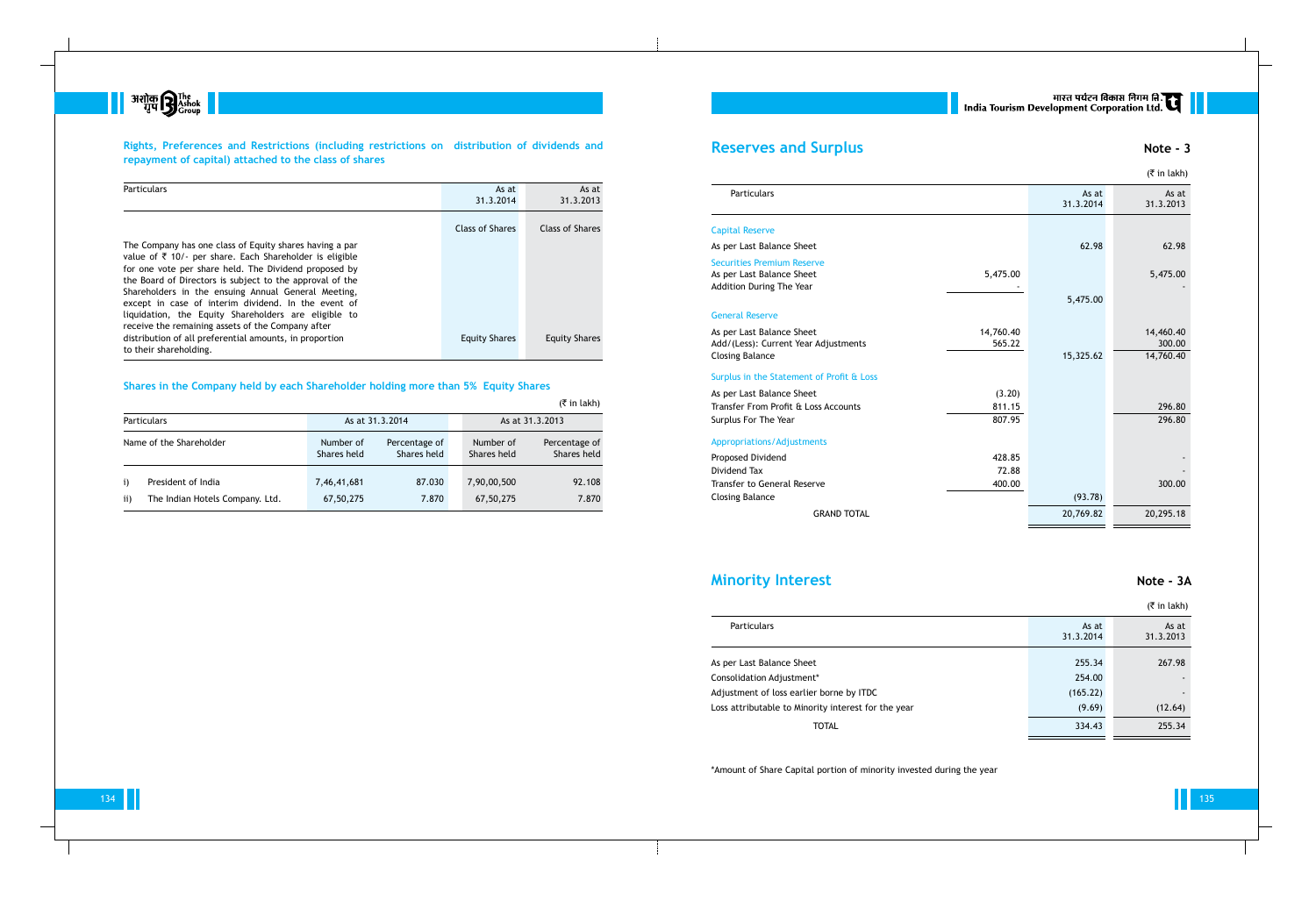

## **Long-Term Borrowings Note - 4**

|                                                                                                                                                                                                                                                                                                                                         |        |                    | $(3\overline{5})$ in lakh) |
|-----------------------------------------------------------------------------------------------------------------------------------------------------------------------------------------------------------------------------------------------------------------------------------------------------------------------------------------|--------|--------------------|----------------------------|
| Particulars                                                                                                                                                                                                                                                                                                                             |        | As at<br>31.3.2014 | As at<br>31.3.2013         |
| (A) BONDS/DEBENTURES                                                                                                                                                                                                                                                                                                                    |        |                    |                            |
| Secured                                                                                                                                                                                                                                                                                                                                 |        |                    |                            |
| Unsecured                                                                                                                                                                                                                                                                                                                               |        |                    |                            |
| (B) TERM LOANS FROM BANKS                                                                                                                                                                                                                                                                                                               |        |                    |                            |
| (C) TERM LOANS FROM OTHERS                                                                                                                                                                                                                                                                                                              |        |                    |                            |
| Secured Loan from Bihar Industries<br>Credit & Investment Corpn Ltd.                                                                                                                                                                                                                                                                    |        |                    |                            |
| Principal Amount                                                                                                                                                                                                                                                                                                                        |        |                    | 83.15                      |
| Interest accrued and due                                                                                                                                                                                                                                                                                                                |        |                    | 112.90                     |
| (Secured against first mortgage of present/<br>future immovable and movable properties,<br>machineries, tools, accessories and other<br>fixed assets of the Ranchi Ashok Bihar Hotel<br>Corporation Ltd. except book debts.<br>Promoters guarantees shall rank pari passu<br>with the mortgaged and charges created/<br>to be created.) |        |                    |                            |
| Secured Loan from Assam Industrial<br>Development Corporation Ltd.                                                                                                                                                                                                                                                                      |        |                    |                            |
| Principal Amount                                                                                                                                                                                                                                                                                                                        | 90.00  |                    | 90.00                      |
| Interest accrued and due<br>including penal interest                                                                                                                                                                                                                                                                                    | 241.44 | 331.44             | 222.93                     |
| (Term Loan from financial institutions<br>guaranteed by ITDC and Govt. of Assam<br>secured against Plant and Machinery and<br>Building of Assam Ashok Hotel<br>Corporation Limited)                                                                                                                                                     |        |                    |                            |
| Unsecured                                                                                                                                                                                                                                                                                                                               |        |                    |                            |
| (D) LOANS AND ADVANCES FROM RELATED PARTIES                                                                                                                                                                                                                                                                                             |        |                    |                            |
| Secured                                                                                                                                                                                                                                                                                                                                 |        |                    |                            |
| Unsecured                                                                                                                                                                                                                                                                                                                               |        |                    |                            |
| (E) PUBLIC DEPOSITS (UNSECURED)                                                                                                                                                                                                                                                                                                         |        |                    |                            |
| (F) LONG-TERM MATURITIES OF<br><b>FINANCE LEASE OBLIGATIONS (SECURED BY</b><br>HYPOTHECATION OF MACHINERY TAKEN<br><b>ON FINANCE LEASE)</b>                                                                                                                                                                                             |        |                    |                            |
| <b>TOTAL</b>                                                                                                                                                                                                                                                                                                                            |        | 331.44             | 508.98                     |

## **Deferred Tax Assets (Net) Note - 5**

#### Particulars

## DEFERRED TAX LIABILITIES DEFERRED TAX ASSETS **DEFERRED TAX ASSETS (Net)**

|                                 |                    | $(5 \in \mathsf{in} \, \mathsf{l}_k)$ |
|---------------------------------|--------------------|---------------------------------------|
| <b>Particulars</b>              | As at<br>31.3.2014 | As at<br>31.3.2013                    |
| <b>DEFERRED TAX LIABILITIES</b> | 50.79              | 35.88                                 |
| <b>DEFERRED TAX ASSETS</b>      | 2,677.54           | 2,526.80                              |
| DEFERRED TAX ASSETS (Net)       | 2,626.75           | 2,490.92                              |

Accounting for Taxes on Income - Accounting Standard - 22 - Deferred Tax:

The major components of Deferred Tax Asset (net) as on 31.3.2014 are given below:-

#### Particulars

DEFERRED TAX LIABILITIES

Depreciation

## DEFERRED TAX ASSETS

Carried forward business loss Provision for Gratuity Provision for Doubtful Debts & Ad Inventory write down Provision for Leave Encashment **Municipal Taxes** 

Disallowances under Income Tax

## DEFERRED TAX ASSET (NET)

|                                                       |           |          |          | $($ ₹ in lakh) |
|-------------------------------------------------------|-----------|----------|----------|----------------|
|                                                       | 31.3.2014 |          |          | 31.3.2013      |
|                                                       |           |          |          |                |
|                                                       |           | 604.90   |          | 700.54         |
|                                                       |           |          |          |                |
|                                                       |           |          | 119.18   |                |
|                                                       | 303.27    |          | 449.86   |                |
| dvances $\bm{\mathop{\mathrm{t\mathop{\mathsf{t}}}}}$ |           |          |          |                |
|                                                       | 1,374.35  |          | 1,290.57 |                |
|                                                       | 1,268.87  |          | 45.03    |                |
|                                                       |           |          |          |                |
| Act, 1961                                             | 285.16    |          | 1,286.82 |                |
|                                                       |           | 3,231.65 |          | 3,191.46       |
|                                                       |           | 2,626.75 |          | 2,490.92       |

As required by Accounting Standard -22, the Deferred Tax Assets/Liabilities were reviewed by the management, based on the advice of tax consultants, and in view of sufficient taxable profits in the current year and the expectation that future taxable profits will be available for realisation of the Deferred Tax Asset and accordingly the above Deferred Tax Asset(Net) up to 31.3.2014 has been recognised in the financial statements.

# मारत पर्यटन विकास निगम लि.<br>India Tourism Development Corporation Ltd.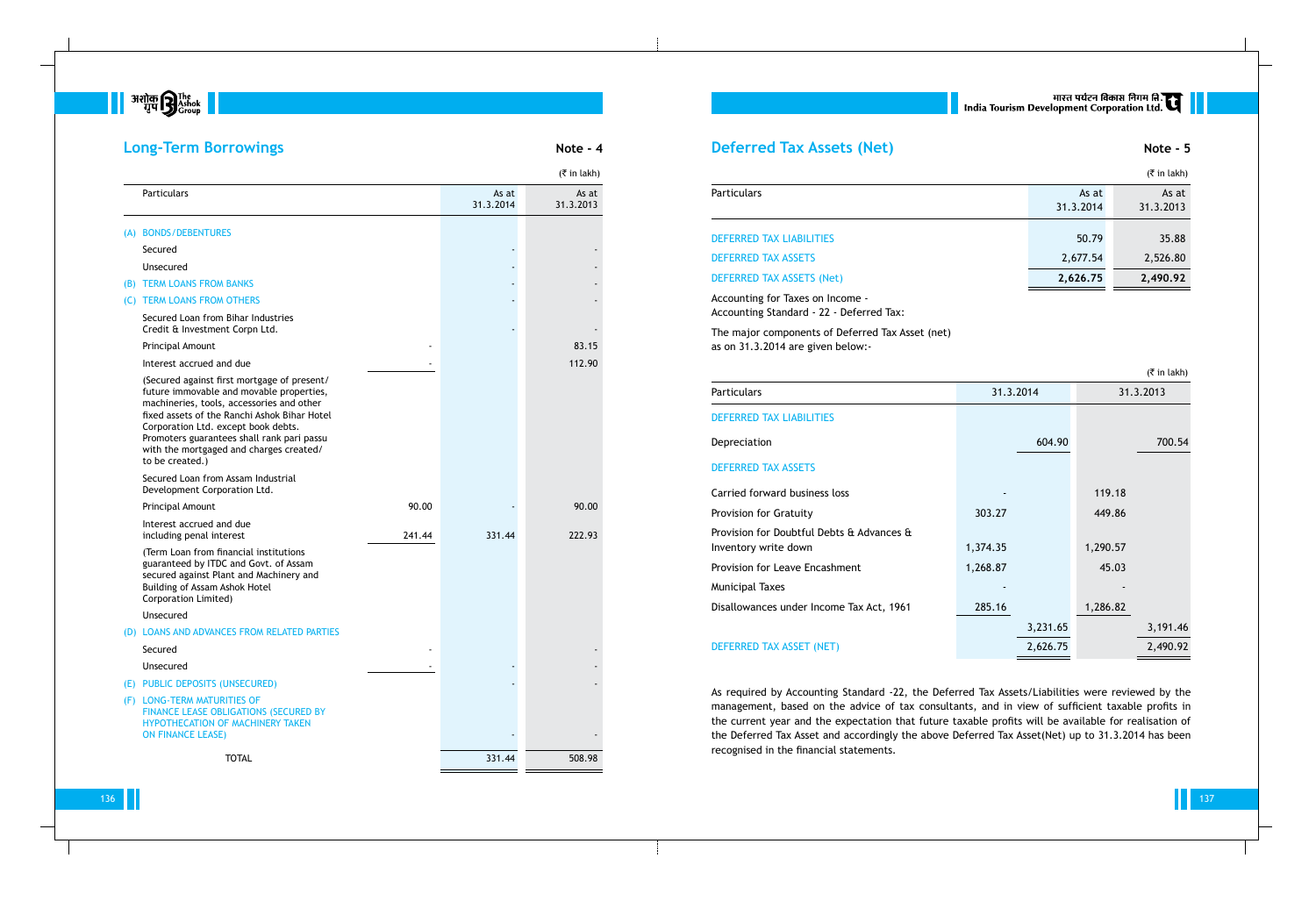$\begin{array}{|c|c|} \hline \text{333} \end{array} \begin{array}{c} \text{333} \end{array} \begin{array}{c} \text{333} \end{array} \begin{array}{c} \text{333} \end{array} \begin{array}{c} \text{333} \end{array} \begin{array}{c} \text{333} \end{array} \begin{array}{c} \text{333} \end{array}$ 

# **Other Long-Term Liabilities Note - 6 Note - 6**

138 139

|                                    |                    | $(5 \in \mathsf{in} \, \mathsf{l}_k)$ |
|------------------------------------|--------------------|---------------------------------------|
| <b>Particulars</b>                 | As at<br>31.3.2014 | As at<br>31.3.2013                    |
| Security Deposit & Retention Money | 584.28             | 880.80                                |
| Total                              | 584.28             | 880.80                                |

# **Provisions** Note - 7

## $(\bar{\bar{\tau}}$  in lakh)

| Particulars                                               |            | As at 31.3.2014 |             | As at 31.3.2013 |             |            |  |
|-----------------------------------------------------------|------------|-----------------|-------------|-----------------|-------------|------------|--|
|                                                           | Long Term  | Short Term      | Total       | Long Term       | Short Term  | Total      |  |
| <b>Employee Benefits</b>                                  |            |                 |             |                 |             |            |  |
| Gratuity                                                  | 7,006.61   | 1,489.99        | 8,496.60    | 7,030.65        | 1,187.79    | 8,218.44   |  |
| Less: - Fund size of Investment<br>as per Gratuity Policy | (6,024.21) | (1,488.32)      | (7, 512.53) | (5,642.00)      | (1, 187.79) | (6,829.79) |  |
| Leave Encashment                                          | 3,708.35   | 605.08          | 4,313.43    | 3,553.31        | 494.34      | 4,047.65   |  |
| Less: - Fund size of Investment<br>as per Policy          | (40.67)    | (3.77)          | (44.44)     | (40.21)         | (4.10)      | (44.31)    |  |
| <b>Sick Leave</b>                                         | 38.29      | 3.36            | 41.65       | 41.58           | 6.12        | 47.70      |  |
|                                                           | 4,688.37   | 606.34          | 5,294.71    | 4,943.33        | 496.36      | 5439.69    |  |
| <b>Income Tax</b>                                         |            |                 |             |                 |             |            |  |
| Provision for Income Tax                                  |            | 396.35          | 396.35      |                 | 268.89      | 268.89     |  |
|                                                           |            | 396.35          | 396.35      |                 | 268.89      | 268.89     |  |
| <b>Wealth Tax</b>                                         |            |                 |             |                 |             |            |  |
| Provision for Wealth Tax                                  |            | 0.68            | 0.68        |                 | 0.71        | 0.71       |  |
|                                                           |            | 0.68            | 0.68        |                 | 0.71        | 0.71       |  |
| <b>Proposed Dividend</b>                                  |            |                 |             |                 |             |            |  |
| Proposed Dividend                                         |            | 428.85          | 428.85      |                 |             |            |  |
| Dividend Tax                                              |            | 72.88           | 72.88       |                 |             |            |  |
|                                                           |            | 501.73          | 501.73      |                 |             |            |  |
| <b>TOTAL</b>                                              | 4,688.37   | 1,505.10        | 6,193.47    | 4,943.33        | 765.96      | 5,709.29   |  |
|                                                           |            |                 |             |                 |             |            |  |

## Particulars

- (A) LOANS REPAYABLE ON DEMAN Unsecured
- (B) LOANS AND ADVANCES FROM Unsecured

## (C) PUBLIC DEPOSITS (UNSECURE

| <b>Short-Term Borrowings</b>                |                    | Note - 8                                      |
|---------------------------------------------|--------------------|-----------------------------------------------|
|                                             |                    | $(5 \in \mathsf{in} \, \mathsf{l}_\mathsf{R}$ |
| Particulars                                 | As at<br>31.3.2014 | As at<br>31.3.2013                            |
| (A) LOANS REPAYABLE ON DEMAND               |                    |                                               |
| Secured                                     |                    |                                               |
| Unsecured                                   |                    |                                               |
| (B) LOANS AND ADVANCES FROM RELATED PARTIES |                    |                                               |
| Secured                                     |                    |                                               |
| Unsecured                                   |                    |                                               |
| (C) PUBLIC DEPOSITS (UNSECURED)             |                    |                                               |
| Total                                       |                    |                                               |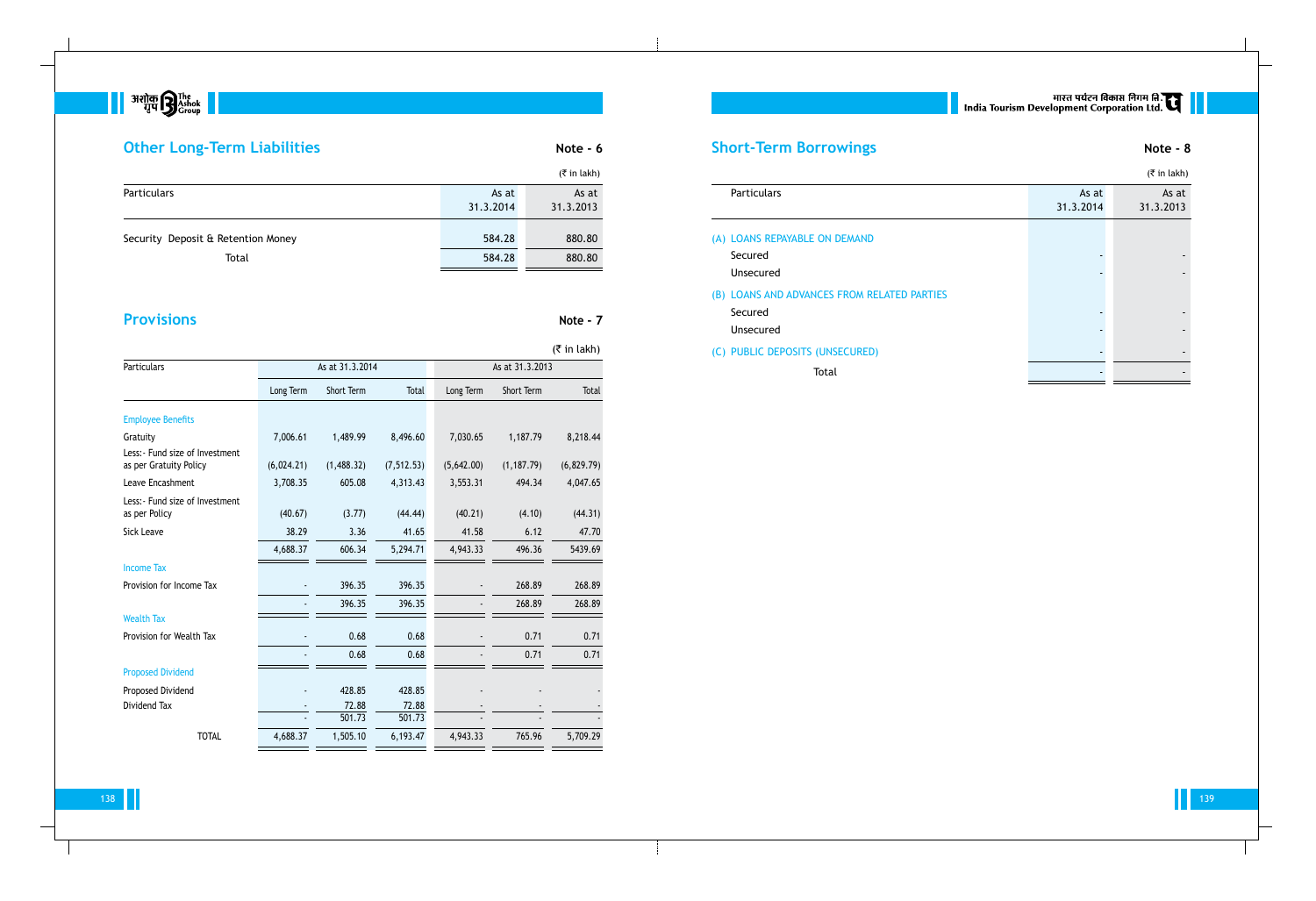## 140 141

|                                             |           | $($ ₹ in lakh) |  |
|---------------------------------------------|-----------|----------------|--|
| Particulars                                 | As at     | As at          |  |
|                                             | 31.3.2014 | 31.3.2013      |  |
| Due To ITDC Limited                         |           |                |  |
| - Project Division                          |           |                |  |
| - ITDC Ltd. (HQ)                            |           |                |  |
| BSTDC/PTDC                                  | 27.09     | 25.10          |  |
| Interest accrued but not due on borrowings  | 5.87      | 5.87           |  |
| Interest accrued and due on borrowings      |           |                |  |
| Sundry Creditors (Other Than Trade Payable) | 4,111.75  | 4,638.27       |  |
| Security Deposits & Retention Money         | 2,889.66  | 2,781.13       |  |
| <b>Advances From Customers</b>              | 7,288.07  | 6,224.08       |  |
| <b>Other Liabilities</b>                    | 3,331.51  | 2,063.98       |  |
| <b>TOTAL</b>                                | 17,653.95 | 15,738.43      |  |

Sundry creditors include unlinked receipts from customers etc.of  $\bar{\tau}$  46.73 lakh (P.Y  $\bar{\tau}$  55.73 lakh) which could not be linked to respective customer accounts, for want of adequate details.

Rental agreement with Life Insurance Corporation of India (LIC) expired on 25.07.2005 is pending renewal. Pending finalisation of terms and conditions and execution of new lease deed. The Corporation has paid the rent @ 135/- per sq.feet w.e.f 26-07-2010 (After the expiry of five years from 25-07-2005) as per MoU with LIC along with Service Tax w.e.f 01-06-2007 as per decision and as demanded by LIC. However, the Corporation has not acknowledged the demand of interest by LIC on late payment of the rent @ 12% p.a.

# ् ।<br>| India Tourism Development Corporation Ltd. |<br>| India Tourism Development Corporation Ltd. |

# **Super Property of the Second Plant of Second Plant Property**

| <b>Trade Payable</b>  |                    | Note - 9           |  |  |  |
|-----------------------|--------------------|--------------------|--|--|--|
|                       |                    |                    |  |  |  |
| <b>Particulars</b>    | As at<br>31.3.2014 | As at<br>31.3.2013 |  |  |  |
| <b>Current</b>        |                    |                    |  |  |  |
| <b>Trade Payables</b> | 4,678.76           | 5,299.41           |  |  |  |
| <b>TOTAL</b>          | 4,678.76           | 5,299.41           |  |  |  |

# **Other Current Liabilities Note - 10 Note - 10**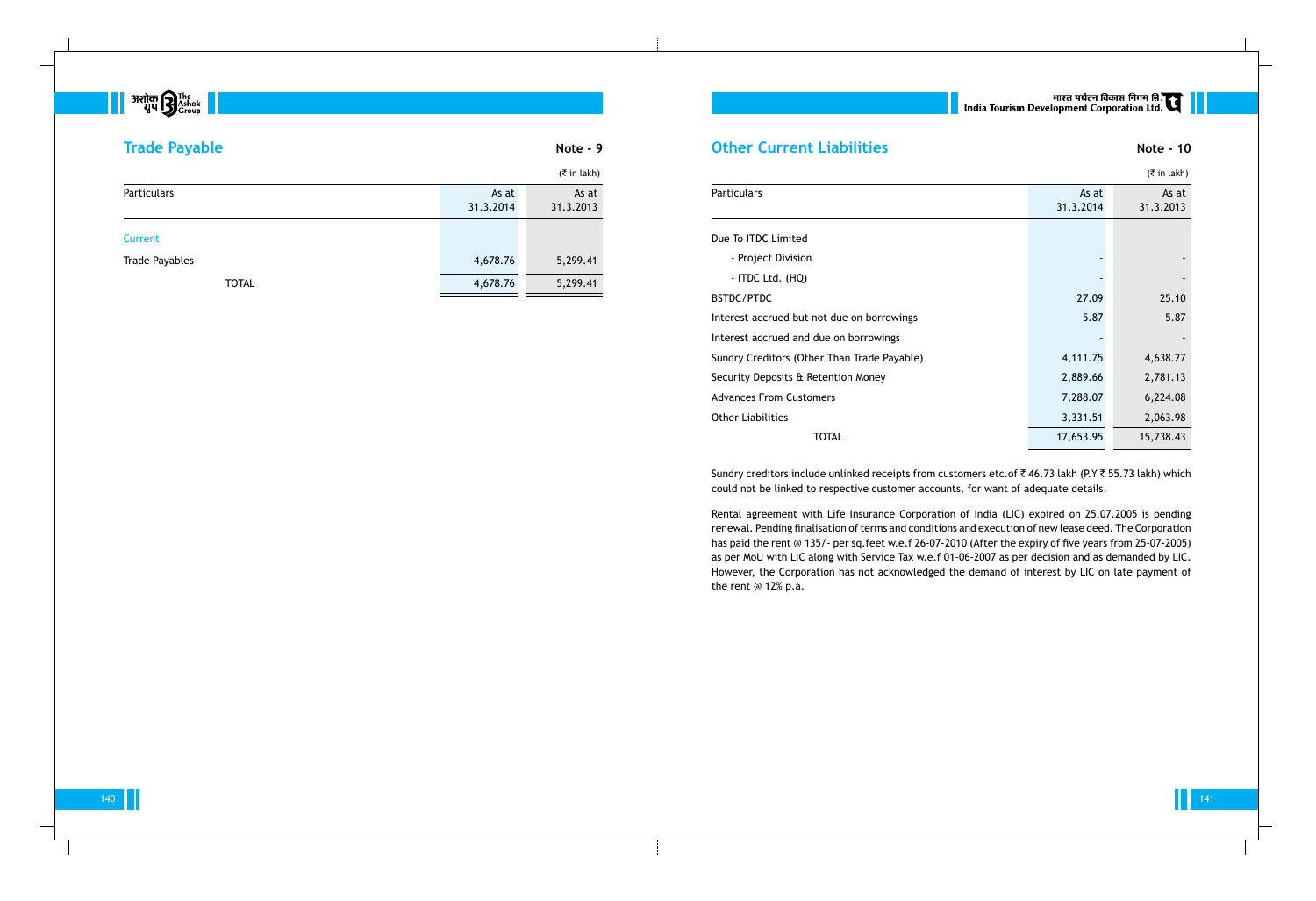142 143



## **Tangible Assets in Active use Note - 11**

|                        |                                 |                                |                                                                                              | Gross Block         |                     |                                |                                                                                              | Depreciation        |                     |                                | Impairment                     |                     |                     | $\leftarrow$ Net Carrying Amount $\rightarrow$ |          |
|------------------------|---------------------------------|--------------------------------|----------------------------------------------------------------------------------------------|---------------------|---------------------|--------------------------------|----------------------------------------------------------------------------------------------|---------------------|---------------------|--------------------------------|--------------------------------|---------------------|---------------------|------------------------------------------------|----------|
| Sl. Description<br>No. | Up To<br>31.03.2013             | Addition<br>during<br>the year | Add/(Less):<br>Sales,<br>Transfer,<br>Write Offs<br>and<br>Adjustments<br>during<br>the year | Up To<br>31.03.2014 | Up To<br>31.03.2013 | Provided<br>during<br>the year | Add/(Less):<br>Sales,<br>Transfer,<br>Write Offs<br>and<br>Adjustments<br>during<br>the year | Up To<br>31.03.2014 | As at<br>31.03.2013 | Reversed<br>during the<br>year | Provided<br>during the<br>year | Up To<br>31.03.2014 | As at<br>31.03.2014 | As at<br>31.03.2013                            |          |
|                        | Land<br>Owned (FreeHold)        | 26.25                          |                                                                                              | $\sim$              | ***26.25            | 2.24                           | 0.00                                                                                         | $\sim$              | ***2.24             |                                | $\sim$                         | $\sim$              |                     | 24.01                                          | 24.01    |
|                        | Leased                          | 335.00                         |                                                                                              | $\sim$              | 335.00              | 35.61                          | 3.52                                                                                         | 74.88               | $*114.01$           |                                | $\sim$                         | $\sim$              |                     | 220.99                                         | 299.39   |
|                        | 2. Buildings - Owned            | 3,573.16                       | 32.28                                                                                        | 0.12                | **3,605.56          | 1,747.91                       | 59.42                                                                                        | 10.84               | 1,818.17            |                                | $\sim$                         | $\sim$              |                     | 1,787.39                                       | 1,825.25 |
|                        | 3. Plant & Equipment - Owned    | 7,659.14                       | 195.65                                                                                       | (31.33)             | 7,823.46            | 4,644.46                       | 353.79                                                                                       | (15.75)             | 4,982.50            |                                | $\sim$                         | $\sim$              |                     | 2,840.96                                       | 3,014.68 |
|                        | 4. Furniture & Fixtures - Owned | 3,070.12                       | 38.04                                                                                        | (5.05)              | 3,103.11            | 2,132.95                       | 127.04                                                                                       | 108.42              | 2,368.41            |                                | $\sim$                         | $\sim$              |                     | 734.70                                         | 937.17   |
|                        | 5. Vehicles - Owned             | 198.64                         | $\sim$                                                                                       | (41.68)             | 156.96              | 139.62                         | 15.20                                                                                        | (35.24)             | 119.58              |                                | $\sim$                         | $\sim$              |                     | 37.38                                          | 59.02    |
|                        | 6. Office Equipments - Owned    | 1,524.95                       | 69.85                                                                                        | (12.39)             | 1,582.41            | 945.54                         | 79.96                                                                                        | 2.36                | 1,027.86            |                                | $\sim$                         | $\sim$              |                     | 554.55                                         | 579.41   |
|                        | Total                           | 16,387.26                      | 335.82                                                                                       | (90.33)             | 16,632.75           | 9,648.33                       | 638.93                                                                                       | 145.51              | 10,432.77           |                                |                                | $\sim$              |                     | 6,199.98                                       | 6,738.93 |
|                        | Previous Year's total           | 16,237.01                      | 396.70                                                                                       | (246.45)            | 16,387.26           | 9,163.21                       | 624.98                                                                                       | (139.86)            | 9,648.33            |                                |                                |                     |                     | 6,738.93                                       | $\sim$   |

\* This represents amortization of leasehold land.

\*\* Includes staff quarters of value of  $\bar{\tau}$  194.03 lakh (Previous year  $\bar{\tau}$  194.03 lakh).

However, this figure does not include value of staff quarters at some units, as the cost could not be ascertained separately.

\*\*\* Includes amortisation of leasehold residential flats at Headquarters before their conversion into Freehold.

- Tangible Assets other than Leasehold land are owned by the Corporation.

Notes:

(a) Terms of purchase/lease of land having not been finalised and registration of title deeds/execution of lease deeds having not been effected, liability towards cost/lease rent, ground rent and registration fee, etc, has not been created in respect of Hotel Patliputra Ashok at Patna, Ashok Institute of Hospitality and Tourism Management (AIH&TM) and Tennis Court at New Delhi.

(b) Lease deeds/title deeds have not yet been executed in favour of the Corporation in respect of land at Hotel Samrat, Office Premises in Scope at New Delhi and Donyi Polo Ashok Hotel Corporation Limited in respect of land at Itanagar.

(c) Lease deed in respect of land of Ashok Hotel, New Delhi is registered in the name of erstwhile Ashoka Hotels Limited, which was merged with the Corporation on 28th March, 1970

(d) Registration of title deeds in favour of the Corporation have not been effected in respect of:-

i) Land and building of Taj Restaurant at Agra

ii) Land at Gulmarg

(e) Lease deed in respect of Hotel Jammu Ashok was expired on 11.01.2010, pending renewal of the same liability towards lease rent etc. has not been provided.

(f) Pending finalisation of cost and adjustment thereof, capitalisation of Land, Building, Furniture & Fixtures and Equipment of retained Travellers Lodges, Restaurants and Hotel taken over from Ministry of Tourism, has been effected based on the payments made.

(g) Pending receipt/ scrutiny of final bills of the contractors/suppliers, settlement of the rates for extra items and escalation etc., the capitalisation and/ or charge to expenditure to the extent of  $\bar{\tau}$  1,745.63 lakh has been accounted for based on certificates issued by Project Engineers for the work carried out at various projects (previous year  $\bar{\tau}$  1,624.52 lakh). Adjustments, if any, to cost is proposed to be carried out upon final settlement of the bills.

# मारत पर्यटन विकास निगम लि.<br>India Tourism Development Corporation Ltd.

## $($ ₹ in lakh)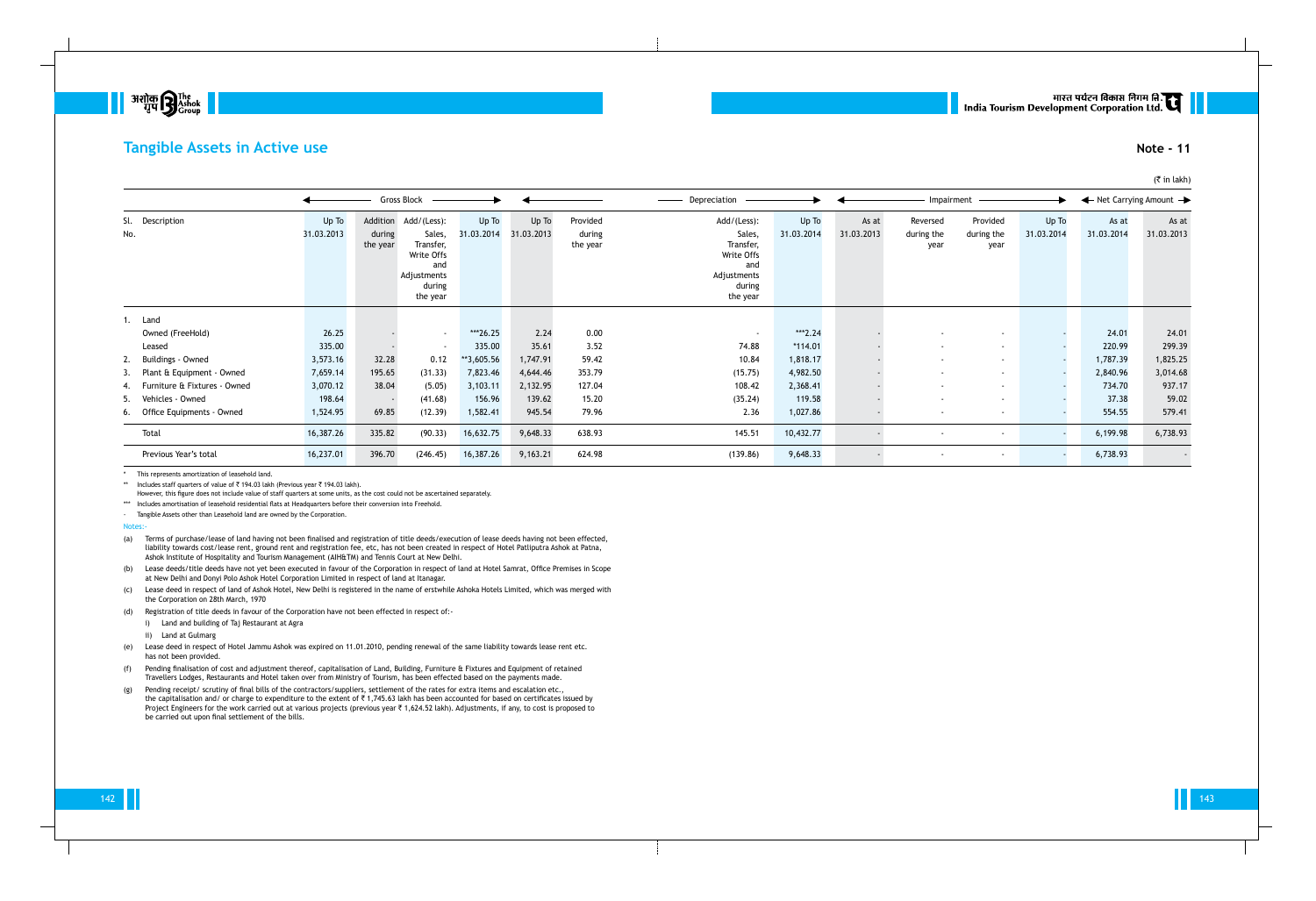

# **Tangible Assets not in Active use Note - 11-A**

|                                                          |                    |                                | Gross Block -                                                                        |                            |                    |                                 | Depreciation                                                                         |                                                   | $\blacktriangleright$                   | ← Net Block ←                              |                            |
|----------------------------------------------------------|--------------------|--------------------------------|--------------------------------------------------------------------------------------|----------------------------|--------------------|---------------------------------|--------------------------------------------------------------------------------------|---------------------------------------------------|-----------------------------------------|--------------------------------------------|----------------------------|
| Particulars                                              | Up to<br>31.3.2013 | Addition<br>during<br>the year | Add/(Less):<br>Sales, Transfers,<br>Write-Offs and<br>Adjustments<br>during the year | Cost<br>as on<br>31.3.2014 | Up to<br>31.3.2013 | Additions<br>during<br>the year | Add/(Less):<br>Sales, Transfers,<br>Write-Offs and<br>Adjustments<br>during the year | Accumulated<br>Depreciation<br>up to<br>31.3.2014 | Depreciated<br>Value as on<br>31.3.2014 | Net Realisable<br>Value as on<br>31.3.2014 | Balance<br>Provided<br>For |
| Net Realisable Value is more<br>than Depreciated Value   |                    |                                |                                                                                      |                            |                    |                                 |                                                                                      |                                                   |                                         |                                            |                            |
| Plant & Equipment-Owned                                  | 92.69              | 8.88                           | (5.80)                                                                               | 95.77                      | 86.13              | 8.21                            | (5.16)                                                                               | 89.18                                             | 6.59                                    | 6.59                                       |                            |
| Furniture & Fixtures-Owned                               | 22.55              | 0.06                           | (15.50)                                                                              | 7.11                       | 21.43              | 0.06                            | (14.75)                                                                              | 6.74                                              | 0.37                                    | 0.37                                       |                            |
| Vehicles-Owned                                           | 3.93               | 9.71                           | $\sim$                                                                               | 13.64                      | 3.74               | 8.13                            | $\blacksquare$                                                                       | 11.87                                             | 1.77                                    | 1.77                                       |                            |
| Office Equipments-Owned                                  | 11.25              | 1.32                           | (9.19)                                                                               | 3.38                       | 9.82               | 1.08                            | (8.32)                                                                               | 2.58                                              | 0.80                                    | 0.80                                       |                            |
| Total-A                                                  | 130.42             | 19.97                          | (30.49)                                                                              | 119.90                     | 121.12             | 17.48                           | (28.23)                                                                              | 110.37                                            | 9.53                                    | 9.53                                       |                            |
| Net Realisable value is less than<br>depreciated value:- |                    |                                |                                                                                      |                            |                    |                                 |                                                                                      |                                                   |                                         |                                            |                            |
| Plant & Equipment-Owned                                  | 29.22              | 7.59                           | $\sim$                                                                               | 36.81                      | 19.79              | 7.12                            | $\overline{\phantom{a}}$                                                             | 26.91                                             | 9.90                                    | 2.07                                       | 7.83                       |
| Furniture & Fixtures-Owned                               | 5.78               | 1.50                           | 15.50                                                                                | 22.78                      | 5.01               | 1.42                            | 14.75                                                                                | 21.18                                             | 1.60                                    | 0.42                                       | 1.18                       |
| Vehicles-Owned                                           | 0.01               | $\sim$                         | $\sim$                                                                               | 0.01                       | 0.01               | $\overline{\phantom{a}}$        | $\sim$                                                                               | 0.01                                              |                                         |                                            | $\sim$                     |
| Office Equipments-Owned                                  | 4.89               | 1.62                           | 9.19                                                                                 | 15.70                      | 2.79               | 1.15                            | (8.32)                                                                               | 12.26                                             | 3.44                                    | 0.46                                       | 2.98                       |
| Total-B                                                  | 39.90              | 10.71                          | 24.69                                                                                | 75.30                      | 27.60              | 9.69                            | (23.07)                                                                              | 60.36                                             | 14.94                                   | 2.95                                       | 11.99                      |
| Total $(A+B)$                                            | 170.32             | 30.68                          | (5.80)                                                                               | 195.20                     | 148.72             | 27.17                           | (51.30)                                                                              | 170.73                                            | 24.47                                   | 12.48                                      | 11.99                      |
| Previous Year                                            | 161.34             | 8.98                           | $\sim$                                                                               | 170.32                     | 141.26             | 7.46                            | $\sim$                                                                               | 148.72                                            | 21.60                                   | 11.14                                      |                            |

# ् ।<br>| India Tourism Development Corporation Ltd. स्टार्न ।<br>| India Tourism Development Corporation Ltd.

(₹ in lakh)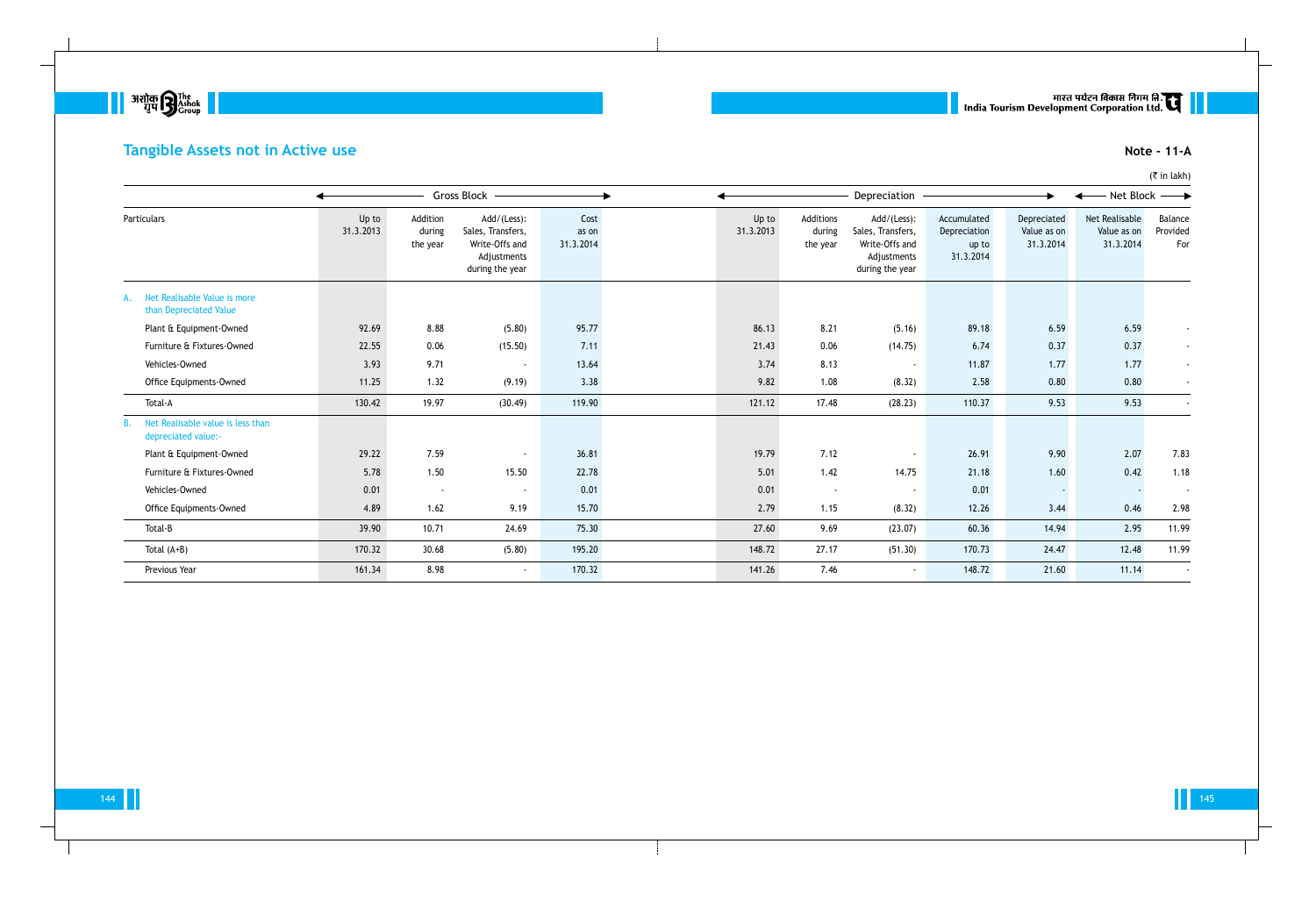# **Fixed Assets-Intangible Note - 12**

|                                                                                                                                                                                                                                                                                                      |                     |                                                     | <b>Gross Carrying</b><br>Amount |                     |                     |                                | Accumulated<br>Amortisation                          |                     |                     | Accumulated<br>Impairment      |                                |                          | Amount              | Net carrying        |
|------------------------------------------------------------------------------------------------------------------------------------------------------------------------------------------------------------------------------------------------------------------------------------------------------|---------------------|-----------------------------------------------------|---------------------------------|---------------------|---------------------|--------------------------------|------------------------------------------------------|---------------------|---------------------|--------------------------------|--------------------------------|--------------------------|---------------------|---------------------|
| Sl. Description<br>No.                                                                                                                                                                                                                                                                               | As at<br>31.03.2013 | Additional<br>Adjust-<br>ment<br>during<br>the year | Deduction<br>during<br>the year | As at<br>31.03.2014 | As at<br>31.03.2013 | Provided<br>during<br>the year | Add/(Less):<br>Adjust-<br>ment<br>during<br>the year | As at<br>31.03.2014 | As at<br>31.03.2013 | Reversed<br>during the<br>year | Provided<br>during the<br>year | As at<br>31.03.2014      | As at<br>31.03.2014 | As at<br>31.03.2013 |
| 1. Goodwill<br>2. Brands/Trade Marks<br>3. Computer Software<br>Acquired<br>$\sim$<br>Internally Generated<br>$\sim$<br>4. Mastheads<br>5. Mining Rights<br>6. Copyrights<br>Acquired<br>$\sim$<br><b>Internally Generated</b><br>$\sim$<br>7. Patents<br>Acquired<br>$\sim$<br>Internally Generated | 96.51               | 1.91                                                | $\sim$                          | 98.42               | 48.77               | 23.09                          | $\sim$                                               | 71.86               |                     |                                | $\sim$                         |                          | 26.56               | 47.74               |
| Total                                                                                                                                                                                                                                                                                                | 96.51               | 1.91                                                | $\sim$                          | 98.42               | 48.77               | 23.09                          | $\sim$                                               | 71.86               |                     | $\sim$                         | $\sim$                         | $\overline{\phantom{a}}$ | 26.56               | 47.74               |
| Previous Year's total                                                                                                                                                                                                                                                                                | 52.39               | 43.42                                               | 0.70                            | 96.51               | 23.91               | 24.25                          | 0.61                                                 | 48.77               |                     | $\overline{\phantom{a}}$       | $\sim$                         | $\sim$                   | 47.74               | $\sim$              |

# | | सारत पर्यटन विकास निगम लि.<br>| India Tourism Development Corporation Ltd.

(₹ in lakh)

 $\begin{array}{|c|c|} \hline & \hline \text{319} \text{h}^{\text{31} \text{m}} \text{m}^{\text{31} \text{m}} \\ \hline \text{41} \text{m}^{\text{31} \text{m}} \text{m}^{\text{31} \text{m}} \text{m}^{\text{31} \text{m}} \text{m}^{\text{31} \text{m}} \text{m}^{\text{31} \text{m}} \text{m}^{\text{31} \text{m}} \text{m}^{\text{31} \text{m}} \text{m}^{\text{31} \text{m}} \text{m}^{\text{31} \text{$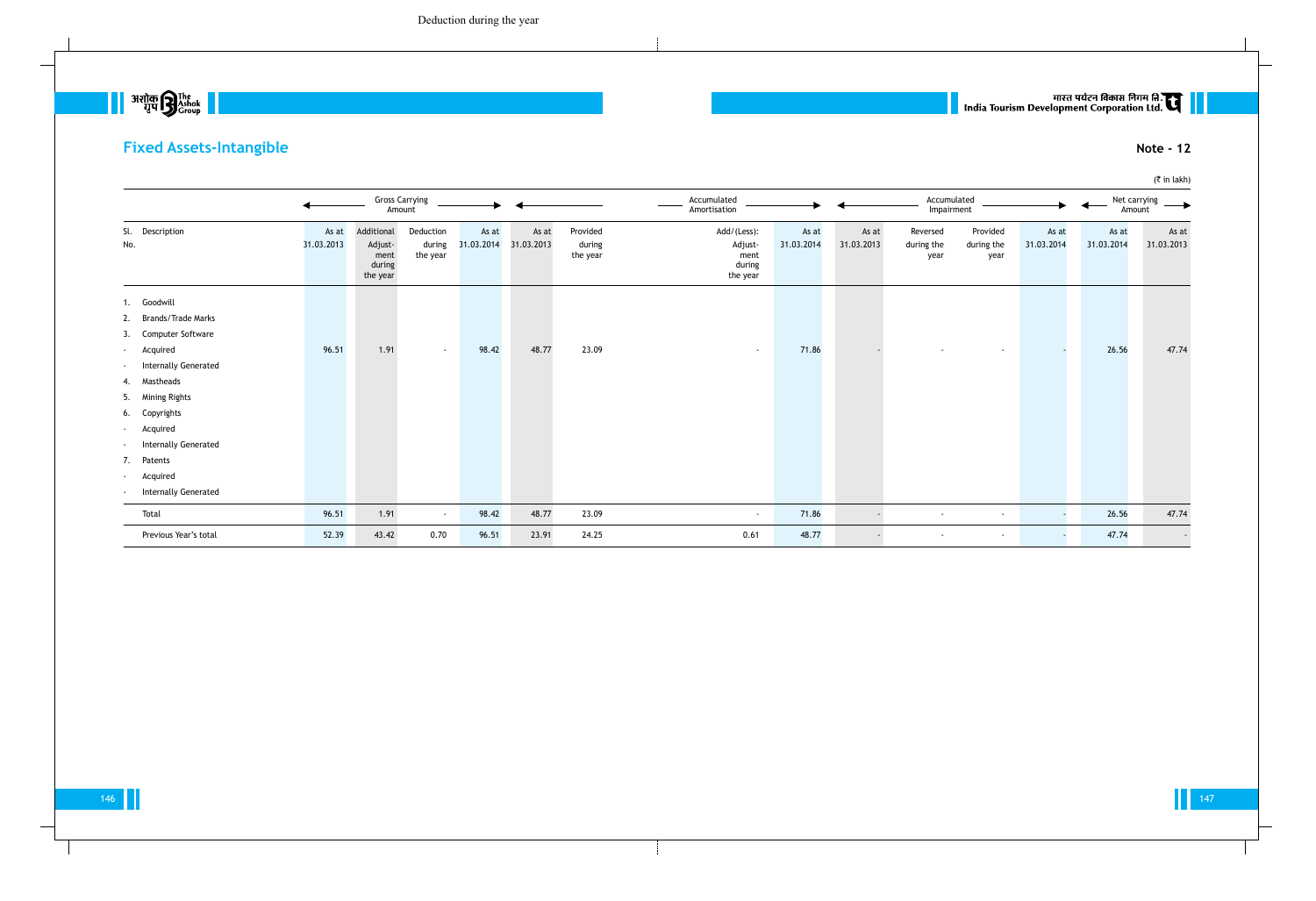

# **Capital Work-in-Progress Note - 12A**

|               |                                                                                                                                                                                             |                    | $(\bar{\bar{\zeta}})$ in lakh) |
|---------------|---------------------------------------------------------------------------------------------------------------------------------------------------------------------------------------------|--------------------|--------------------------------|
|               | <b>Particulars</b>                                                                                                                                                                          | As at<br>31.3.2014 | As at<br>31.3.2013             |
| $\vert$       | Work-in-Progress (at cost) including<br>Construction material lying at site<br>and Fixed assets not put to use, Value of<br>work done and material supplied by the<br>contractors/suppliers | 574.92             | 457.24                         |
| $\vert \vert$ | Expenses Attributable on Projects<br>Pending Allocation                                                                                                                                     | 204.40             | 196.87                         |
| III)          | Capital Goods-in-Hand & in Transit                                                                                                                                                          | 30.14              | 7.38                           |
|               |                                                                                                                                                                                             | 809.46             | 661.49                         |
|               | Less: - Provision for Impairment                                                                                                                                                            | (221.73)           | (218.85)                       |
|               | TOTAL                                                                                                                                                                                       | 587.73             | 442.64                         |

(a) Capital work-in-progress includes expenditure attributable to projects, to be apportioned to various projects upon their completion.

(b) Expenses attributed to projects pending allocation are as follows: -

|                                    |         | $(5 \in \mathsf{in} \, \mathsf{l}_\mathsf{R}$ |
|------------------------------------|---------|-----------------------------------------------|
| <b>Particulars</b>                 | Current | Previous                                      |
|                                    | year    | year                                          |
| <b>Opening Balance</b>             | 196.87  | 168.60                                        |
| Add:-                              |         |                                               |
| Other Project Overheads            | 26.36   | 46.68                                         |
| Depreciation/Amortisation of Lease | 0.23    | 0.26                                          |
| Less: Capitalised during the year  | 19.06   | 18.67                                         |
| <b>Closing Balance</b>             | 204.40  | 196.87                                        |

# **Non-Current Investments Note - 13**

|  | $($ ₹ in lakh) |
|--|----------------|

| <b>Particulars</b>                                 | As at     | As at     |
|----------------------------------------------------|-----------|-----------|
|                                                    | 31.3.2014 | 31.3.2013 |
| Non-Trade Investments                              |           |           |
|                                                    |           |           |
| Trade(Unquoted) in Subsidiary Companies            |           |           |
| Investments in Equity Instruments<br>(i)           |           |           |
| Delhi Maida Consumers Co-operative Society Limited |           |           |
| 1 Equity share of ₹ 25 Each*                       |           |           |
| TOTAL                                              |           |           |
|                                                    |           |           |

\*Investment of  $\bar{\tau}$  25 has been shown as NIL due to rounding off

# **Long-Term Loans and Advances Note - 14**

|     |                                               |                    | $($ ₹ in lakh)     |
|-----|-----------------------------------------------|--------------------|--------------------|
|     | <b>Particulars</b>                            | As at<br>31.3.2014 | As at<br>31.3.2013 |
| (A) | <b>Security Deposits</b>                      |                    |                    |
|     | Secured, considered good                      | 1.89               | 1.89               |
|     | Unsecured, considered good                    | 228.66             | 202.77             |
|     | Doubtful                                      | 26.06              | 25.76              |
|     | Less: Allowance for bad and doubtful advances | (26.06)            | (25.76)            |
|     | Total (A)                                     | 230.55             | 204.66             |
| (B) | <b>OTHERS</b>                                 |                    |                    |
|     | Secured, considered good                      |                    |                    |
|     | Unsecured, considered good                    | 160.97             | 160.97             |
|     | Doubtful                                      |                    |                    |
|     | Less: Allowance for bad and doubtful advances |                    |                    |
|     | Total $(B)$                                   | 160.97             | 160.97             |
|     | TOTAL $[(A)+(B)]$                             | 391.52             | 365.63             |
|     |                                               |                    |                    |

# ् । मारत पर्यटन विकास निगम हि.<br>| India Tourism Development Corporation Ltd.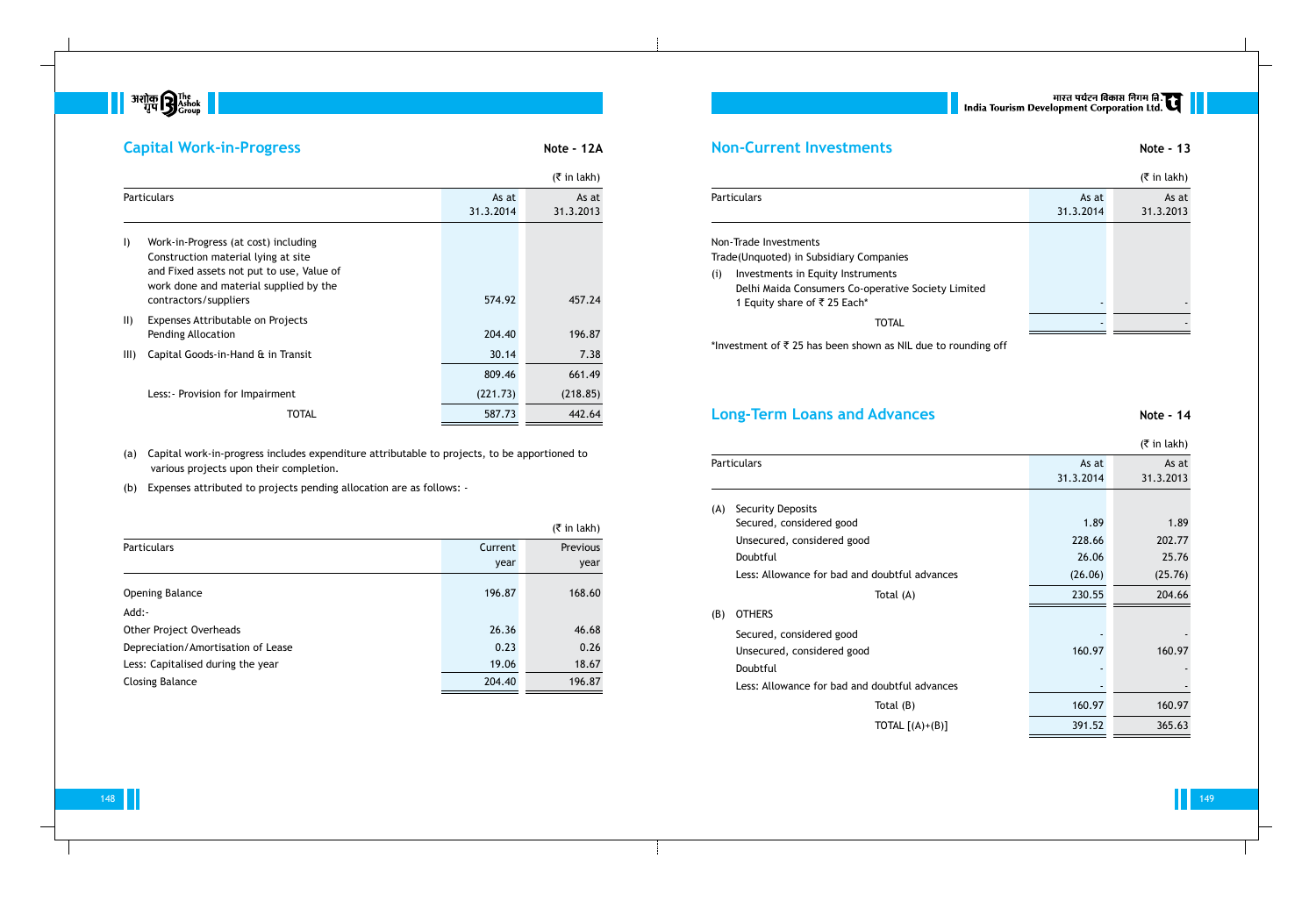

## **Short Term Loans & Advances Note - 14A**

|     |                                                                                                                                                                                                                                            |                               |                    | $(5 \in \mathsf{in} \, \mathsf{l}_k)$ |
|-----|--------------------------------------------------------------------------------------------------------------------------------------------------------------------------------------------------------------------------------------------|-------------------------------|--------------------|---------------------------------------|
|     | Particulars                                                                                                                                                                                                                                |                               | As at<br>31.3.2014 | As at<br>31.3.2013                    |
| (A) | <b>Loans and Advances to Related Parties</b>                                                                                                                                                                                               |                               |                    |                                       |
|     | Secured, considered good                                                                                                                                                                                                                   |                               |                    |                                       |
|     | Unsecured, considered good                                                                                                                                                                                                                 |                               |                    | 208.00                                |
|     | Doubtful                                                                                                                                                                                                                                   |                               |                    |                                       |
|     | Less: Allowance for bad and doubtful advances                                                                                                                                                                                              |                               |                    |                                       |
|     |                                                                                                                                                                                                                                            | Total (A)                     |                    | 208.00                                |
| (B) | Loans and Advances Due by Directors or Officers of<br>the Company or any of them either severally or<br>jointly with others or by Firms or Private Companies<br>respectively in which any Director is a Partner or<br>a Director or Member |                               |                    |                                       |
|     | Secured, considered good                                                                                                                                                                                                                   |                               |                    |                                       |
|     | Unsecured, considered good                                                                                                                                                                                                                 |                               | 3.72               | 8.81                                  |
|     | Doubtful                                                                                                                                                                                                                                   |                               |                    |                                       |
|     | Less: Allowance for bad and<br>doubtful advances                                                                                                                                                                                           |                               |                    |                                       |
|     |                                                                                                                                                                                                                                            | Total $(B)$                   | 3.72               | 8.81                                  |
| (C) | <b>Others (Specify)</b>                                                                                                                                                                                                                    |                               |                    |                                       |
|     | Secured, considered good                                                                                                                                                                                                                   |                               | 0.51               | 0.99                                  |
|     | Unsecured, considered good                                                                                                                                                                                                                 |                               | 1,940.94           | 2,072.77                              |
|     | Doubtful                                                                                                                                                                                                                                   |                               |                    |                                       |
|     | Less: Allowance for bad and<br>doubtful advances                                                                                                                                                                                           |                               |                    |                                       |
|     |                                                                                                                                                                                                                                            | Total $(C)$                   | 1,941.45           | 2,073.76                              |
| (D) | <b>Advance Income Tax and</b><br><b>Tax Deducted at Source</b>                                                                                                                                                                             |                               | 6,136.54           | 5,972.22                              |
|     |                                                                                                                                                                                                                                            | Total (D)                     | 6,136.54           | 5,972.22                              |
| (E) | Sales Tax paid in Advance                                                                                                                                                                                                                  |                               | 68.05              | 3.38                                  |
|     |                                                                                                                                                                                                                                            | Total (E)                     | 68.05              | 3.38                                  |
|     |                                                                                                                                                                                                                                            | TOTAL $[(A)+(B)+(C)+(D)+(E)]$ | 8,149.76           | 8,266.17                              |
|     |                                                                                                                                                                                                                                            |                               |                    |                                       |

2. Loans and Advances includes ₹ 142.64 lakh being recoverable from M/s Paul Mech (lessee) on account of VRS (compensation) including terminal benefits in respect of 29 employees of Hotel Nilachal Ashok, Puri.

1. Loans & Advances include the following:-

|                                                                                      |              | (₹ in lakh)   |
|--------------------------------------------------------------------------------------|--------------|---------------|
| <b>Particulars</b>                                                                   | Current Year | Previous Year |
| Advances due from Directors and Officers of the Corporation                          | 3.72         | 8.81          |
| Maximum amount due from Directors and Officers of the<br>Corporation during the year | 11.42        | 33.90         |

# मारत पर्यटन विकास निगम लि.<br>India Tourism Development Corporation Ltd.

3. Consequent upon final resolution of the matter of attempting to take over Ranchi Bihar Ashok Hotel Corporation by the Financial Institution due to non repayment of loan and interest by the Subsidiary Corporation, the liablity towards financial institution has been settled and the amount of ₹ 208.00 lakh deposited by ITDC (holding company) in the earlier years and included under loans and advances and a sum of ₹ 5.36 lakh paid during the year has been converted into equity capital by alloting 21336 shares to ITDC.

## **Other Non-Current Assets Note - 15**

|     |                                                                                |                         | $($ ₹ in lakh)          |
|-----|--------------------------------------------------------------------------------|-------------------------|-------------------------|
|     | <b>Particulars</b>                                                             | As at<br>31.3.2014      | As at<br>31.3.2013      |
| (A) | Long-Term Trade Receivables Other<br>Than Current (including trade receivables |                         |                         |
|     | on deferred credit terms)                                                      | 9.51                    | 9.41                    |
|     | Secured, considered good<br>Unsecured, considered good                         | 86.31                   | 31.63                   |
|     | Doubtful                                                                       |                         |                         |
|     | Less: Allowance for bad and doubtful advances                                  | 3,529.87<br>(3, 529.87) | 3,384.12<br>(3, 384.12) |
|     |                                                                                |                         |                         |
|     | Total (A)                                                                      | 95.82                   | 41.04                   |
| (B) | <b>Others</b>                                                                  |                         |                         |
|     | Secured, considered good                                                       |                         |                         |
|     | Unsecured, considered good                                                     | 0.58                    | 0.42                    |
|     | Doubtful                                                                       | 447.41                  | 447.96                  |
|     | Less: Allowance for bad and doubtful advances                                  | (447.41)                | (447.96)                |
|     | Total $(B)$                                                                    | 0.58                    | 0.42                    |
|     | TOTAL $[(A)+(B)]$                                                              | 96.40                   | 41.46                   |
|     |                                                                                |                         |                         |

## (B) Others

## **Inventories** Note - 16

## Particulars

|                                                                                                                          |                    | $($ ₹ in lakh)     |
|--------------------------------------------------------------------------------------------------------------------------|--------------------|--------------------|
| <b>Particulars</b>                                                                                                       | As at<br>31.3.2014 | As at<br>31.3.2013 |
| (As per inventories prepared, valued and<br>certified by the Management at lower of<br>the cost or net realisable value) |                    |                    |
| <b>Stores and Spares</b>                                                                                                 | 286.93             | 278.08             |
| Tools                                                                                                                    | 0.76               | 0.54               |
| Crockey, Cutlery, Glassware and Linen etc.<br>(in hand and in use)                                                       | 261.40             | 280.64             |
| Other Stocks and Stores (Others)                                                                                         | 735.38             | 556.66             |
| Goods-in-Transit                                                                                                         | 120.50             |                    |
| Less: Provision for Inventory Write Down                                                                                 | (42.83)            | (33.78)            |
| Total                                                                                                                    | 1,362.14           | 1,082.14           |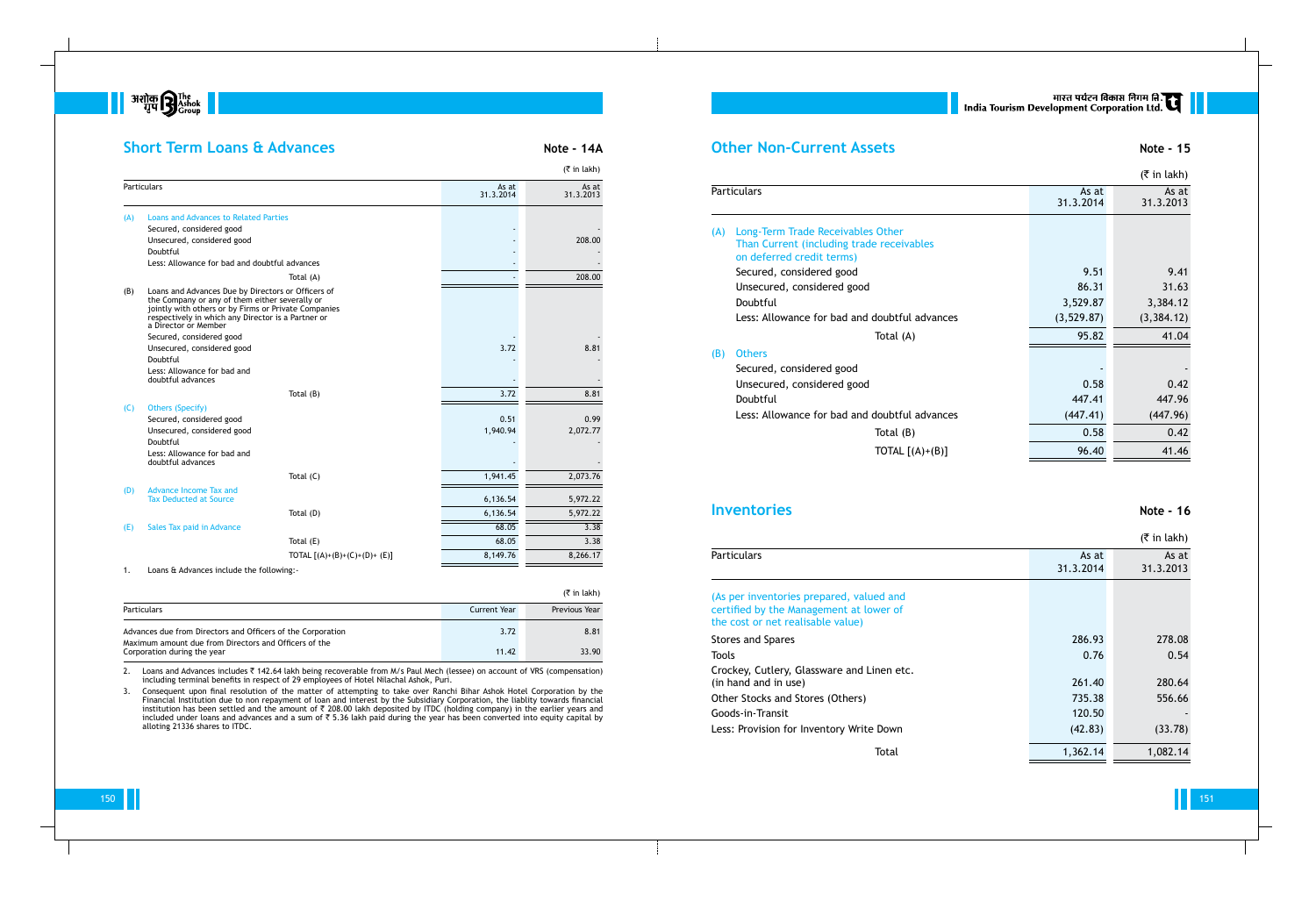**But a** अशोक **B** The Rishok  $\blacksquare$ 

## **Trade Receivables Note - 17**

|       |                                                                                                         |                    | $($ ₹ in lakh)     |
|-------|---------------------------------------------------------------------------------------------------------|--------------------|--------------------|
|       | <b>Particulars</b>                                                                                      | As at<br>31.3.2014 | As at<br>31.3.2013 |
| 1.    | <b>Current Trade Receivables</b>                                                                        |                    |                    |
| (A)   | Trade receivables outstanding for more<br>than six months from the date they<br>became due for payment: |                    |                    |
| (i)   | Secured, considered good                                                                                | 46.53              | 58.64              |
| (i)   | Unsecured, considered good                                                                              | 2,270.42           | 4,785.90           |
| (iii) | Doubtful                                                                                                | 49.02              | 16.80              |
|       | Less: Allowance for bad and doubtful debts                                                              | (49.02)            | (16.80)            |
|       | TOTAL (A)                                                                                               | 2,316.95           | 4,844.54           |
| (B)   | <b>Trade Receivables (others)</b>                                                                       |                    |                    |
| (i)   | Secured, considered good                                                                                | 78.91              | 401.10             |
| (i)   | Unsecured, considered good                                                                              | 5,798.58           | 5,036.50           |
| (iii) | Doubtful                                                                                                | 176.36             | 26.75              |
|       | Less: Allowance for bad and doubtful debts                                                              | (176.36)           | (26.75)            |
|       | TOTAL (B)                                                                                               | 5,877.49           | 5,437.60           |
|       | TOTAL ${A+B}$                                                                                           | 8,194.44           | 10,282.14          |

|     | <b>Particulars</b>                                                                                                                        |
|-----|-------------------------------------------------------------------------------------------------------------------------------------------|
| (A) | Cash on hand<br>Cash on hand                                                                                                              |
| (B) | <b>Balances with Banks</b><br>In Current Account<br>In Savings Account<br>Provision for Doubtful Recovery                                 |
| (C) | Cheques, Drafts in hand<br>Cheques on hand<br>Drafts in hand                                                                              |
| (D) | <b>Other Bank Balances</b><br>Term deposits with Banks for<br>less than 12 months*<br>Term deposits with Banks for<br>more than 12 months |
| (E) | Bank Balance held as margin money or as security against<br><b>Borrowings</b><br>Guarantees<br>Letter of Credit<br>Other commitments      |
| (F) | <b>Others</b><br><b>Gratuity Fund Trust (SBI)</b>                                                                                         |

\* Include FDRs of  $\bar{\tau}$  35.95 lakh (Previous year  $\bar{\tau}$  35.95 lakh) lodged as Security

# **Other Current Assets Note - 19**

## Trade Receivable include the following:-

|                                                                                      |                     | $(3\overline{5})$ in lakh) |
|--------------------------------------------------------------------------------------|---------------------|----------------------------|
| <b>Particulars</b>                                                                   | <b>Current Year</b> | Previous Year              |
| Debts due from Directors and Officers of<br>the Corporation                          | 0.17                | 0.16                       |
| Maximum amount due from Directors and<br>Officers of the Corporation during the year | 0.23                | 0.16                       |

# **Cash and Cash Equival**

Others include FDR of  $\bar{\tau}$  1.58 lakh deposited with RPFC Jaipur

# ् । India Tourism Development Corporation Ltd.

| <b>Cash and Cash Equivalents</b>                                                                                                                 |                    | <b>Note - 18</b>    |
|--------------------------------------------------------------------------------------------------------------------------------------------------|--------------------|---------------------|
|                                                                                                                                                  |                    | $($ ₹ in lakh)      |
| <b>Particulars</b>                                                                                                                               | As at<br>31.3.2014 | As at<br>31.3.2013  |
| Cash on hand<br>(A)<br>Cash on hand                                                                                                              | 35.09              | 33.37               |
| (B)<br><b>Balances with Banks</b><br>In Current Account<br>In Savings Account<br>Provision for Doubtful Recovery                                 | 2,430.93<br>0.70   | 3,047.80            |
| Cheques, Drafts in hand<br>(C)<br>Cheques on hand<br>Drafts in hand                                                                              | 321.01             | 376.30              |
| (D)<br><b>Other Bank Balances</b><br>Term deposits with Banks for<br>less than 12 months*<br>Term deposits with Banks for<br>more than 12 months | 27,245.41<br>48.66 | 22, 197.65<br>57.66 |
| (E)<br>Bank Balance held as margin money or as security against<br><b>Borrowings</b><br>Guarantees<br>Letter of Credit<br>Other commitments      |                    |                     |
| (F)<br><b>Others</b><br><b>Gratuity Fund Trust (SBI)</b>                                                                                         |                    |                     |
| <b>TOTAL</b>                                                                                                                                     | 30,081.80          | 25,712.78           |

|                                                                                                                 |                    | $($ ₹ in lakh)     |
|-----------------------------------------------------------------------------------------------------------------|--------------------|--------------------|
| Particulars                                                                                                     | As at<br>31.3.2014 | As at<br>31.3.2013 |
| Interest accrued but not due on Term Deposits<br><b>Others</b><br>Less: Allowance for bad and doubtful advances | 1,130.76<br>270.79 | 1,004.47<br>787.12 |
| <b>TOTAL</b>                                                                                                    | 1,401.55           | 1,791.59           |

| Particulars                                                                           |
|---------------------------------------------------------------------------------------|
| Interest accrued but not due on Tern<br>Others<br>Less: Allowance for bad and doubtfu |
| Note:-                                                                                |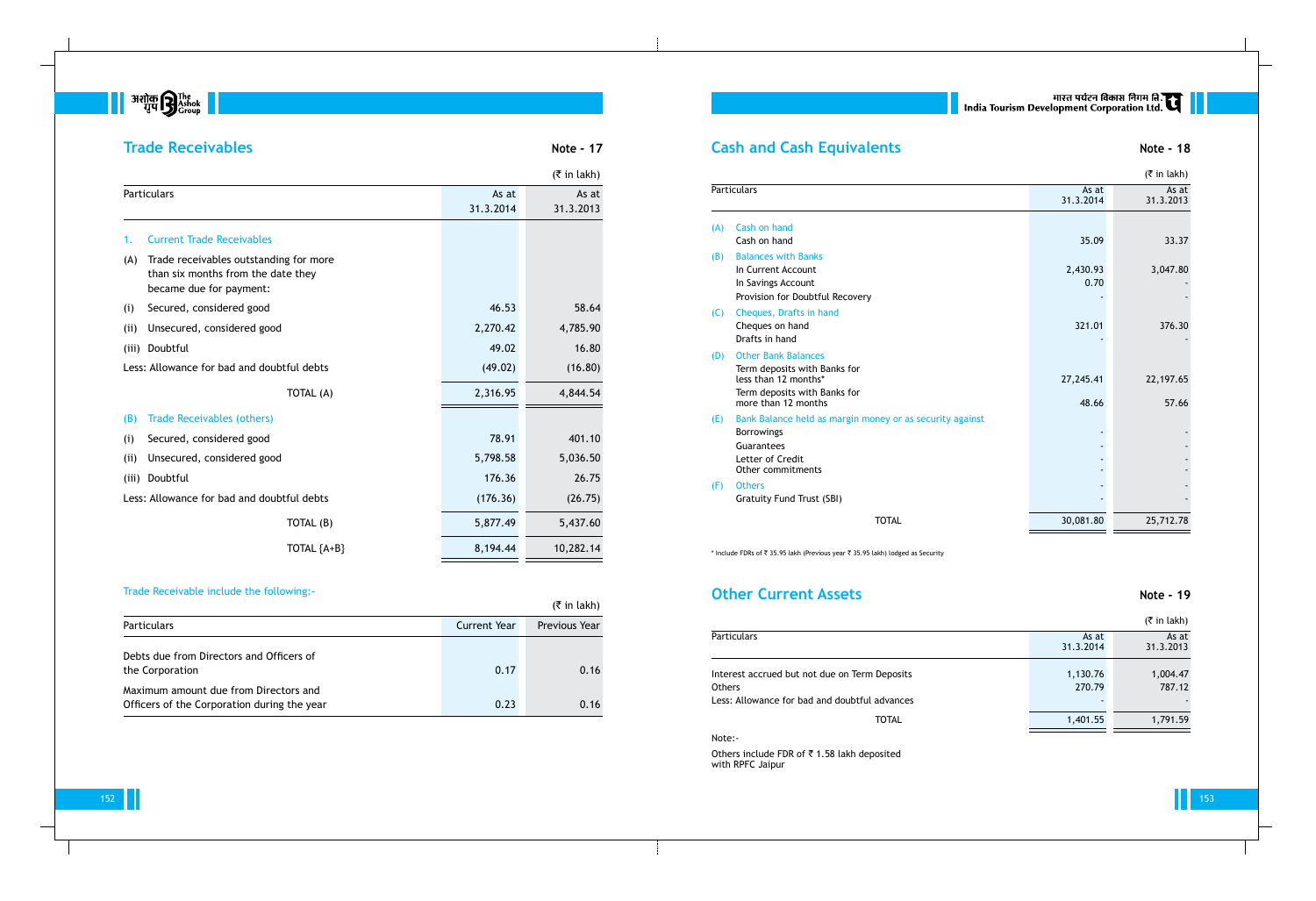

## **Revenue from Operation Note - 20**

154 155

|                                                       |                     |                         | $($ ₹ in lakh)          |
|-------------------------------------------------------|---------------------|-------------------------|-------------------------|
| Particulars                                           |                     | Year Ended<br>31.3.2014 | Year Ended<br>31.3.2013 |
| Sales of Products (A)                                 |                     |                         |                         |
| Food                                                  |                     | 7,175.29                | 6,326.68                |
| Beer, Wine & Spirits                                  |                     | 2,243.38                | 1,904.06                |
| <b>Cigars and Cigarettes</b>                          |                     | 17.00                   | 136.39                  |
| Soft Drinks                                           |                     | 297.33                  | 281.52                  |
| Petrol, Oil & Lubricant                               |                     | 1,287.61                | 1,030.15                |
| <b>Tourist Literature and Other Publications</b>      |                     | 31.40                   | 68.09                   |
| Miscellaneous Sales                                   |                     | 32.84                   | 97.96                   |
|                                                       | TOTAL (A)           | 11,084.85               | 9,844.85                |
| Sales of Services (B)                                 |                     |                         |                         |
| Room Rent                                             |                     | 11,683.63               | 12,202.65               |
| Licence Fees                                          |                     | 5,331.08                | 4,740.86                |
| Banquet Hall/Lawn Rental                              |                     | 1,064.35                | 1,051.71                |
| Traffic Earnings & Package Tours                      |                     | 1,202.51                | 1,458.04                |
| <b>Travel Services</b>                                |                     | 11,065.61               | 9,155.71                |
| Management/Consultancy/Event Management/Training Fees |                     | 2,057.91                | 2,547.46                |
| Revenue From Execution of Project                     |                     | 1,219.75                | 626.95                  |
| Son-et-Lumiere & Cultural Shows                       |                     | 81.52                   | 87.29                   |
| <b>Commission Received</b>                            |                     | 30.19                   | 37.80                   |
| <b>Electricity Charges</b>                            |                     | 469.43                  | 405.35                  |
| <b>Telephone Services</b>                             |                     | 8.23                    | 17.17                   |
| Advertisement Income                                  |                     | 94.38                   | 154.84                  |
| Service Charges                                       |                     | 362.25                  | 372.86                  |
|                                                       | TOTAL (B)           | 34,670.84               | 32,858.69               |
| Other Operating Revenues (C)                          |                     |                         |                         |
| Miscellaneous Income                                  |                     | 160.41                  | 239.05                  |
|                                                       | TOTAL (C)           | 160.41                  | 239.05                  |
|                                                       | TOTAL $(A)+(B)+(C)$ | 45,916.10               | 42,942.59               |

## **Other Income Note - 21**

## Other Income Interest (Gross) From- Banks/ Fin

## Note:-

Out of the balance amount of  $\bar{\tau}$  8.91 lakh (Previous Year  $\bar{\tau}$  14.30 lakh) of Deferred Government Grants from the Ministry of Tourism for the renovation/upgradation of properties, a sum of  $\bar{\tau}$  0.89 lakh incurred during the year has been charged to the respective head of expenditure. The amount equivalent to the grant related cost incurred during the year has accordingly been recognised as income. The balance of  $\bar{\tau}$  8.02 lakh (Previous Year  $\bar{\tau}$  8.91 lakh) at the close of the year has been presented in the accounts as Deferred Government grant after Reserve and Surplus.

Pending execution of fresh Licence Agreements, income from Licence fees (from continuing licensees) has been accounted for on provisional basis and/or based on the earlier Licence Agreements.

# मारत पर्यटन विकास निगम ति.<br>India Tourism Development Corporation Ltd.

|                                                      |            | $($ ₹ in lakh) |
|------------------------------------------------------|------------|----------------|
| Particulars                                          | Year Ended | Year Ended     |
|                                                      | 31.3.2014  | 31.3.2013      |
| <b>Other Income</b>                                  |            |                |
| Interest (Gross) From- Banks/ Financial Institutions | 2,425.70   | 2,397.03       |
| Loan to Employees                                    | 0.63       | 0.68           |
| On Income Tax Refund                                 |            | 10.78          |
| <b>Others</b>                                        | 144.94     | 25.04          |
| Profit on Sale of Assets                             | 4.39       | 3.14           |
| Gain on Foreign Exchange Variation                   | 13.81      | 33.30          |
| Grant from the Ministry of Tourism                   | 0.89       | 0.89           |
| <b>Others</b>                                        | 608.30     | 630.00         |
| <b>TOTAL</b>                                         | 3,198.66   | 3,100.86       |

## Note:-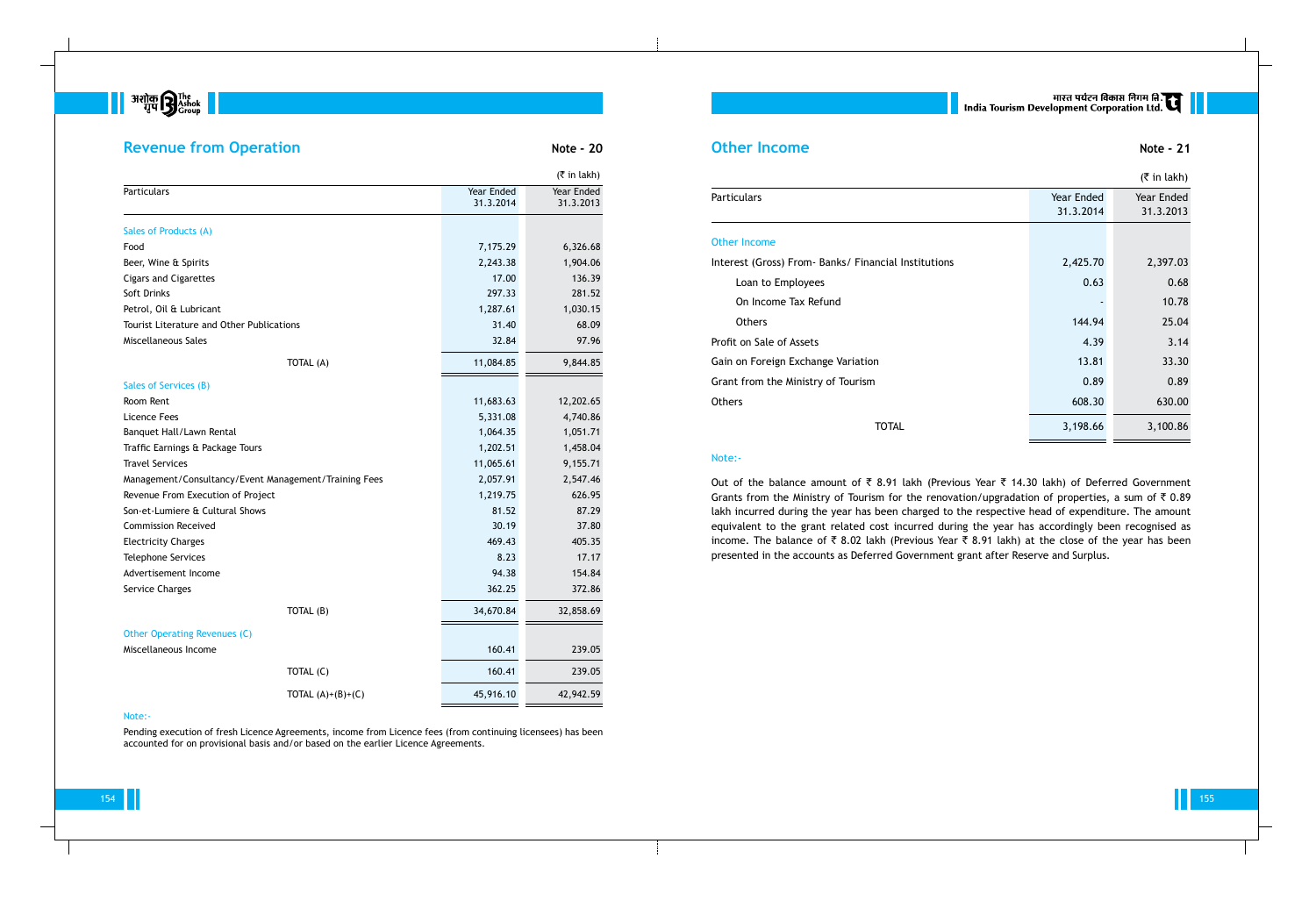**B** अशोक **B** The The Transfer  $\blacksquare$ 

## **Cost of Material Consumed and Services Rendered Mote - 22**  $($ ₹ in lakh) Particulars Particulars Particulars Channels (1991) 1988 (Vear Ended Vear Ended Vear Ended Vear Ended Vear Ended Vear Ended St. 31.3.2013 31.3.2013 (A) Cost of Consumption of Raw Materials, Other Materials Sold and Service Rendered i) Provisions, Beverages & Smokes Opening Stock 77.56 Add:- Purchases & Adjustments 2,397.70 2,325.10 Less: Transfer & Adjustments 270.81 330.26 Closing Stock 104.13 TOTAL (i) 2,138.20 1,968.27 ii) Wine & Liquors Opening Stock 227.65 Add:- Purchases & Adjustments and a set of the control of the control of the control of the control of the control of the control of the control of the control of the control of the control of the control of the control of Less: Transfer & Adjustments 113.94 34.21 Closing Stock 250.10 250.10 157.74 TOTAL (ii) 359.89 245.90 iii) Other Material **Opening Stock** Add:- Purchases & Adjustments 24.55 50.64 Less: - Transfer & Adjustments **Closing Stock** TOTAL (iii) 24.55 50.64 TOTAL (i+ii+iii) (A) 2,522.64 2,264.81 (B) Cost of Service Rendered/Purchased:- Execution of Project 524.82 Other Services 1,278.57 1,698.12 TOTAL (B) 2,400.31 2,222.94 TOTAL (A)+(B) 4,922.95 4,487.75 Less: Charged to the Ministry of External Affairs 13.57

## **Purchases of Traded Goods Note - 23**

- i) Provisions, Beverages & Smol
- ii) Wine & Liquors
- iii) Other Material

## **Change in Inventory of Traded Goods 8 Note - 24**

NOTE :

Cost of consumption of Raw material, other materials sold and services rendered includes cost of food consumed by operational staff at catering establishments (amount not ascertained).

GRAND TOTAL 4,907.72 4,474.18

# |<br>| India Tourism Development Corporation Ltd.

|      |                                |            | $($ ₹ in lakh) |
|------|--------------------------------|------------|----------------|
|      | Particulars                    | Year Ended | Year Ended     |
|      |                                | 31.3.2014  | 31.3.2013      |
|      |                                |            |                |
| i)   | Provisions, Beverages & Smokes | 8.66       | 35.84          |
| ii)  | Wine & Liquors                 | 583.62     | 498.26         |
| iii) | <b>Other Material</b>          | 1,261.44   | 1,031.06       |
|      | <b>TOTAL</b>                   | 1,853.72   | 1,565.16       |
|      |                                |            |                |

## OPENING STOCK

- i) Provisions, Beverages  $\alpha$  Smokes
- ii) Wine  $\hat{a}$  Liquors
- iii) Other Material

|                    |                                |            | $($ ₹ in lakh) |
|--------------------|--------------------------------|------------|----------------|
| <b>Particulars</b> |                                | Year Ended | Year Ended     |
|                    |                                | 31.3.2014  | 31.3.2013      |
|                    | <b>OPENING STOCK</b>           |            |                |
| i)                 | Provisions, Beverages & Smokes | 2.33       | 36.94          |
| ii)                | Wine & Liquors                 | 260.20     | 240.40         |
| iii)               | <b>Other Material</b>          | 31.73      | 71.14          |
|                    | <b>TOTAL</b>                   | 294.26     | 348.48         |
|                    | <b>CLOSING STOCK</b>           |            |                |
| i)                 | Provisions, Beverages & Smokes |            | 2.33           |
| ii)                | Wine & Liquors                 | 375.12     | 260.20         |
| iii)               | <b>Other Material</b>          | 37.84      | 31.73          |
|                    | <b>TOTAL</b>                   | 412.96     | 294.26         |
|                    |                                |            |                |
|                    | <b>CHANGE IN INVENTORY</b>     | (118.70)   | 54.22          |
|                    | <b>TOTAL</b>                   | (118.70)   | 54.22          |
|                    |                                |            |                |

## CLOSING STOCK

- i) Provisions, Beverages  $\theta$ : Smokes
- ii) Wine & Liquors
- iii) Other Material

## **CHANGE IN INVENTORY**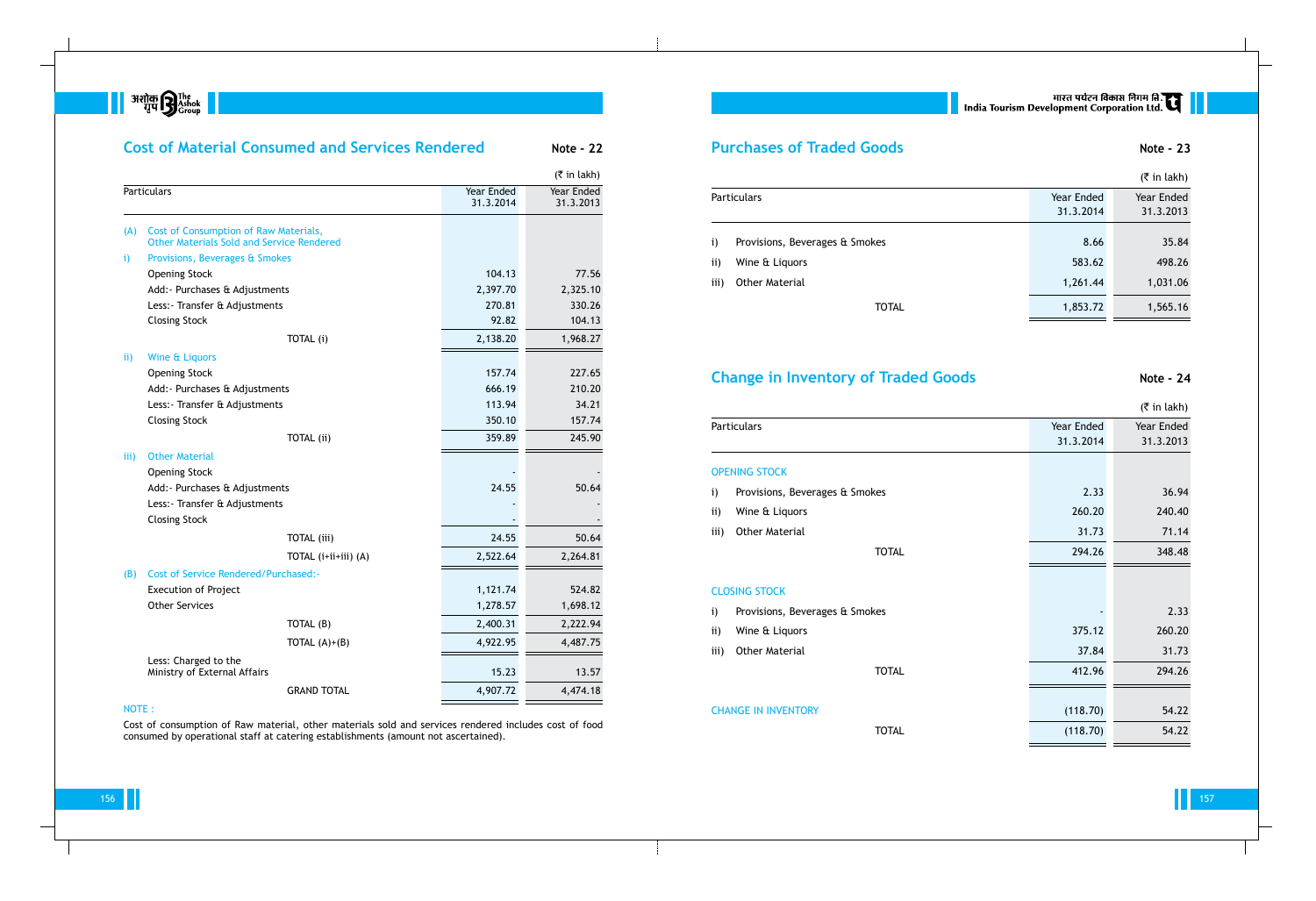

## **Employees' Remuneration and Benefits Note - 25**

158 159

|                                                                          |                         | $(5 \in \mathsf{in} \, \mathsf{l}_\mathsf{R}$ |
|--------------------------------------------------------------------------|-------------------------|-----------------------------------------------|
| <b>Particulars</b>                                                       | Year Ended<br>31.3.2014 | Year Ended<br>31.3.2013                       |
| Salaries, Wages & Bonus                                                  | 12,634.46               | 12,629.43                                     |
| Employer's Contribution to Provident & Other Funds                       | 1,071.32                | 1,026.81                                      |
| Staff Welfare Expenses (Including contribution<br>to Staff Welfare Fund) | 874.56                  | 845.99                                        |
| Uniform                                                                  | 56.20                   | 56.13                                         |
| Provision/Contribution to Employees'<br>Gratuity Scheme (net)            | 844.18<br>15,480.72     | 1,175.53<br>15,733.89                         |
| Less:-                                                                   |                         |                                               |
| Charged to the Project of the Ministry of Tourism                        | 56.01                   | 61.92                                         |
| Charged to the Project of the Ministry of External Affairs               | 185.51                  | 168.42                                        |
| TOTAL                                                                    | 15,239.20               | 15,503.55                                     |

- (a) Provident Fund 12% of Basic (including dearness pay) plus Dearness Allowance, contributed to Recognised Provident Fund
- ( b) Leave Encashment (P/Leave & half pay Sick leaves as applicable)-Payable on separation to eligible employees who have accumulated earned leave
- ( c) Gratuity- Payable on separation @ 15 days pay for each completed year of service to eligible employees who render continuous service for 5 years or more. Maximum limit is  $\bar{\tau}$  10.00 lakh.

### Note:-

The disclosure relating to AS-15 (Revised) - Employees Benefits:-

## Acturial gain(-) /  $losses(+)$ Benefits paid/ adjustments Fair value of plan assets as on 31.03.2014 Present value of defined obligation Net liability recognised in the Balance Sheet (Note-7) Expenses recognised in the Statement of

Interest cost

In terms of Accounting Standard 15 ( Revised) on Employees Benefits, the following disclosure sets out the status as required:-

a) Gratuity

### Gratuity Fund Investment details (Fund manager wise, to the extent funde

### Acturial assumption Discount rate

### Mortality rate

# मारत पर्यटन विकास निगम ति.<br>India Tourism Development Corporation Ltd.

|                                                                   |            |                     | $($ ₹ in lakh)    |
|-------------------------------------------------------------------|------------|---------------------|-------------------|
| Particulars                                                       | Gratuity   | Leave<br>Encashment | Half Pay<br>Leave |
| Fair Value of Defined Obligation                                  |            |                     |                   |
| Present value of projected benefit obligation as at 1.04.2013     | 8,218.44   | 4,047.65            | 47.70             |
| Current service cost                                              | 325.96     | 202.14              | 5.51              |
| Interest cost                                                     | 736.68     | 362.40              | 4.29              |
| Acturial gain(-) / losses $(+)$                                   | 276.64     | (286.59)            | (15.85)           |
| Past service cost                                                 |            |                     |                   |
| Benefits paid                                                     | (1,061.12) | (12.17)             |                   |
| Present value of projected benefit obligation<br>as on 31.03.2014 | 8,496.60   | 4,313.43            | 41.65             |
| Reconciliation of Fair Value of Assets and Obligations            |            |                     |                   |
| Fair value of plan assets as on 1.04.2013                         | 6,829.79   | 44.31               |                   |
| Acquisition adjustment                                            |            |                     |                   |
| Expected return on plan assets                                    | 640.54     | 2.99                |                   |
| Actual Company's* contribution                                    | 1,257.29   |                     |                   |

Past service cost

b) Others

|                                                                                        |                            |                            | $($ ₹ in lakh)        |
|----------------------------------------------------------------------------------------|----------------------------|----------------------------|-----------------------|
| Particulars                                                                            | Gratuity                   | Leave<br>Encashment        | Half Pay<br>Leave     |
|                                                                                        |                            |                            |                       |
| Acturial gain(-) / losses(+)                                                           | (145.45)                   | 0.04                       |                       |
| Benefits paid/ adjustments                                                             | (1,069.64)                 | (2.82)                     |                       |
| Fair value of plan assets as on 31.03.2014                                             | 7,512.53                   | 44.44                      |                       |
| Present value of defined obligation                                                    | 8,496.60                   | 4,313.43                   | 41.65                 |
| Net liability recognised in<br>the Balance Sheet (Note-7)                              | 984.06                     | 4,268.99                   | 41.65                 |
| Expenses recognised in the Statement of<br>Profit & Loss for the year ended 31.03.2014 |                            |                            |                       |
| Current service cost                                                                   | 325.96                     | 202.14                     | 5.51                  |
| Interest cost                                                                          | 736.68                     | 362.40                     | 4.29                  |
| Acturial gain(-) / losses (+)                                                          | 422.24                     | (286.54)                   | (15.85)               |
| Past service cost                                                                      |                            |                            |                       |
| Expected return on plan assets                                                         | (640.69)                   | (2.99)                     |                       |
| Employees remuneration & benefit charged to<br>Profit & Loss A/c-                      |                            |                            |                       |
| a)<br>Gratuity                                                                         | 844.18                     |                            |                       |
| b)<br><b>Others</b>                                                                    |                            | 275.01                     | (6.05)                |
| <b>Gratuity Fund Investment details</b><br>(Fund manager wise, to the extent funded)   |                            |                            |                       |
| Life Insurance Corporation of India                                                    | 1,894.26                   | 44.44                      |                       |
| Life Insurance Corporation of India                                                    | 2,092.32                   |                            |                       |
| Metlife Traditional Fund                                                               | 532.84                     |                            |                       |
| Metlife Unit Linked                                                                    | 264.60                     |                            |                       |
| AVIVA Life Insurance Company India Ltd.                                                | 559.48                     |                            |                       |
| <b>HDFC Standard Life Insurance</b>                                                    | 284.79                     |                            |                       |
| Birla Sun-life Insurance Fund                                                          | 603.17                     |                            |                       |
| Future Generali India Fund                                                             | 1,281.07                   |                            |                       |
| Total                                                                                  | 7,512.53                   | 44.44                      |                       |
|                                                                                        |                            |                            |                       |
| <b>Acturial assumption</b><br><b>Discount rate</b>                                     | 9.00% per<br>annum         | 9.00% per<br>annum         | 8.00% per<br>annum    |
| Mortality rate                                                                         | IALM (2006-08)<br>Ultimate | IALM (2006-08)<br>Ultimate | LIC 94-96<br>Ultimate |
| Withdrawal rate (18-30 years)                                                          | $0.00\%$ p.a.              | $0.00\%$ p.a.              | $0.00\%$ p.a.         |
| Withdrawal rate (31-44 years)                                                          | 1.00% p.a.                 | 1.00% p.a.                 | 1.00% p.a.            |
| Withdrawal rate (44-58 years)                                                          | 3.00% p.a.                 | 3.00% p.a.                 | 3.00% p.a.            |
| Expected rate of return                                                                | 9.00% p.a.                 | 9.00% p.a.                 | 8.00% p.a.            |
| Future salary increase                                                                 | 5.00% p.a.                 | 5.00 % p.a.                | 5.00% p.a.            |
| Retirement age                                                                         | 58 years                   | 58 years                   | 58 years              |
|                                                                                        |                            |                            |                       |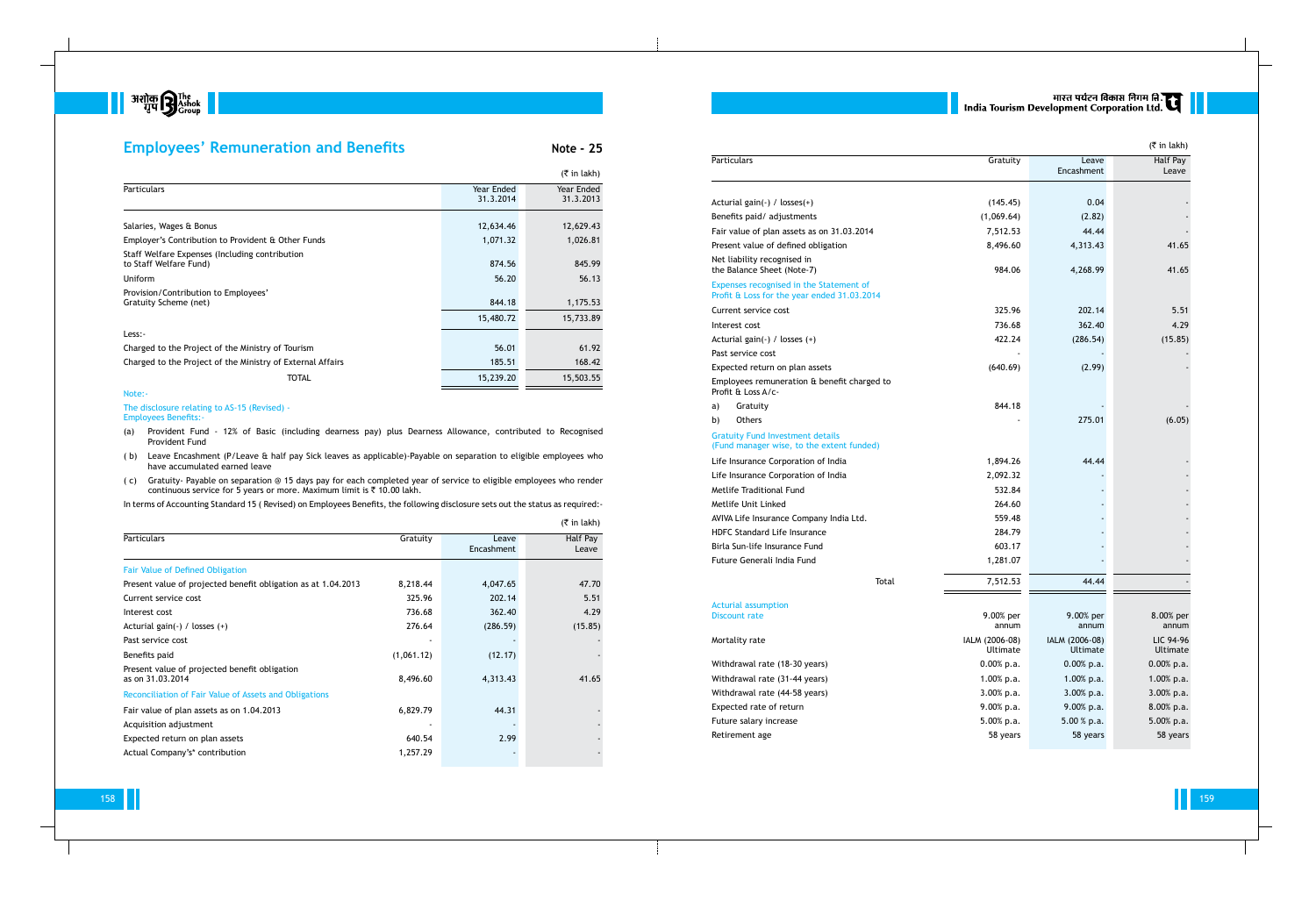

# **Finance Cost Note - 26**

|                                                                              |                                   | $(5 \in \mathsf{in} \, \mathsf{l}_\mathsf{akh})$ |
|------------------------------------------------------------------------------|-----------------------------------|--------------------------------------------------|
| <b>Particulars</b>                                                           | Year Ended<br>31.3.2014           | Year Ended<br>31.3.2013                          |
| Interest paid to Banks/Financial Institutions<br><b>Other Borrowing Cost</b> | 28.88<br>$\overline{\phantom{0}}$ | 20.72                                            |
| <b>TOTAL</b>                                                                 | 28.88                             | 20.72                                            |

# **Operating and Other Expenses Note - 27**

### Travelling and Conveyance

- Directors
- Officers and Staff
- Staff Car Expenses

### Rent, Rates, Taxes and Insurance

- 
- Rates & Taxes
- Insurance
- Bar Licence Fees

### Repairs & Maintenance

- Plant and Machinery
- 
- 
- 

## Auditors' Remuneration (Including Branch Auditors)

- 
- Tax Audit Fees
- Certification
- Taxation Matters
- Company Law Matters
- Out of Pocket Expenses

|                                                                          |          |                         | $(3\overline{5})$ in lakh) |
|--------------------------------------------------------------------------|----------|-------------------------|----------------------------|
| <b>Particulars</b>                                                       |          | Year Ended<br>31.3.2014 | Year Ended<br>31.3.2013    |
| <b>Travelling and Conveyance</b>                                         |          |                         |                            |
| <b>Directors</b>                                                         | 28.28    |                         | 19.58                      |
| Officers and Staff                                                       | 164.33   |                         | 156.35                     |
| <b>Staff Car Expenses</b>                                                | 84.58    |                         | 86.31                      |
|                                                                          |          | 277.19                  |                            |
| Rent, Rates, Taxes and Insurance                                         |          |                         |                            |
| Rent                                                                     | 681.07   |                         | 971.52                     |
| Rates & Taxes                                                            | 333.68   |                         | 1,246.47                   |
| Insurance                                                                | 107.88   |                         | 101.65                     |
| <b>Bar Licence Fees</b>                                                  |          |                         |                            |
|                                                                          |          |                         |                            |
|                                                                          |          | 1,122.63                |                            |
| <b>Repairs &amp; Maintenance</b>                                         |          |                         |                            |
| Plant and Machinery                                                      | 629.05   |                         | 374.48                     |
| <b>Building</b>                                                          | 454.45   |                         | 530.98                     |
| Vehicles                                                                 | 6.48     |                         | 11.22                      |
| Others                                                                   | 1,357.78 |                         | 1,174.67                   |
|                                                                          |          | 2,447.76                |                            |
| Auditors' Remuneration (Including Branch Auditors)                       |          |                         |                            |
| Audit fees                                                               | 21.08    |                         | 27.55                      |
| <b>Tax Audit Fees</b><br>÷.                                              | 6.27     |                         | 8.16                       |
| Certification<br>÷.                                                      | 0.51     |                         | 0.51                       |
| <b>Taxation Matters</b><br>÷.                                            |          |                         |                            |
| <b>Company Law Matters</b>                                               |          |                         |                            |
| Out of Pocket Expenses<br>$\overline{\phantom{a}}$                       | 0.51     |                         | 0.33                       |
|                                                                          |          | 28.37                   |                            |
| Directors' Sitting Fees                                                  |          | 0.05                    |                            |
| Legal and Professional Charges                                           |          | 158.93                  | 188.07                     |
| Printing, Stationery and Periodicals                                     |          | 144.62                  | 111.86                     |
| <b>Communication Expenses</b>                                            |          | 121.00                  | 108.79                     |
| Power & Fuel                                                             |          | 3,083.12                | 3,081.96                   |
| Advertisement, Publicity & Sales Promotion                               |          | 413.70                  | 615.68                     |
| Litigation Loss*                                                         |          | 930.26                  | 573.78                     |
| Entertainment                                                            |          | 13.62                   | 20.39                      |
| <b>Band and Music</b>                                                    |          | 60.68                   | 44.58                      |
| Expenses on Cultural Shows                                               |          | 8.29                    |                            |
| Commission to Travel Agents & Credit Card Companies                      |          | 85.19                   | 72.72                      |
| Licensees' Share of Profit                                               |          | 3.09                    | 205.03                     |
| Miscellaneous Expenses                                                   |          | 78.94                   | 75.79                      |
| Upkeep, Service Cost and Other Operating Expenses                        |          | 15,202.07               | 12,872.34                  |
| Loss on Sale of Fixed Assets/Write off of Assets                         |          | 0.70                    | 2.85                       |
| Loss on Collaboration Ventures                                           |          |                         |                            |
| Depletion/Consumption & Breakage in Crockery,<br>Cutlery & Utensils etc. |          | 40.79                   | 48.02                      |
| Reimbursement of Expenses                                                |          | 659.62                  |                            |
| Interest paid on Advances                                                |          |                         |                            |
| <b>Bad Debts</b>                                                         |          | 2.12                    | 16.07                      |

# || भारत पर्यटन विकास निगम ति.<br>| India Tourism Development Corporation Ltd.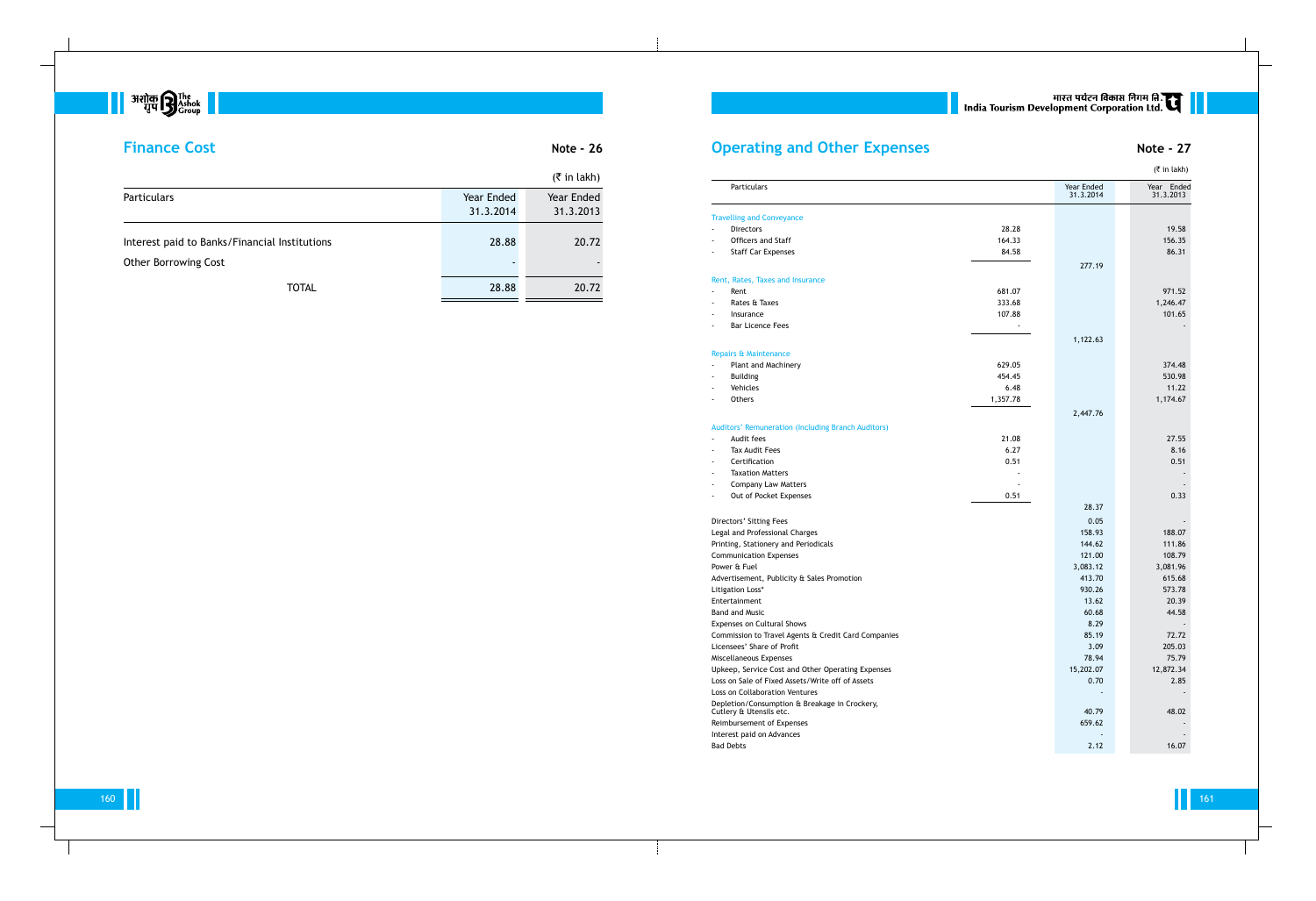\*Includes ₹ 880.09 lakh being compensation awarded by double bench of Hon'ble Delhi Court vide order dated 30.05.2014 including interest and cost of ` 696.75 lakh to Ms. S.L. Beer, an Australian lady relating to a matter pertaining to erstwhile Akbar Hotel.



|                                                                 |             |                         | $(5 \in \mathsf{In} \, \mathsf{l}_k)$ |
|-----------------------------------------------------------------|-------------|-------------------------|---------------------------------------|
| Particulars                                                     |             | Year Ended<br>31.3.2014 | Year Ended<br>31.3.2013               |
|                                                                 |             |                         |                                       |
| Loss on Foreign Exchange Variations                             |             | 1.47                    | 4.75                                  |
| Advances Written Off                                            |             | 0.10                    | 3.49                                  |
| Provision for Doubtful Debts & Advances                         |             | 456.84                  | 521.58                                |
| Provision for Impairments                                       |             | 4.42                    | 3.26                                  |
| Provision for Diminution of Fixed Assets                        |             |                         |                                       |
| Provision for Inventory Write Down/<br>Write Off of Inventories |             | 9.32                    | 1.23                                  |
| Corporate Social Responsibility                                 |             | 10.90                   | 1.38                                  |
| Marketing, Guidance & Supervision Expenses                      |             |                         | 7.68                                  |
| Demand & Notice                                                 |             | LN.                     |                                       |
|                                                                 | TOTAL (A)   | 25,365.79               | 23,291.08                             |
| Less:-                                                          |             |                         |                                       |
| Charged to the Project of the Ministry of Tourism               |             | 14.70                   | 12.67                                 |
| Charged to the Project of the Ministry of External Affairs      |             | 113.91                  | 96.83                                 |
| Departmental Expanses Charged to ITDC Unit                      |             |                         |                                       |
|                                                                 | TOTAL (B)   | 128.61                  | 109.50                                |
|                                                                 | TOTAL (A-B) | 25,237.18               | 23,181.58                             |

### Note:-

1. Expenses on Generation of Power:-

|                    |       |                     | (₹ in lakh)   |
|--------------------|-------|---------------------|---------------|
| <b>Particulars</b> |       | <b>Current Year</b> | Previous Year |
|                    |       |                     |               |
| Salaries and Wages |       | 5.46                | 5.37          |
| Fuel               |       | 30.84               | 56.74         |
| Depreciation       |       | 16.06               | 15.86         |
| Repairs            |       | 70.13               | 33.45         |
| Others             |       | ۰                   |               |
|                    | Total | 122.49              | 111.42        |

(Above excludes expenditure incurred by some units which is not ascertainable.)

- 2. No separate charge is made to Repairs and Maintenance Account in respect of salaries, wages etc. of staff deployed for repairs carried out departmentally.
- 3. ₹ 147.06 lakh (Previous Year ₹ 349.62 lakh) spent on renovation during the year at various hotels has been segregated as relating to capital ₹ 75.35 lakh (Previous Year ₹ 80.78 lakh) and revenue expenditure ₹ 71.71 lakh (Previous Year ₹ 268.84 lakh) based on certificate issued by the Project engineer and which have been relied upon by the auditors.

## **Exceptional Items Note - 28**

|                                            |            | $(\bar{\bar{\zeta}})$ in lakh) |
|--------------------------------------------|------------|--------------------------------|
| <b>Particulars</b>                         | Year Ended | Year Ended                     |
|                                            | 31.3.2014  | 31.3.2013                      |
| Provisions no Longer required written back |            |                                |
| (Negative if Profit)                       | (134.39)   | (191.84)                       |
| <b>TOTAL</b>                               | (134.39)   | (191.84)                       |

## Note:-

The Provisions/liabilities no longer required written back during the year and disclosed in statement of Profit & Loss Account are given as under:-

### Particulars

- 1. Provision for Doubtful Debts
- 2. Depreciation
- 3. Cost of Material Sold and Se
- 4. Salaries, Wages and Benefits
- 5. Repairs and Maintenance
- 6. Upkeep & Service Cost
- 7. Other Operating and Admini
- 8. Provision for Diminution in
- 9. Provision for Inventory Writt
- 10. Legal & Professional Charge
- 11. Rates & Taxes
- 12. Communication Exp.
- 13. Bank Balance
- 14. Power & Fuel

# भारत पर्यटन विकास निगम लि.<br>| India Tourism Development Corporation Ltd.

|                    |                                             |              | $(3\overline{5})$ in lakh) |
|--------------------|---------------------------------------------|--------------|----------------------------|
| <b>Particulars</b> |                                             | Current year | Previous Year              |
| 1.                 | Provision for Doubtful Debts and Advances   | 129.22       | 28.68                      |
| 2.                 | Depreciation                                | 18.96        | 1.04                       |
| 3.                 | Cost of Material Sold and Services Rendered | 16.97        | 5.37                       |
| 4.                 | Salaries, Wages and Benefits                | 11.63        | 23.57                      |
| 5.                 | Repairs and Maintenance                     | 6.59         | 8.07                       |
| 6.                 | Upkeep & Service Cost                       | 2.88         |                            |
| 7.                 | Other Operating and Administrative Expenses | 3.07         | 54.95                      |
| 8.                 | Provision for Diminution in Fixed Assets    |              |                            |
| 9.                 | Provision for Inventory Written Down        |              | 6.92                       |
| 10.                | Legal & Professional Charges                |              |                            |
| 11.                | Rates & Taxes                               | (54.93)      | 62.01                      |
| 12.                | Communication Exp.                          |              |                            |
| 13.                | <b>Bank Balance</b>                         |              | 1.23                       |
|                    | 14. Power & Fuel                            |              |                            |
|                    | Total                                       | 134.39       | 191.84                     |
|                    |                                             |              |                            |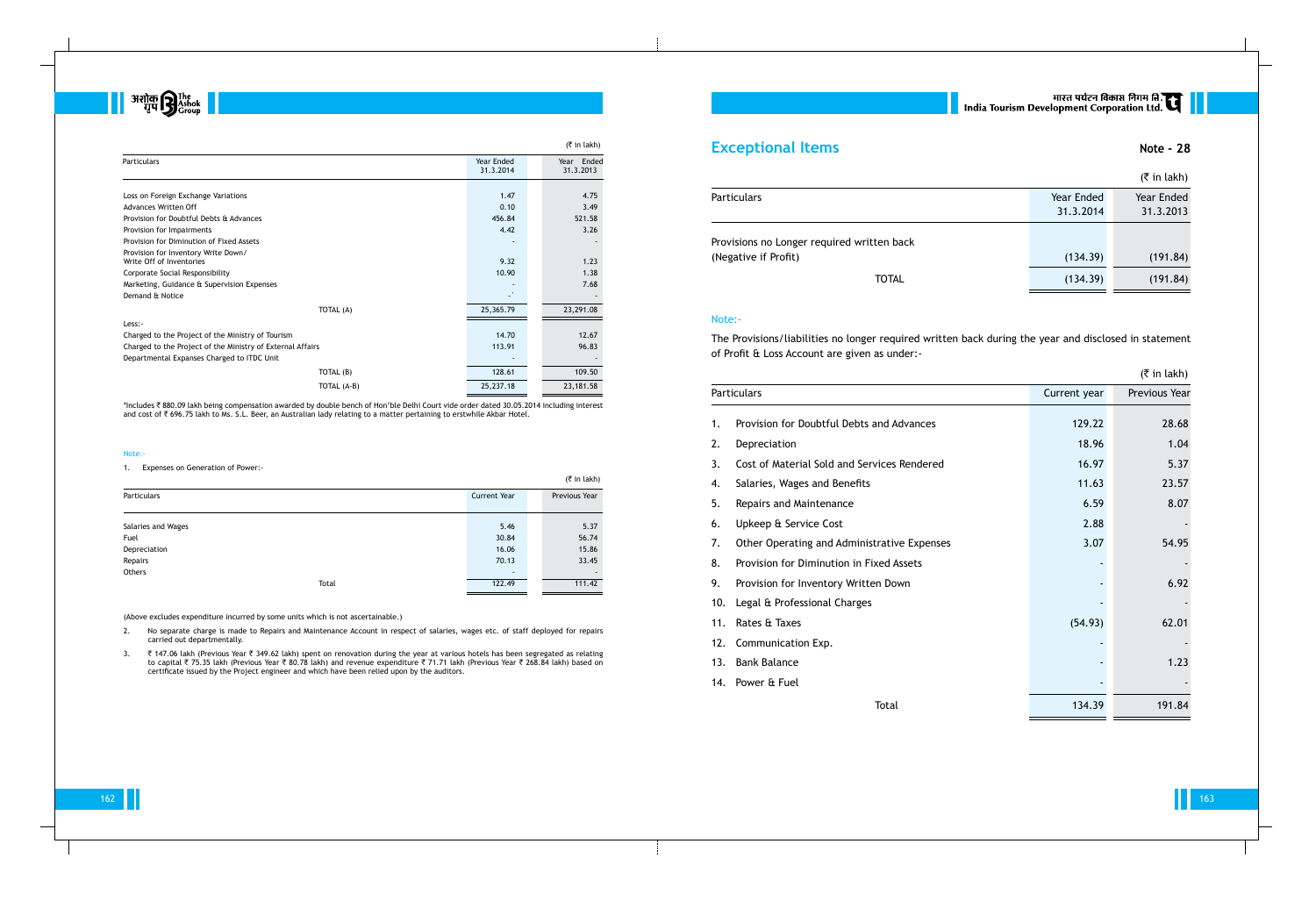

# **Prior Period Adjustments Note - 29**

164 165

|                                                                     |                         | $(5 \in \mathsf{in} \, \mathsf{l}_\mathsf{akh})$ |
|---------------------------------------------------------------------|-------------------------|--------------------------------------------------|
| <b>Particulars</b>                                                  | Year Ended<br>31.3.2014 | Year Ended<br>31.3.2013                          |
| Prior Period Income (Negative)<br>Prior Period Expenses/Adjustments | (55.16)<br>321.33       | (16.99)<br>188.60                                |
| <b>TOTAL</b>                                                        | 376.49                  | 205.59                                           |

Income/expenditure and adjustment relating to earlier years charged to Statement of Profit & Loss are as follows:-

|         | $($ ₹ in lakh)                                       |                     |               |  |
|---------|------------------------------------------------------|---------------------|---------------|--|
|         | Particulars                                          | <b>Current Year</b> | Previous Year |  |
| Income: |                                                      |                     |               |  |
| 1.      | Beer, Wine and Spirit Sales                          |                     |               |  |
| 2.      | Income from Services Rendered:                       |                     |               |  |
|         | Room Rent/Licence Fee                                | 0.41                | 16.65         |  |
|         | Consultancy                                          | (47.96)             | (49.45)       |  |
| 3.      | Others:                                              | (10.80)             |               |  |
|         | Employees' Remuneration and Benefits                 |                     | 0.41          |  |
|         | Rent Recovery                                        | 0.19                |               |  |
|         | Miscellaneous Income                                 | (2.40)              | 14.05         |  |
|         | Cost of Sales                                        | (1.61)              | 1.41          |  |
|         | Income from Hired Vehicles                           |                     |               |  |
|         | Depreciation                                         | 0.58                |               |  |
|         | Interest                                             |                     |               |  |
|         | Electricity & Water Charges                          | 6.43                | (0.06)        |  |
|         | Total                                                | (55.16)             | (16.99)       |  |
|         | Expenditure:                                         |                     |               |  |
| 1.      | Cost of Consumption of Raw Material,                 |                     |               |  |
|         | <b>Other Materials Sold and Services</b>             | (11.80)             | 5.16          |  |
| 2.      | Employees' Remuneration and Benefits                 | 17.60               | 42.07         |  |
| 3.      | Travelling and Conveyance                            | 0.78                | 2.62          |  |
| 4.      | Rent, Rates, Taxes and Insurance                     | 16.19               | 26.70         |  |
| 5.      | Repairs and Maintenance                              | 10.47               | 14.41         |  |
| 6.      | Legal and Professional Charges                       | 4.61                | 0.17          |  |
| 7.      | Printing, Stationery and Periodicals                 | (0.08)              | (0.06)        |  |
| 8.      | <b>Communication Expenses</b>                        | 0.46                | 0.42          |  |
| 9.      | Power and Fuel                                       | (0.62)              | (0.23)        |  |
| 10.     | Advertisement, Publicity and Sales Promotion         | (6.65)              | 1.09          |  |
| 11      | <b>Sundry Expenses</b>                               | 21.54               | (0.13)        |  |
| 12.     | Upkeep and Service Cost and Other Operating Expenses | 20.63               | 11.06         |  |
| 13.     | Depreciation                                         | 247.88              | 67.01         |  |
| 14.     | Newspaper, Books & Magazines                         |                     | 0.03          |  |
| 15.     | Payment to Hired Vehicles                            |                     | 3.88          |  |
| 16.     | Consultancy                                          |                     | 10.15         |  |
| 17.     | <b>Hire Charges</b>                                  | (0.06)              | 2.93          |  |
| 18.     | <b>Commission Charges</b>                            |                     | 0.60          |  |
| 19.     | Freight                                              |                     | 0.19          |  |
| 20.     | Audit Fee                                            | (0.01)              | 0.53          |  |
| 21.     | Fees, Subscription & Membership Fees                 | 0.39                |               |  |
|         | Total                                                | 321.33              | 188.60        |  |

# **Earning Per Share Note - 30**

The calculation of Earning per share as per Accounting Standard - 20 is as under:-

Particulars

|                                | Year Ended  | Year Ended  |
|--------------------------------|-------------|-------------|
|                                | 31.3.2014   | 31.3.2013   |
|                                |             |             |
|                                |             |             |
| quity Shareholders (₹ in lakh) | 811.15      | 305.21      |
| res of ₹ 10 each               | 8,57,69,400 | 8,57,69,400 |
| re (in ₹)                      | 0.95        | 0.36        |

## BASIC & DILUTED

Net Profit/(Loss) available for Eq Weighted Number of Equity Shar Basic & Diluted earnings per shar | सारत पर्यटन विकास निगम ति.<br>| India Tourism Development Corporation Ltd.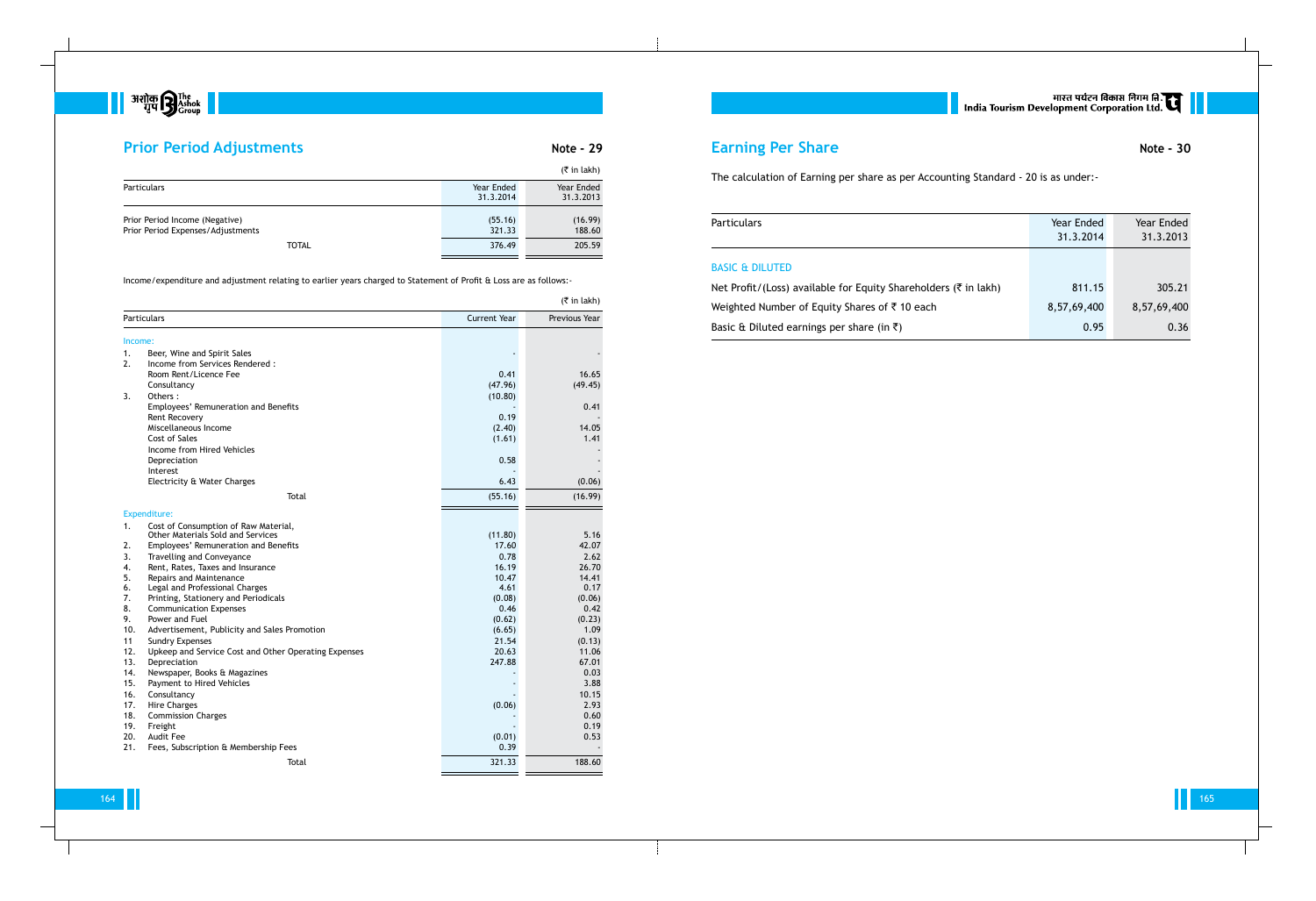**||** अशोक **सिंह हैं ||**<br>| अशोक सुप

### **Note - 31**

## **Contingent Liabilities and Commitments**

|         |                                                                                                                                                                                                                                         |                         | (₹ in lakh)             |
|---------|-----------------------------------------------------------------------------------------------------------------------------------------------------------------------------------------------------------------------------------------|-------------------------|-------------------------|
|         | <b>Particulars</b>                                                                                                                                                                                                                      | Current Year            | Previous Year           |
| А.      | <b>Contingent Liabilities</b>                                                                                                                                                                                                           |                         |                         |
| (a)     | Claims against the Corporation<br>not acknowledged as debts                                                                                                                                                                             |                         |                         |
| (i)     | Claims against the Corporation<br>not acknowledged as debts<br>[includes for property tax]<br>₹ Nil lakh (P.Y. ₹ 31.26<br>lakh), demands from custom<br>authority ₹ 18,523.84 lakh<br>(P.Y. ₹ 18525.97 lakh) and are<br>subjudice].     | 77,832.46               | 47,407.65               |
| (iii)   | Guarantees executed in favour<br>of various authorities, banks<br>and financial Institution                                                                                                                                             | 484.84                  | 409.46                  |
| (iii)   | Income Tax matters in appeal<br>[Includes appeals preferred by<br>Income Tax Department<br>₹ 17.59 lakh (P.Y. ₹ 17.59 lakh)                                                                                                             | 1,207.39                | 482.69                  |
| (iv)    | Sales Tax matters in appeal<br>[includes ₹ 2,465.62 lakh<br>(Previous Year ₹ 2,045.40 lakh)<br>in respect of Duty Free Shop,<br>Mumbai, appeals against<br>which are pending before<br>Maharashtra Sales Tax<br>Tribunal / High Court]. | 2,949.80                | 2,529.51                |
| (v) (a) | Liability towards service<br>tax (including interest<br>thereon) pertaining to<br>banqueting, including<br>catering activities, at<br>Hotels up to 31.03.2007.                                                                          | Amount<br>unascertained | Amount<br>unascertained |
|         | (b) Liability towards work<br>contract tax (including<br>interest thereon) pertaining<br>to building repair work<br>carried at units.                                                                                                   |                         |                         |
| В.      | <b>COMMITMENTS</b>                                                                                                                                                                                                                      |                         |                         |
|         | Estimated amount of contracts<br>remaining to be executed<br>on capital account (net of<br>advances and excluding<br>escalation in rates, if any)<br>(on completion, part of the<br>work may result as revenue<br>expenditure).         | 501.98                  | 70.09                   |

Note No. (1) Contingent Liabilities at Sl. No.  $A(a)(i)$ ,  $A(a)(iii)$  &  $A(a)(iv)$  are dependent upon court decision/out of court settlement/disposal of appeal etc.

Note No. (2): Amount indicated as Contingent liability/ claims against the Corporation only reflect basic value. Legal and other costs being indeterminable at this stage are not considered.

Note No (3): Contingent liabilities at a(i) above includes  $\bar{\tau}$  4,821.30 lakh, (Previous year  $\bar{\tau}$  4,547.10 lakh) in respect of matters under arbitration with suppliers in respect of works relating to supply of furniture and furnishing of flats on behalf of Delhi Development Authority (DDA). However, the MoU with DDA indicates that the payments of decreed amounts, if any, as decided by arbitrator/court of law will be made by DDA.

- (C) The Utkal Ashok Hotel Corporation Limited, Puri has neither ascertained nor provided for any liability that may arise due to non-deduction of Tax on provisions made for payment of Interests to the holding company to the tune of  $\bar{\tau}$  22.47 lakh (Previous Year  $\bar{\tau}$  19.74 lakh), the liability on account of interest that may become payable for such non-deduction and non-payment of dues to Central Govt. account under the Income Tax Act, 1961. Since the Company is not in operation, any liability arising therefore shall be recognized in the year of adjudication/ payment.
- (D) In Utkal Ashok Hotel Corporation Limited, Puri, no provision has been made for

liabilities which may arise due to pending legal cases in the court of law on account of wage revision w.e.f. 01.01.1992. the same shall be recognised on the basis of actual due.

- (E) In Utkal Ashok Hotel Corporation Limited, Puri, the damages that may arise and become payable on the delayed deposits of Statutory Dues in relation to Provident Fund and ESI etc. could not be ascertained and therefore has not been provided for. The expenses if any shall be accounted for in the year of adjudication and payment.
- (F) The Employees State Insurance Corporation (ESI) authorities had raised demands (including interest where applicable) totalling  $\overline{\zeta}$  758.60 lakh (P.Y. ` 730.06 lakh) towards ESI dues in respect of four hotel/catering units against which the Corporation holds a deposit of  $\bar{\tau}$  334.85 lakh (P.Y.  $\bar{\tau}$  327.20 lakh) (included in Loans and Advances) with the said authorities (made up of amounts withdrawn by the authorities after freezing bank accounts  $\bar{\tau}$  310.09 lakh and amount deposited  $\bar{\tau}$  24.76 lakh). Against this the Corporation holds a liability of ₹ 215.43 lakh (P.Y. ₹ 193.41 lakh) towards ESI dues. No provision has been made for the balance of  $\bar{\tau}$  543.17 lakh (P.Y.  $\bar{\tau}$  536.65 lakh) as the matter is subjudice and pending finality in the matter, the same has been included under Contingent Liabilities at Sl. No. A(a)(i) above.
- (G) M/s Airports Authority of India(AAI) and other private airport operators had levied

# भारत पर्यटन विकास निगम ति.<br>India Tourism Development Corporation Ltd.

service tax on their billings for licence fee/royalty for Duty Free Shops at various locations and Ashok Airport Restaurant w.e.f. 10.9.2004. However, the Circular dated 17.9.2004 issued by Government of India provides that the activity of renting, leasing out part of airport/civil enclave premises does not amount to rendering of services and the license fee/royalty payable in this regard is not subject to service tax. Similar views on non levying of service tax on such licence fee/royalty have also been opined by tax consultants. The issue is also under consideration by the Director General of Central Excise Intelligence. Pending clarifications, no provision has been made for the estimated liability, towards service tax for the period from 10.9.2004 to 31.3.2008 for all the ten duty free shops, which works out to ₹ 1,779.49 lakh (Previous year ₹ 1,779.49 lakh).

(H) The Corporation had taken a property on rent from the Custodian of Enemy Property in 1965. Subsequently, the said property was released in favour of present owner by the Custodian. The owner had filed a suit for recovery of the possession of the said property. The Hon'ble High Court decided the matter in favour of the owner and the Corporation was directed to vacate the property. The Hon'ble high court also fixed the rent  $\textcircled{e}$   $\overline{\tau}$  30,000/for the month of January 1980 only on lumpsum/adhoc basis along with interest and also appointed a Local Commissioner to determine the amount of rent for the period from 1.2.1980 till date of handing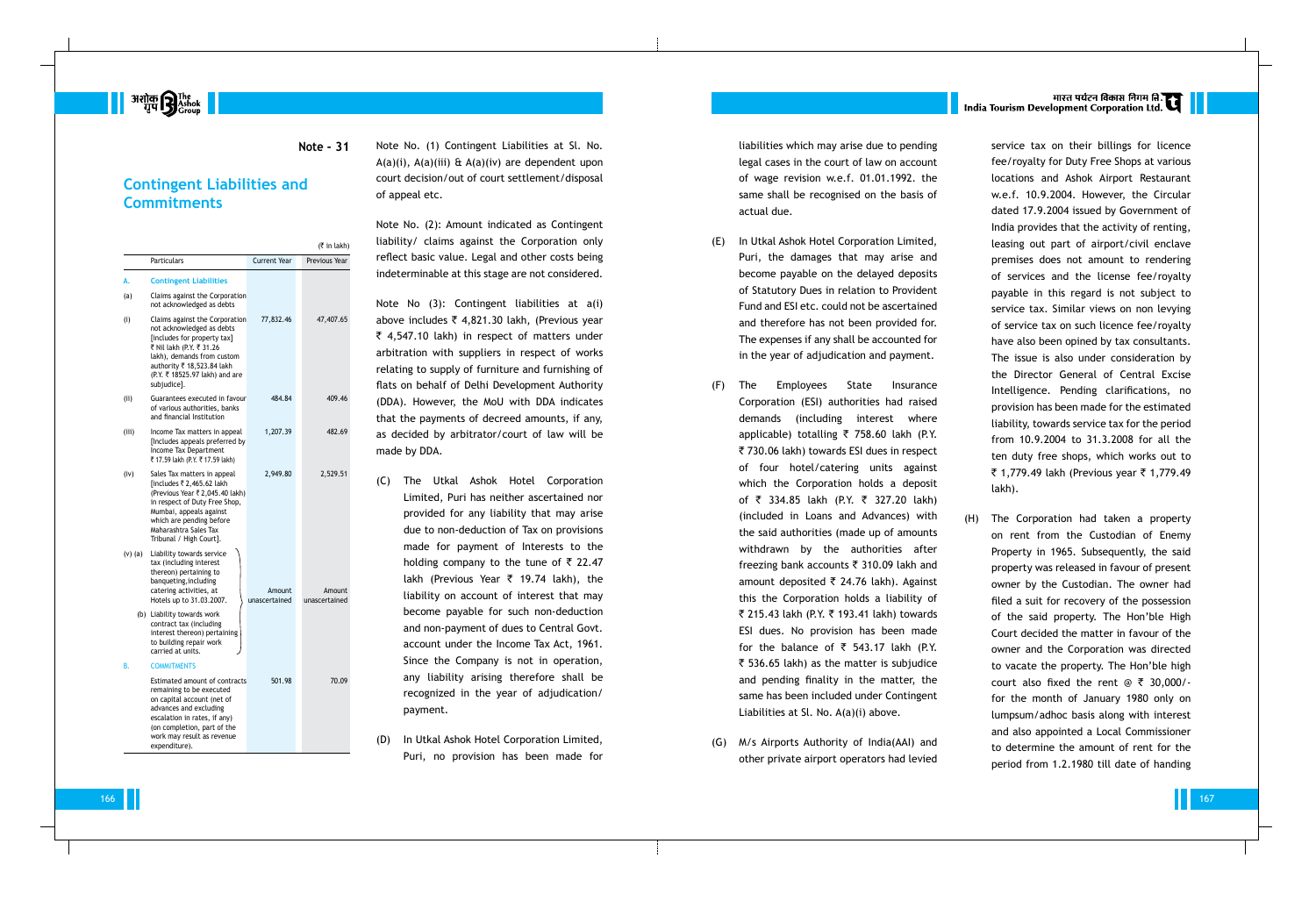# मारत पर्यटन विकास निगम ति.<br>India Tourism Development Corporation Ltd.

# **अशोक सिंह**<br>बाप से <sup>The</sup> Group

over the possession of the property. Aggrieved by the decision, a Special Leave Petition before the Hon'ble Supreme Court was filed which was dismissed by the court & upheld the earlier judgement of the Hon'ble High Court. Accordingly, the premises was vacated & possession handed over to the owner on 28.02.2007. The Local Commissioner has rejected the claim of approx  $\bar{\tau}$  300 crore of Shri Anil Kumar Khanna & Ors on account of mesne profits and has calculated the mesne profit by taking the base rent of  $\bar{\tau}$  9.37 per sq ft per month with the increase of 15 % every year and interest @ 12 % p.a. as mentioned in the Report. The total amount payable as per Local Commissioner order comes to ` 12,15,55,555/- as on February 2007 Further interest @ 12 % p.a. is payable, as per report, till the payment. Aggrieved by this decision of the local commissioner ITDC has filed its Objections to High Court. The Owners / Plaintiffs have also filed Objections to the Report wherein they have claimed  $\bar{\tau}$  2,96,23,97,284/- w.e.f. 01.02.1980 till the date of possession of the property i.e. 28.02.2007. The matter is listed on 28.8.2014 for arguments. Pending finalization of the matter no provision has been made in the acounts and the demand of the owner have been included under contingent liability A(a)(i) above.

I. The matter relating to determination of property tax was subjudice in the Hon'ble High Court of Delhi. During proceedings NDMC offered a basis for determination of property tax for assessing the hotel properties to which ITDC also agreed. Accordingly, the Hon'ble High Court vide its orders dated 19.10.2010 disposed off the said petition by directing NDMC to reassess the property tax due from hotels and hotels to fully cooperate in the matter. Accordingly, the NDMC vide its assessment orders dated 31.03.2013 made the fresh assessment up to 31.03.2009 and gave a basis of determination of property tax which was agreed by ITDC.

- Confirmation of balances have not been received in most of the cases of Trade receivable, Trade payable, Loans and Advances and Deposits. Besides in a few units, balances in customers accounts are under reconciliation with the General Ledger control account balances. Effect on the accounts on due confirmation, reconciliation and adjustments thereof cannot be indicated at this stage.
- (b) Following past practice, consumption of Stocks, stores, crockery, cutlery etc. has been worked out by adding opening balances to purchases and deducting therefrom closing balance based on physical inventories valued as per accounting policy.
- (c) The Corporation has been managing Hotel Bharatpur Ashok and Kosi Restaurant owned by the Ministry of Tourism and the profit/loss in respect of these units is accounted for by the Corporation in the respective notes of Statement of Profit & Loss Account.
- (d) Company entered into an Agreement dt. 19th February, 2002 with M/S Maruti Udyog Ltd. for renewal of Sub-Lease from 1st February, 2002 to 31st January, 2011 and another period of nine years thereafter subject to enhancement of rent in respect of the property comprising of Workshop cum Depot constructed on Plot No. C-119 Naraina Industrial Area Phase-

In compliance to the assessment order, a provisional liability of  $\bar{\tau}$  2,050.66 lakh towards property tax due for the hotel for the years up to 2008-09 have been worked out and accounted for in the accounts in earlier years. Further, Hotels have adopted the same formula for determining the property tax for the years from 2009-10 to 2013-14 whereas NDMC is raising bills as per old basis i.e the basis it was following before the court orders.Since the basis of determination of property pursuant to the court order has already been agreed by NDMC and ITDC, ITDC has not accepted the demands and submitted representations to NDMC Besides, NDMC has not made assessment for the years 2009-10 to 2013- 14. Therefore, pending the final resolution in the matter, the difference of  $\bar{\tau}$  1,282.36 lakh between the property tax demanded by NDMC ( $\bar{\tau}$  2,041.45 lakh) and property tax admitted by ITDC ( $\bar{\tau}$  759.09 lakh) has been disclosed as "Contingent Liabilities" under A(a)(i) Above.

**Note - 32**

## **General Notes**

I, New Delhi. As per terms of agreement the entire rent for a period of 9 years was paid by Maruti Udyog Ltd in advance. During the currency of the lease period, M/S Maruti Udyog Ltd carried out additional construction in the said premises and in the process the Workshop cum Depot that had been let out was demolished and rendered extinct which was neither envisaged nor intended in the Sub-Lease Agreement. Therefore, a legal notice dt. 14th June, 2010 was given to Maruti Udyog Ltd to vacate the premises w.e.f. 1.7.2010. The balance amount of advance rent lying with ITDC amounting to  $\bar{\tau}$  25,01,849/- was accordingly returned to M/S Maruti Udyog Ltd. Applications dt. 1.7.2010 was filed by ITDC for eviction of premises and recovery of damages under Public Premises (Eviction of Unauthorized Occupants) Act, 1971 before H'ble Estate Officer. In the meanwhile Maruti Udyog Ltd. filed a writ petition in H'ble Delhi High Court against the eviction and recovery applications of ITDC which has been dismissed by the Hon'ble High Court. Against the order of H'ble High Court Maruti Udyog Limited had filed an appeal before the Division Bench which was also simultaneously dismissed. Another Arbitration Petition had been filed by Maruti Udyog Ltd. before Hon'ble High Court for appointment of Arbitrator. Hon'ble High Court vide its order dt 29.09.2011 appointed Arbitrator with certain directions against the aforesaid order. ITDC has filed Writ Petition praying for stay of Arbitration proceedings. The matter is pending before H'ble High Court. Maruti Udyog Limited has also filed a writ petition against the order dated 29.09.2011 before the H'ble Supreme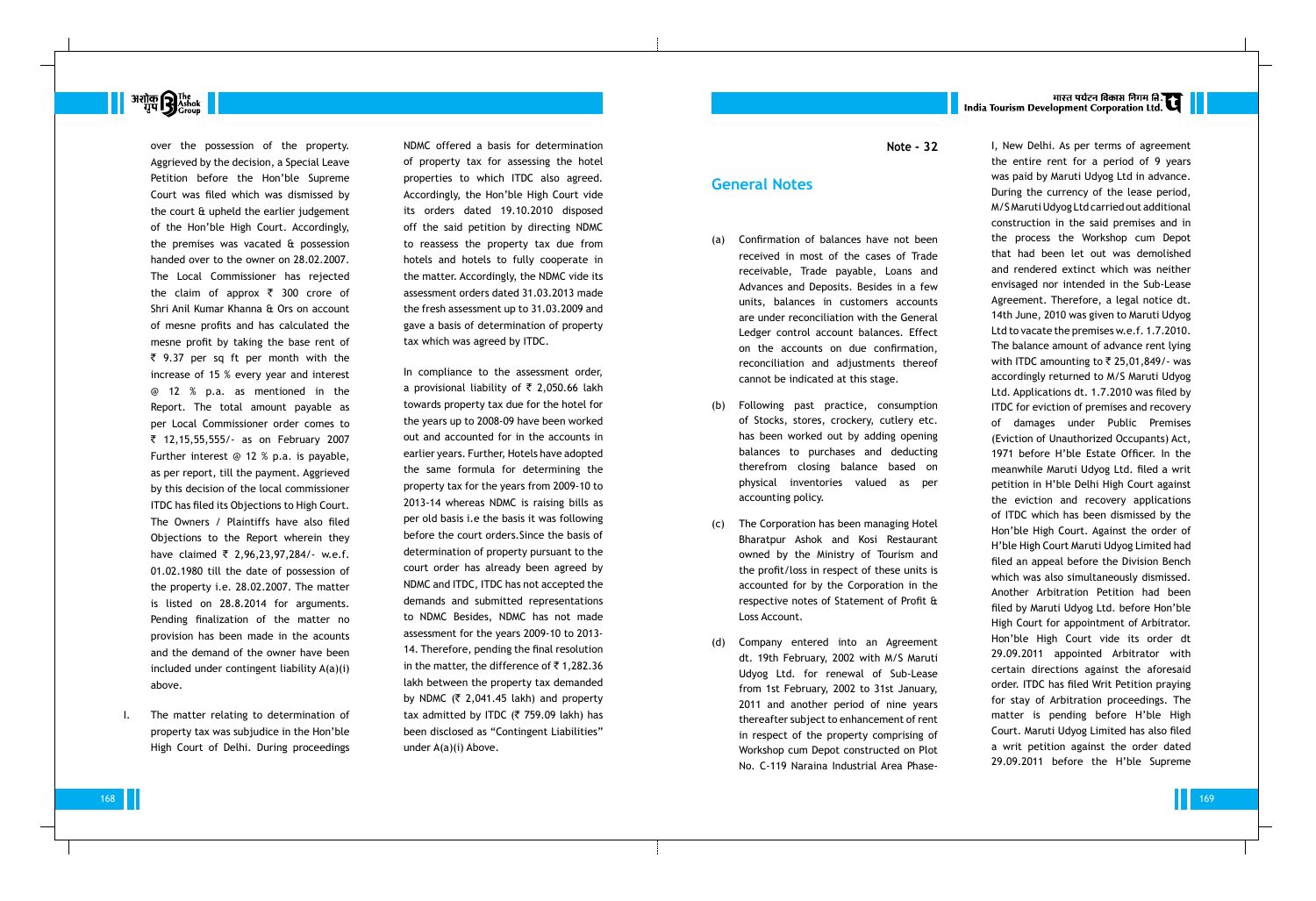

Court of India.Proceedings initiated by MUL before Hon'ble High court and Hon'ble Supreme Court have disposed off. The matter of recovery of possession and recovery of amount are now fixed for 19.08.2014. Pending legal proceedings in the matter, the premises has not yet been vacated by M/S Maruti Udyog Ltd.

- (e) In respect of Assam Ashok Hotel Corporation Limited disputed billing revenue of  $\bar{\tau}$  245.59 lakh is not accounted during the year 2006-07, as hotel has gone for arbitration case with 33rd National Games 2007 authority to release disputed billing balance toward the Catering Service during the National Games events. As the matter is disputed and Company is contemplating for settlement through Arbitration.
- (f) Disclosure in accordance with Accounting Standard- 7 - Construction C ontracts
	- $($ ₹ in lakh) a) Aggregate amount of Revenue Recognised up to the reporting date 14,299.70 b) Aggregate cost incurred up to reporting date 12,949.34 c) Revenue Recognised during the current financial year 1,219.75 d) Cost incurred during the financial year 1,139.30 e) Total amount of funds received up to the Reporting date 15,662.63 f) Advance due to customers up to Reporting Date 4,489.73 g) Advance due from Customers up to Reporting Date 263.02
- (g) Disclosure in pursuance of Accounting Standard -19 on Leases:-

The Corporation's leasing arrangements are generally in respect of operating lease for premises (residential, office accommodation, and godowns etc). These leasing arrangements are not non-cancellable and are also usually renewable by mutual consent on mutually agreeable terms. The aggregate lease rentals paid/payable are charged as Rent under Employees Remuneration & Benefits (Note-25) & Operating and Other Expenses (Note-27). In some of the hotel units, arrangements made with other parties to operate restaurants and other business premises are on licence basis which are also not non-cancellable and are usually renewable by mutual consent on mutually agreeable terms.

(h) ADDITIONAL INFORMATION PURSUANT TO THE REQUIREMENTS OF PART II OF NOTE VI OF THE COMPANIES ACT, 1956: -

- (d) Amount due to Small Scale Industries, to the extent such parties have been identified from available information, of more than one lakh and for a period exceeding 30 days is  $\bar{\tau}$  NIL. (Previous year Nil)
	- (ii) The Government of India had promulgated "The Micro, Small and Medium Enterprises Development Act, 2006". As per the said Act, the Corporation is to identify the parties and pay them interest beyond the specified period if not paid. The Corporation is in the process of identifying the suppliers. In view of this, the liability for interest could not be worked out.
	- (iii) The Companies (Second Amendment) Act, 2002 provides for levy of cess, towards rehabiliation/ revival of sick industrial companies, which shall not be less than 0.005% but not more than 0.10% of the turnover or the gross receipts as the Central Government may from time to time specify in the Official Gazette. Since no notification has been issued, provision thereof has not been created.
- (i) GOING CONCERN ASSUMPTION:- The Unit was incurring huge loss since its inception and was not even generating enough revenue to meet its operational expenses and had no viability to be run as a commercial entity. The Board of Directors in their meeting held on 23rd March, 2004, after reviewing the performance in view of the losses standing at  $\bar{\tau}$  946.20

# भारत पर्यटन विकास निगम ति.<br>India Tourism Development Corporation Ltd.

|     |                                                                    |              | $(5 \in \mathsf{In} \, \mathsf{l}_k)$ |
|-----|--------------------------------------------------------------------|--------------|---------------------------------------|
|     | Particulars                                                        | Current Year | Previous Year                         |
| a)  | Value of Imports on C.I.F. basis:                                  |              |                                       |
| i)  | Beer, Wine and Spirits                                             | 552.44       | 453.80                                |
| ii) | Cigars and cigarettes                                              | 7.22         | 23.24                                 |
|     | Total                                                              | 559.66       | 477.04                                |
| b)  | Expenditure in Foreign Currency:-                                  |              |                                       |
| i)  | Travelling                                                         | 12.43        | 8.46                                  |
| ii) | Fees & Subscription                                                | 6.89         | 1.75                                  |
|     | Total                                                              | 19.32        | 10.21                                 |
|     | (c) Earnings in Foreign Currency<br>(Direct) (on receipt basis) :- |              |                                       |
| i)  | Boarding, lodging and<br>other facilities                          | 681.95       | 831.31                                |
|     | ii) Sale of goods at Duty Free Shops                               | 897.00       | 1,115.00                              |
|     | iii) Gain in Foreign Exchange (net)                                | 12.34        | 28.55                                 |
|     | Total                                                              | 1,591.29     | 1,974.86                              |

lakh up to 31.03.2003 had resolved to temporarily close down the commercial operation of the unit effective from March 2004. Subsequently, the Govt. of India directed ITDC to examine various options including long term lease in respect of Hotel Nilachal Ashok, Puri. Therefore in accordance with the decision of the Govt. of India, the Board of Directors in their meeting held on 21st June, 2005 approved the leasing out of the Hotel Nilachal Ashok, Puri for a period of 30 years. Further, the State Govt. while granting the permission vide their letter dated 26.05.2007 allowed Utkal Ashok Hotel Corp., Puri to sublease the land for a period of 40 years. The Board in its meeting held on 09.06.2008 approved the proposal of leasing out the joint venture hotel property at Puri on lease-cum-management basis for a period of 40 years. The Committee formed for this purpose has already floated the tender and the tender was awarded to M/s Paulmech Infrastructure Pvt. Ltd. for 40 years lease. The letter of intent has been issued to the lessee.

Utkal Ashok Hotel Corp. Ltd., issued termination of letter of intent letter vide letter no. ITDC/Nilachal/2013 dated 10.12.2013 due to non compliance of Clause -2 of the LOI by Paulmech. The Board of Directors in the meeting held on 19.09.2013 decided to find out the (a) possibility to run the hotel after carrying out necessary renovation (b) To demolish the hotel completely and construct a new hotel in its place (c) To run the hotel through public private partnership (PPP) model (d) To lease out the hotel on as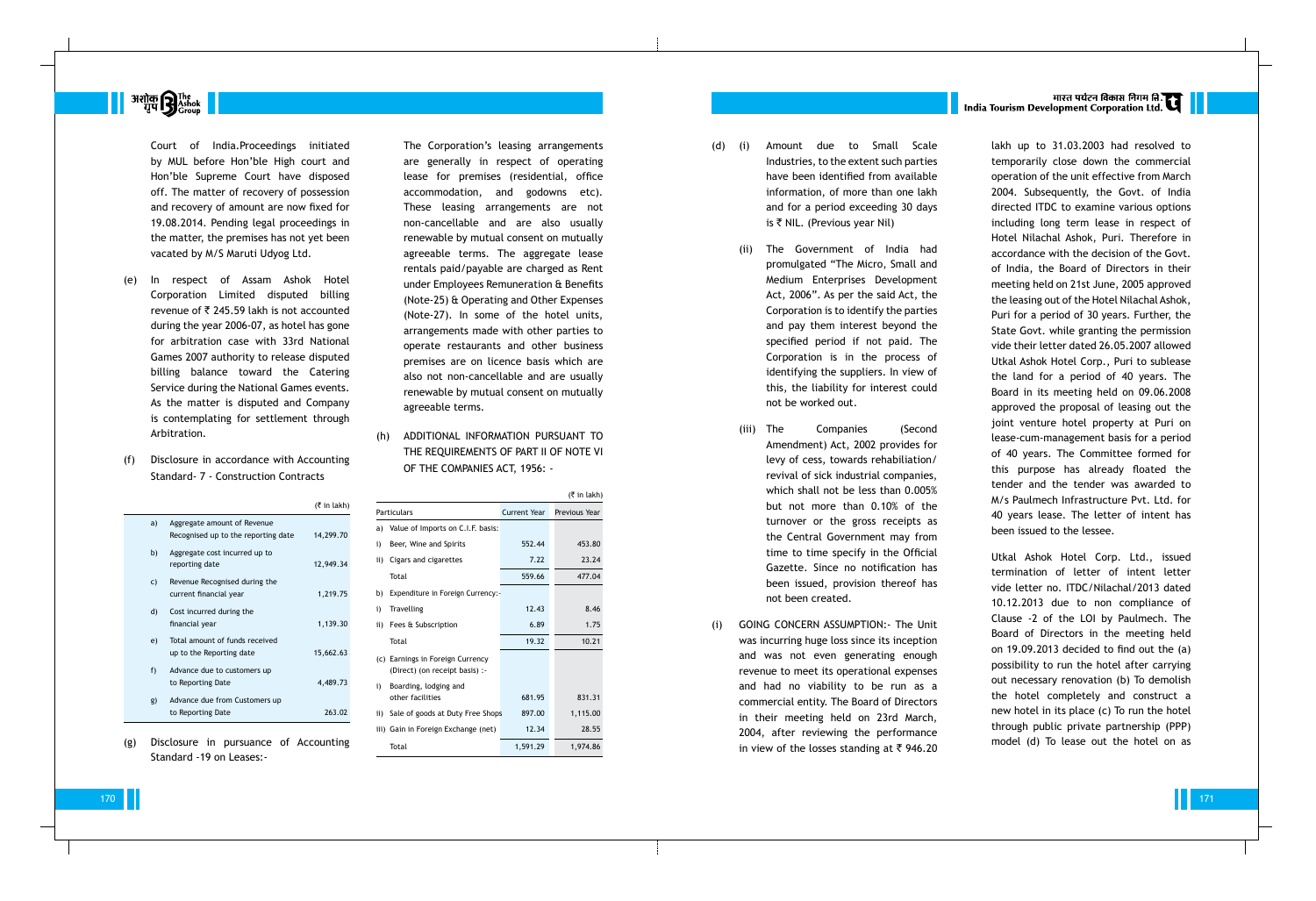# मारत पर्यटन विकास निगम लि.<br>India Tourism Development Corporation Ltd.

(Amount in  $\bar{z}$ )



is where is basis through competitive bidding process after obtaining requisite clearance.

M/s Paulmech Infrastructure Pvt. Ltd., who were issued a Letter of Intent dated 19.01.2010, pursuant to the tender for 40 years lease of Hotel Nilachal Ashok, Puri have filed a Writ Petition being WP (Civil) No. 23103 of 2013 before the Hon'ble High Court at Cuttack praying for a direction to ITDC and Utkal Ashok Hotel Corporation Ltd (UAHCL) to execute the lease agreement pertaining to the lease of Hotel Nilachal Ashok, Puri in pursuance to the letter of Intent and further direction to ITDC and UAHCL to calculate interest on the amounts deposited by the Petitioner more particularly  $\overline{\zeta}$  4.41 crore since 17.2.2010, ₹ 2 crore since 28.12.2010, ₹ 1.41 crore since 29.12.2010 and ₹ 70 lakh since 07.10.2011 and to adjust the said interest towards balance payment. Thereafter M/s Paulmech filed amendment Petition seeking stay of operation of cancellation of lease as per letter dated 10.12.2013.

After filing of the above Petition, M/s Paulmech has filed an amended Petition praying inter alia for quashing the letter dated 10/12/2013 whereby the Board of Directors of OP No. 5 – UAHCL had decided to terminate the letter of Intent dated 19/01/2010.

"The matter had come up for hearing on 18.03.2014 when after hearing arguments, the Hon'ble Court has directed ITDC to file reply to the Writ Petition and reply to the interim application for stay within

two weeks. The Hon'ble Court has also ordered that third party interest may not be created till the next date of hearing. The interim order is in operation."

Therefore, in view of the position stated above, efforts have been made to revive the hotel unit of the company at Puri to run it in a commercially viable manner. The management had at no point of time intentions to close the unit permanently. In view of the temporary suspension of commercial activities and further in view of the revival process in progress as stated above the Annual Accounts for the year 2013-14 have been prepared on "Going Concern" basis/assumption.

> (V.K. Jain) (P.K. Aggrawal) (Trinath Behera) (Dr. Sameer Sharma) As per our Report of even date<br>Annany Secretary Vice President (F&A) Director (Finance) Managing Director (Anna Grout Report A. Verma & Co. Chartered Accountants (FRN 000386N)

- (j) The Company Punjab Ashok Hotel Ltd. was incorporated on 11th November, 1998. The only Hotel of the subsidiary is under construction. The Hotel building is being constructed on Land measuring 5 Acres was provided by the Government of Punjab during 1998-99. Agreement for the same was executed on 30.03.2000. Accordingly the company has been granted lease hold rights for 99 years. There was no commercial activity during the Financial Year 2013-14. The construction work of companies hotel project at Anandpur Sahib has been at a standstill for quite some time for paucity of funds.
- (k) Disclosure pursuant to Accounting Standard 17 on Segment Reporting is given in **Annexure "A"** to this note.
- (l) Disclosure of transactions with related parties as per Accounting Standard -18, to the extent applicable, is as under: -

Key Management Personnels: -

- 1. Dr. Sameer Sharma Managing Director w.e.f. 12.05.2014
- 2. Shri Girish Shankar Managing Director w.e.f. 23.4.2013 to 12.05.2014
- 3. Dr. Lalit K Panwar, Ex- C&MD w.e.f .21.04.2010 to 13.06.2012

Dr. Lalit K Panwar, Ex- VC&MD w.e.f 13.06.2012 to 23.04.2013

- 4. Shri Ratan Kumar Okhandiar, Director (C&M) w.e.f. 10.07.2012
- 5. Sh. Trinath Behera, Director( Finance) w.e.f. 26.4.2013

Payment made to key management personnels and their relatives.

| Particulars  |                                 | Current Year Previous Year |
|--------------|---------------------------------|----------------------------|
| Remuneration | 43, 14, 368, 00 43, 26, 577, 00 |                            |

- (m) Impairment of Fixed Assets/ Capital work-in-progress at each balance sheet date and impairment loss, if any, ascertained as per Accounting Standard-28-'Impairment of Assets' issued by the Institute of Chartered Accountants of India is recognised. As on 31st March, 2014, in the opinion of the Management except to the extent of loss recognised in respect of assets not in active use, capital workin-progress including incomplete hotel project at Gulmarg, no such impairment loss warranting recognition/provision was noticed.
- (n) Disclosure in pursuance to Accounting Standard - 29 - Provisions, Contingent Liabilities and Contingent Assets:

|                          |                           |                                                    |                                                    |                                         |                                     | $(3\overline{5})$ in lakh)                 |
|--------------------------|---------------------------|----------------------------------------------------|----------------------------------------------------|-----------------------------------------|-------------------------------------|--------------------------------------------|
| Name of the<br>Provision | Balance as on<br>1.4.2013 | Provided during<br>the year relating<br>to 2013-14 | Provided during<br>the year relating<br>to 2012-13 | Payments/Adjustments<br>during the year | Provision reversed/<br>written back | <b>Closing Balance</b><br>as on 31.03.2014 |
| Income Tax               | 268.89                    | 396.35                                             |                                                    | 267.74                                  | 1.15                                | 396.35                                     |
| Wealth Tax               | 0.71                      | 0.68                                               |                                                    | 0.71                                    | $\overline{\phantom{a}}$            | 0.68                                       |
| Dividend Tax             | $\overline{\phantom{a}}$  | 72.88                                              | -                                                  | ٠                                       |                                     | 72.88                                      |

(p) Previous years' figures have been regrouped/rearranged wherever necessary.

Company Secretary Vice President (F&A) Director (Finance) Managing Director For V. K. Verma & Co.

Date : 14th August, 2014 Partner (M.No. 503826)<br>Place : New Delhi (M.No. 503826) Place : New Delhi

(Vivek Kumar)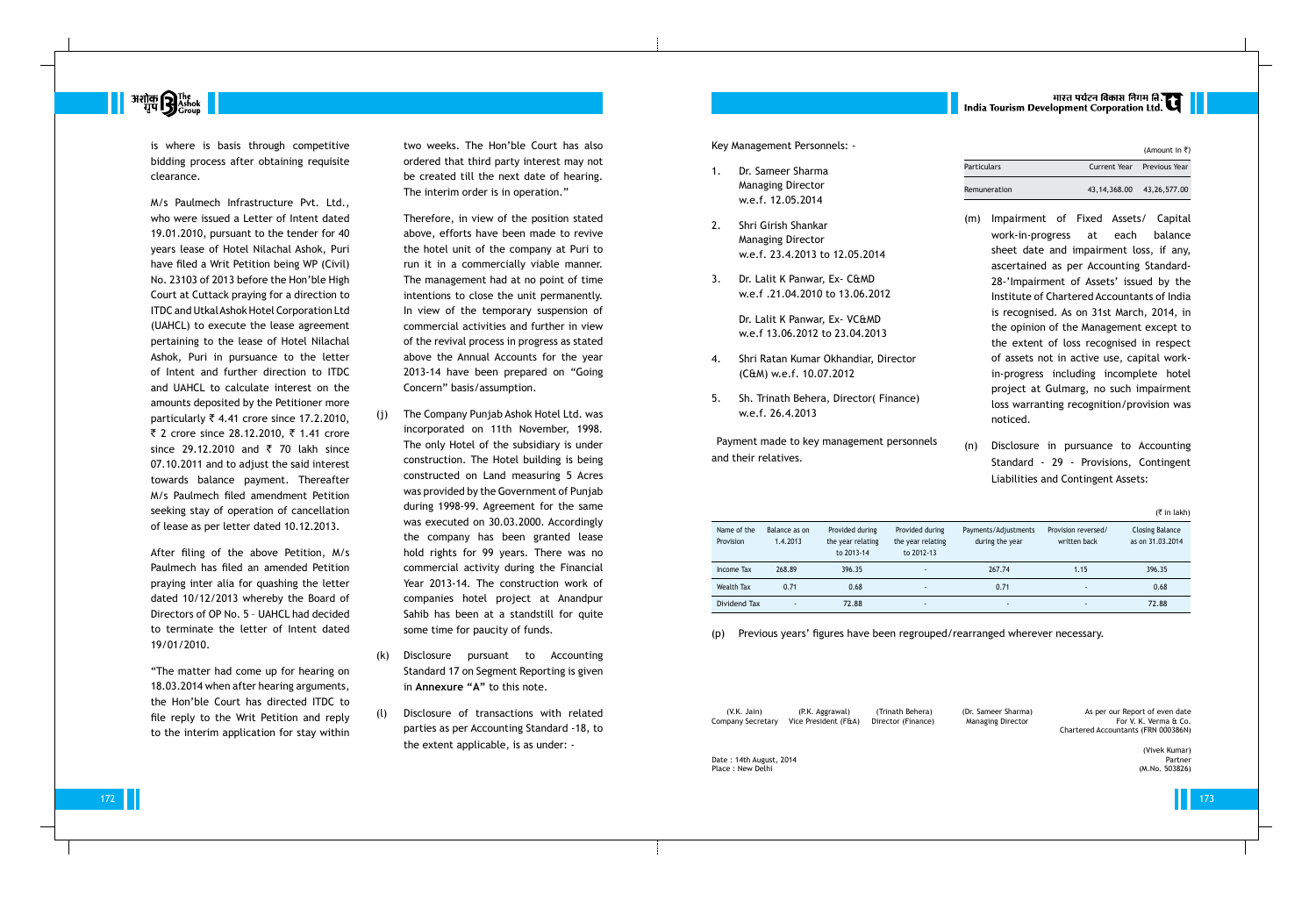

# **Annexure "A" to Note No. 32 {Sl. No. k} Segment Reporting-AS-17**

|   |                                                                                                      |           | Hotel/Restaurants<br>Operations |                          | Duty Free Shops<br><b>Operations</b> |           | Travels & Tours<br>Operations |                          | ARMS & Misc.<br>Operations |          | Construction, Consultancy<br>& SEL Projects |            | Others     |           | (1.111)(1.11)<br>Total for Company |  |
|---|------------------------------------------------------------------------------------------------------|-----------|---------------------------------|--------------------------|--------------------------------------|-----------|-------------------------------|--------------------------|----------------------------|----------|---------------------------------------------|------------|------------|-----------|------------------------------------|--|
|   |                                                                                                      | 2013-14   | 2012-13                         | 2013-14                  | 2012-13                              | 2013-14   | 2012-13                       | 2013-14                  | 2012-13                    | 2013-14  | 2012-13                                     | 2013-14    | 2012-13    | 2013-14   | 2012-13                            |  |
|   | <b>PRIMARY DISCLOSURE (Operation-wise)</b>                                                           |           |                                 |                          |                                      |           |                               |                          |                            |          |                                             |            |            |           |                                    |  |
|   | <b>Segment Revenue</b>                                                                               |           |                                 |                          |                                      |           |                               |                          |                            |          |                                             |            |            |           |                                    |  |
|   | <b>Total Revenue</b><br>a)                                                                           | 28,609.29 | 27,133.20                       | 940.48                   | 1,135.17                             | 13,714.21 | 11,812.94                     | 2,416.57                 | 3,141.39                   | 1,576.50 | 1,149.12                                    | 2,675.88   | 2,533.80   | 49,932.93 | 46,905.61                          |  |
|   | Less Inter Segment Revenue                                                                           | 86.35     | 94.78                           | 1.27                     |                                      | 114.78    | 107.47                        | 446.57                   | 659.92                     | 96.50    |                                             | 72.71      |            | 818.18    | 862.17                             |  |
|   | <b>External Revenue</b><br>C)                                                                        | 28,522.95 | 27,038.42                       | 939.21                   | 1,135.17                             | 13,599.43 | 11,705.47                     | 1,970.00                 | 2,481.47                   | 1,480.00 | 1,149.12                                    | 2,603.18   | 2,533.81   | 49,114.76 | 46,043.45                          |  |
|   | <b>Segment Results :-</b>                                                                            |           |                                 |                          |                                      |           |                               |                          |                            |          |                                             |            |            |           |                                    |  |
|   | Profit/(Loss) before Interest,<br>Tax and overheads                                                  | 2,948.95  | 2,333.15                        | (46.84)                  | (279.42)                             | (103.87)  | (119.69)                      | 328.81                   | 486.69                     | (814.09) | (1, 195.75)                                 | 2,468.17   | 2,558.55   | 4,781.13  | 3,783.52                           |  |
|   | Less: Allocable Corporate Overheads                                                                  | $\sim$    |                                 |                          |                                      |           |                               | $\overline{\phantom{a}}$ |                            |          |                                             | 3,689.38   | 3,181.47   | 3,689.38  | 3,181.47                           |  |
|   | Less: Interest                                                                                       | 28.88     | 20.72                           | $\overline{\phantom{a}}$ |                                      |           |                               |                          |                            |          |                                             |            |            | 28.88     | 20.72                              |  |
|   | Less: Provision for Income Tax                                                                       | 45.78     | 48.89                           | 0.57                     |                                      |           |                               | $\overline{\phantom{a}}$ |                            |          |                                             | 350.00     | 220.00     | 396.35    | 268.89                             |  |
|   | Less: Provision for Wealth Tax                                                                       | $\sim$    |                                 |                          |                                      |           |                               |                          |                            |          |                                             | 0.68       | 0.71       | 0.68      | 0.71                               |  |
|   | Less: Provision for Deferred Tax                                                                     | (36.06)   | (12.72)                         | $\overline{\phantom{a}}$ |                                      |           |                               |                          |                            |          |                                             | (99.77)    | 59.60      | (135.83)  | 46.88                              |  |
|   | Add: Provision for income tax for<br>earlier year written back                                       | (0.21)    | (4.22)                          | $\overline{\phantom{a}}$ |                                      |           |                               |                          |                            |          |                                             |            | 31.94      | (0.21)    | 27.72                              |  |
|   | Profit/(Loss) available for appropriation                                                            | 2,910.14  | 2,272.04                        | (47.41)                  | (279.42)                             | (103.87)  | (119.69)                      | 328.81                   | 486.69                     | (814.09) | (1, 195.75)                                 | (1,472.12) | (871.29)   | 801.46    | 292.57                             |  |
|   | <b>Segment Assets</b>                                                                                | 16,853.57 | 18,447.73                       | 803.07                   | 705.58                               | 2,392.60  | 2,518.21                      | 974.64                   | 1,164.57                   | 587.18   | 677.29                                      | 34,893.29  | 31,268.98  | 56,504.36 | 54,782.36                          |  |
|   | (Current assets plus fixed assets & WIP)                                                             |           |                                 |                          |                                      |           |                               |                          |                            |          |                                             |            |            |           |                                    |  |
|   | <b>Segment Liabilities</b>                                                                           | 19,613.36 | 18,754.94                       | 804.54                   | 703.28                               | 1,815.72  | 2,191.10                      | 1,563.45                 | 1,298.16                   | 8,991.66 | 9,167.42                                    | (3,346.83) | (3,978.00) | 29,441.90 | 28,136.91                          |  |
|   | Depreciation & amortisation in<br>respect of Segment Assets for the period                           | 617.18    | 601.50                          | 2.03                     | 1.79                                 | 13.87     | 14.41                         | 3.66                     | 3.80                       | 1.09     | 1.55                                        | 24.16      | 26.18      | 661.99    | 649.23                             |  |
| 6 | Cost incurred during the period to<br>acquire Segment Assets<br>(Tangible & intangible fixed assets) | 302.30    | 417.75                          | 1.13                     | 1.94                                 | 2.42      | 2.98                          | 2.12                     | 3.01                       | 0.12     | 0.47                                        | 27.75      | 13.97      | 335.82    | 440.12                             |  |
|   | Non Cash Expenses Other than<br>Depreciation and Amortisation<br>incurred by the Business Segment    | 1,210.28  | 1,693.74                        | (2.04)                   | 3.32                                 | 102.43    | 102.43                        | 55.18                    | 66.28                      | 7.81     | 119.50                                      | 202.74     | 190.29     | 1,576.39  | 2,175.57                           |  |

N.B. : Secondary (Geographical) disclosure is not given, since company has no overseas operations/activities.

# ् ।<br>| India Tourism Development Corporation Ltd. स्टार्न ||

 $($ ₹ in lakh)

174 ∎ | Политика и от профессионална профессионална профессионална профессионална профессионална профессионалн<br>Политика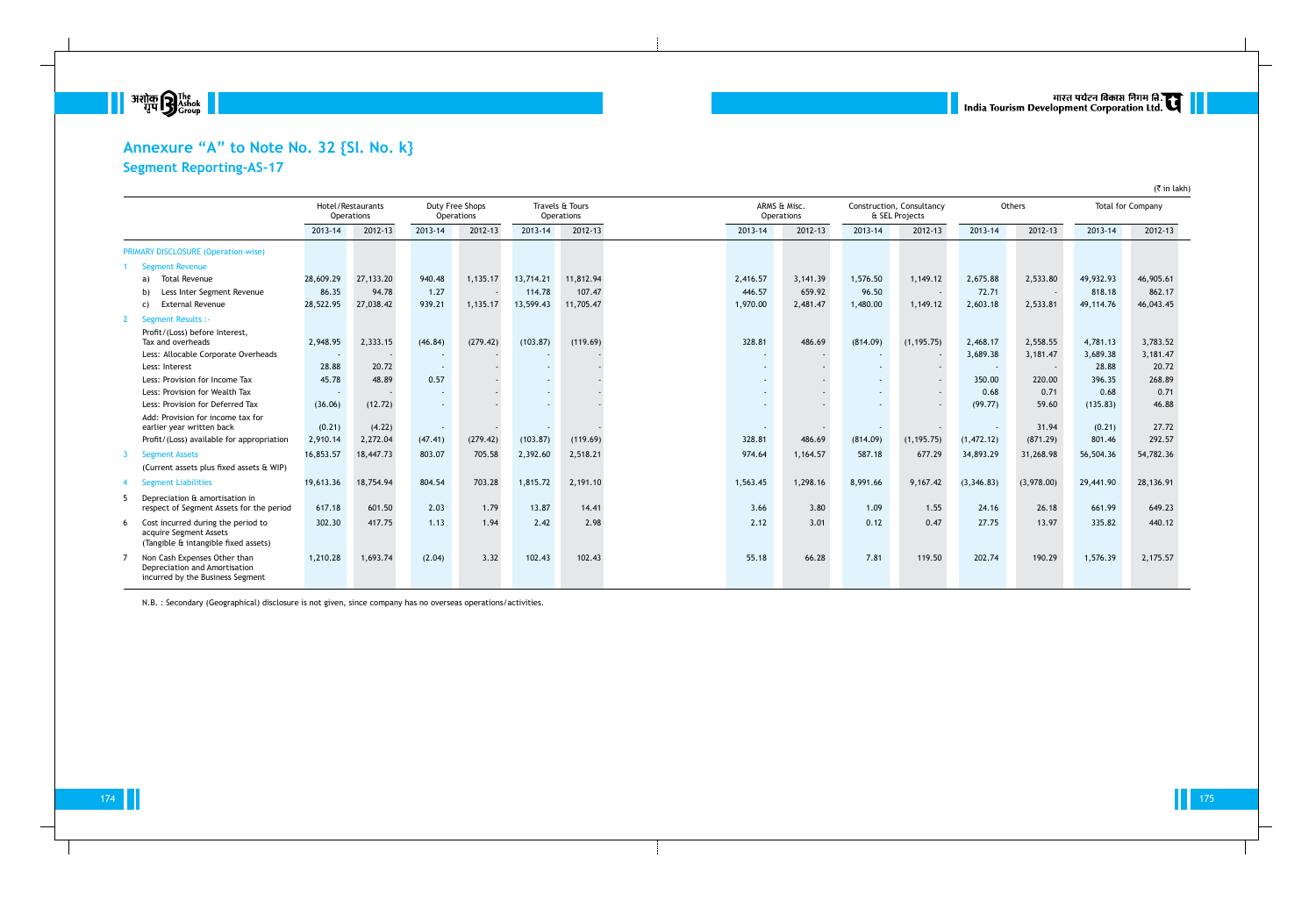

# **Cash Flow Statement for the Year ended 31st March, 2014**

B Cash Flow from Investing Activities Purchase of Fixed Assets Sale of Fixed Asset and Adjustments Income from Interest/Dividends Reduction/(Addition) of Work in Prog (Increase)/Decrease in Investments

| <b>Particulars</b>                                               |            | Year Ended<br>31.3.2014 |             | Year Ended<br>31.3.2013 |
|------------------------------------------------------------------|------------|-------------------------|-------------|-------------------------|
| <b>Cash Flow from Operations</b><br>A                            |            |                         |             |                         |
| Profit before Taxation                                           |            | 1,062.87                |             | 581.33                  |
| Adjustments for:                                                 |            |                         |             |                         |
| Depreciation                                                     | 661.79     |                         | 648.98      |                         |
| Other Non Cash Item                                              | (41.80)    |                         |             |                         |
| Deferred Government Grant                                        | (0.89)     |                         | (5.39)      |                         |
| <b>Finance Charges</b>                                           | 28.88      |                         | 20.72       |                         |
| Provision for Inventory Write-down                               | 9.32       |                         | 1.23        |                         |
| Provision for Doubtful Debts & Advances                          | 456.84     |                         | 521.58      |                         |
| Interest Income                                                  | (2,571.28) |                         | (2, 433.51) |                         |
| Bad Debts/Advances Written Off                                   | 2.22       |                         | 19.56       |                         |
| (Profit)/Loss on Sale of Fixed Assets                            | (3.70)     | (1,458.62)              | (0.29)      | (1, 227.12)             |
| <b>Operating Profit before</b><br><b>Working Capital Changes</b> |            | (395.75)                |             | (645.79)                |
| (Increase)/Decrease in Current Assets                            |            |                         |             |                         |
| Inventories                                                      | (289.33)   |                         | 88.28       |                         |
| <b>Trade Receivables</b>                                         | 1,628.65   |                         | 519.35      |                         |
| <b>Other Current Assets</b>                                      | (118.56)   |                         | 113.37      |                         |
| <b>Other Non-current Assets</b>                                  | (54.94)    |                         | 31.93       |                         |
| Long-term Loans and Advances                                     | (25.89)    |                         | (35.19)     |                         |
| Short-term Loans and Advances                                    | 116.43     | 1,256.36                | (673.03)    | 44.71                   |
| Increase/(Decrease) in Current Liabilities                       |            |                         |             |                         |
| <b>Trade Payables</b>                                            | (620.64)   |                         | (864.27)    |                         |
| <b>Other Current Liabilities</b>                                 | 2,424.12   |                         | (33.56)     |                         |
| Other Long Term Liabilities                                      | (296.53)   |                         | 336.64      |                         |
| Long Term Provision                                              | (253.46)   |                         | (652.45)    |                         |
| Short Term Provision                                             | 108.47     | 1,361.96                | 60.54       | (1, 153.10)             |
| Cash Inflow/(Outflow) from Operations                            |            | 2,222.57                |             | (1,754.18)              |
| Direct Taxes Paid                                                |            |                         |             |                         |
| Income Tax Paid                                                  | 268.89     |                         | 689.74      |                         |
| Income Tax for Earlier years Written Back                        | 0.21       | 269.10                  | (27.71)     | 662.03                  |
| Net Cash Inflow/ (Outflow) from Operation (A)                    |            | 1,953.47                |             | (2,416.21)              |

### Net Cash Inflow/ (Outflow) from Investing Activities (B)

- C Cash Flow from Financing Activities Increase in Share Capital Increase/(Decrease) in Borrowings
	- Finance Charges
	- Wealth Tax Paid
	- Dividend Paid
	- Dividend Tax Paid

### Deferred Government Grant

### Net Cash Inflow/(Outflow) from Financing Activities (C)

Net Change in Cash or Cash Equivaler during the Year

Cash and Cash Equivalents at the beginning of the year\*

Cash and Cash Equivalents at the end of the year\*

(V.K. Jain) (P.K. Aggrawal) (Trinath Behera) (Dr. Sameer Sharma) As per our Report of even date (V.K. Jain) (P.K. Aggrawal) (Trinath Behera) (Dr. Sameer Sharma)<br>Company Secretary Vice President (F&A) Director (Finance) Managing Director

Date : 14th August, 2014 Partner<br>Place : New Delhi Partner (M.No. 503826) Place : New Delhi

|       |           | मारत पर्यटन विकास निगम हि.<br>India Tourism Development Corporation Ltd. |           |  |
|-------|-----------|--------------------------------------------------------------------------|-----------|--|
|       |           |                                                                          |           |  |
|       |           |                                                                          |           |  |
|       | (335.41)  |                                                                          | (440.13)  |  |
|       | 13.54     |                                                                          | 105.54    |  |
|       | 2,571.28  |                                                                          | 2,433.51  |  |
| gress | (145.09)  |                                                                          | 149.68    |  |
|       |           |                                                                          |           |  |
|       |           |                                                                          |           |  |
|       | 2,104.32  |                                                                          | 2,248.60  |  |
|       |           |                                                                          |           |  |
|       | 518.36    |                                                                          |           |  |
|       | (177.54)  |                                                                          | 18.57     |  |
|       | (28.88)   |                                                                          | (20.72)   |  |
|       | (0.71)    |                                                                          | (0.58)    |  |
|       |           |                                                                          | (428.85)  |  |
|       |           |                                                                          | (69.57)   |  |
|       |           |                                                                          |           |  |
|       |           |                                                                          |           |  |
|       | 311.23    |                                                                          | (501.15)  |  |
|       |           |                                                                          |           |  |
| nts   | 4,369.02  |                                                                          | (668.76)  |  |
|       |           |                                                                          |           |  |
|       | 25,712.78 |                                                                          | 26,381.54 |  |
|       | 30,081.80 |                                                                          | 25,712.78 |  |

*\*For Details refer Note-18*

Chartered Accountants (FRN 000386N)

(Vivek Kumar)